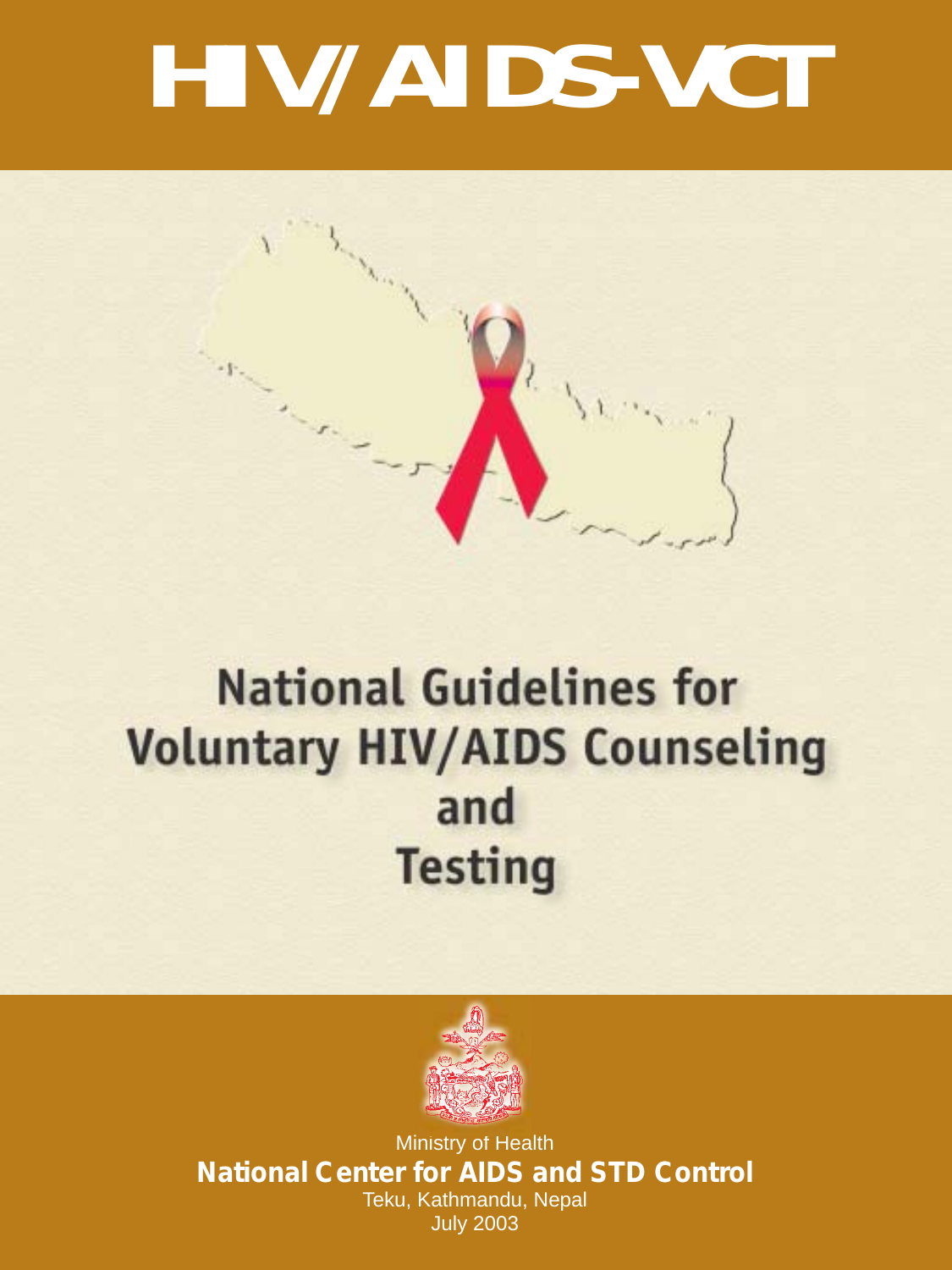*The publication of this National Guidelines for Voluntary HIV/AIDS Counseling and Testing is made possible through funding provided by the United States Agency for International Development (USAID) and technical assistance by Family Health International-Nepal.*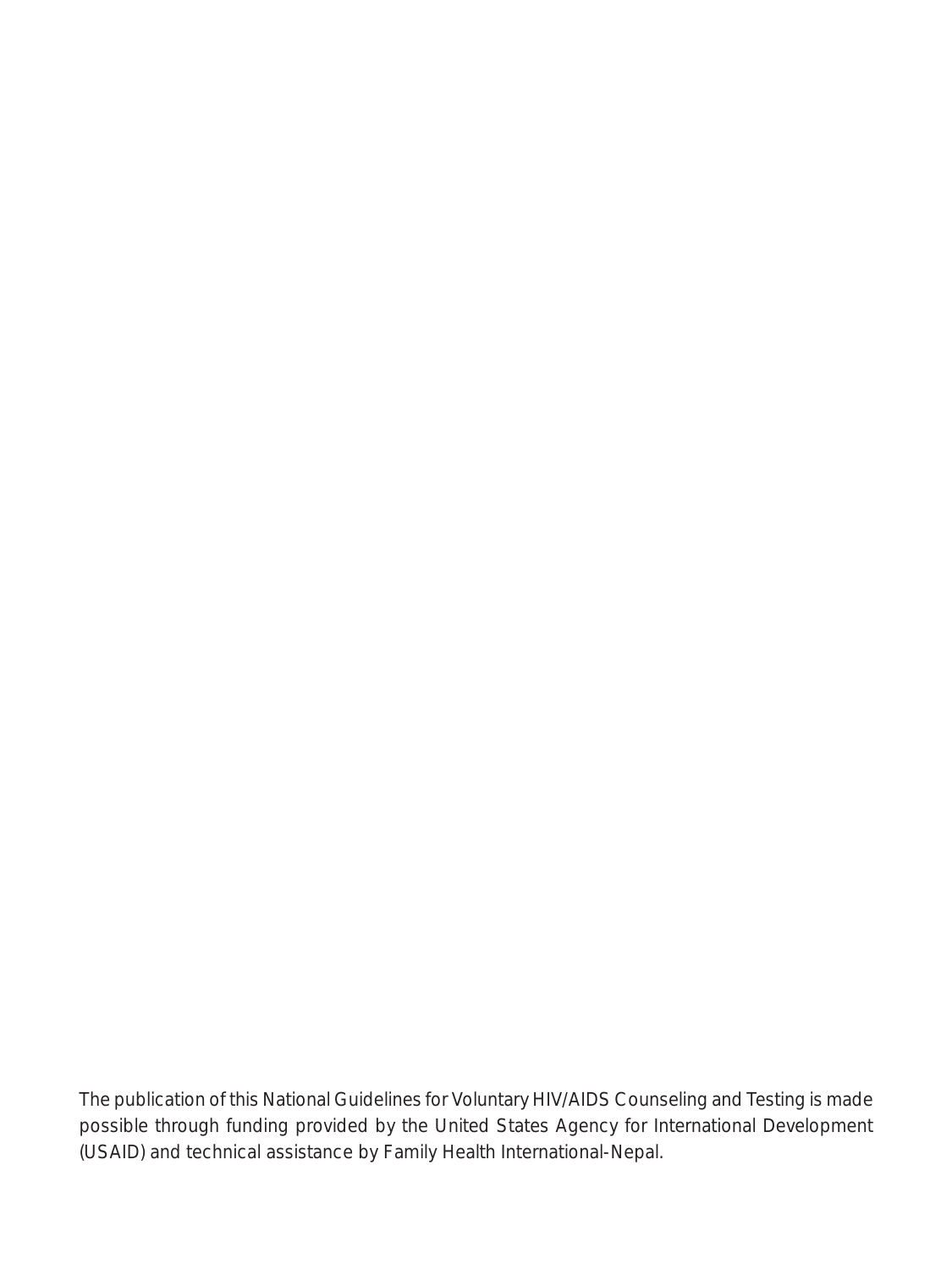# **NATIONAL GUIDELINES FOR VOLUNTARY HIV/AIDS COUNSELING AND TESTING**



Ministry of Health **National Center for AIDS and STD Control** Teku, Kathmandu, Nepal July 2003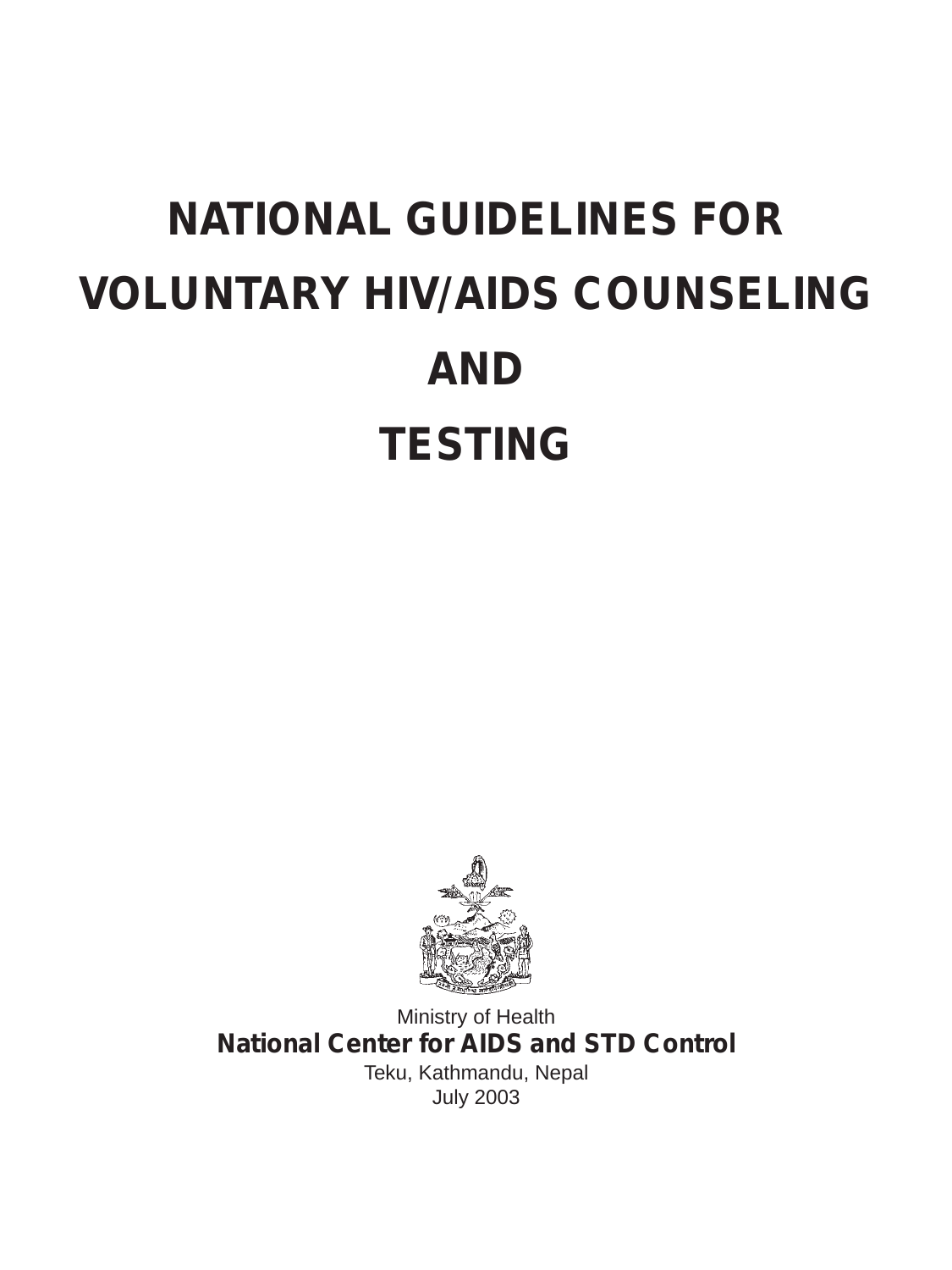# **Acknowledgement**

The National HIV/AIDS Strategy (2002-2006) emphasizes Voluntary Counseling and Testing (VCT) as an important component as well as a pivotal entry point for comprehensive HIV/AIDS prevention, care support and treatment services. It also recommends the development of national VCT guidelines to standardize the procedure of counseling and HIV testing in the country. The effort in this direction was being made for some months. A National Working Group was constituted to prepare draft VCT guidelines, which was followed by a series of workshops for improvment and editing throw sharing the knowledge, skills and experience with the contribution of many national and international experts.

It is heartening to bring out the long awaited National Voluntary HIV/AIDS and Testing Guidelines. I sincerely hope this National Guidelines for Voluntary HIV/AIDS Counseling and Testing will be useful and serve the long felt need of the country beside being useful to different counseling service providers.

We all know that an endeavor of this kind draws upon the contribution and goodwill of many persons. The National Center for AIDS and STD Control would like to express sincere appreciation of the important contributions of all people both national and international who have participated at various stages of the development process of the National Guidelines for Voluntary HIV/AIDS Counseling and Testing.

The National Center for AIDS and STD Control would like to extend gratitude to Dr. Laxmi Raj Pathak, Director General of Department of Health Services, for his inspiring role in the development of these Guidelines. The National Center for AIDS and STD Control would also like to express its appreciation of the supports of Family Health International (FHI) and United States Agency for International Development (USAID).

We express special thanks to Mr. P. M. Jesse Brandt, Technical Advisor, USAID, Dr. Joan Mcneil, Senior Technical Officer, Care and Support, FHI Regional Office, Bangkok, Thailand and Dr. Jesper Svendsen, Senior Technical Officer, Care and Support, FHI, Nepal for their technical guidance and all the members of the National Working Group for their active contribution and inputs.

I feel it is my duty to thank my colleagues Dr. Shyam Sundar Mishra, former Director of NCASC, Dr. Sarala Malla, Director of National Public Health Laboratory, Dr. Dhruba Prasad Singh, Dr. Digvijay Rana, Dr. Sushmita Bhandari, Dr. Pulkit Choudhary, Mrs. Usha Bhatta and Mr. Rajan Bhattarai of the National Center for AIDS and STD Control, who have made substantial contribution in bringing out this present version of the National Voluntary Counseling, Testing and Referral Guidelines.

suven

**Dr**. K. Subedi **Director** National Center for AIDS and STD Control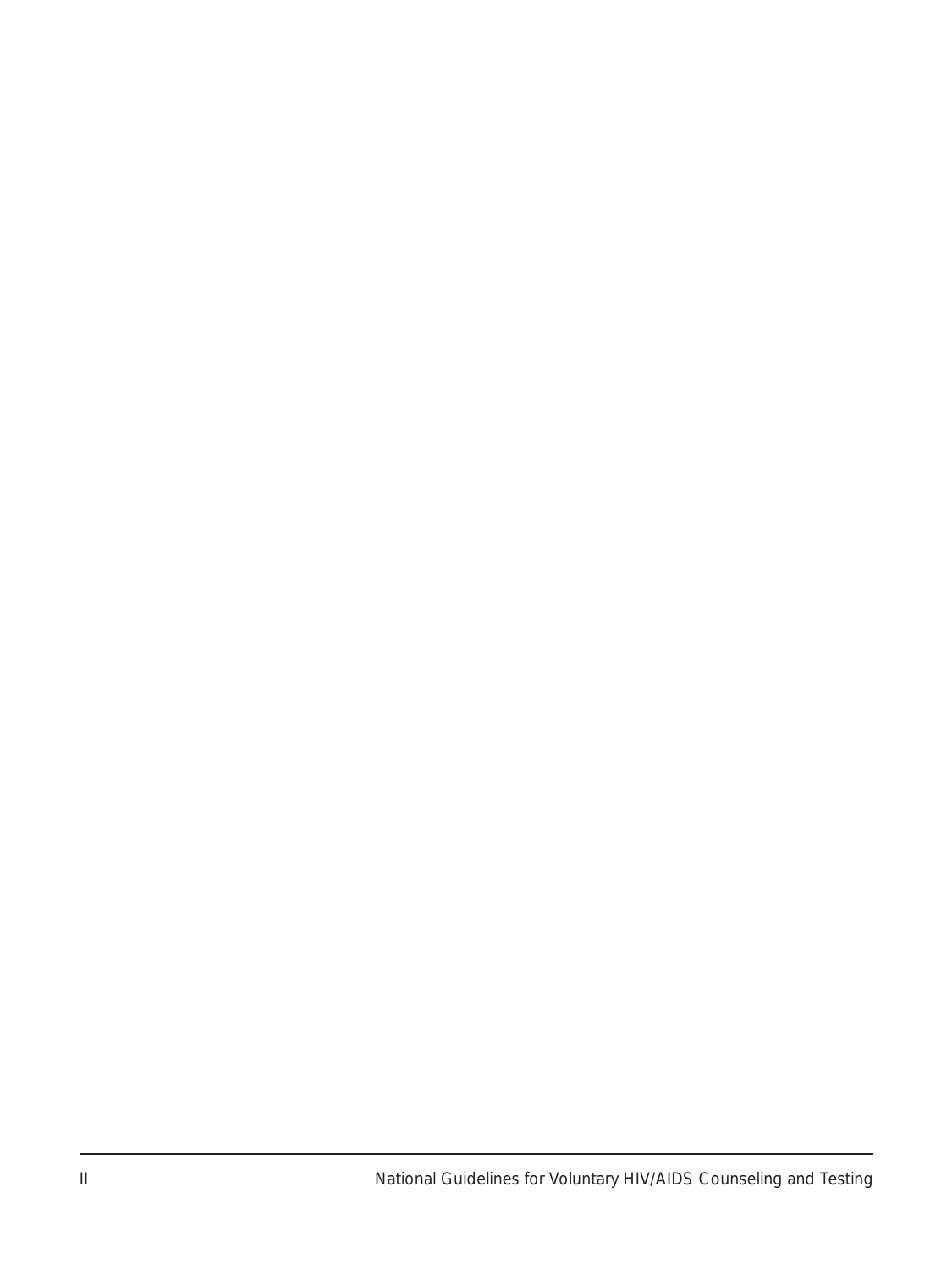# **Preface**

Prevention of HIV/AIDS is a priority for His Majesty's Government of Nepal. Even though the prevalence appears to be low in the general population, major efforts will be required to prevent the epidemic from spreading from high risk groups such as migrant workers, transport workers, intravenous drug users, sex workers and their clients, into the general population.

Voluntary Counseling and Testing VCT was used initially to support people diagnosed with HIV/ AIDS in the clinical setting, but has developed over years to become a main entrance point to wider prevention, care, prophylaxis and treatment of HIV related illness, psycho-emotional and legal support for people tested positive and negative.

The Ministry of Health, National Center for AIDS and STD Control, recognizes the need and importance of VCT for prevention and care interventions, and plans to establish and expand Voluntary Counseling, Testing and Referral services in prioritized areas of the country in a phased manner. National guidelines for VCT are needed to regulate HIV counseling and testing services and to standardize the protocols and procedures of VCT all over the country, in public and private settings. Besides, the demand for VCT is growing in many parts of the country, especially among vulnerable populations, eg., injecting drug users, sex workers and their clients, migrant workers and men who have sex with men. The reduced cost of their and increased availability of Antiretroviral (ARV) drugs, relatively cheap and simple methods to reduce mother to child transmission, and simple and cheaper HIV testing methods has made VCT more feasible.

Many people in Nepal do not know whether they are infected or not. Learning one's sero-status assisted with counseling can be a powerful prevention and care strategy. High quality testing and counseling services help people make informed decisions about whether or not to take an HIV test, and prepare them in advance for a possible positive result. VCT assists people with HIV/AIDS to prevent transmission of HIV to others. VCT helps people living with HIV/AIDS and their families to reduce emotional stress, deal with problems, make important decisions and live positively with their situation. Counseling can play an important role in referring people requiring various HIV/ AIDS services to relevant organizations and institutions. For non- infected people with risk of HIV infection, VCT assists in making changes in their lifestyle so as to reduce risk and remain HIV negative.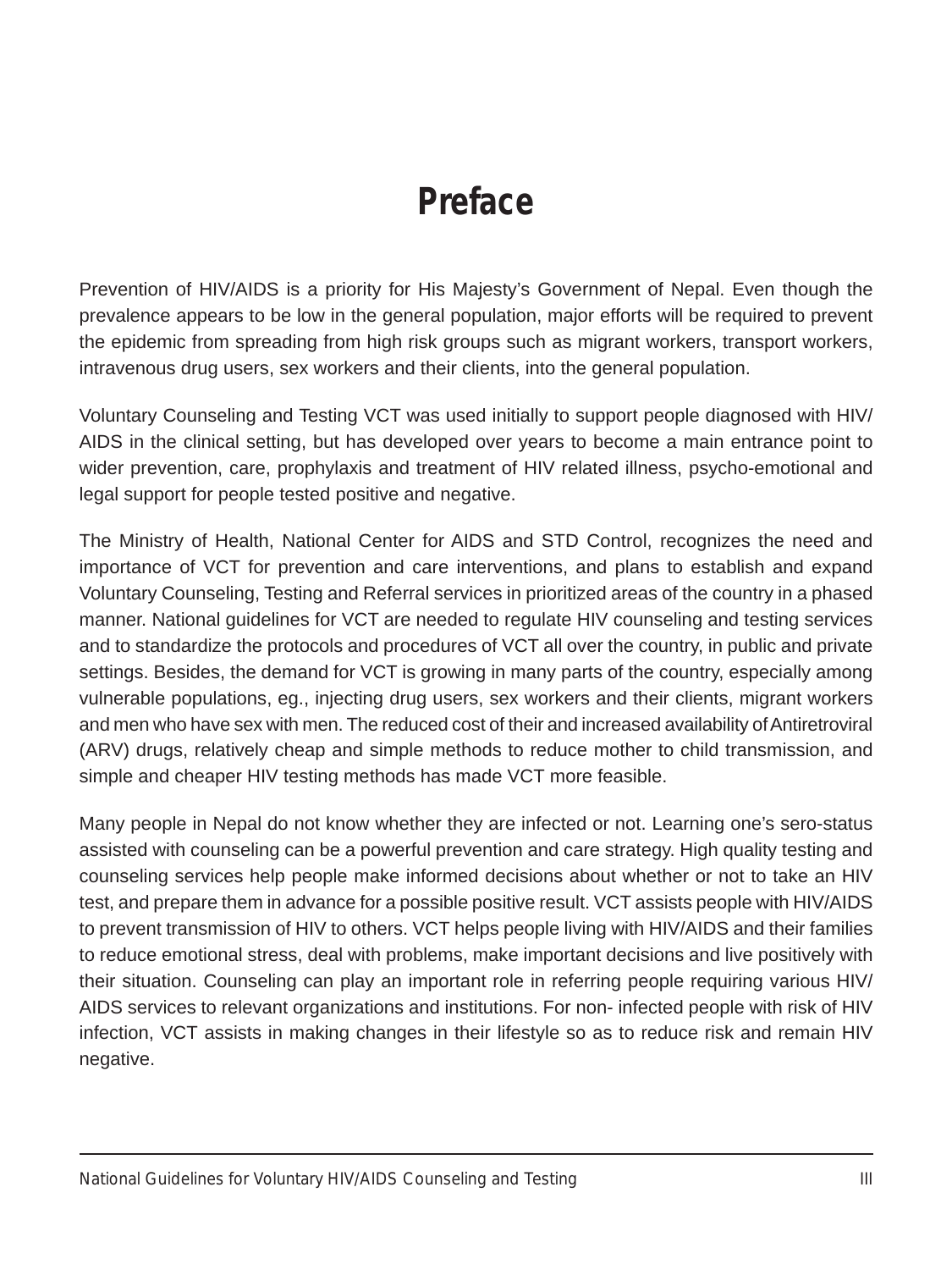Nepal's National HIV/AIDS Strategy 2002 emphasizes the need to establish voluntary testing and counseling centers in the public and private sectors and to build the capacity of counselors and other services to deliver comprehensive prevention, care and support services.

The establishment of VCT centers is a major priority because VCT is an entry point to:

- ✦ Early access to medical care (including ARV therapy, treatment of opportunistic infections (OI), preventive therapy for tuberculosis and other OI and sexually transmitted infections).
- ✦ Reducing mother to child transmission.
- $\triangleleft$  Emotional care (individual, couple and family).
- ✦ Referral to social support and peer support.
- $\triangleleft$  Improved coping and planning for the future (orphan care and will making).
- ✦ Normalization of HIV/AIDS in society (reduction of stigma and discrimination).
- ✦ Family planning and contraceptive services.

The Ministry of Health, the National Center for AIDS and STD Control sincerely hopes that decision makers planning new services, care and support service providers and counseling staff will use these guidelines:

- as an ongoing resource to deliver high quality VCT and referral services to the people.
- to apply their newly acquired skills in their workplace and in communities.
- to continue to build the capacity of other service providers in order to prevent further transmission of HIV.
- to provide care and support to people living with HIV/AIDS.

This Guideline document is based on the current best international practice and has been adapted to suit the local Nepalese context. The Guideline will be reviewed and updated in the context of any future change in the national or legal policies regarding HIV/AIDS in Nepal. Any comments and suggestions for improvement of future editions will be highly appreciated.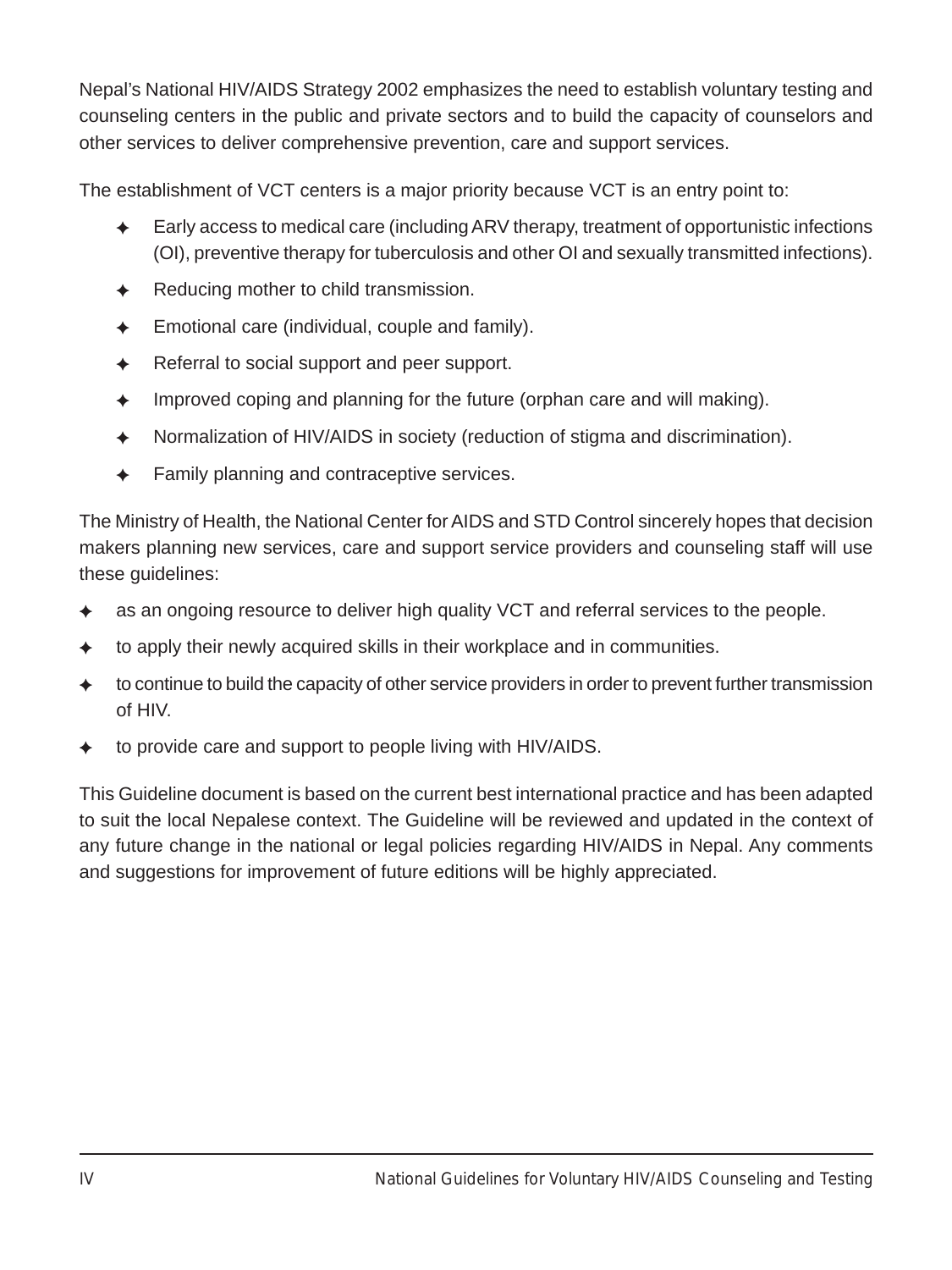# **List of Acronyms**

| <b>AIDS</b>   | Acquired Immune Deficiency Syndrome                 |
|---------------|-----------------------------------------------------|
| ARV           | Antiretroviral                                      |
| BCG           | <b>Bacillus Calmete Gurine</b>                      |
| CBO           | <b>Community Based Organization</b>                 |
| DPT           | Diphtheria, Pertusis and Tetanus                    |
| <b>ELISA</b>  | Enzyme Linked Immunoserbent Assays                  |
| FHI           | Family Health International                         |
| FP.           | Family planning                                     |
| <b>FSW</b>    | <b>Female Sex Workers</b>                           |
| <b>HIV</b>    | Human Immune Deficiency Virus                       |
| <b>IDUs</b>   | <b>Intravenous Drug Users</b>                       |
| MoH           | Ministry of Health                                  |
| MSM           | Men Having Sex with Men                             |
| <b>NCASC</b>  | National Center for AIDS and STD Control            |
| <b>NGO</b>    | Non Governmental Organizations                      |
| <b>NHTC</b>   | National Health Training Center                     |
| <b>OPV</b>    | <b>Oral Polio Vaccine</b>                           |
| ΩL            | Opportunistic Infections                            |
| <b>PLWHA</b>  | People Living with HIV/AIDS                         |
| <b>PMTCT</b>  | Prevention of Mother to Child Transmission          |
| QA            | <b>Quality Assurance</b>                            |
| STI           | <b>Sexually Transmitted Infections</b>              |
| SW            | Sex Workers                                         |
| TUTH          | Tribhuwan University Teaching Hospital              |
| ТB            | Tuberculosis                                        |
| <b>UMN</b>    | United Mission to Nepal                             |
| <b>UNAIDS</b> | United Nations Joint Program on HIV/AIDS            |
| <b>UNDP</b>   | United Nations Development Program                  |
| <b>USAID</b>  | United States Agency for International Development  |
| <b>VCT</b>    | Voluntary HIV/AIDS Counseling, Testing and Referral |
| <b>WHO</b>    | World Health Organization                           |
|               |                                                     |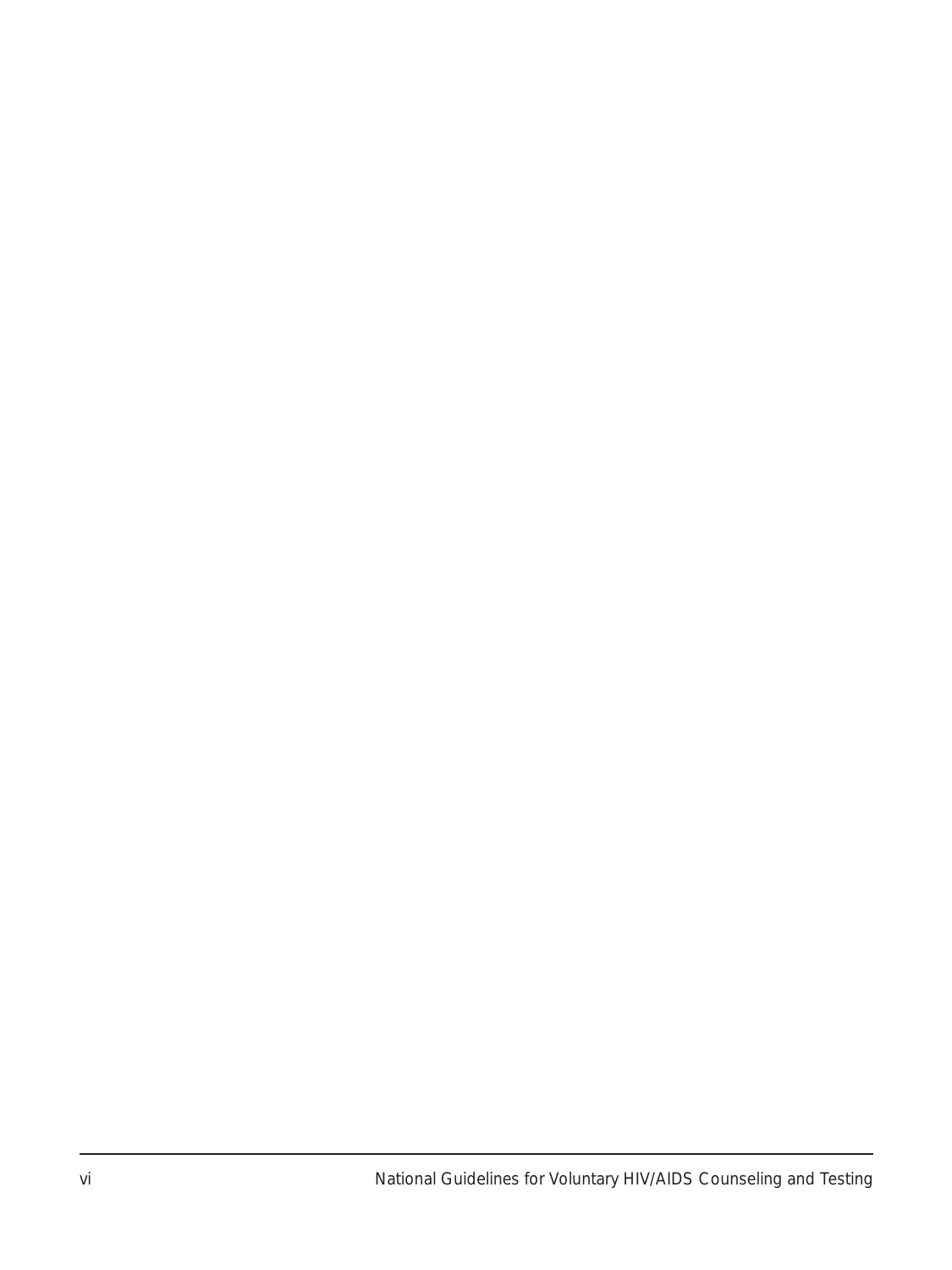# **Table of Contents**

| <b>Preface</b>                                                              |
|-----------------------------------------------------------------------------|
|                                                                             |
|                                                                             |
|                                                                             |
|                                                                             |
|                                                                             |
|                                                                             |
|                                                                             |
|                                                                             |
|                                                                             |
|                                                                             |
|                                                                             |
|                                                                             |
|                                                                             |
| Principles for Effective Voluntary HIV/AIDS Counseling and Testing 10<br>6. |
| A. Community awareness and demand creation for VCT services 11              |
|                                                                             |
|                                                                             |
|                                                                             |
|                                                                             |
|                                                                             |
| 7.                                                                          |
| А.                                                                          |
|                                                                             |
|                                                                             |
|                                                                             |
|                                                                             |
|                                                                             |
|                                                                             |
|                                                                             |
|                                                                             |
|                                                                             |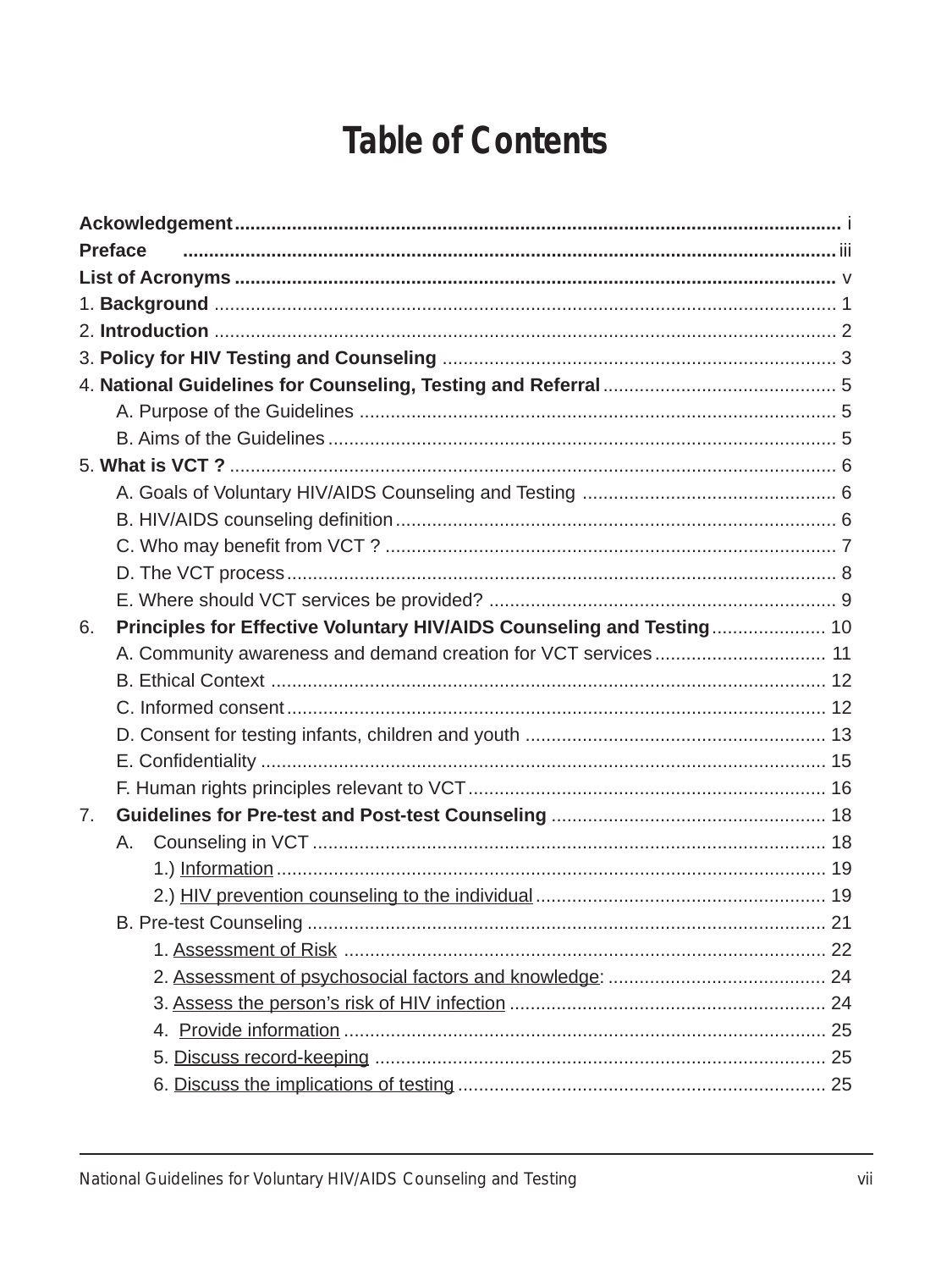|    | C.      |                                                                                               |  |
|----|---------|-----------------------------------------------------------------------------------------------|--|
|    |         |                                                                                               |  |
|    |         |                                                                                               |  |
|    | D.      |                                                                                               |  |
|    |         |                                                                                               |  |
|    |         |                                                                                               |  |
|    | Е.      |                                                                                               |  |
|    |         |                                                                                               |  |
|    |         | 2. Testing during pregnancy and for the prevention of mother to child transmission of HIV  35 |  |
|    |         |                                                                                               |  |
|    |         |                                                                                               |  |
|    |         |                                                                                               |  |
|    |         |                                                                                               |  |
| 8. |         |                                                                                               |  |
|    | А.      |                                                                                               |  |
|    | B.      |                                                                                               |  |
|    | C.      |                                                                                               |  |
|    | D.      |                                                                                               |  |
|    | Е.      |                                                                                               |  |
|    | F.      |                                                                                               |  |
|    |         |                                                                                               |  |
|    |         |                                                                                               |  |
|    | G.      |                                                                                               |  |
|    | Н.      |                                                                                               |  |
|    |         |                                                                                               |  |
|    |         |                                                                                               |  |
|    |         |                                                                                               |  |
|    | А.      |                                                                                               |  |
|    | В.      |                                                                                               |  |
|    | $C_{1}$ |                                                                                               |  |
|    | D.      |                                                                                               |  |
|    |         |                                                                                               |  |
|    |         | 11. Notification of positive cases to the National Center for AIDS and STD Control            |  |
|    |         |                                                                                               |  |
|    |         |                                                                                               |  |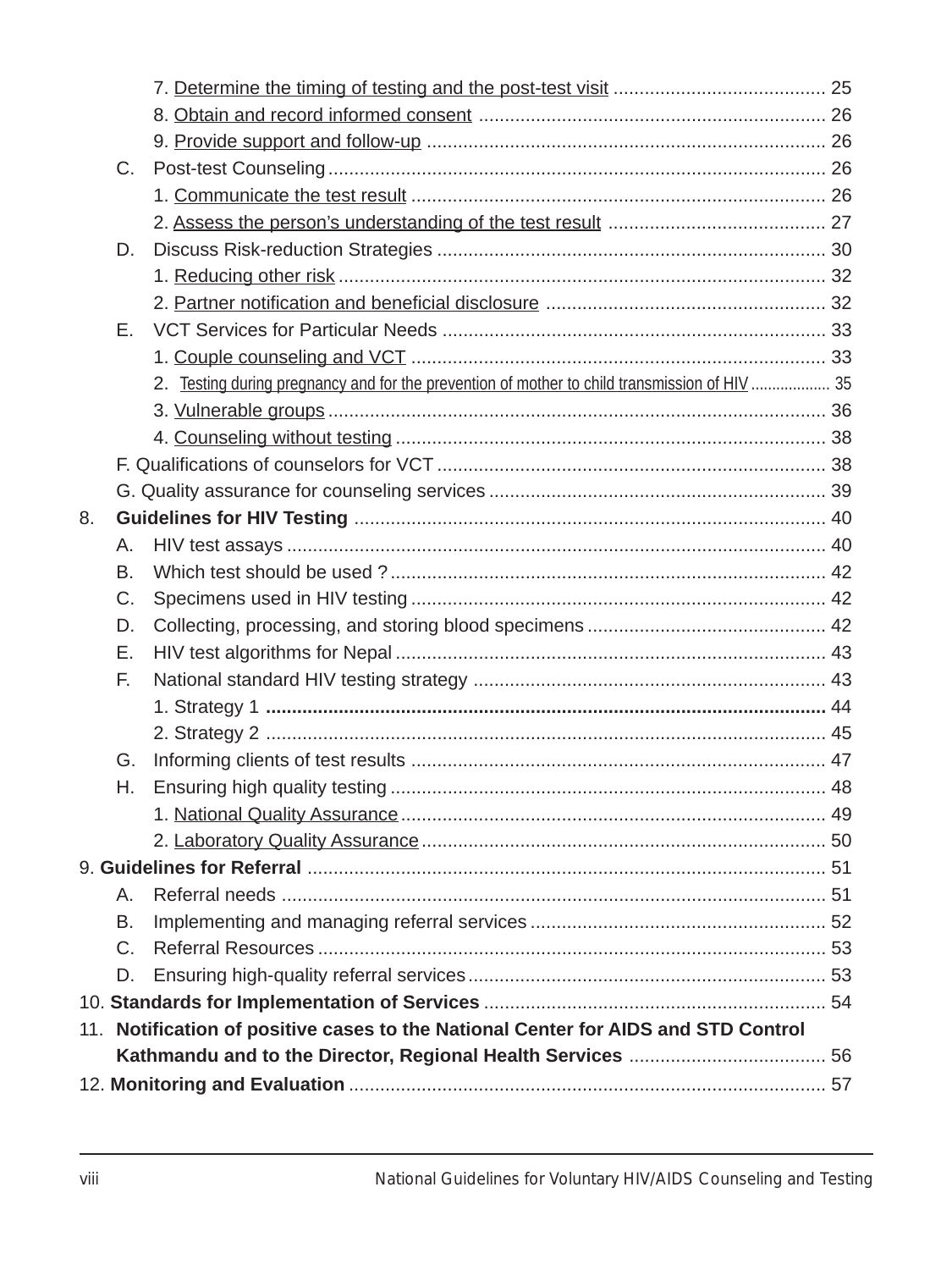|             | Appendix 4: Guidelines on prevention of further sexual transmission of HIV  62  |  |  |
|-------------|---------------------------------------------------------------------------------|--|--|
| Appendix 5: | Guidelines to sexual partners of known HIV infected persons  63                 |  |  |
| Appendix 6: |                                                                                 |  |  |
|             |                                                                                 |  |  |
|             |                                                                                 |  |  |
|             | Appendix 9: Preparing and storing a dried blood spot for an HIV test 69         |  |  |
|             |                                                                                 |  |  |
|             | Appendix 11: National voluntary counseling and testing client intake record  71 |  |  |
|             |                                                                                 |  |  |
|             |                                                                                 |  |  |
|             |                                                                                 |  |  |
|             |                                                                                 |  |  |
|             |                                                                                 |  |  |
|             |                                                                                 |  |  |
|             |                                                                                 |  |  |
|             |                                                                                 |  |  |
| Glossary    |                                                                                 |  |  |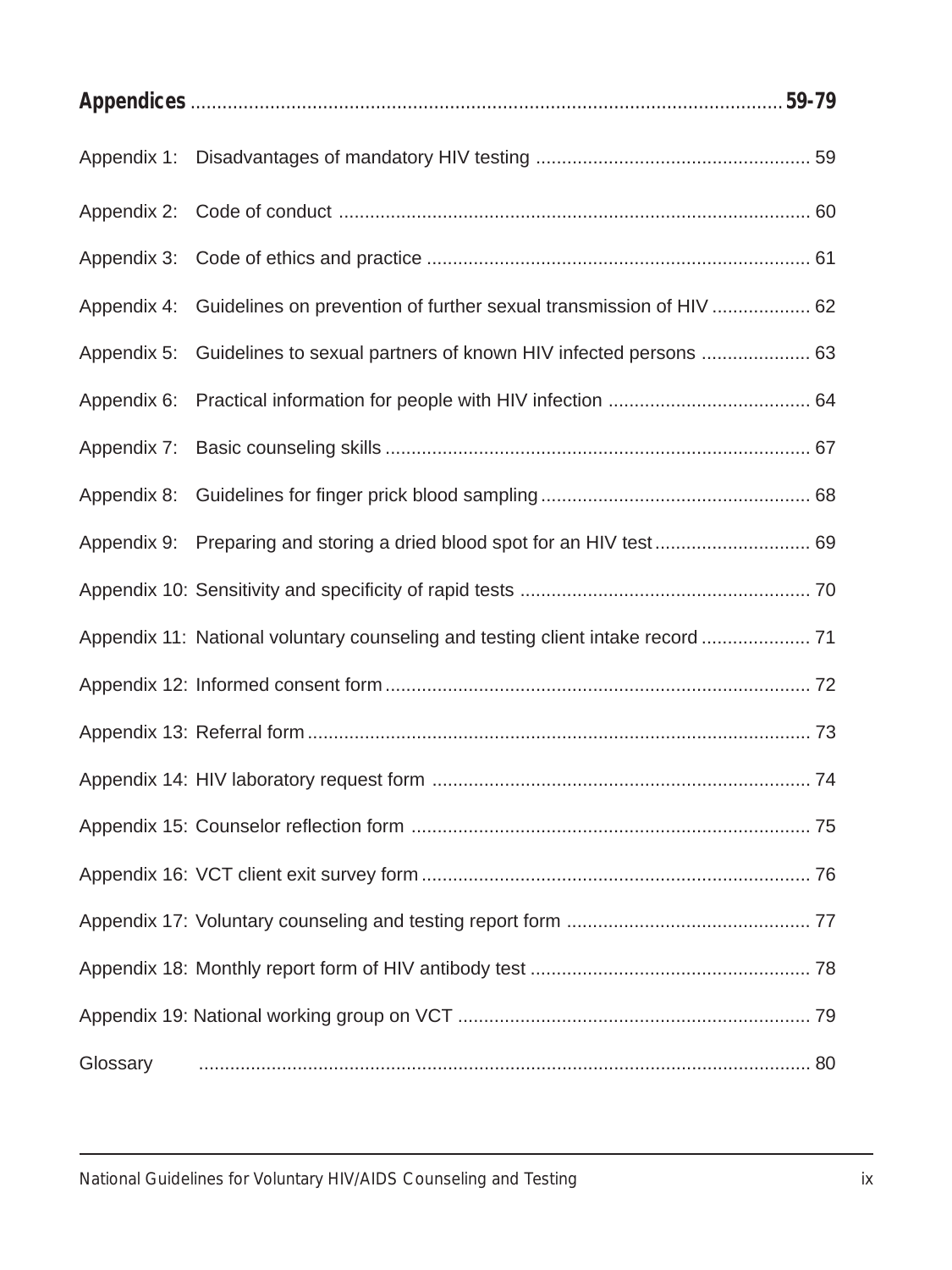# **1. Background**

In Nepal, the first case of AIDS was reported in 1988. The national HIV sentinel surveillance system has provided data that indicate there were around 60,018 people living with HIV/AIDS and 2958 AIDS related deaths by 2002. It is estimated that HIV prevalence is around 0.5 percent in the general adult population.

Behavioral data shows a high potential for an increased spread of HIV from high-risk groups to the general population.

# **Current information on the HIV epidemic**

- Predominant mode of transmission is through sexual contact, mainly heterosexual.
- Highest rates of HIV infections identified in IDUs (up to 70 %).
- Data indicate that risk behaviors are widespread among FSWs, their clients, IDUs, labor migrants and youth.
- Limited information about homosexual/bisexual men.
- There is evidence of an explosive increase in the number of infections since 1996.
- Increasing levels of STIs reported.
- Most people living with HIV/AIDS do not know they are infected and many of them may be engaging in unsafe sexual practices. Stigma and discrimination make it difficult for people living with HIV/AIDS and for high-risk groups to practice safe sex, undergo testing, and if they know they are infected, from seeking treatment and care.

It is believed, that in the absence of effective interventions, even a low growth scenario, would make AIDS the leading cause of death in the 15-49 year old population over the coming years.

A generalized epidemic in the population would be a vicious circle. The impact of HIV/AIDS would increase poverty and vulnerability to HIV/AIDS. This vulnerability would lead to more infections and higher impact. In addition to the negative impact on socioeconomic development and the loss of productive life, the burden of disease would put further stress on the health sector and local communities.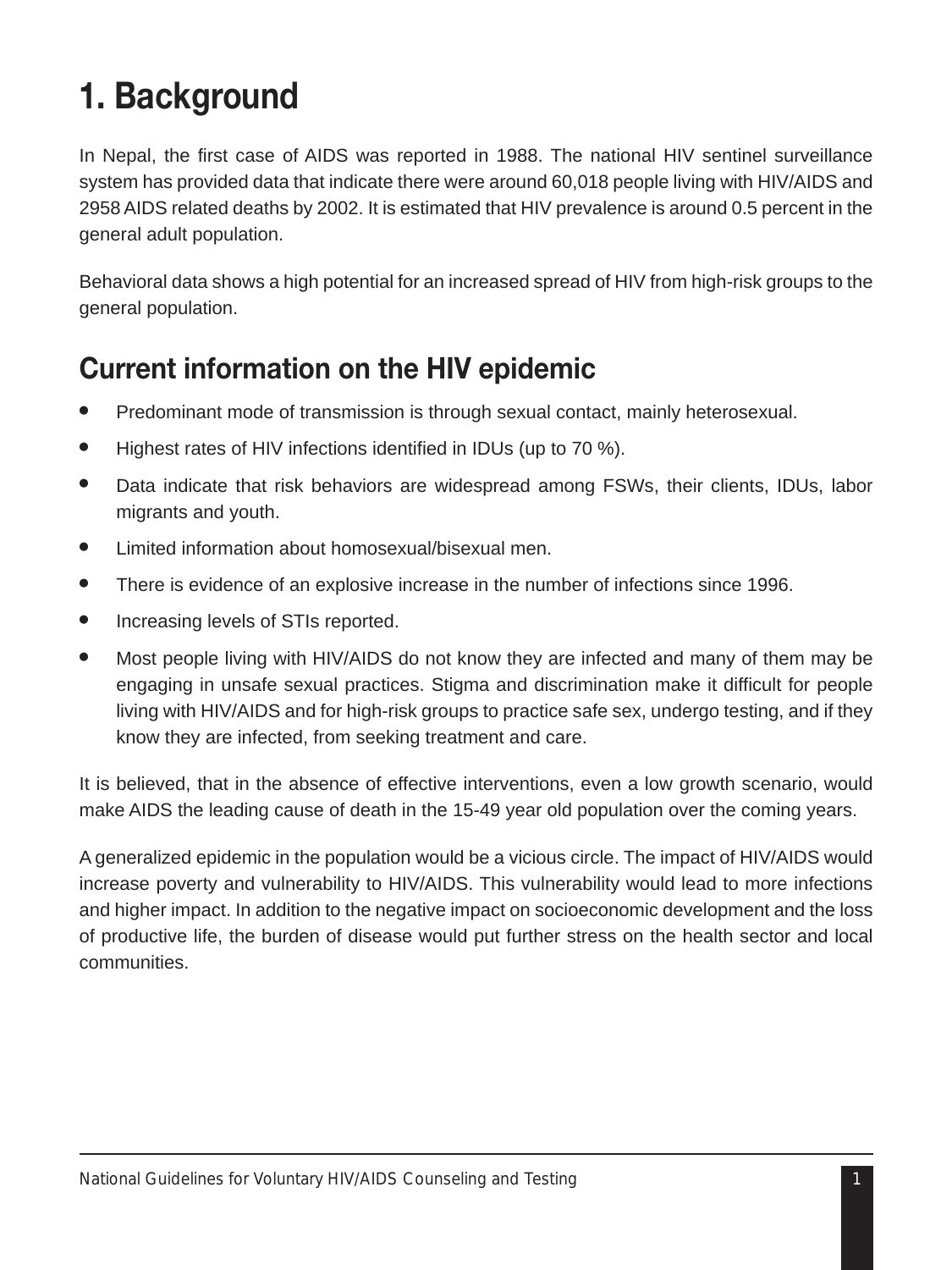# **2. Introduction**

Voluntary HIV/AIDS counseling, testing and referral (VCT) is a major strategy in HIV/AIDS prevention and care.

Nepal's National HIV/AIDS Strategy 2002 emphasizes the need to "establish a non-discriminatory, accessible, voluntary, confidential HIV testing system with pre-and post-test counseling and urges the MoH "to develop a policy and quality framework for government and private institutions including NGOs" as a basis for expansion of services over the coming years.

This document presents His Majesty's Government of Nepal's Guidelines for Voluntary HIV/AIDS Counseling and Testing. The Guidelines are based on the recommendations of the Technical Working Group on VCT established by the National Center for AIDS and STD Control (NCASC), MoH.

VCT services are an important part of an expanded National HIV/AIDS Prevention and Care Strategy in Nepal because they:

- Contribute significantly to the prevention of HIV transmission by helping HIV infected persons to change risk behavior.
- Ensure that persons at increased risk of HIV receive quality prevention counseling to reduce their risk of acquiring HIV infection.
- Ensure that persons who are offered or receive HIV testing are provided with information about ways in which HIV is transmitted and can be prevented and about the meaning of the HIV test results.
- Ensure that HIV infected persons have early knowledge of their HIV status and increase their access to appropriate medical, prevention, psychological and social services.
- Facilitate links with other services such as prevention and treatment of STIs, prevention and treatment of tuberculosis and other OIs, and prevention of mother to child transmission (PMTCT).
- Play an important part in support of psychosocial services offered as part of outreach, home and community care programs as well as institutional and hospice care.

For communities, VCT can increase acceptance and normalization of HIV, decrease stigma and discrimination against people living with HIV/AIDS, if many people get VCT, talk together and act on their knowledge.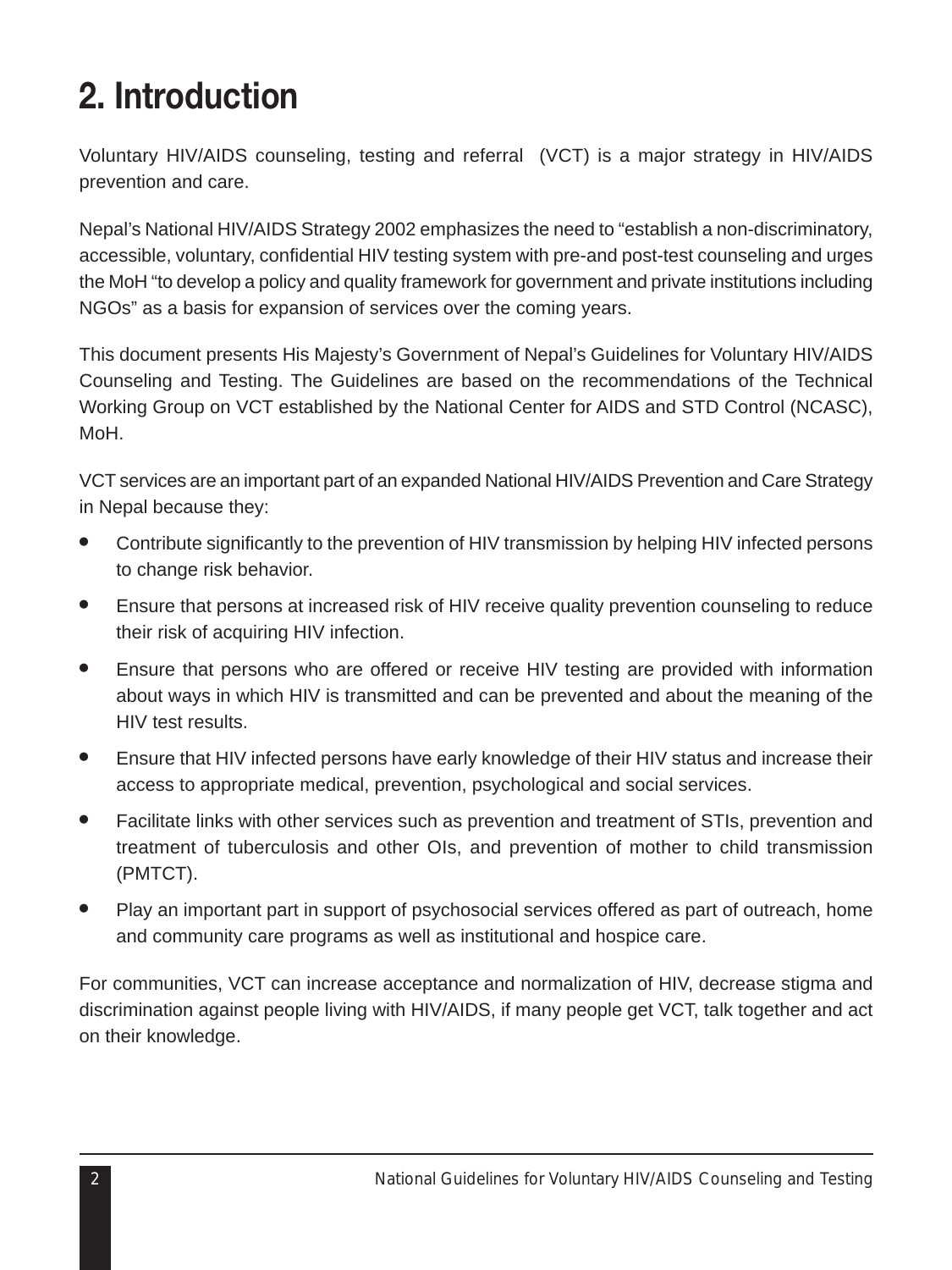# **3. Policy for HIV Testing and Counseling**

Testing for HIV for public health purposes may be done in the following circumstances:

- Surveillance by the NCASC's Surveillance Program or partners authorized to do so (unlinked and anonymous testing for epidemiological purposes without informed consent). (Refer to instructions from the NCASC not included)
- Diagnostic purposes (within institutional settings).
- As part of screening blood donations. (Refer to special instructions from the Ministry of Health not included)
- VCT services.
- Research.
- Mandatory testing<sup>1</sup> for HIV is not allowed in Nepal.

#### **How can VCT prevent HIV?**

- Learning one's test result helps people change behavior.
- Anyone having unprotected sex with someone whose HIV status is unknown is at risk.
- You cannot tell if someone has HIV unless they are tested.
- Premarital VCT protects young families.
- Compulsory testing<sup>2</sup> for HIV is prohibited, unless required by law. e.g. recruits to army/police
- All testing for HIV should be voluntary and confidential.
- All anonymous unlinked testing conducted for research or surveillance purposes must be in accordance with Nepal Health Research Council approvals.
- All public and private institutions, Non-Government organizations (NGOs) and Community Based Organizations (CBOs) which conduct HIV tests must adhere to the Policy and Guidelines for VCT.
- All public and private institutions, NGOs and CBOs must provide adequate pre-test, post-test counseling and accurate results.
- HIV test for diagnosis and for VCT must use whole blood, plasma or serum. Tests based on urine and oral fluids are not allowed for VCT.
- Provision of rapid HIV tests to the general public through pharmacies and other consumer outlets for use, such as 'home test kits 'or' self testing kits is not allowed.

Mandatory testing refers to testing that is conducted without any option for refusal.

<sup>2</sup> Compulsory testing refers to testing which is required in order to access a particular benefit or service (e.g. visa, employment, medical care, armed forces, police, etc.) but where the individual has the option of rejecting the service or benefit and thus avoiding the test. (Please refer to Appendix 1: Disadvantages of mandatory HIV testing.)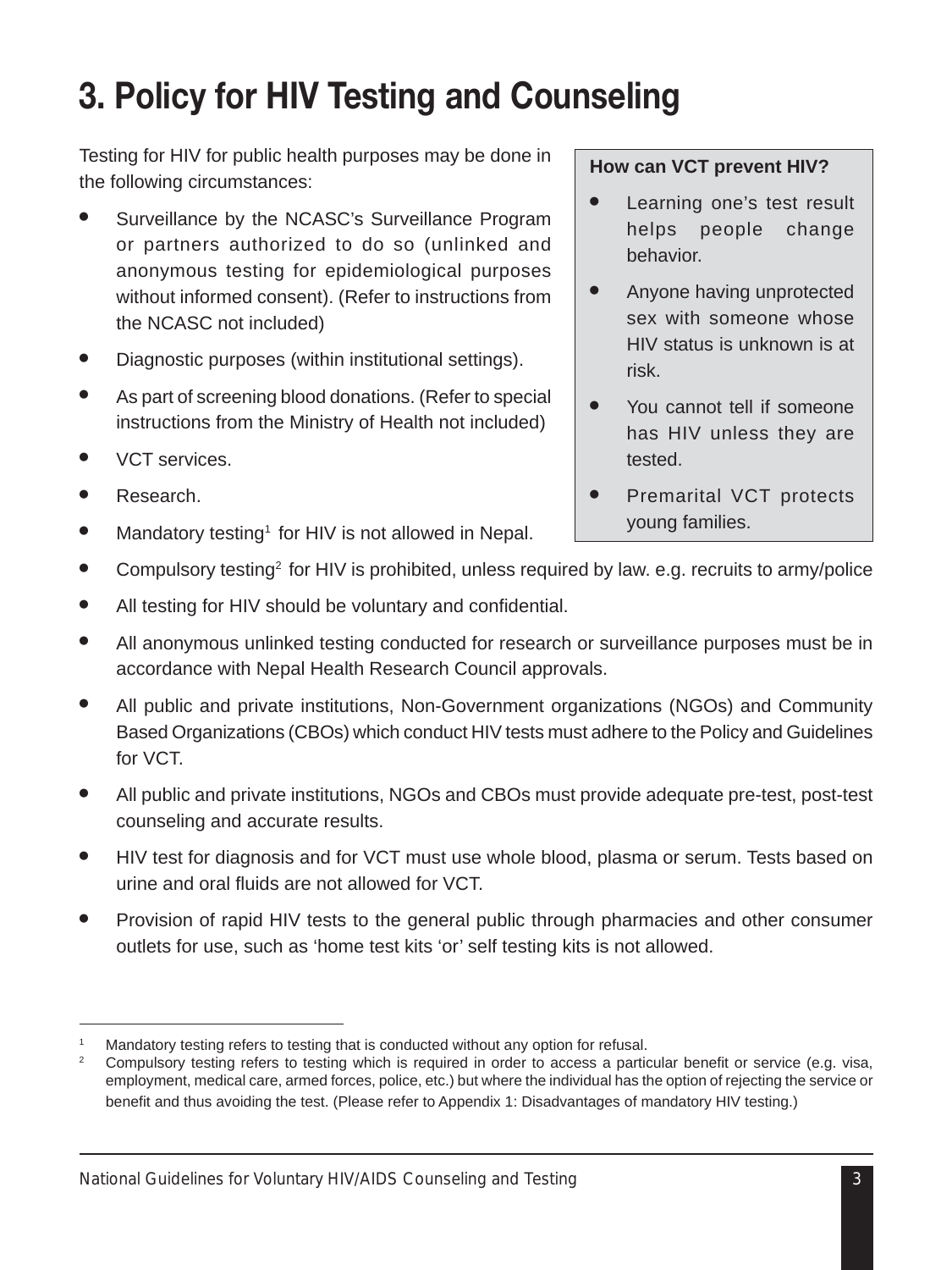Some companies may market rapid HIV tests as 'home test kits' or 'self testing kits' to the public through pharmacies and other consumer outlets. **The use and availability of home test kits is not allowed for several reasons including:**

- All VCT services are required to adhere to minimum standards of performance and training.
- All public and private, HIV/AIDS testing and counseling services must report quarterly to the NCASC and Regional Health Services Directorate. (Appendix 17).

# **Diagnostic testing in public and private health care facilities**

- HIV testing for diagnostic purposes should only be carried out where confirmation of the patient's HIV status **would clearly benefit the patient in terms of determining the best course of treatment and with informed consent**. Routine testing of a person for HIV infection for the purpose of protecting a health care worker from infection is not allowed/prohibited regardless of consent. Instead, it is recommended to establish procedures universal precautions, occupational exposure prophylaxis.
- Pre-test counseling should be provided as part of informed consent, the patient should be informed of the result of testing only with post-test counseling.
- In general, children should only be tested with the permission of their parents or their legal guardians and provided with appropriate counseling. (see later)
- Test results must be kept confidential.
- No relative of the patient should be notified of the test or of the result, unless the patient has given permission.

# **Voluntary counseling and testing services**

Whether in the public or private sector VCT service must follow the standards set down in these Guidelines.

- All testing must be accompanied by pre-and post- test counseling with informed consent. The client should be informed of the result of testing only with post-test counseling.
- Test results must be kept confidential.
- Testing procedures must follow the protocols defined in these Guidelines or as amended by the NCASC.
- Counseling and laboratory staff must be qualified according to NCASC and NPHL standards.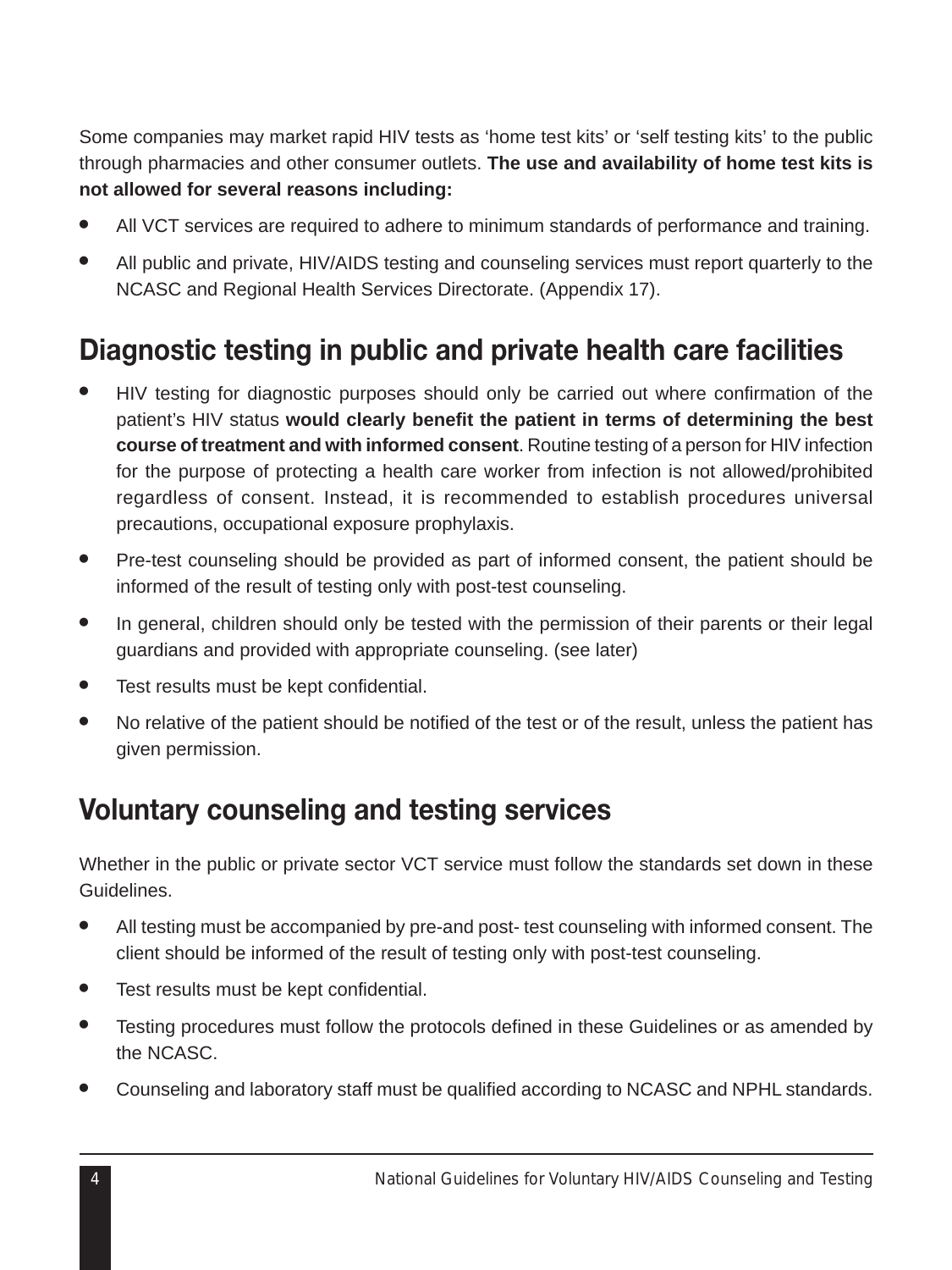# **4. National Guidelines for Counseling, Testing and Referral**

# **A. Purpose of the Guidelines**

These Guidelines were developed for policy makers and service providers in settings that offer both public and private HIV VCT and referral.

The Guidelines are intended to be used to develop and provide VCT services and protocols for service delivery in clinical settings (such as STI clinics, private physicians' offices) and non-traditional settings (e.g., free-standing, community-based or outreach settings). which can be important places to provide access to VCT to persons at increased STI/HIV risk. Examples of HIV counseling, testing and referral settings are shown in Figure 1 below.

The NCASC acknowledges VCT providers' need for flexibility in implementing the Guidelines, given their particular client base, setting, HIV prevalence level and available resources.

The NCASC will ensure that these Guidelines are followed through the setting of standards, quality assurance, and mechanisms for reporting, monitoring and evaluation.

# **B. Aims of the Guidelines**

- To strengthen and support the expansion and extension of HIV VCT services in the public and private sectors.
- To make quality HIV testing services more accessible and available to HIV infected persons, persons at increased risk of infection and the population as a whole.
- To emphasize the need to provide information regarding the result of the HIV test to all clients.
- To encourage/enforce the availability of anonymous as well as confidential HIV testing and counseling.
- To ensure that HIV testing is informed, voluntary and consent is recorded.
- To ensure the use of a prevention counseling approach aimed at personal risk reduction for HIV infected persons, persons at increased risk of infections and the population as a whole.

#### **Figure 1: Examples of VCT Settings**

- Freestanding services
- Outreach programs and health services for vulnerable groups: IDUs, migrants/ refugees, men who have sex with men (MSM), street children
- Hospital services
- Part of the continuum of care/home care.
- NGO
- Integrated into general medical services as part of specialist care: STI, antenatal clinics, family planning clinics, tuberculosis
- Correctional facilities
- Drug prevention and treatment programs
- Private sector settings
- Workplace clinics
- Where/when legally required such as: preemployment, pre-travel, pre-marital
- Youth and school health services

To help in assessing appropriate care and services such as Sexually Transmitted Infections (STI), treatment, Prevention of Mother to Child Transmission (PMTCT), ARV and OI treatment.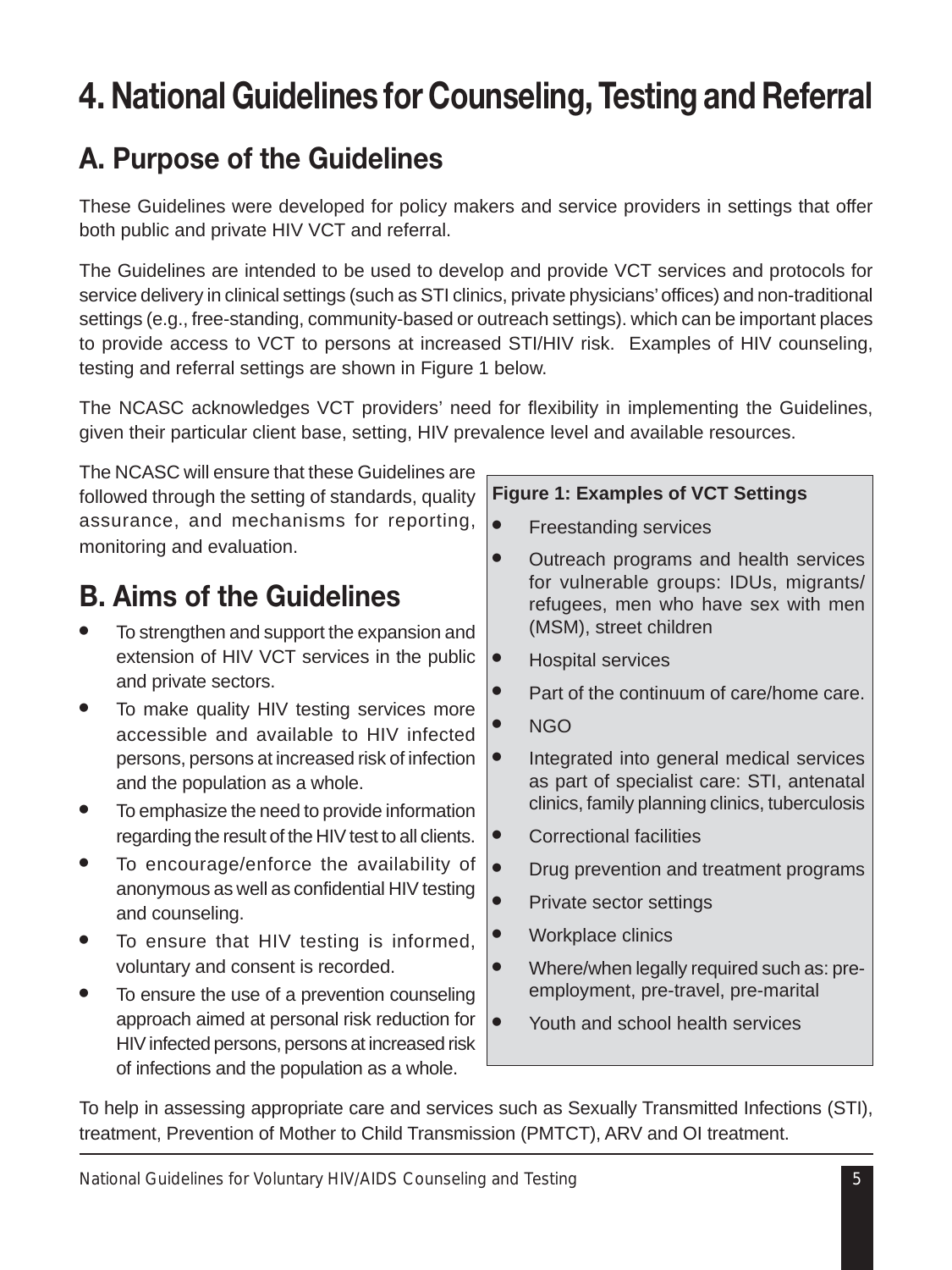# **5. What is VCT ?**

# **A. Goals of Voluntary HIV/AIDS Counseling and Testing**

The goals of VCT is to ensure that HIV-infected persons and persons at increased risk for HIV:

- Have access to HIV testing to promote early knowledge of their HIV status.
- Receive high-quality HIV prevention counseling to reduce their risk for transmitting or acquiring HIV, and have access to appropriate medical, preventive and psychosocial support services.
- Ensure that all persons either recommended or receiving HIV testing are provided information regarding transmission, prevention, and the meaning of HIV test results.

Counseling and testing will take place in a number of settings and situations as the HIV/AIDS prevention and care programs expand: (1) in free-standing VCT services, (2) integrated into general health services, (3) integrated with specialist health care services such as Tuberculosis (TB), STI, family planning (FP) and Prevention of Mother to Child Transmission (PMTCT), (4) in services for special groups such as young people, sex workers, IDUs, family and community counseling, private sector, associated with blood transfusion services and as HIV testing and counseling attached to research projects.

# **B. HIV/AIDS counseling definition**

#### **HIV counseling definition:**

An interaction in which the counselor offers another person the time, attention and respect necessary to explore, discover, clarify ways of living more resourcefully.

Counseling is an **issue-centered** and **goal-oriented** interaction. Counseling is DIALOGING and helping to provide options for decision-making and BEHAVIOUR CHANGE. Good counseling helps another person to be AUTONOMOUS, meaning able to explore options, make decisions, and take responsibility for his or her own actions.

#### **In 1994, WHO defined counseling as follows:**

A confidential dialogue between a person and a care provider aimed at enabling the person to cope with stress and make personal decisions related to HIV/AIDS.

The counseling process includes an evaluation of personal risk of HIV transmission and facilitation of preventive behaviors and appropriate referrals for care and support services.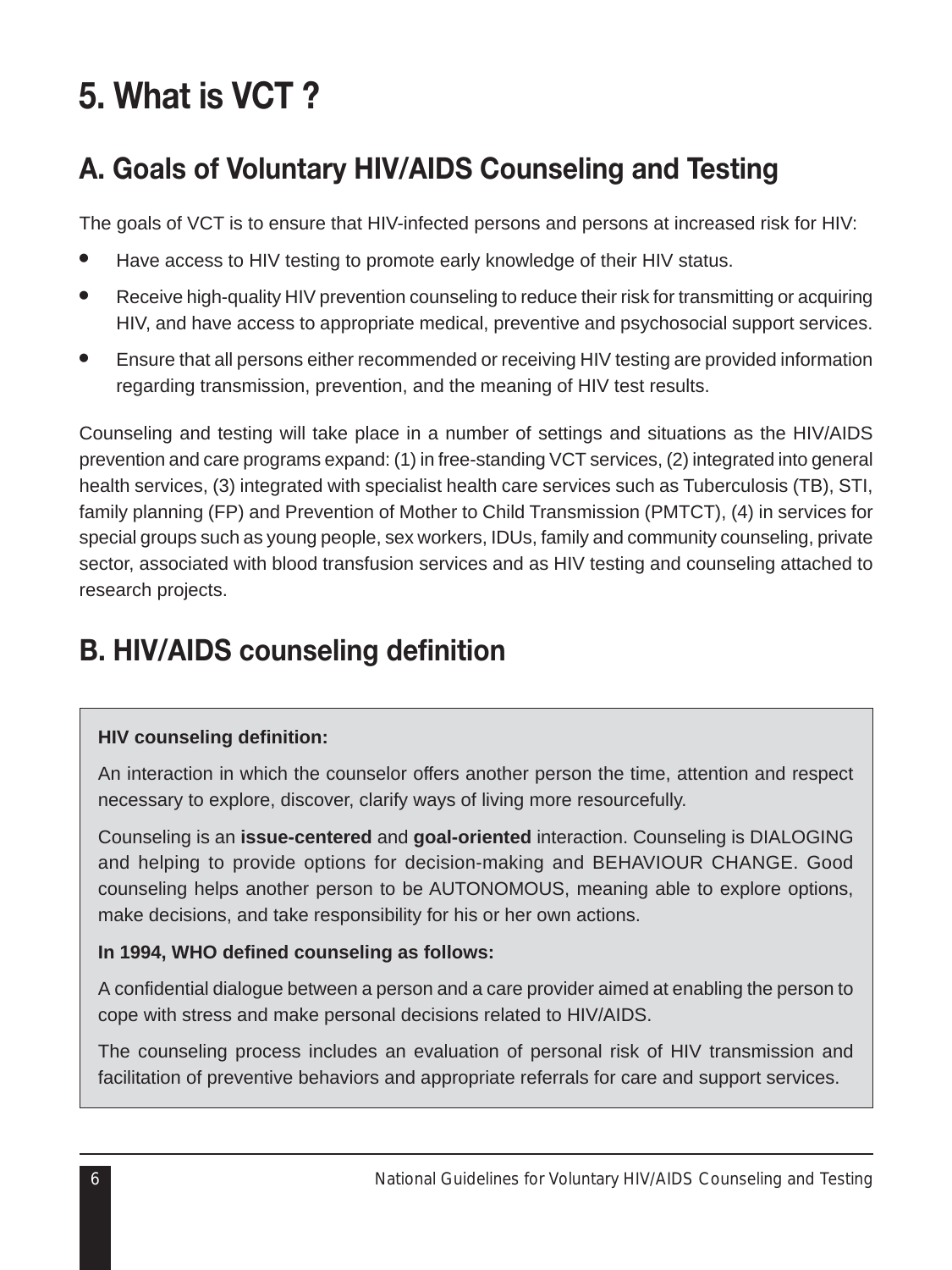The essential elements of VCT services are:

- Determining the clients knowledge
- Providing information
- Conducting a personalized risk assessment
- Developing a personalized risk reduction plan
- Demonstrating appropriate condom use
- Counseling about test results
- Counseling about making the decision to take the test
- Assessing the client's capacity and ability to cope
- Counseling on how to inform partners of results and how to refer partners for testing
- Providing psychological and emotional support and referrals, as appropriate
- Also see figure 2, pg. 20

# **C. Who may benefit from VCT ?**

- Clients with sexual exposure to an HIV infected person
- Clients with exposure to an HIV infected person through sharing of needles
- Clients who perceive themselves to be at risk of HIV infection through past or present practices or potential exposure
- Clients who have clinical symptoms suggesting HIV infection (according to WHO/CDC case definition)
- Clients who have medical diagnoses suggesting increased risk of HIV infection (e.g. STI or blood borne infection)
- Clients exposed to unsafe blood supplies or contaminated equipment
- Couples planning to marry and/or have children
- Couples planning to commence a sexual relationship
- Sexual partners of HIV infected persons
- Pregnant women.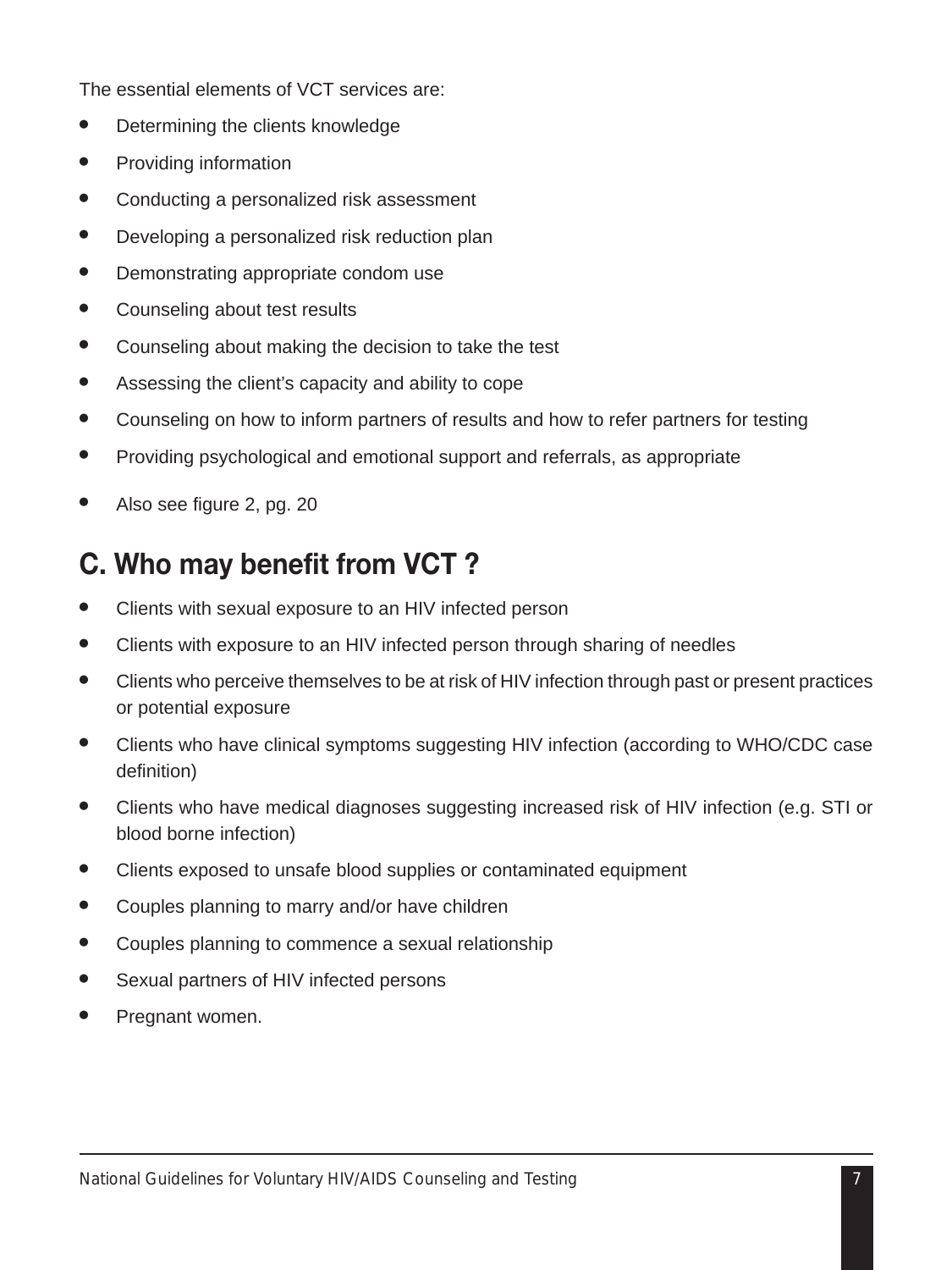# **D. The VCT process**

The following is an overview of the counseling process.

The VCT process starts with raising awareness in high-risk communities how the testing is beneficial for HIV prevention and access to appropriate care and support. Without adequate community understanding, acceptance of VCT will be poor and utilization of services low.

The process include between one and three pre-test sessions and at least one post-test session and follow up counseling, which can be adapted to the needs of the client(s), whether an individual, a couple, a family or children. Counseling content may vary considerably according to the target group: sex workers, IDUs, MSM, young people or counseling associated with TB therapy or interventions to PMTCT.

# *Figure 2. The VCT Process*



#### **Development of community awareness**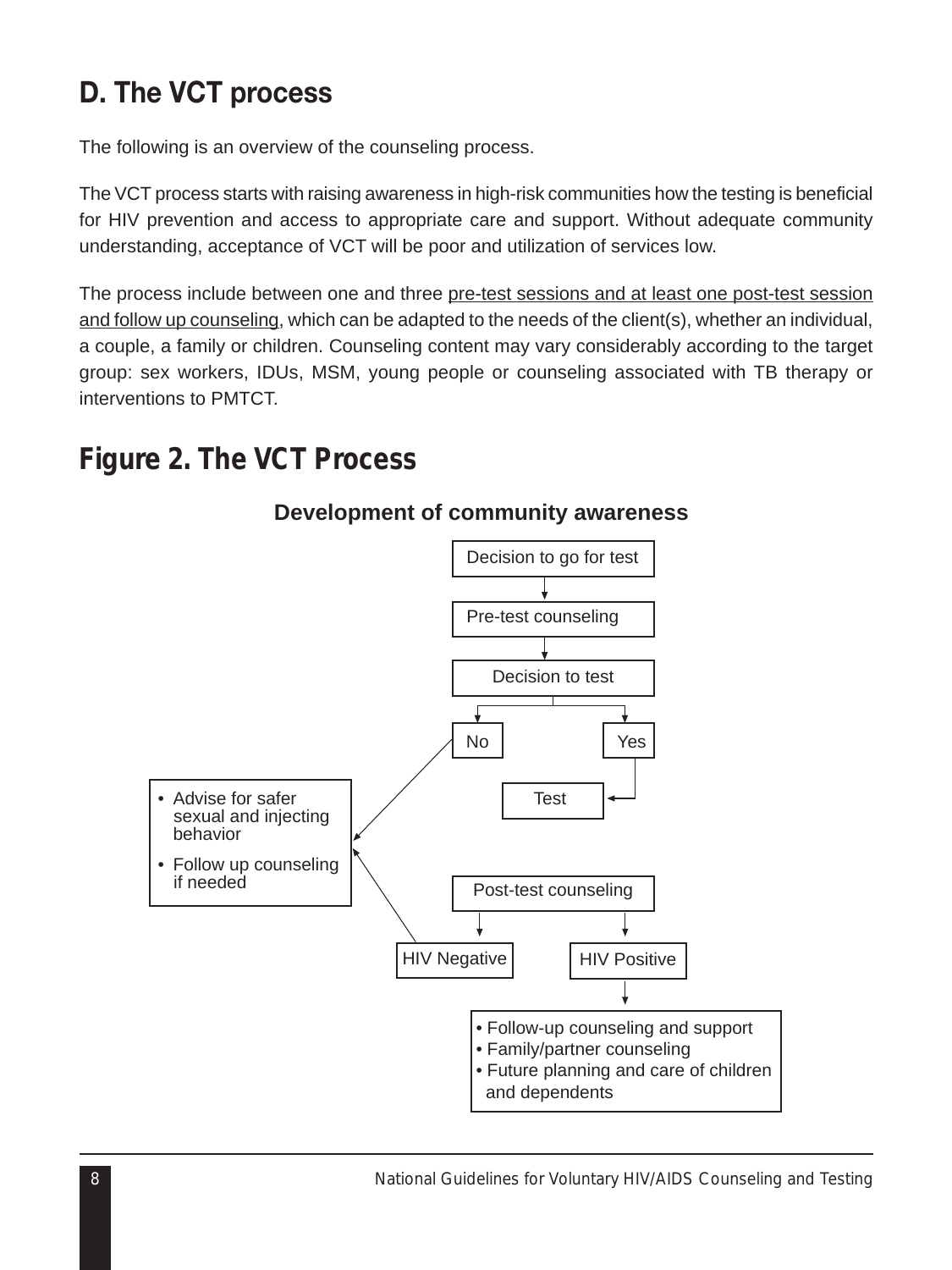# **E. Where should VCT services be provided?**

VCT services are best offered at integrated or freestanding sites. (Figure 1/page 5). Each site should have at least the following:

- An appropriate private room for counseling
- A room for HIV testing
- A comfortable and discrete waiting area
- Appropriate equipment, test kits and supplies for testing
- A trained counselor
- A health worker/laboratory worker certified in HIV testing
- Appropriate record keeping, monitoring and evaluation systems
- Health education materials, condom supplies and a penis model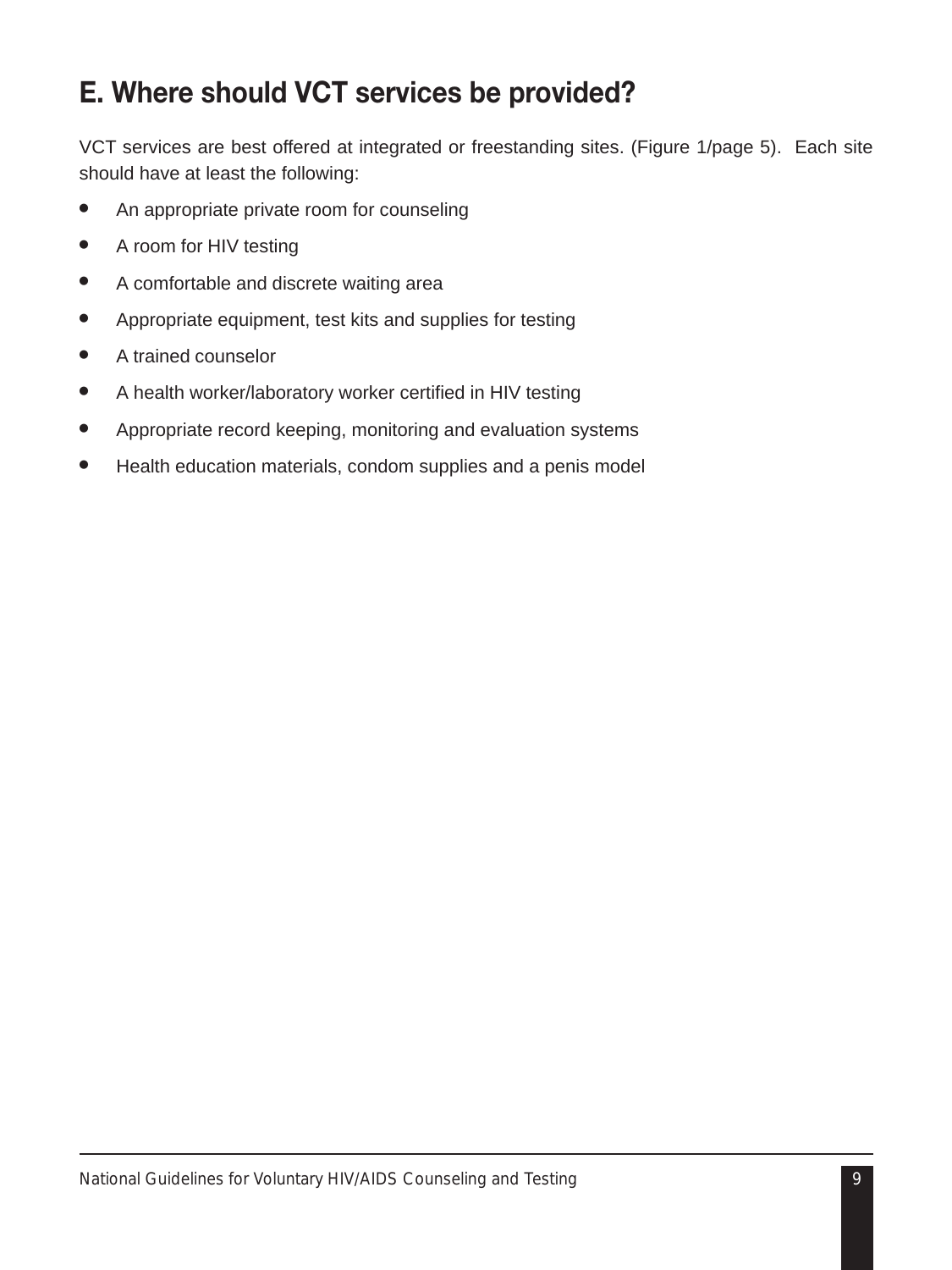# **6. Principles for Effective Voluntary HIV/AIDS Counseling and Testing**

Effective HIV testing, counseling and referral services are based on the following principles:

- Strict maintenance of confidentiality for all persons.
- Everyone is recommended to take an HIV test, and should be informed of how HIV is transmitted, the importance of obtaining test results, and the meaning of HIV test results.
- Informed consent before HIV testing.
- An option of anonymous HIV testing.
- Risk assessment to encourage clients to identify, understand and acknowledge his or her personal risk of acquiring HIV.
- Prevention counseling to reduce risk behaviors.
- Provision of HIV results timely and confidentially.
- Provision of referral:

Clients may require referral for appropriate medical, prevention, psychological and social services (such as, STI treatment, family planinng nutrition, legal advice, PMTCT, TB).

- Each counseling service should have complete knowledge of referral resources including availability, accessibility and eligibility criteria for services.
- Ensure high quality services: Providers should develop and implement written protocols for VCT and written quality assurance and evaluation procedures. Appropriate to the client's culture, language, sex, sexual orientation, age, and developmental level.
- These factors could affect how the client seeks, accepts, and understands HIV services. Providers should consider these factors when designing and providing HIV services to increase the likelihood of return for test results and acceptance of counseling and referral services.
- Establishment of a referral network (Chapter 9).
- Responsive to client and community needs and priorities.

Providers should work to remove barriers to accessing services and tailor services to individual and community needs. To ensure that clients find services accessible and acceptable, services can be offered in nontraditional settings (i.e., community-based or outreach settings); hours of operation can be expanded or altered; unnecessary delays can be eliminated, test results can be obtained more easily (e.g., with rapid same day testing), and less painful specimen collection can be used (e.g., finger-stick blood). Measures to improve uptake also include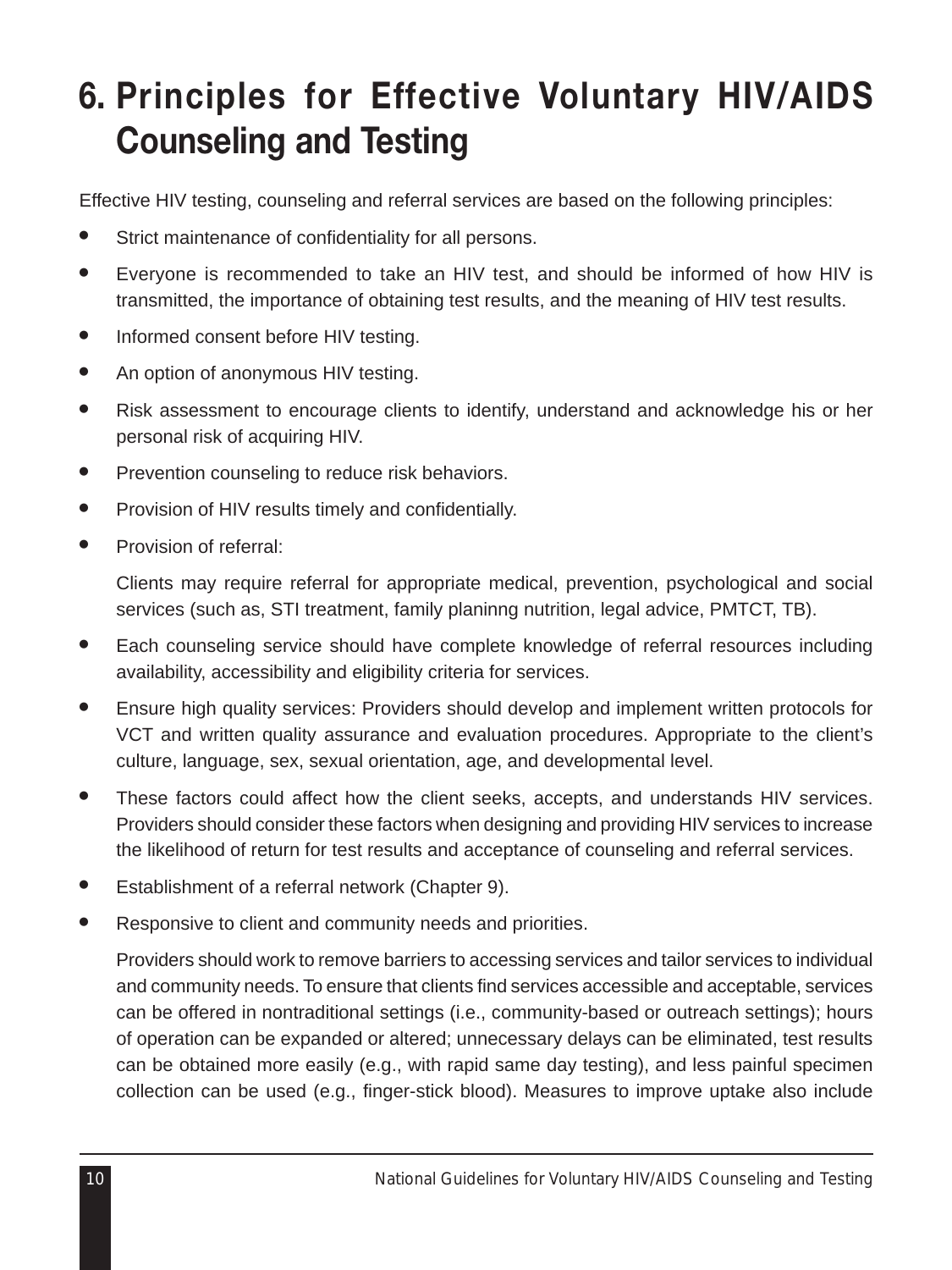specific sessions for different groups, a welcoming environment, respect for privacy, incentives and value added services for vulnerable groups. For example, baths, cosmetics, coffee/tea, drop in centers.

Provision of condoms, access to clean injection equipment.

# **A. Community awareness and demand creation for VCT services**

### **How to increase uptake to VCT ?**

Partnerships with NGOs, CBOs, PLWA groups and target groups to increase **community awareness and create demand for VCT and referral services.**

The success of VCT services depends heavily on partnerships with target groups and among the various organizations working in a community to ensure community support, public awareness and high quality, comprehensive medical support services. Providing only VCT without appropriate linkages, referrals and associated prevention and care services undermines the potential impact of VCT services for both HIV prevention and HIV care and impact mitigation.

The main objectives of VCT communication and awareness raising activities are to:

- Promote awareness among target populations of the availability of high quality VCT services;
- Encourage the target population to use VCT services;
- Promote understanding of VCT and its benefits among the target population, including information on referral services such as clinical, treatments of STI, family planning, PLWHA support groups and possibilities for economic support;
- Encourage local leaders, public and private health providers and policy-makers to endorse the use of VCT center; and
- Reduce stigma and discrimination.

Demand creation for VCT and mobilization of target groups can be done through:

- Recruitment and training of doctors and nurses from hospitals and private clinics (STI, TB);
- Recruitment and training of local NGOs which conduct HIV prevention activities in the community;
- Specially trained peer volunteers will ensure that potential clients understand the meaning of their decision to: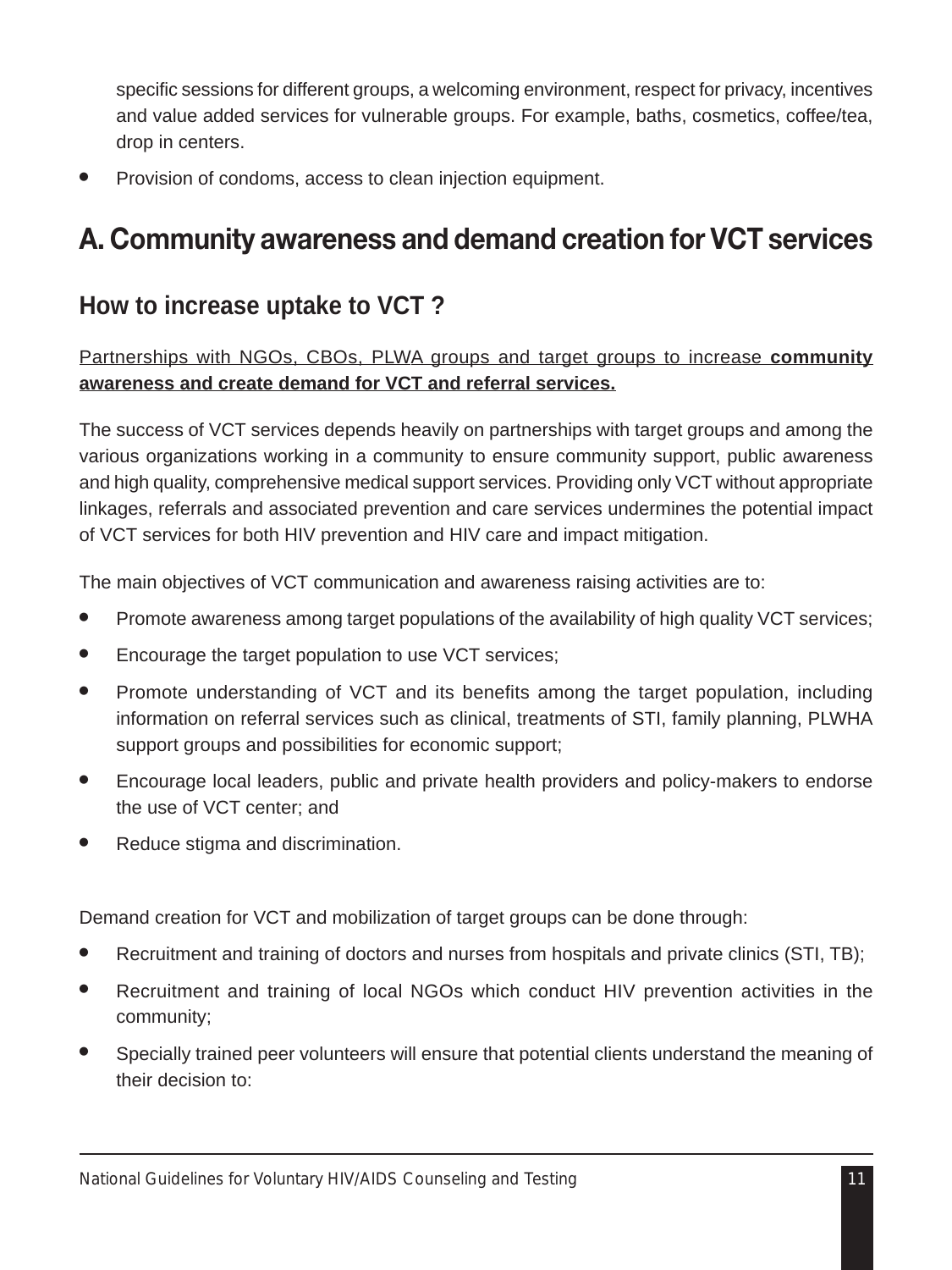- Obtain VCT
- Assess their risk
- Adopt positive behavior changes.
- Become aware of care and support services within their locality.
- Peer volunteers may accompany clients to the VCT site and referral services.

# **B. Ethical Context**

#### **Why is VCT voluntary ?**

For the individual, being diagnosed as having, recognizing the possibility of, or suspecting the existence of HIV infection or AIDS all has profound emotional, social, behavioral and medical consequences. The type of personal and social adjustment required in the context of HIV infection often has implications for family life, for sexual and social relations, for work and education, for spiritual needs, for legal status and for human rights. Adjustment to HIV infection involves a lifelong process that makes new and changing demands on individuals, their families and the communities in which they live.

Although there are many benefits to knowing one's HIV status, testing may have negative consequences in communities where HIV-infected persons are stigmatized.

Trust is one of the most important factors in the relationship between counselor and client. It enhances that relationship and improves the chances that the individual will act on the information provided to the benefit of society.

Given the possibility of stigma and discrimination, ostracism and personal persecution that an individual diagnosed with HIV may face, it is all the more important that the following ethical and legal concerns are observed.

# **C. Informed consent**

### **VCT is voluntary**

In other words, clients who ask for or decide to take an HIV test need to provide informed consent to ensure that all persons being tested have voluntarily and freely agreed to being tested. (See, Informed Consent Form - Appendix 12)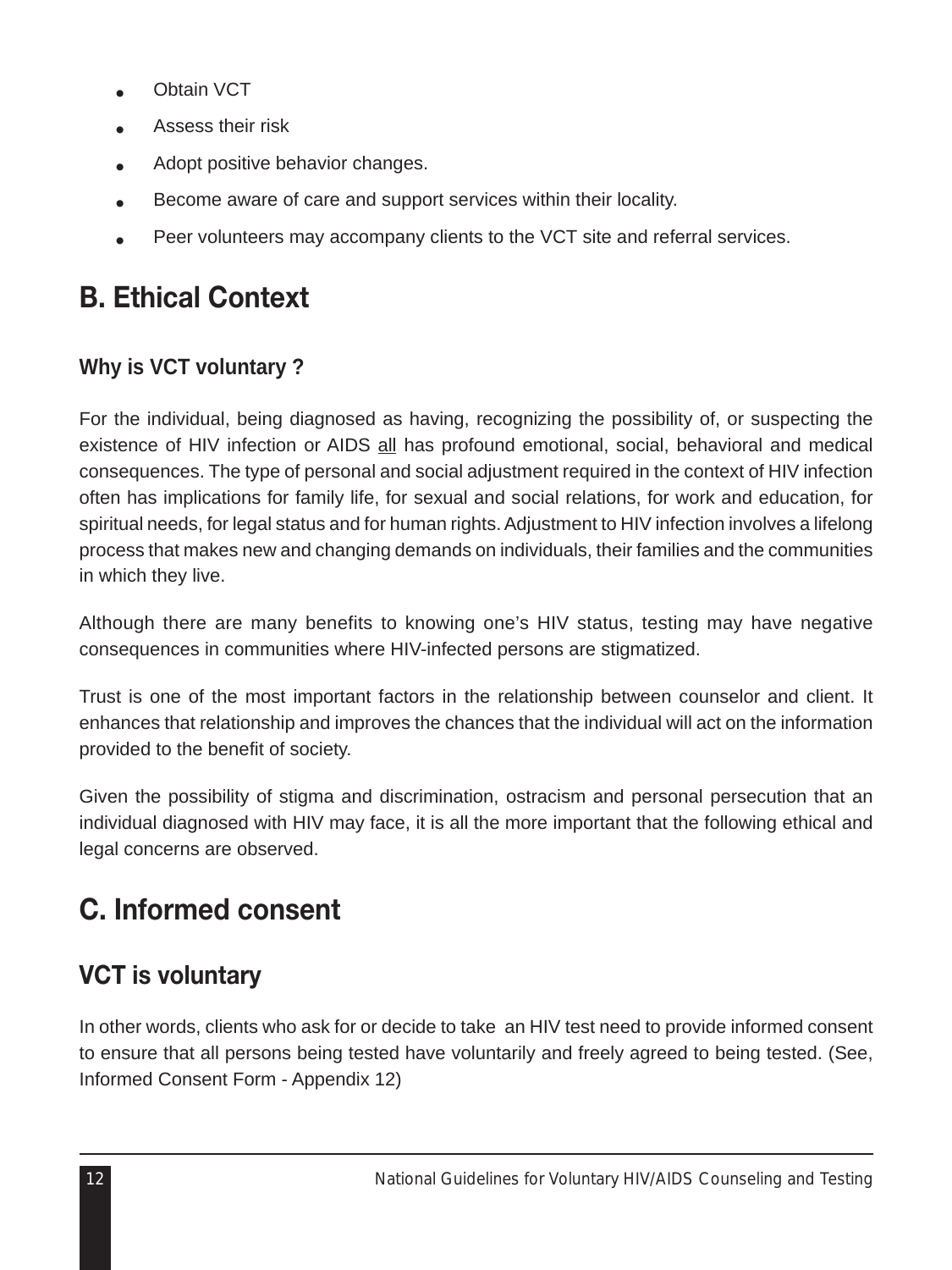Obtaining informed consent involves educating, disclosing advantages and disadvantages of testing for HIV, listening, answering questions and seeking permission to proceed through each step of counseling and testing. Informed consent cannot be implied or presumed. Informed consent can be verbal but written consent is recommended.

To obtain informed consent for testing for HIV:

- The client must be found competent by the counselor.
- The client must understand the purposes, risks, harms and benefits of being tested, as well as those of not being tested.
- The client's consent must be voluntary.

If the person is not found competent, his or her legal guardian must consent voluntarily.

Although most clients are likely to consent to testing for HIV, some may refuse. Their reason for refusal may be explored and resolved through supportive counseling. Ultimately, a person's refusal to be tested should be respected.

There are many reasons that may motivate a client to refuse being tested for HIV, including:

- False or inaccurate information.
- Insufficient psychological or emotional preparation.
- Lack of social support.
- Fear of breach of confidentiality.
- Fear of testing procedures.
- Fear of losing employment, housing, insurance or other economic support.
- Fear of losing friends, partners or child.
- Past or current history of physical or sexual abuse, or both personal and cultural values or beliefs.

### **D. Consent for testing infants, children and youth**

In Nepal the legal age of consent is 18 years. Anyone 18 years or older requesting VCT is deemed able to give full, informed consent. Generally, for children and minors without the legal capacity to consent, voluntary informed consent from parents or legal guardian is required.

When children are brought to the VCT center by their parents, the counselor determines the reasons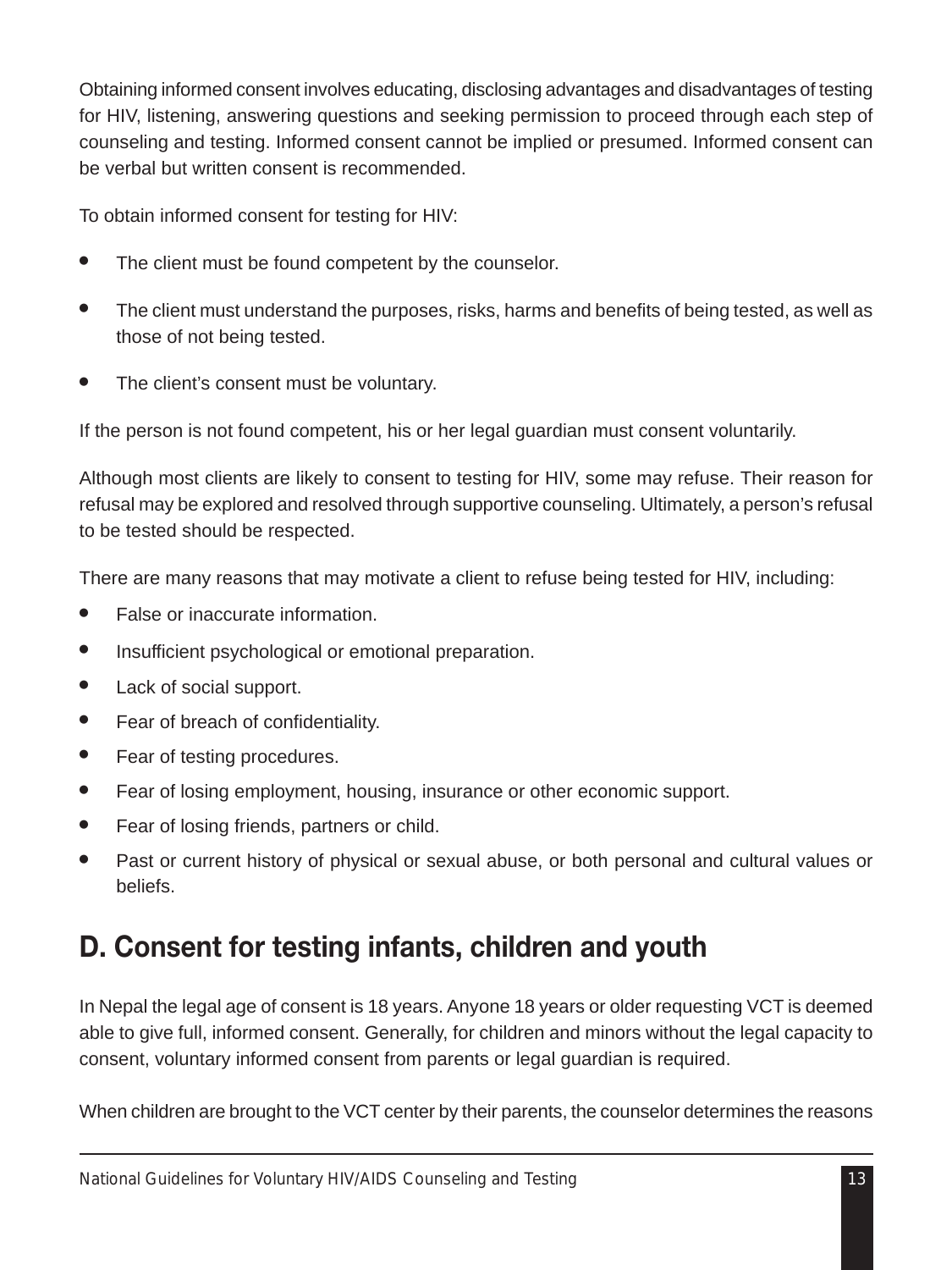for testing. VCT services are provided only if there is a clear potential benefit to the child and the counselor determines that there is no potential for neglect or abuse of a sero-positive child.

Under the following circumstances, HIV testing may be of benefit to minors:

- Children (14 years and below) with clinical indicators of HIV/ AIDS.
- Children at increased risk of HIV infection (e.g. street children who engage in sex work and/or injecting drug use).
- Children who have been sexually abused.

In these circumstances, the counselor or clinician will need to explore with the individual and/or their parent/guardian:

- Whether it is in the best interest of the child to be tested for HIV.
- Whether the child and/or parent/guardian would benefit from counseling.
- Who will consent for the child.
- Whether the child will be informed of the result, when, and how.

For young people 14 to 17 years, VCT may be provided without parental consent on a case-bycase basis, if the counselor determines that the young person has sufficient maturity to understand the testing procedures and results. Alternatively, preventive counseling without testing should be offered.

Children below 14 years may be given preventive counseling if requested, but should not be tested unless this is done for medical reasons. The counselor determines, whether the VCT services have potential benefit for the child and this is clearly explained to the child.

Each case in the above categories will need to be assessed by the individual health professional or counselor and a decision reached on the basis of what is ultimately in the best interest of the child.

#### **Definition:**

Confidentiality exists when personal information about clients, whether obtained directly or indirectly is not revealed without the client's permission. This information includes biographical details that may permit the client to be identified and the HIV test result disclosed**.**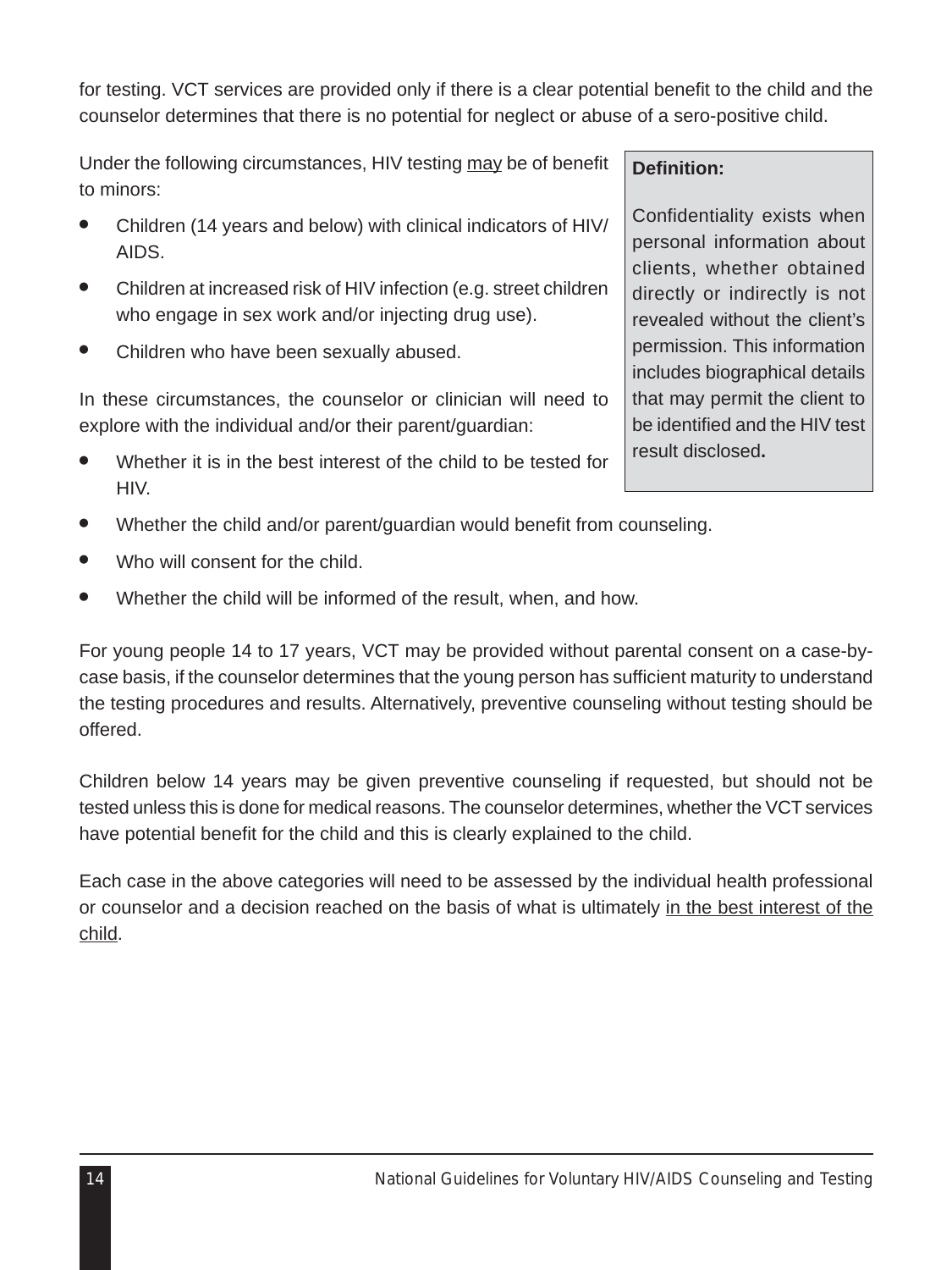# **E. Confidentiality**

### **Why is VCT confidential ?**

Great harm may result from a breach of a client's trust. Many people are afraid to seek HIV services because they fear stigma and discrimination from their families and community.

Counselors offer confidentiality because:

- Confidentiality encourages a relationship where clients can reveal to the counselor information and feelings normally kept to themselves, some of which are often taboo.
- Confidentiality helps clients admit that they have been involved in associated high-risk behaviors (unprotected sex, using drug and alcohol).
- Confidentiality permits clients to remain in control and reveal their HIV sero-status to selected individuals, especially sexual partners and family members.
- Confidentiality should be applied in all activities of the VCT site. All members of the staff at the site should be trained in and incouraged to maintain confidentiality. The client can be helped to accept the guarantee of confidentiality by the continued emphasis that it is given by all members of the staff.

#### **Who is responsible to maintain confidentiality?**

**All professional and support staff should understand and respect the confidentiality of information obtained during testing for HIV and counseling.**

#### **The client should be informed of how information about his or her serologic test results is recorded and stored and how staff maintains confidentiality or anonymity.**

Any disclosure of confidential information, no matter how inconsequential it may seem, whether it occurs in public settings, over the telephone, on an answering machine, by mail, fax or email, requires the client's consent.

The test results should be given to the client in person and privately at a prearranged time to ensure confidentiality and adequate support. A client's preference whether he or she should have family members or confidents present should also be respected.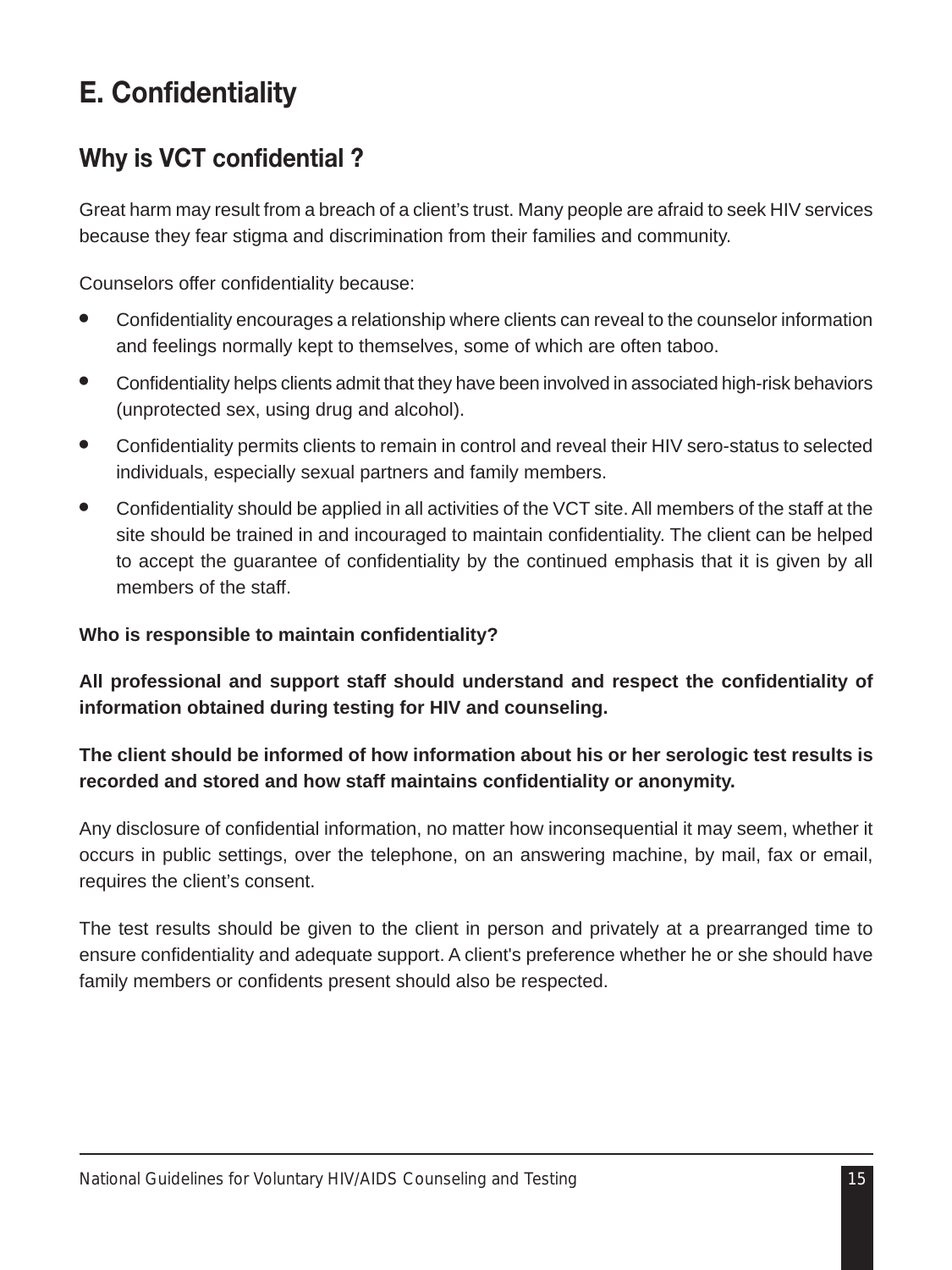# **Types of confidentiality:**

#### **Pediatric confidentiality**

No one except the child's parents, other guardians and the physician has a need to know the child's status regarding HIV infection. The family has no obligation to inform school authorities. If the family chooses to inform school authorities, the child's right to privacy must be assured.

#### **Shared confidentiality**

Shared confidentiality is encouraged. Shared confidentiality refers to confidentiality that is shared with others. These "others" might include family members, loved ones, caregivers and trusted friends. This shared confidentiality is at the discretion of the client being tested.

#### **Option of anonymous HIV testing**

Anonymous testing (i.e., consented voluntary testing conducted without a client's identifying information being linked to testing or medical records, including the request for testing or test results) has been used widely and effectively to the benefit of public health.

# **Confidential procedures**

VCT sites, especially those located within hospitals and health centers, should ensure that clients requesting VCT services are not readily identified by the public or by other patients. Confidentiality in VCT services involves using code numbers and managing the waiting room and client flow procedures in such a way so as to maintain confidentiality.

# **F. Human rights principles relevant to VCT**

The following recognized human rights principles must be observed in VCT:

The right to non-discrimination, equal protection and equality before the law:

Discrimination by staff will deny clients' access to VCT and thereby miss the opportunity for behavioral change and support as well as protect the public's health.

#### ● **The right to marry and have children:**

Mandatory premarital testing is discouraged. Similarly, coerced abortions and sterilization of HIV-infected women violates their right to have children.

● **The right to the highest attainable standard of physical and mental health:**

Quality VCT can contribute to the physical and mental health of those who wish to know their HIV status. VCT is an entry point for access to supportive medical care and collaboration between client and provider.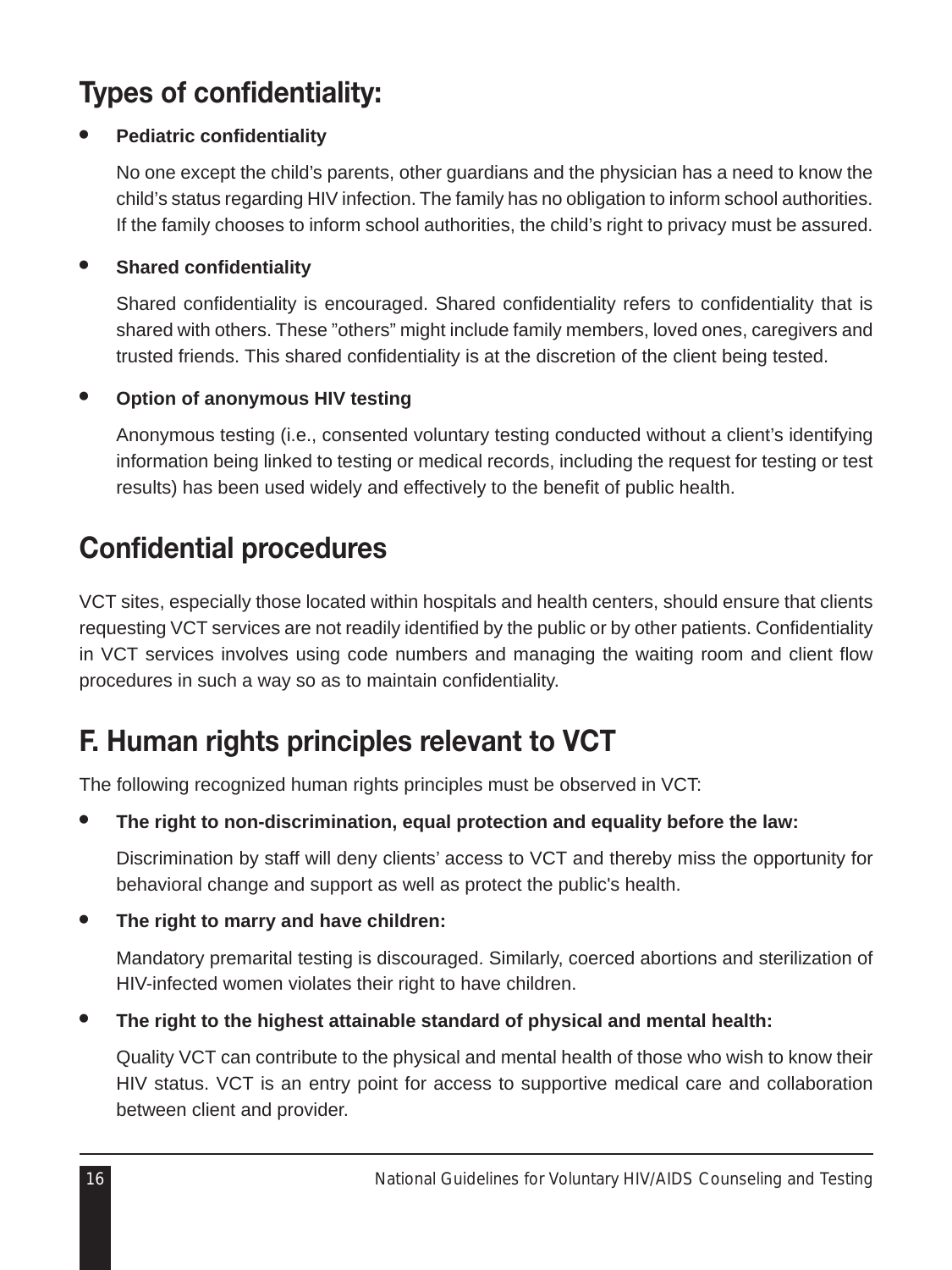#### The right to informed consent before a medical procedure:

It is a standard of medical practice that there should be informed consent before any medical procedure. The risks and benefits of the procedure should be explained to the client or patient to facilitate the process of informed consent. HIV testing is a medical procedure.

#### **Protecting Human Rights within a VCT site:**

In addition to the strict observance of pre-and post-test counseling, confidentiality and informed consent, protecting the human rights of VCT clients can be promoted through the adoption of an "Ethical Code of Conduct" for all those involved with VCT services. Such a code of conduct could include a commitment to: competence, consent, confidentiality, and respect for people's rights, professional conduct, and integrity towards their clients.

Refer to Appendix 2 and 3: Code of Conduct and Code of Ethics and Practice.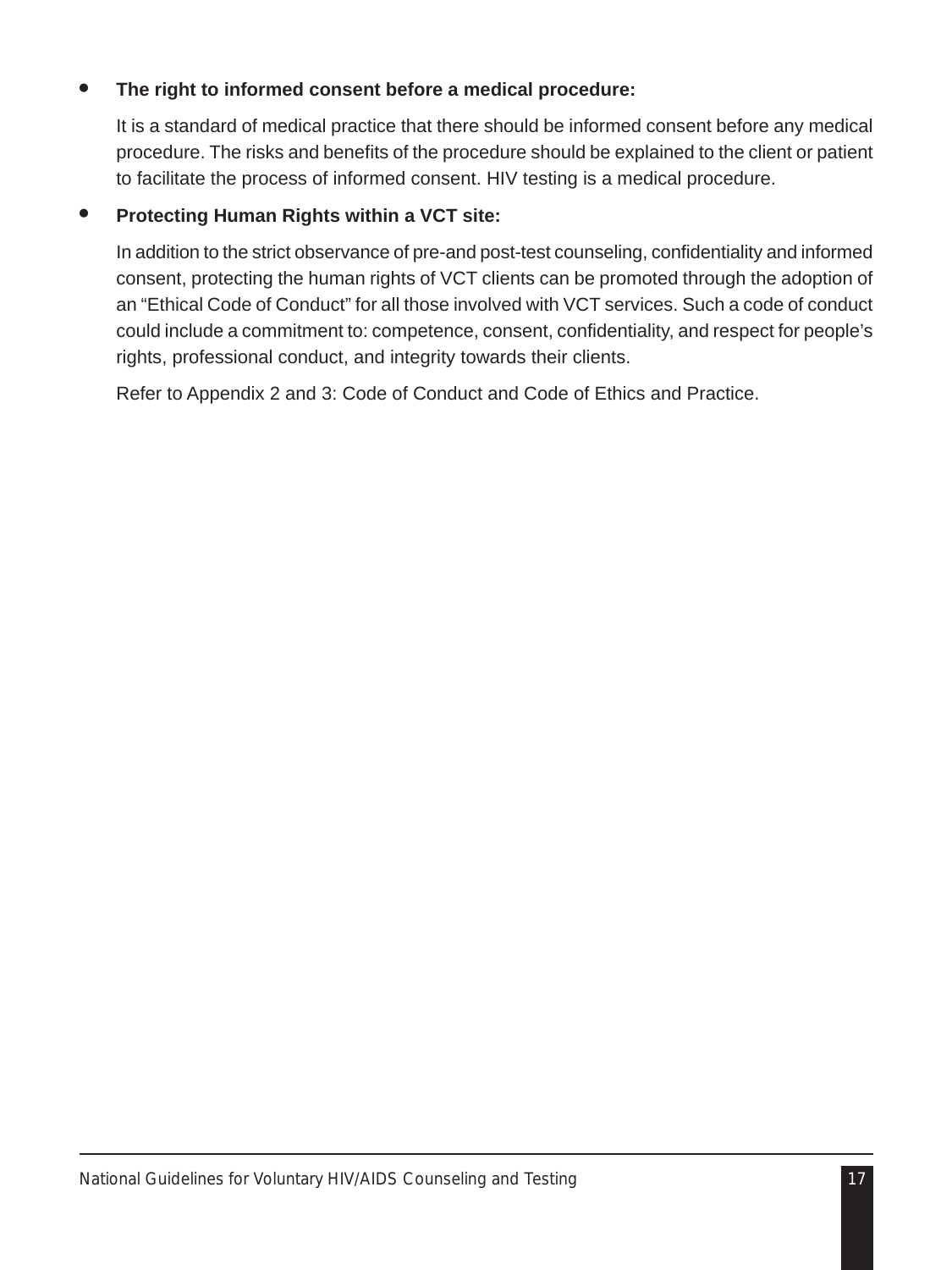# **7. Guidelines for Pre-test and Post-test Counseling**

# **A. Counseling in VCT**

Counseling should be viewed as a means to initiate prevention and ensure access to continuing care. The decision to be tested should always be made by the client himself/herself. More than one pretest counseling session may be required for clients who refuse testing or are unprepared for testing.

The purpose of counseling is to ensure that HIV-infected persons and persons at increased risk of HIV:

- Have access to HIV testing to promote early knowledge of their HIV status.
- Receive high-quality HIV prevention counseling to reduce their risk of transmitting or acquiring HIV and have access to appropriate medical, preventive and psychosocial support services.
- Promote early knowledge of HIV status through HIV testing and ensure that all persons receive information regarding transmission, prevention, and the meaning of HIV test results.
- Help the clients cope with the emotions and challenges they face when they:
	- are worried about being infected with HIV.
	- have found out that they are infected with HIV.
	- are affected by AIDS in their family or among their friend.
	- are living with HIV and can make choices and decisions that will prolong their lives and improve their quality of life.

VCT consists of pre-test, post-test and follow up counseling/support. Counseling should be adapted to the needs of the client.

Approaches to counseling may include:

- Face to face individual counseling sessions
- Couple counseling
- Group sessions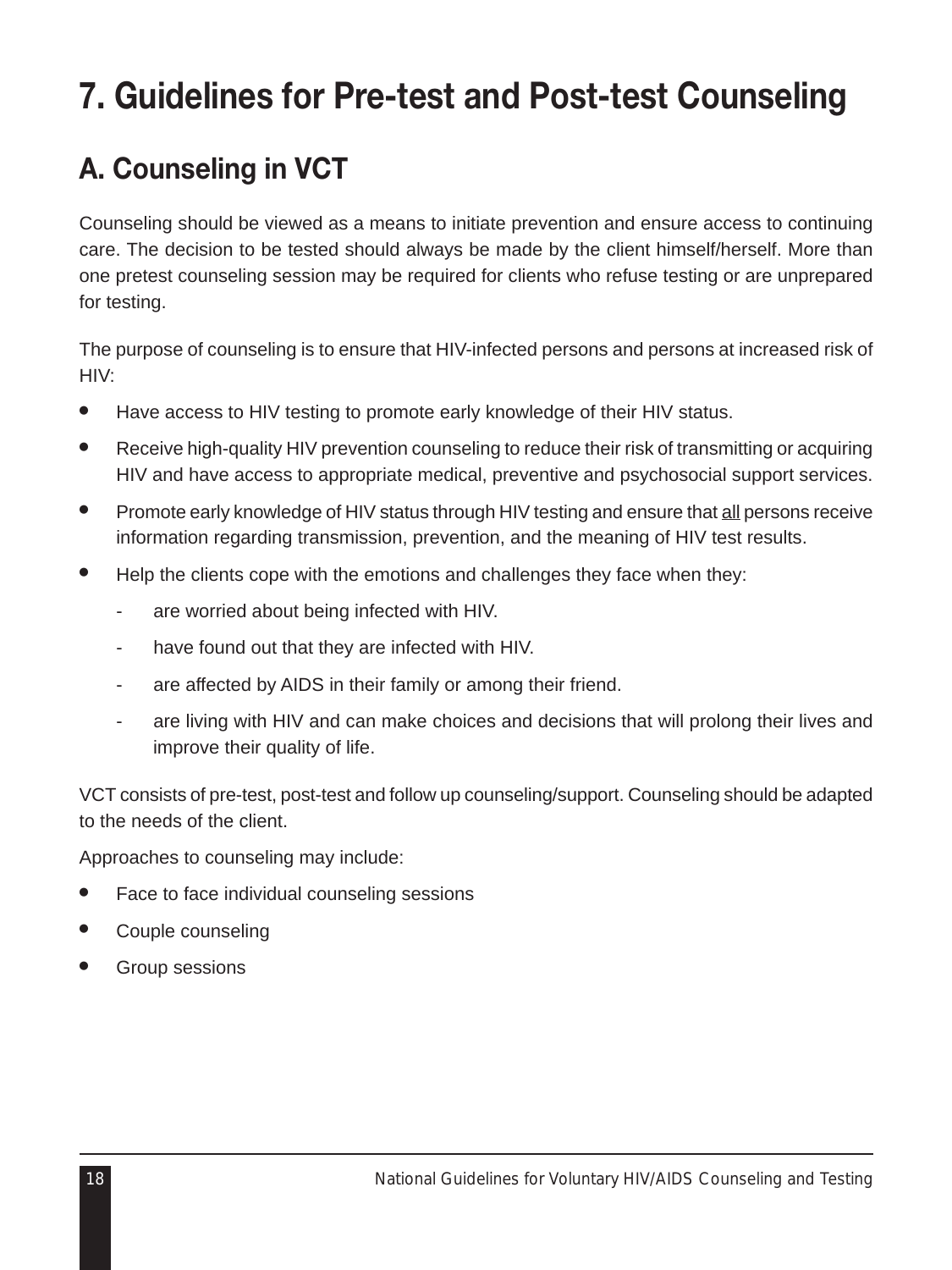### **Counseling consists of:**

### **1.) Information**

Regardless of whether an HIV test is done or not; HIV infection, risk-producing activities and specific ways in which the person can avoid or reduce risk should always be discussed.

In providing information about HIV, providers should use educational materials such as brochures and videotapes or refer the patient to other sources of information. NCASC, NGO's and AIDS service organizations can supply material for distribution.

### **2.) HIV prevention counseling to the individual**

HIV prevention counseling involves talking to the counselor at least two times: before and after the HIV test.

### *Ad a) Information*

- Individual pre-test decision counseling should be provided to all those requesting VCT.
- General information about VCT can be provided to groups in the form of health education talks.

The following areas should be discussed in a group pre- test session:

- Basic facts about HIV infection and AIDS
- Meaning of an HIV test, including the window period
- Reasons why the client is requesting VCT
- HIV testing procedures at the site, including whether or not written results will be given

### *Ad b) HIV prevention counseling*

In the pre-test session, counseling should be centered on three main topics: first, the personal history and risk of being or having been exposed to HIV, secondly, the client's understanding of HIV/AIDS and previous experience in dealing with crisis situations; and thirdly, the client is asked to describe previous risk reduction steps attempted.

In the second session, the post-test session, which occurs when HIV test results are provided, the counselor discusses the test results, asks and helps the client identify and commit to additional behavioral steps and provides appropriate referrals.

To the client knowledge of HIV status can mean power, but only if this knowledge is acted upon and produces a change in attitude and in behavior.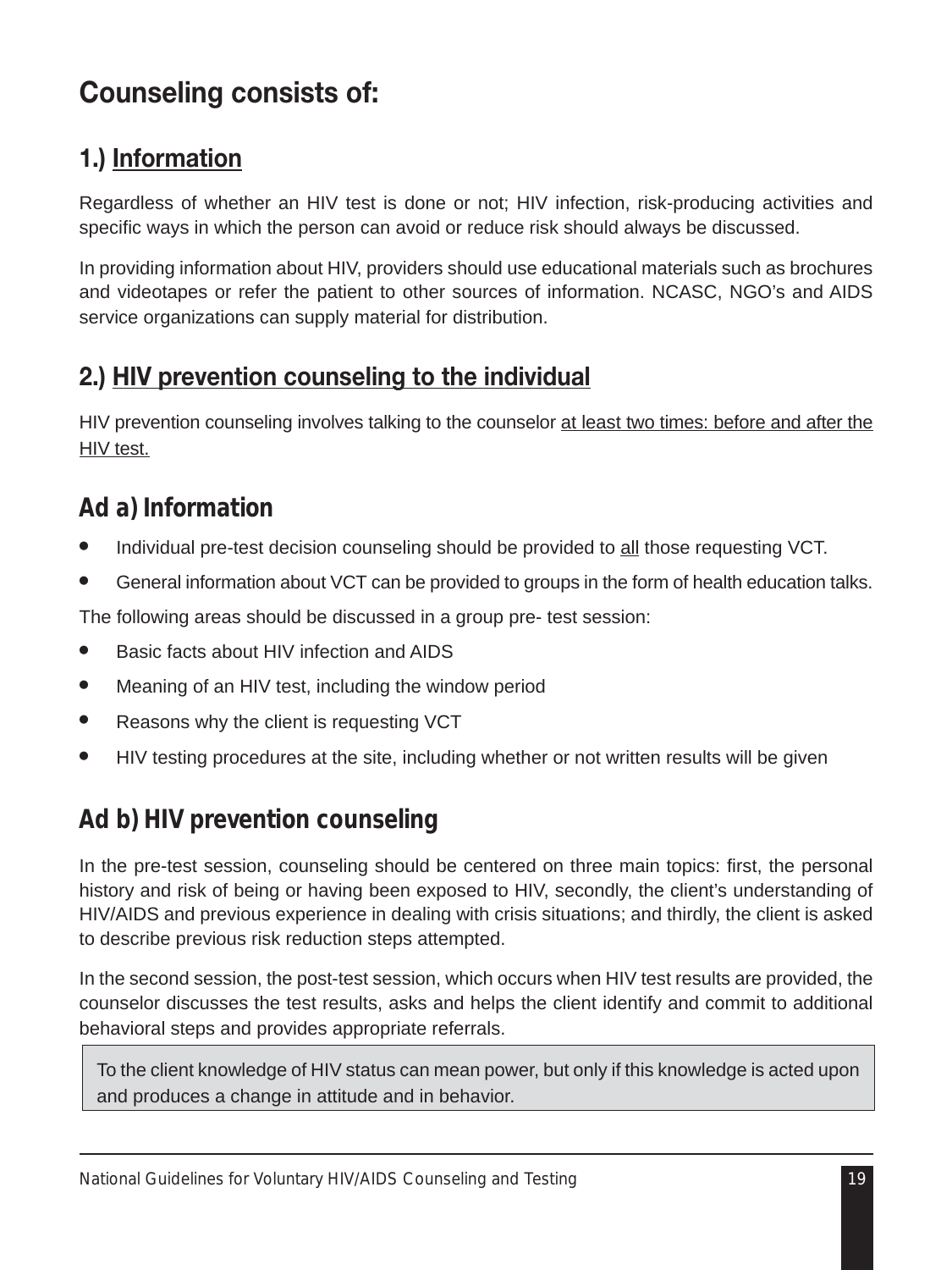# *Figure 2: Overview of the main components of counseling:*

- Determining the clients knowledge
- Giving accurate information
- Conducting personalized risk assessment
- Developing a personalized risk reduction plan
- Demonstrating appropriate condom use
- Explaining the test and obtaining informed consent
- Discussing implications of the result
- Assessing coping ability/strategies
- **Giving results**
- Providing psychological and emotional support and referral as appropriate

#### **Counseling also includes:**

- Establishing a helping relationship with the client
- Having conversations that have a purpose
- Listening attentively to clients
- Helping clients tell their story
- Giving clients correct and appropriate information
- Helping clients make informed decisions
- Helping clients recognize and build on their strengths
- Helping clients develop a positive attitude towards life

#### **Counseling does not include:**

- **Giving advice**
- Making decisions on behalf of clients
- Judging clients
- Interrogating clients
- Blaming clients
- Preaching or lecturing to clients
- Making promises that cannot be kept
- Imposing own beliefs on clients
- Arguing with clients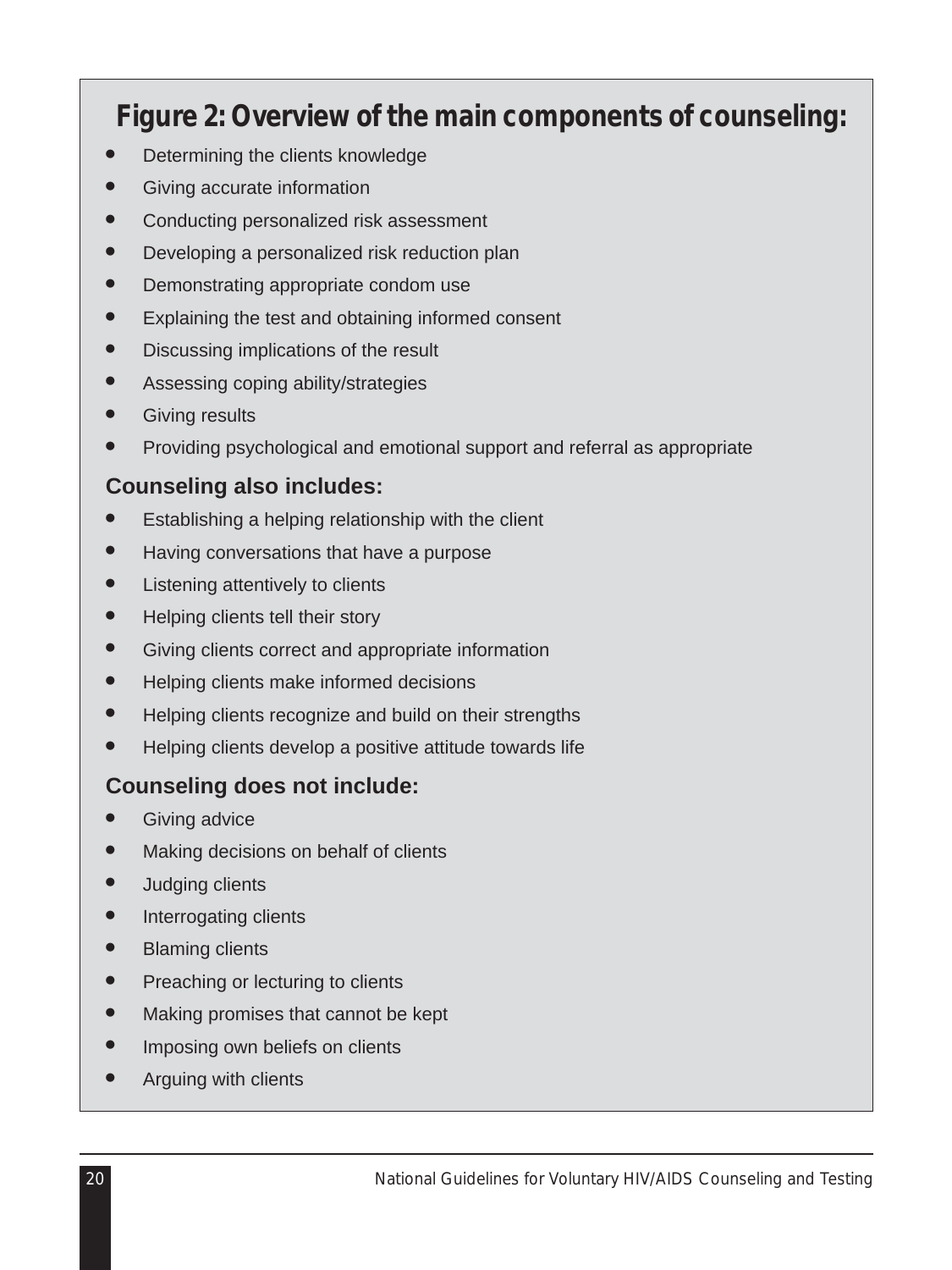# **B. Pre-test Counseling**

There are generally **5 steps of pre-test counseling**

**Step 1:** *Establish good contact and trust with the client, describe the roles and responsibilities of patient and counselor and establish consensus with the patient as to the objectives of the session.*

The patient should be helped to feel comfortable with the clinic procedures, understand the role of the counselor, and be clear about the content and purpose of the session. If the patient is clear about the expectations and the process, the counselor has reduced the patient's anxiety and increased the patient's ability to focus on the session. This clear delineation of the session serves to model for the patient a rational and responsible approach to addressing the challenging issues of behavior change.

The counselor should make the client feel confident that the counselor will be able to understand the patient's risk behavior and express trust in the patient's ability to initiate a risk reduction process.

**Step 2:** *Engage the patient in an exploration of his/her HIV risk behavior. The purpose is to focus the patient's attention on his/her risk behavior, increase his/her level of concern regarding these behaviors, and enhance the patient's self perception of risk. The goal is also to facilitate the patient's understanding of issues and circumstances that contribute to his/her risk behavior.*

Risk assessment is the portion of the discussion that encourages the client to identify, understand, and acknowledge his or her personal risk behavior and circumstances that put him/her at increased risk of acquiring HIV.

The session includes an exploration of previous attempts to reduce risk and identification of successes and challenges in previous risk reduction. This in-depth exploration of risk behaviors allows the counselor to help clients consider ways to reduce their personal risk and commit to a single, explicit step to reduce risk.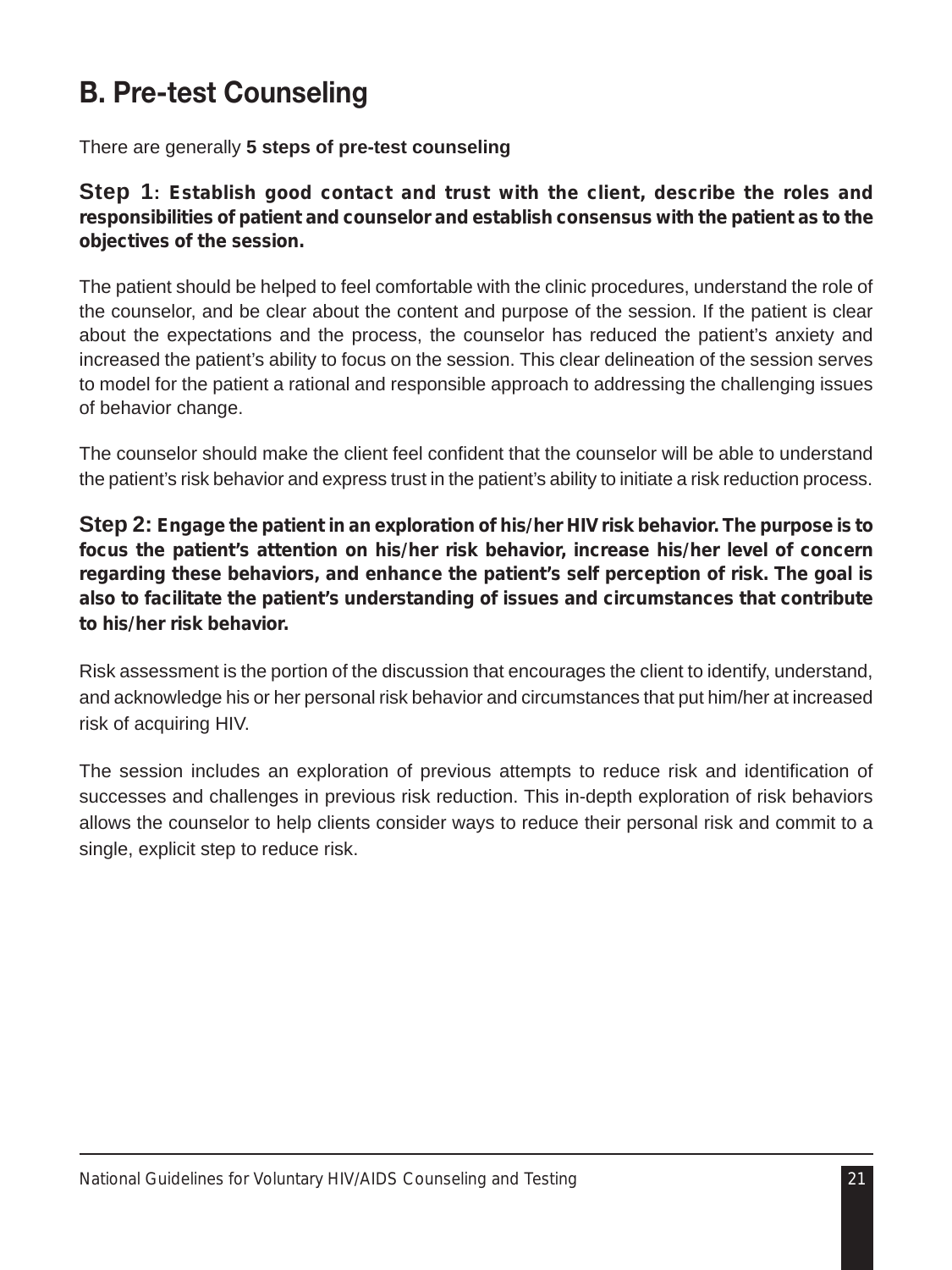#### **1. Assessment of Risk**

### **Personal risk assessment (profile):**

- Frequency and type of sexual behavior and specific sexual practices; in particular, high risk practices, such as vaginal and anal intercourse without using condoms, unprotected sexual relations with sex workers, and drug injecting.
- Being part of a group with known high HIV prevalence or with known high-risk lifestyles, e.g., injecting drug users, male and female sex workers and their clients, prisoners and MSM.
- History of blood transfusion, organ transplant, or administration of blood or body products.
- Exposure to possibly non-sterile invasive procedures, such as tattooing and scarification.
- Explore the who, what, where, when, how of the most recent exposure.
- Assess communication about HIV/STI with partners.
- Identify circumstances that contribute to risk behavior.
- Identify vulnerabilities and triggers to the risk behavior/pattern.
- Assess client's patterns of risk behavior (e.g., happening regularly or occasionally, due to an unusual incident.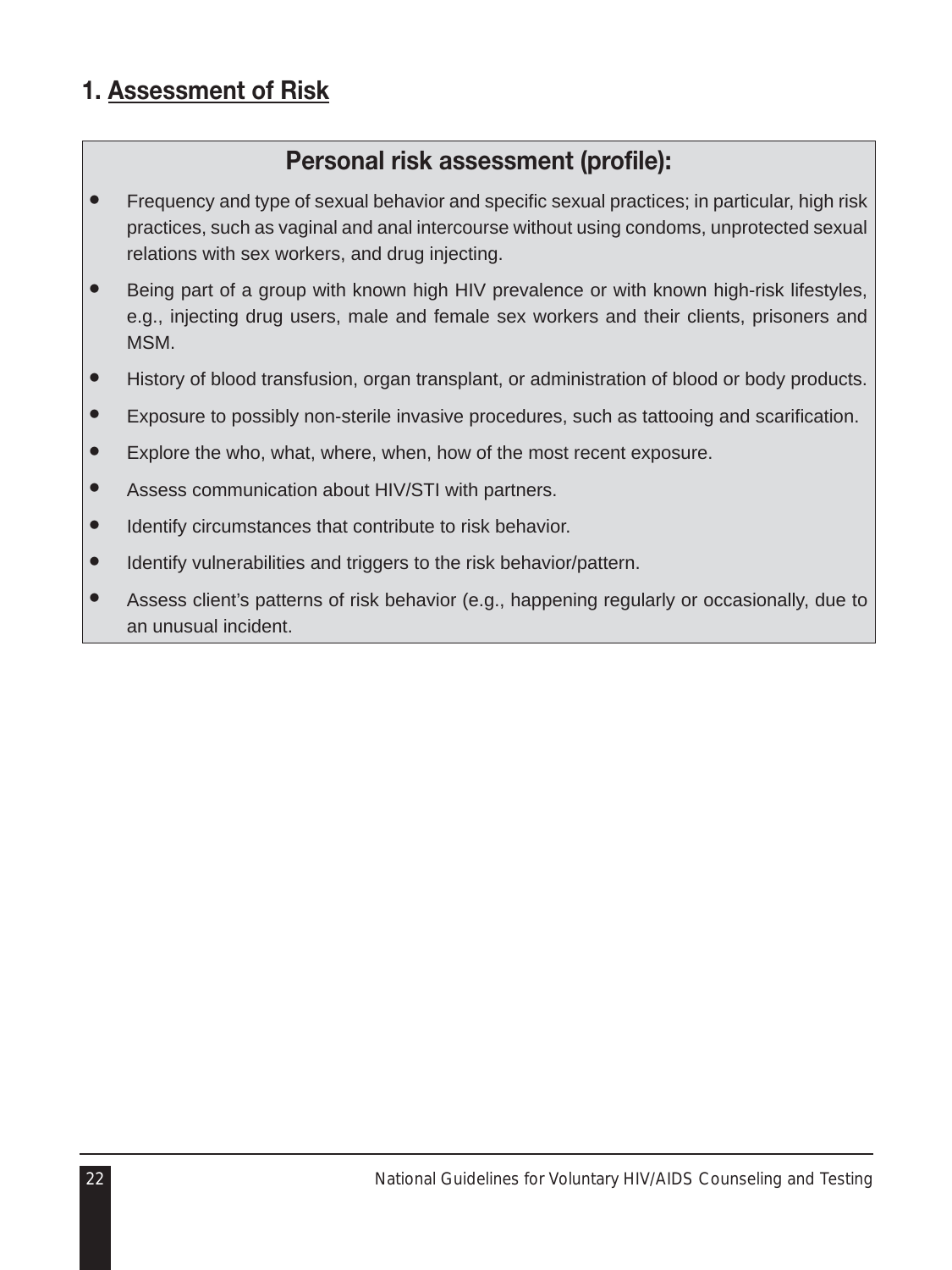**Step 3:** *To identify patient's constructive risk reduction attempts, explore barriers toward behavior change, and provide understanding and support regarding these issues.*

The counselor should explore any changes initiated by the patient to reduce his/her HIV risk(s). This provides the counselor with an essential opportunity to **support** and **reinforce** the patient. The counselor should elicit obstacles encountered by the patient in considering or attempting behavior change. The counselor should gently and sensitively discuss the challenges the patient has encountered or perceived. It is important to acknowledge that behavior change is a complex, difficult, and challenging process. The counselor should get an idea of the patient's strengths and difficulties in initiating and sustaining behavior change.

**Step 4:** *To summarize and characterize the patient's risk behavior by identifying his/her pattern of risk behavior and noting specific vulnerabilities and triggers to risk behavior.*

The purpose of this component of the session is to enable the patient to gain an understanding of the complexity of factors that influence his/her risk behavior. This summary provides the patient with an organized overview of his/her story. This component of the session provides the foundation on which the risk reduction plans will be developed.

#### **Assess risk by asking simple, openended questions such as:**

- To enable you and me to understand your risk of HIV infection better, may I ask you some specific questions ?
- Has your partner, or anyone who has had sex or used drugs with your partner, been found to have HIV infection or AIDS?
- When was the last time you had sex with a woman? With a man?
- What kinds of sexual activities do you have?
- How and when do you use condoms?
- Do you have sex when you are using drugs or alcohol?
- Have any of your partners had problems with alcohol or drugs ?
- When was the last time you injected drugs?
- Have you ever-injected drugs when you were under the influence of drugs or alcohol ?
- Has someone ever injected them for you?
- When was the last time you shared needles, "cookers" (syringes) or other drug-injecting equipment ?
- Have you ever had a sexually transmitted infections (STI)? Hepatitis?
- Have you ever had surgery or a blood transfusion?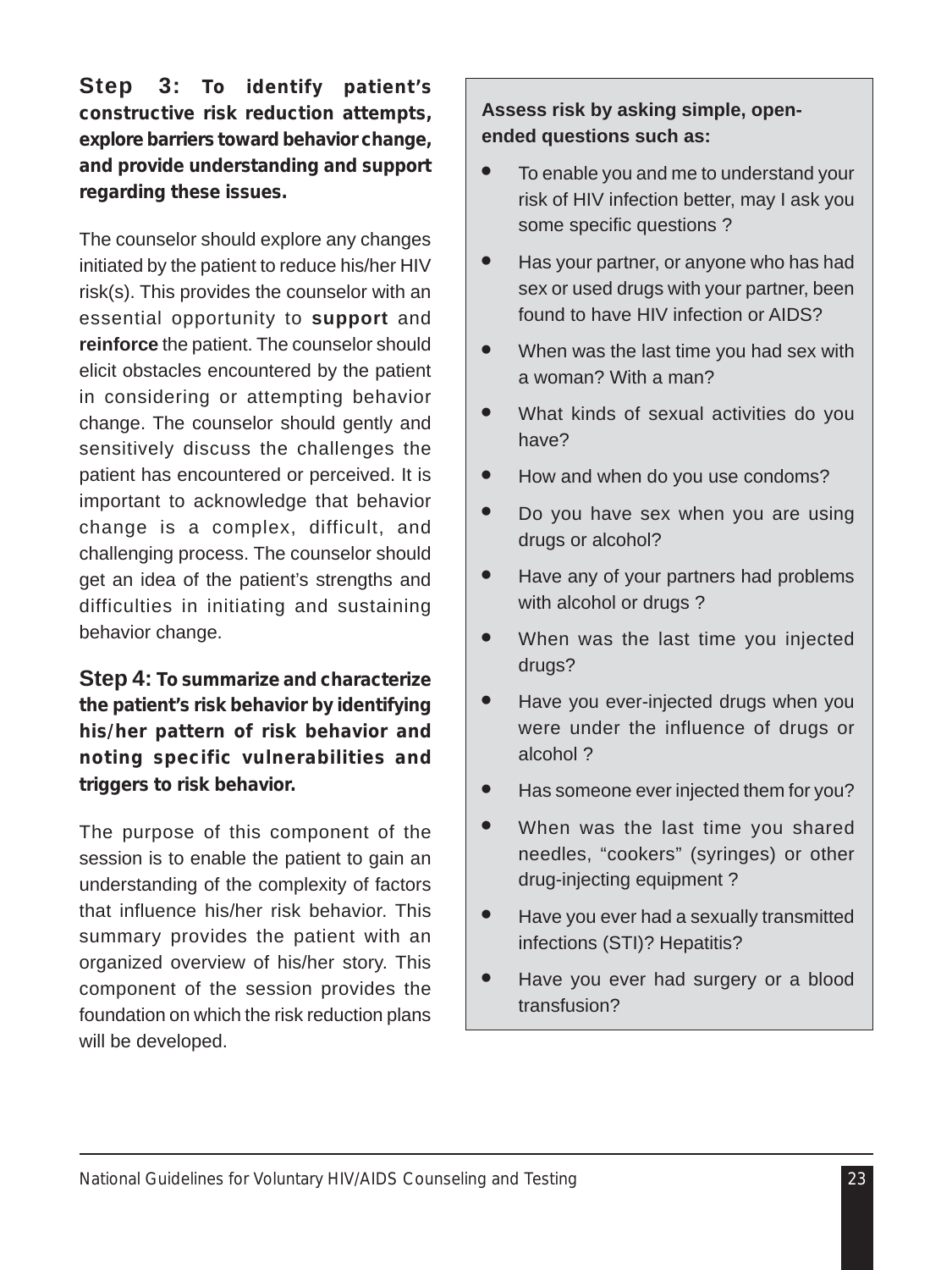**Step 5:** *To explore the person's ability to cope with a diagnosis and the changes that may need to be made in response to it.*

#### **2. Assessment of psychosocial factors and knowledge:**

- **Basic HIV prevention**
- Client's intentions after learning test results
- Client's readiness to learn his/her sero-status
- Exploration of what the client mi ght do if the test is positive, and the possible ways of coping with a positive HIV result
- The client's reproductive intentions, and the role of family planning
- Exploration of potential emotional and social support from family and friends
- Condom use, including condom demonstration
- Any special needs discussed by the client

This initial assessment should make it possible to discuss and assess the client's understanding of: (a) the meaning and potential consequences of a positive or negative result; and (b) how change in behavior can reduce the risk of infection or transmission to others.

#### **3. Assess the person's risk of HIV infection**

#### **When should a person who tests negative for HIV antibodies have a subsequent test ?**

The diagnosis of HIV infection is usually made on the basis of the detection of antibodies to HIV.

The interval following infection and before the appearance of HIV antibodies is known as the serologic "window period." After being infected with HIV, most adults and youth will produce HIV antibodies within 3 months of infection. This should be communicated to a person during pre-test counseling to assist in test decision-making. This message should be repeated during post test counseling for clients who test negative. People may prefer to be tested at 3 months, or later, or both, after the most recent risk event.

To determine the window period, help identify the most recent risk event (i.e., potential exposure to HIV) and plan the appropriate time of testing. If a patient is believed to be in the window period, discuss risk reduction to prevent exposure to HIV while he or she is waiting to be tested.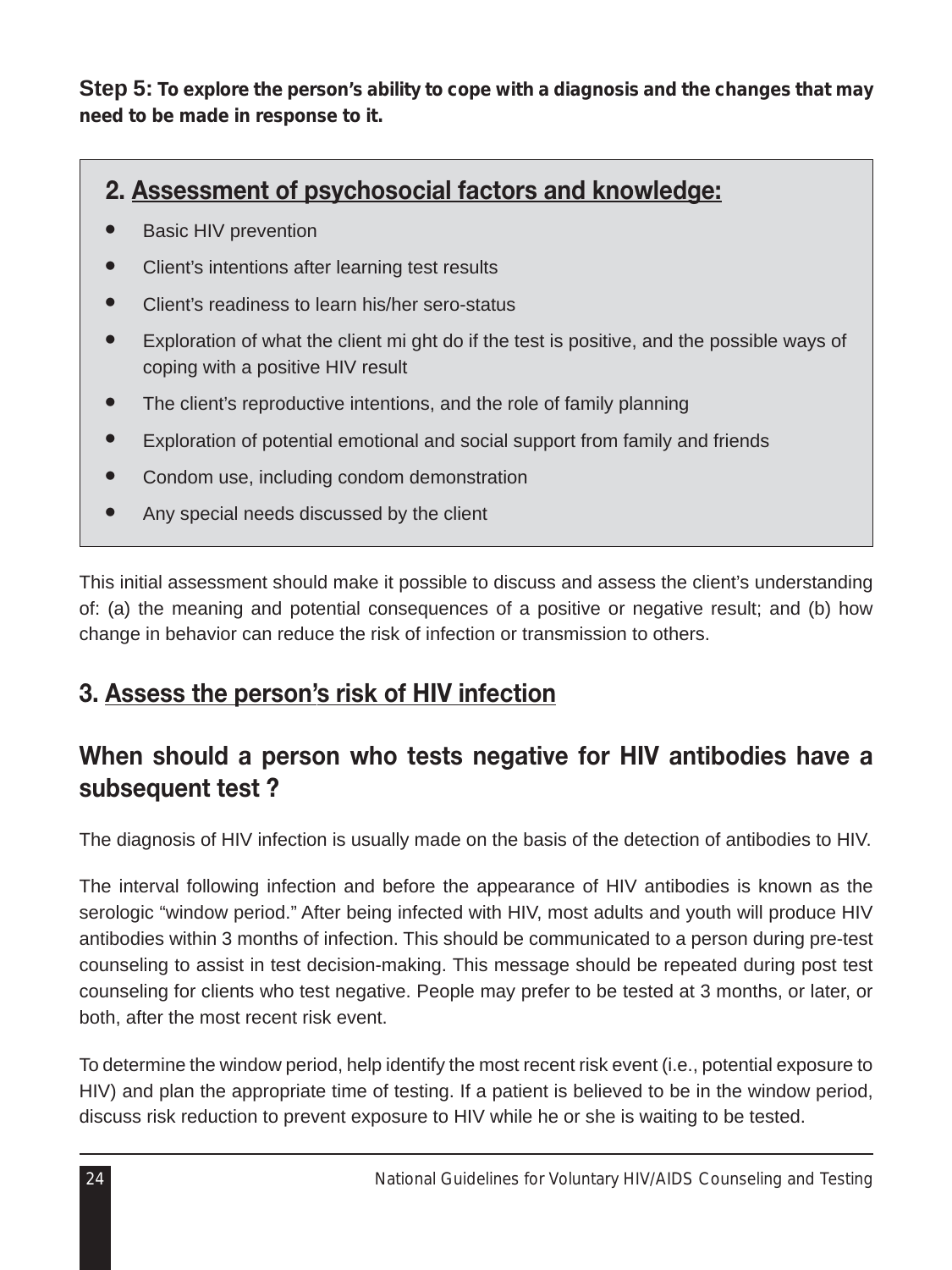Clients with exposure to ongoing risk practice may also benefit from referral to other HIV prevention and support services because their current risk practices might be reinforced by repeated negative HIV tests or they might view HIV testing as "protective".

Counselors should consider the following factors related to individual client needs when recommending the timing and frequency for follow up testing:

- Timing of the last potential exposure
- Probability of HIV infection given type of exposure
- Presence or likelihood of ongoing risk behavior
- Likelihood of returning for follow up VCT
- **Client anxiety**
- Provider and client relationship

## **4. Provide information**

### **5. Discuss record-keeping**

Inform the patient that test results and information will be added to his or her record and will be available to other health professionals on a need-to-know basis. If the patient objects, anonymous testing should be discussed. Refer to sample Client Intake Record in Appendix 11.

### **6. Discuss the implications of testing**

- Take time to examine and discuss the issues raised by testing so that the client has the opportunity to weigh the advantages and disadvantages of being tested and prepare for the potential consequences of a positive or negative test result. Testing should be carried out only when the patient considers the advantages to be greater than the disadvantages.
- Discuss the confidentiality of test results in relation to office or clinic procedures, communication of results to other health care officials, partner notification and reporting requirements.
- Evaluate the patient's capacity to cope with a positive test result.

## **7. Determine the timing of testing and the post-test visit**

Arrange a post-test appointment (if same day results are not available, with the use of rapid tests).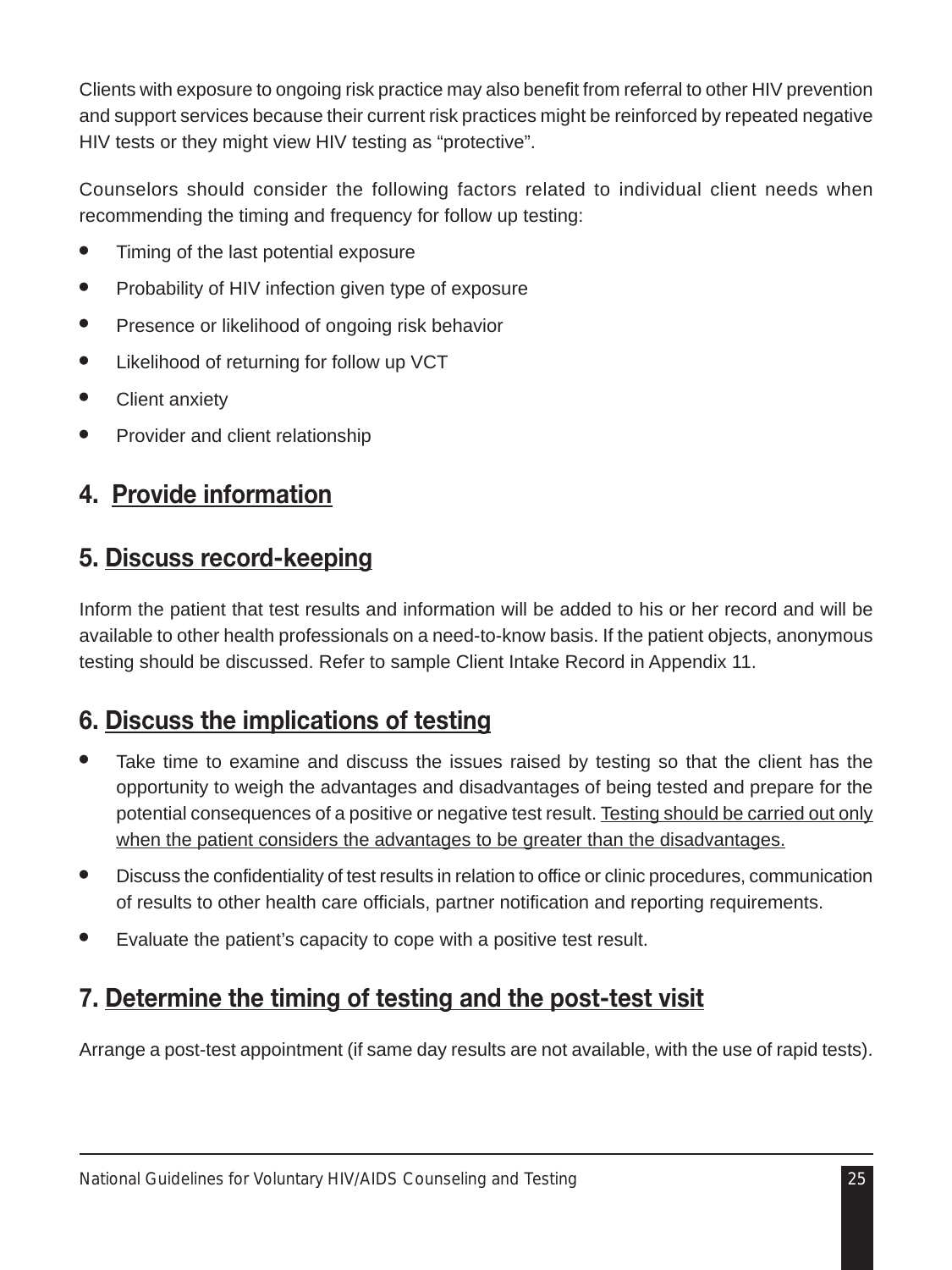### **8. Obtain and record informed consent**

Encourage the person to ask any additional questions to clarify doubts or fears or to seek information. Informed consent may be verbal. An example of a written informed consent form is given in Appendix 12.

Once an informed consent is expressed, it should be recorded in the patient's chart.

### **9. Provide support and follow-up**

Test results, whether positive or negative, must be given only in person, in a face-to-face interview. Informing patients of their test result by telephone is unacceptable, even when it is negative. It places the provider at risk of liability, should disclosure to someone other than the patient inadvertently occur. Communicating test results face-to-face permits better appreciation of the patient's reaction and enables robust counseling.

## **C. Post-test Counseling**

When simple/rapid tests are used, HIV test results may be available shortly after the blood draw or later on the same day. At other laboratories, clients may often have to wait for up to two weeks for their test result.

Whatever the result, post-test counseling should always be given. Post-test counseling involves working with the patient to understand the test result, address psychological reactions to it, promote behavior changes and assess the need for follow-up and care.

Immediate plans, intentions and actions should be reviewed and follow-up plans discussed.

### **1. Communicate the test result**

The patient should be informed of the test result in a direct manner at the beginning of the post-test session. It is likely that he or she has been anxious about the test result and is both eager to learn it and apprehensive.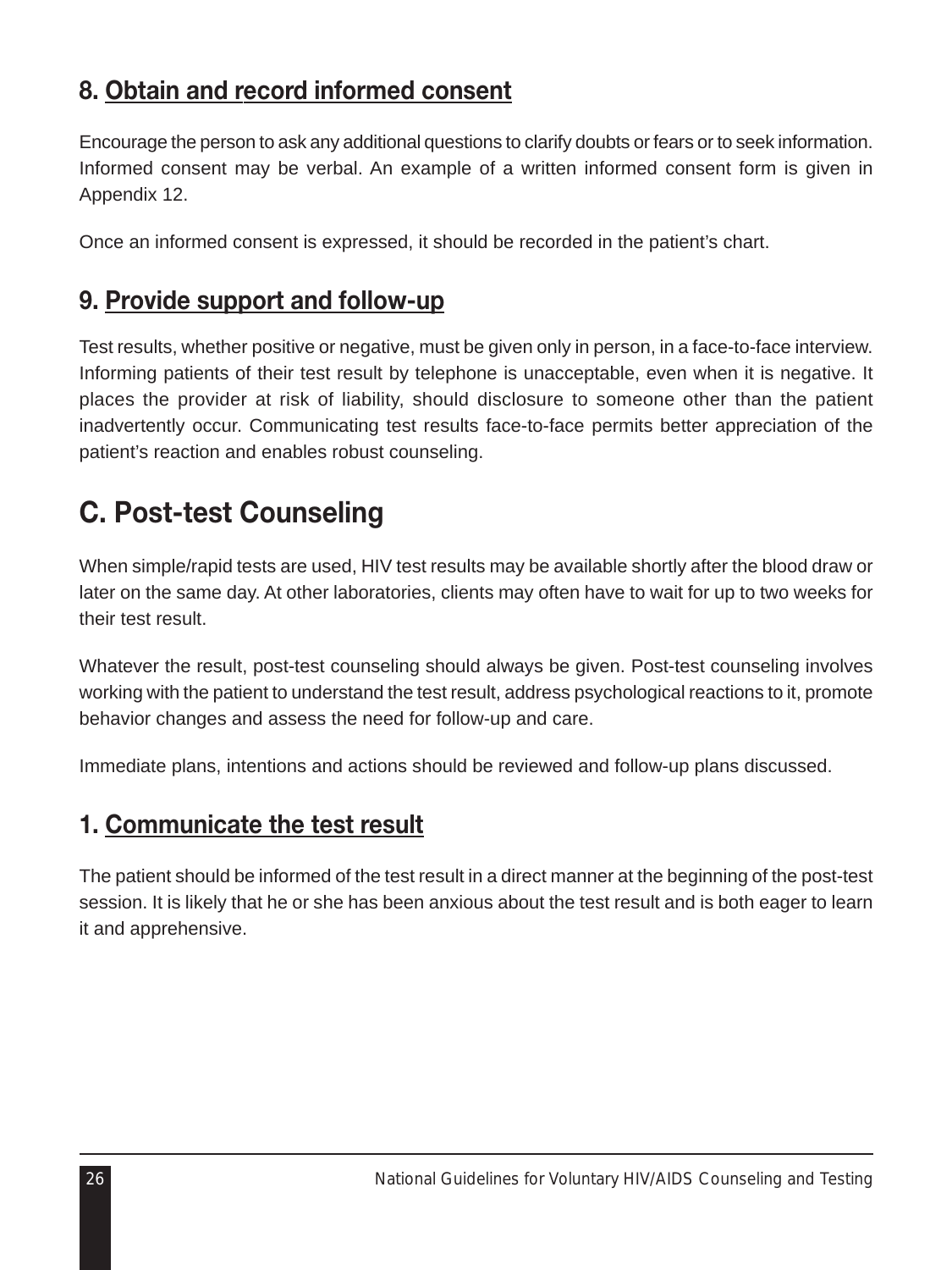### **2. Assess the person's understanding of the test result**

HIV testing can have three possible outcomes:

- (i) a negative result;
- (ii) a positive result; and
- (iii) an indeterminate result.

For interpretation of assay results, see section on HIV testing. (See page 41)

### **(1) Negative result**

#### *Goal: To provide clear and accurate HIV negative test results with an emphasis on the need for the patient to initiate risk reduction in order to remain negative.*

HIV-negative patients may express relief, surprise or disbelief, or sometimes feel invincibility or guilt.

The patient may believe the test result is an indication that he/she has, thus far, made the "right choices." Counseling should be directed at helping the patient to change behavior to avoid or reduce future exposure to HIV.

It is often helpful for the counselor to underscore the fact that the negative test result does not indicate that the patient's sex/needle-sharing partner(s) are not infected.

There is a slight possibility that a recent risk behavior (especially in the last month) may have resulted in the patient becoming infected without the infection being indicated in this test result (window period). If there is not a significant risk in the previous 3 months, then no additional test is indicated unless the patient has a later exposure to HIV. If there is a very recent and significant risk exposure, there is a small chance that the patient could have been infected by that exposure.

The counselor should remember that the risk of infection from a single exposure, when the partner is known to be infected, is relatively small  $\left($  < 1 – 8%). The counselor should avoid technical discussions of this information and recommend, when necessary, a specific time for possible retest linked to a specific previous date of exposure.

- Negotiate a specific, concrete risk reduction plan (see next section).
- Condom education, demonstration and distribution.
- Negotiate for partner to go to VCT.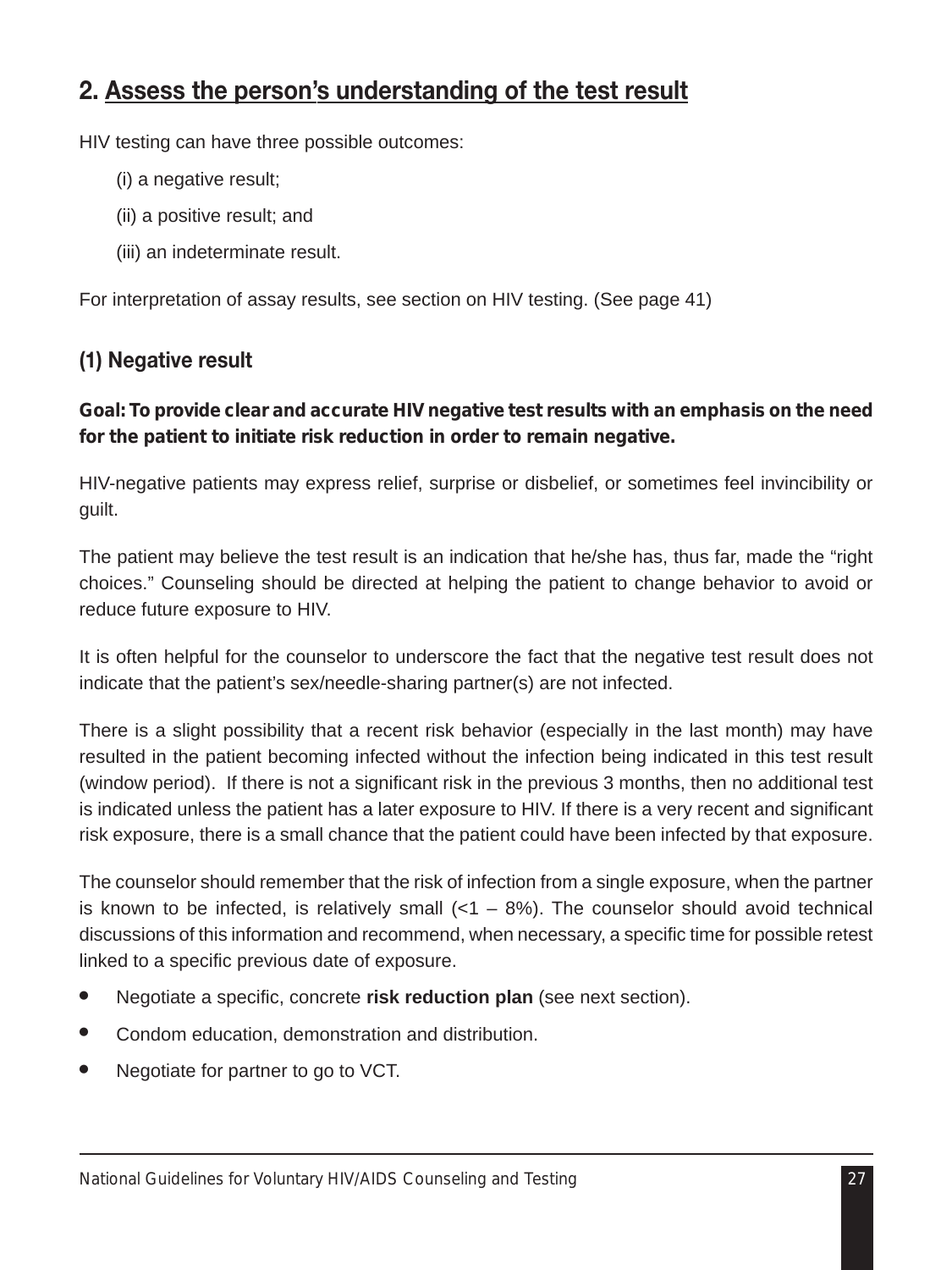### **(2) Positive result**

### *Goal: To provide the patient with positive test with an emphasis on the need to initiate a risk reduction plan in order to avoid transmission of HIV and the need for positive living and access to medical and social support.*

Clients diagnosed as having HIV infection or disease should be told as soon as possible. The client should be given time to absorb the news. After a period of preliminary adjustment, the client should be given a clear, factual explanation of what this news means. The counselor should be clear with the patient that the information provided by the patient in the beginning of the session, particularly the risk assessment, may help influence the patient and counselor's understanding of the results.

This is not a time for speculation about prognosis or estimates of time left to live, but for acknowledging the shock of the diagnosis and for offering and providing support. It is also a time for encouraging hope - hope that achievable solutions can be found to the resulting personal and practical problems. The counselor should stress that HIV infection is not AIDS.

- Every infected person should be encouraged to live a normal social and economic life.
- All HIV  $^+$  clients should be counseled about "living positively with HIV" which includes maintaining a positive attitude, avoiding additional exposure to the virus and other STIs, maintaining weight by eating a balanced diet, regular exercise, maintain good hygiene, avoiding diarrhea, seeking early medical assistance in case of symptoms of infectious diseases, joining PLWHA organizations and other social support groups.
- Where resources are available, it may also be justifiable to talk about possible treatments for some symptoms of HIV infection and about the efficacy of new antiviral drugs.
- Discussion of the personal, family and social implications including who, if anybody, to tell.
- Dealing with immediate emotional reactions.
- Checking about immediate support available and adequacy of the support mechanism
- Arrange follow-up care and support, which may include the possibility of ongoing counseling, counseling of other family members and partners, social support and legal advice.
- Emphasize the importance of medical follow-up, referral when appropriate, and health promotion and stress-reduction in general (screening for STI, preventive therapy for TB).
- Family planning counseling and education: Information on family planning, its role for both HIV+ and HIV- clients, and how to access services should be included in VCT counseling sessions. The risks of pregnancy should be clearly explained, and the client made aware of risks to herself and to the unborn child if a pregnancy is carried to term.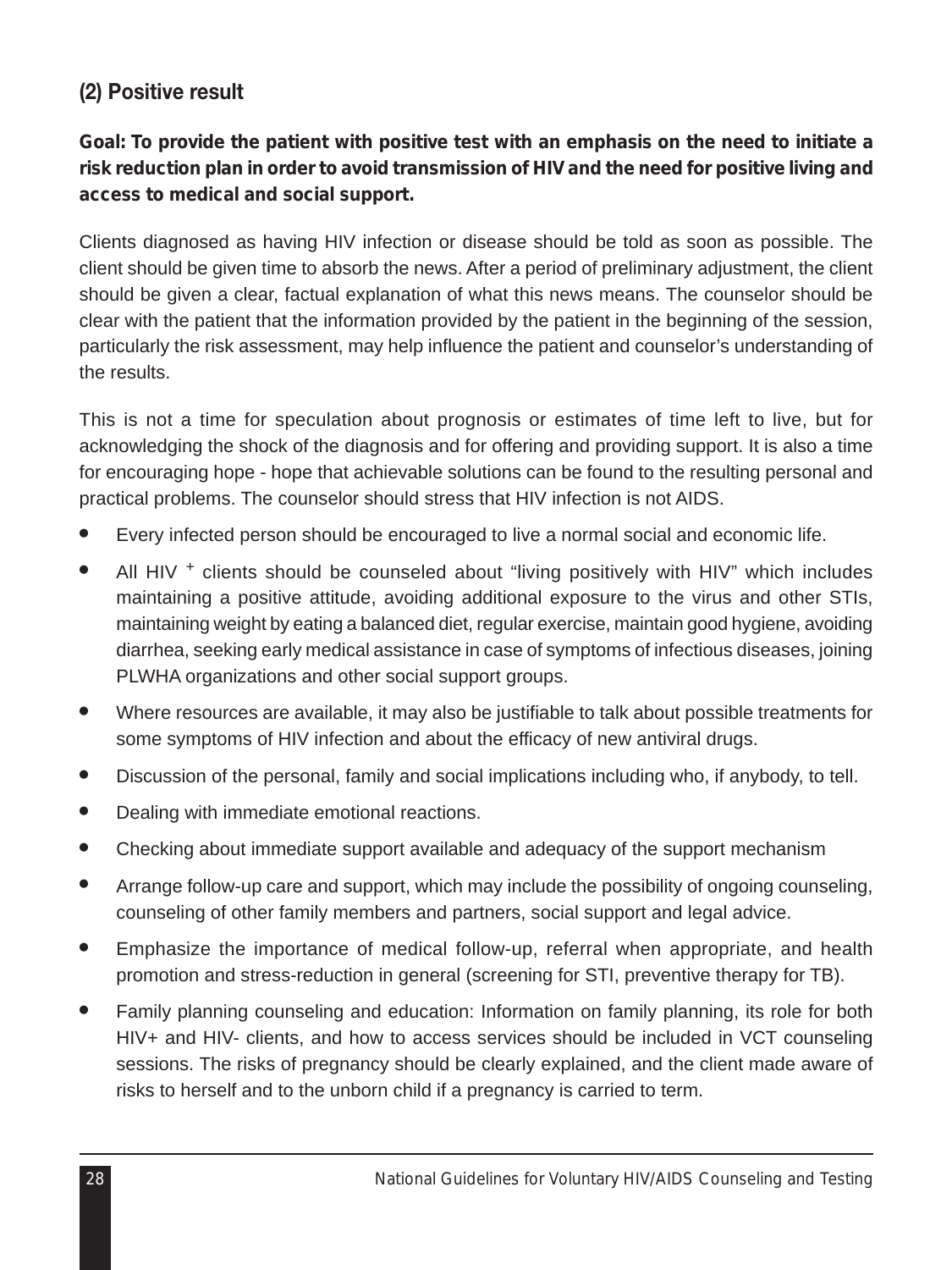- Develop a personalized **risk reduction plan**, including prevention of HIV transmission to partners, who may be uninfected or untested, and use of safer sex and/or injecting practices.
- Refer also to Appendix 4: Guidelines on prevention of further sexual transmission of HIV and Appendix 5: Guidelines for sexual partners of known HIV infected persons.
- Identify options and resources.
- Important: practical information for people with HIV infection must be provided.

Refer to Appendix 6: Practical information for people with HIV infection.

### **3 Indeterminate result**

*Goal: To provide the patient with an indeterminate test results in a manner that incorporates the patient's risk into the understanding of the result and reinforces the need for the patient to return for result of additional conclusive testing.*

Where the result is indeterminate and either the results of further testing are being awaited or further testing is not possible, it is not possible to say with any degree of assurance that the person is HIV infected.

The counselor should then advise the person to present again after one month (for repeat testing)

*Prevention and support while waiting for an indeterminate result.* The period of uncertainty following an indeterminate test results may be three months or longer after the last instance of potentially high-risk exposure or the previous test for HIV infection. It is, therefore, important for counselors to emphasize essential prevention messages regarding sexual and drug use activity, body fluid and tissue donation, and breast-feeding. The person will need to undertake the precautions recommended for HIV positive persons until further tests give a definite answer.

Just as importantly, however, the uncertainties associated with this period may lead to acute and severe psychosocial difficulties and the counselor must be prepared to assess and manage such issues.

While serologic status is being confirmed, providers should be available for support and they should identify HIV/AIDS service organizations and resources in their region.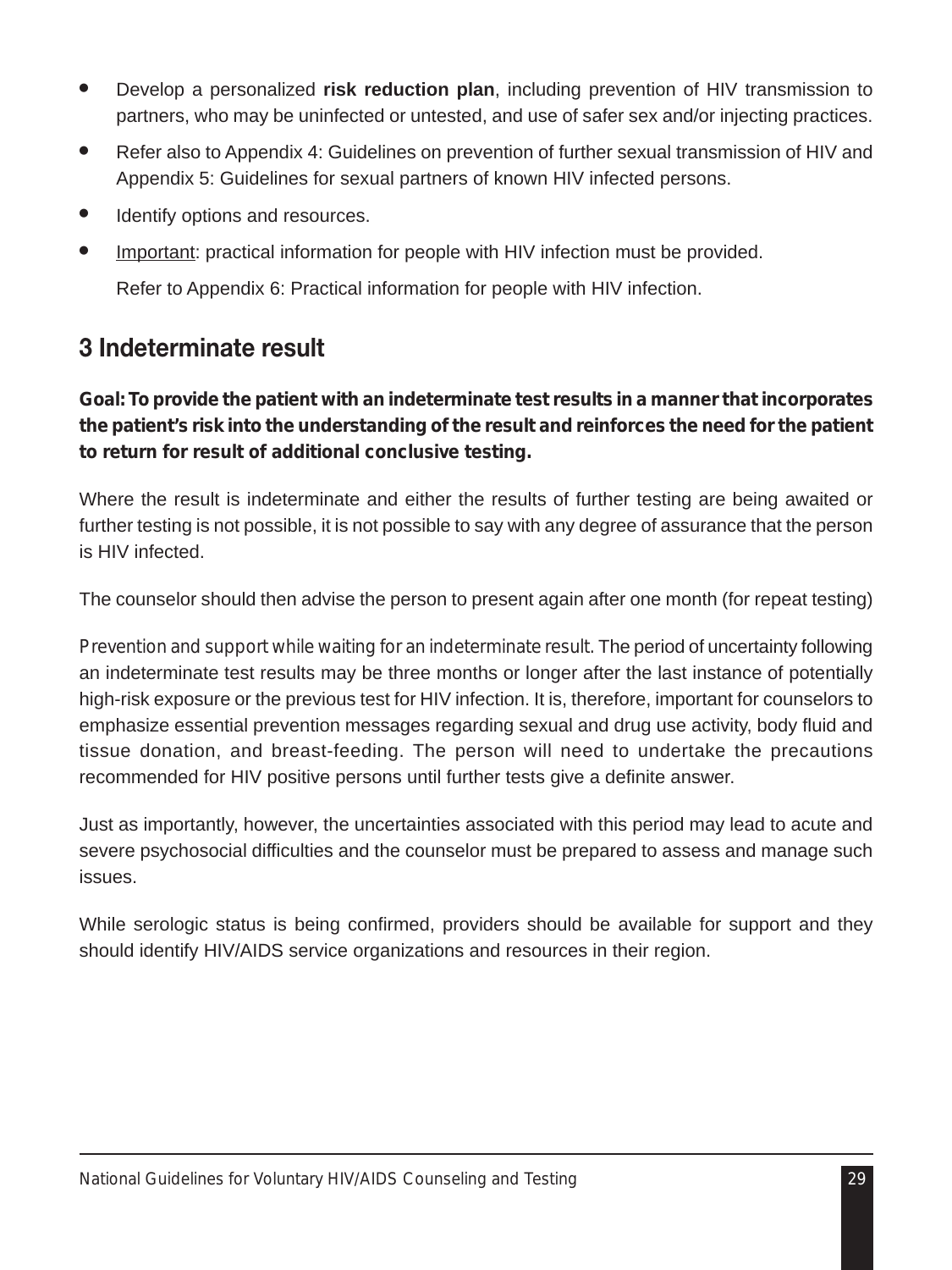## **D. Discuss Risk-reduction Strategies**

The risk reduction plan is a fundamental component of counseling. The counselor should assist the patient in identifying a behavior that corresponds to his/her risk and that he/she wants to change. It is essential that the plan match the patient's skills and abilities with his/her motivation to change a specific behavior. The counselor should challenge the patient to go beyond what he/she has previously attempted in terms of risk reduction. The plan must be **specific** in that it describes the who, what, where, when and how of the risk reduction process. It must be **concrete** in that it details the successive actions required of the patient to implement and complete the risk reduction plan. Finally, it must be phased in a stepwise fashion so that it is directed at a single aspect of the risk behavior or one particular factor/issue that contributes to that risk behavior, at a time.

There is only a low risk of HIV transmission associated with activities that deposit blood, semen or vaginal fluid on intact skin or in a condom.

Exposure to HIV can be avoided by abstinence, monogamy of uninfected sexual partners and refusing to share equipment for injecting drugs. If these options are not realistic, risk- and harmreduction strategies should be explored periodically, as behavior of all clients may change over time.

The counselor should avoid supporting risk reduction plans that involve unreasonable or radical changes in the patient's life. Global risk reduction messages such as "always wear condoms," "remain monogamous," or "abstain from sex" do not meet the criteria for an appropriate risk reduction plan. The counselor should ensure that the patient agrees with the plan and is committed to its implementation.

Condom education, demonstration, and distribution should be part of every post-test counseling session, and all clients, both HIV+ and HIV-, should be given condoms during the post-test session. The dual protection against HIV and against unwanted pregnancies should be emphasized. However, clients who refuse condoms should not be coerced to receive them.

Condoms should be used consistently by monogamous partners until both have established that they are not infected with HIV or have other STIs.

Repeated unprotected exposure to HIV should be avoided. If both partners are HIV-positive, the couple may reduce the risk of transmission of different types of HIV and other infections between them by practising safe sex. If one partner is HIV-positive, the couple should minimize unprotected sexual activity.

Counsel patients to make choices that will reduce their risk of acquiring HIV and other blood-borne infections; for example, adopting safer injecting practices or switching to safer modes of drug use such as smoking or methadone therapy.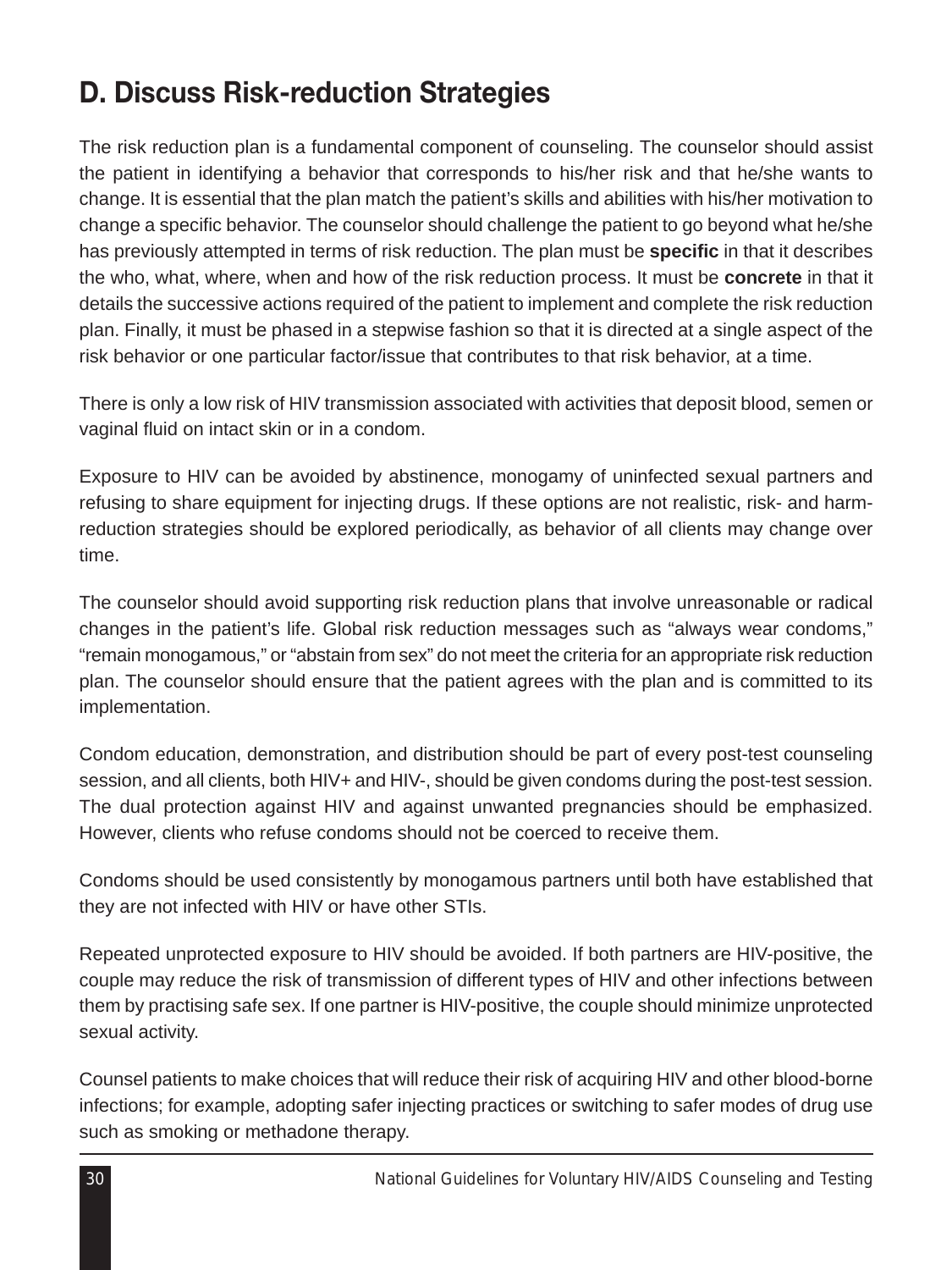| <b>Strategies for Risk Reduction Planning During Post Test Counseling</b> |                                                                                                                                                                                                                                                               |  |  |
|---------------------------------------------------------------------------|---------------------------------------------------------------------------------------------------------------------------------------------------------------------------------------------------------------------------------------------------------------|--|--|
| <b>Global Risk Reduction steps which are</b>                              | Specific risk-reduction steps which are likely                                                                                                                                                                                                                |  |  |
| unlikely to be effective in changing<br>behavior                          | to be more effective in changing behaviur                                                                                                                                                                                                                     |  |  |
| <b>Always use condoms</b>                                                 | Buy a condom tomorrow and try it on.<br>Carry a condom next time you go out.<br>Starting today, put condoms beside the bed.<br>Starting tonight, request your partner/s to<br>$\bullet$<br>use a condom or tell them you will not have<br>(vaginal/anal) sex. |  |  |
| Have fewer or less risky partners                                         | Stop having sex with specific partners who<br>$\bullet$<br>are having unproctected sex with other<br>people.<br>Break up with specific partners before<br>$\bullet$<br>getting together with someone new.                                                     |  |  |
| <b>Have safer sex</b>                                                     | Talk honestly about your HIV status with<br>$\bullet$<br>specific partners and ask about his/her HIV<br>status.                                                                                                                                               |  |  |
|                                                                           | Next time you are out with friends and may<br>$\bullet$<br>have sex, avoid getting "high" on drugs or<br>alcohol.                                                                                                                                             |  |  |
|                                                                           | Only kiss, pet, practice foreplay or manual<br>$\bullet$<br>stimulation of other forms of non penetrative<br>sex etc., with specific partners.                                                                                                                |  |  |
|                                                                           | Tomorrow, ask specific partners if he/she<br>$\bullet$<br>has had a recent HIV test and has been<br>tested for other sexually transmitted<br>diseases.                                                                                                        |  |  |
| <b>Stop injecting drugs</b>                                               | Contact a drug treatment center and make<br>an appointment.                                                                                                                                                                                                   |  |  |
|                                                                           | Obtain clean equipment tomorrow so you<br>can use it next time.                                                                                                                                                                                               |  |  |
|                                                                           | Make sure each time you "use" it is with<br>clean equipment, and do not share your<br>equipment (needles/syringes/water cotton,<br>spoons etc).                                                                                                               |  |  |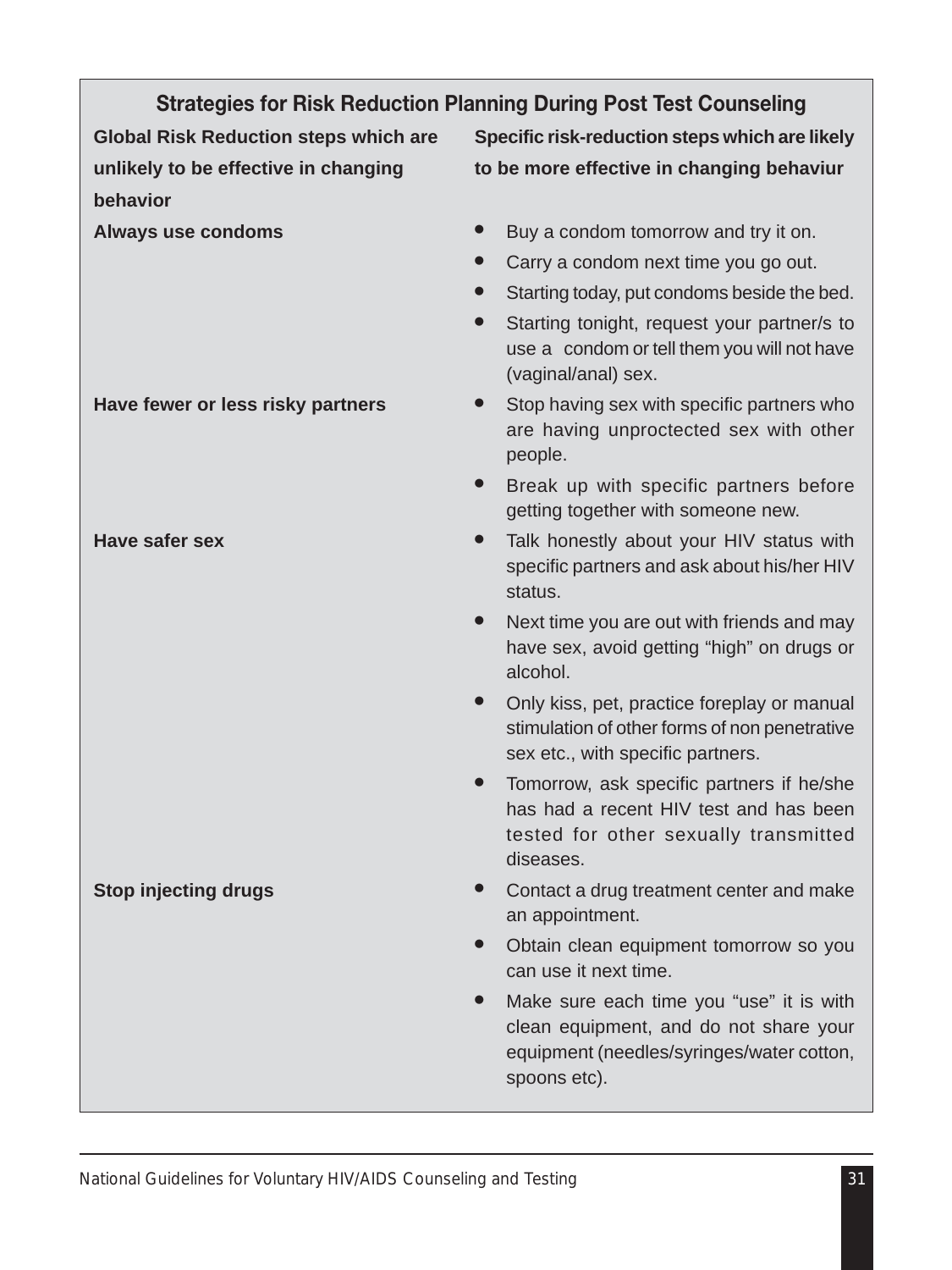### **1. Reducing other risk**

*Contaminated instruments and trauma to skin:*Any skin-piercing instrument that is contaminated with someone else's blood can transmit HIV. Activities such as tattooing, ear and body piercing, acupuncture and scarification are considered to be risk producing when equipment is not sterilized.

*Occupational exposure:* Transmission of HIV through occupational exposure (particularly in health care settings) is rare in Nepal The greatest and most common risk has been associated with injuries from needles; the risk of infection as a result of injury from a needle used on an HIVpositive person does not exceed 0.3%. Needles should never be recapped and should be disposed of promptly in rigid prescribed containers. Universal precautions should be observed.

### **2. Partner notification and beneficial disclosure**

People living with HIV/AIDS should be assisted by counselors to disclose their HIV sero-status to their families, husbands/wives and/or the public at large. This can bring about both positive and negative effects.

The advantages, disadvantages and degree of disclosure desired should be explored in depth and the counselor should address the HIV-positive client's feelings of guilt or anxiety about exposing and possibly infecting others.

The client should determine who will inform the client's partners (the client alone or the client with the assistance of the provider) and what information should be given to them.

If the provider notifies the partner, the client's identity should not be disclosed.

UNAIDS and WHO encourage **"beneficial disclosure".**

Beneficial disclosure:

- is voluntary.
- respects the autonomy and dignity of the affected individual(s).
- maintains confidentiality as appropriate.
- leads to beneficial results for that individual and for his/her partner/s and family.
- leads to greater openness in the community about HIV/AIDS.
- meets the ethical imperatives of situations where there is need to prevent onward transmission of HIV.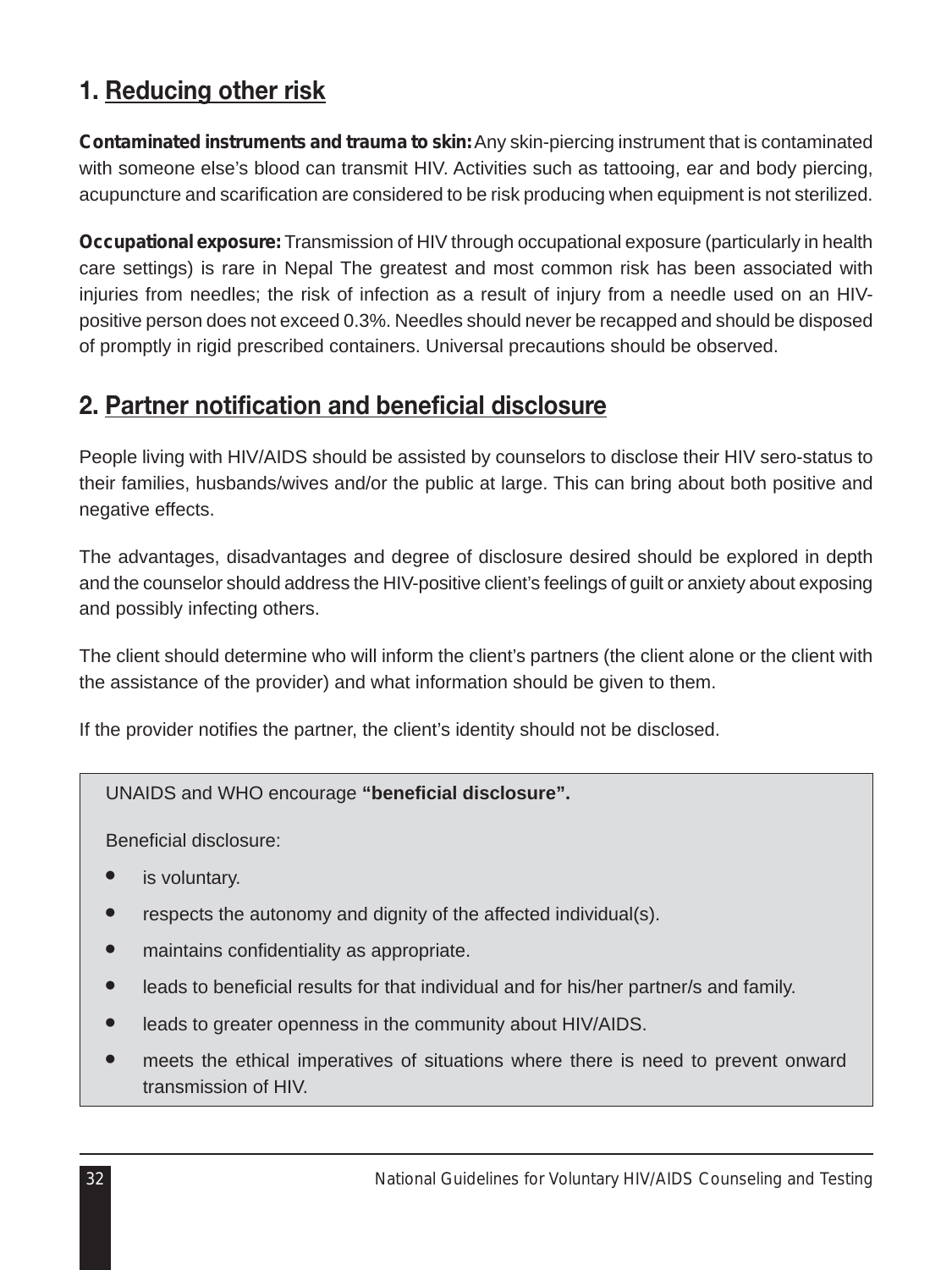Strategies for encouraging "beneficial disclosure" by the client:

- Promote counseling and testing of partners together so that both are informed at the same time of their HIV status.
- Encourage couples to share information about their HIV status with each other.
- Encourage people with HIV infection to inform their partners of their HIV status and to use barrier methods to protect each other from infection and re-infection.
- Promote education, information and communication to change people's attitudes in respect of disclosures of their HIV status to those who have critical reasons to know.
- Encourage openness about HIV/AIDS in order to reduce stigma and discrimination.

## **Active referral**

Clients, both HIV+ and HIV-, should be referred for medical, social, legal, spiritual and psychological support if the counselor determines that these services would be helpful.

(See section on referral)

## **E. VCT Services for Particular Needs**

## **1. Couple counseling and VCT**

Couple counseling should be encouraged, not only for those planning to get married, but also for those already in a relationship who wish to make informed decisions about having children, selection of family planning methods and generally for those who want to work on their relationships and plan their future. Couples should not be forced into being counseled together but should be given opportunity to make informed decisions about it. Confidentiality is very important and couples should be informed about what it involves as well as its limits.

The counselor should attentively listen to the couple as they relate the reason why they have come for the test. The couple should be given equal opportunities to talk and ask questions, counselor should be non-judgmental, and respectful in the way they respond to the couple. Couples should be given the relevant and accurate facts about HIV/AIDS to help them make informed decisions.

They should be helped to explore the implications of their test results on their relationship, marriage, childbearing, family planning and sex life. Couples should be given an opportunity for individual sessions (i.e., pretest counseling with risk assessment) as some may find it threatening to explore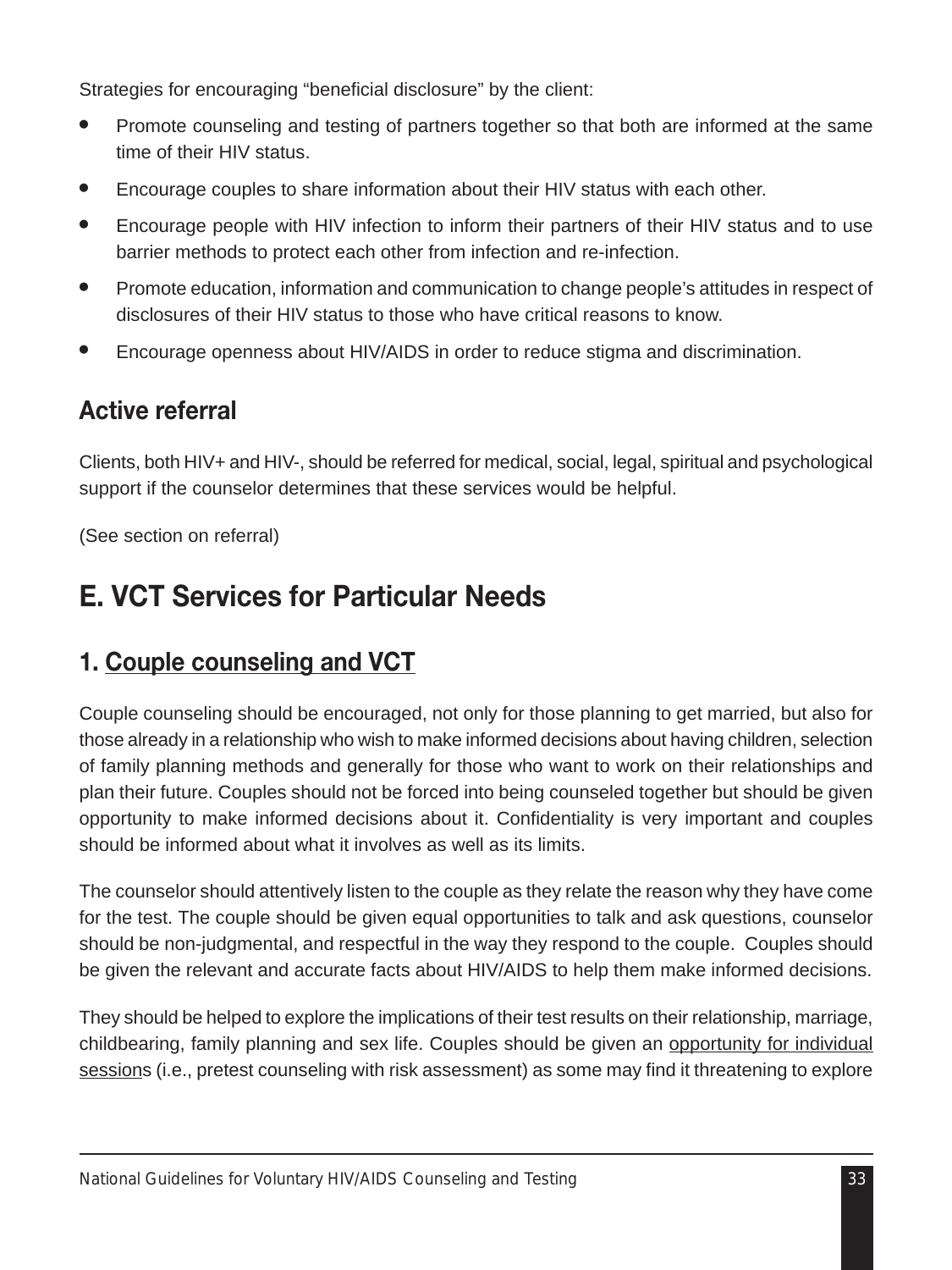their current or past sexually risky behavior in the presence of their partner. Couples should also explore together the practicability of any changes in their sexual practice like abstinence, condom use or non-penetrative sex.

### **Sharing results**

Couples who come together for VCT should be given their results together, unless they express a preference to receive the results separately. A client's status should not be disclosed to his/her partner without his/her consent. Counselors should ensure that both members of the couple have come voluntarily. If the counselor is concerned that one member of the couple has been coerced, the counselor should encourage the couple to return when they are both ready for VCT. Couples should be encouraged and supported to take the responsibility of discussing the implications of the results on their relationship.

### **Referral**

Couples, both HIV+ and HIV-, should be referred for medical, social, legal, spiritual and psychological support if the counselor determines that these services would be helpful. Information about PMTCT programs should be provided when appropriate.

### **Discordant couples**

Counseling procedures: The counselor should not take sides and should be respectful and understanding if conflicts or arguments arise between the couple during the session. There is need to discuss window period and need for re-testing especially of the HIV negative partner. Several supportive counseling sessions may be needed.

### **Disclosure**

There is a need to be patient and understanding to the partner who is HIV positive and is reluctant to disclose to the partner at first. Most people, if supported and helped to explore the costs and benefits of disclosure to their partner, usually disclose in the end.

### **Prevention of further transmission**

The counseling session should include discussion of the role of consistent condom use in preventing HIV transmission to the uninfected member of the couple.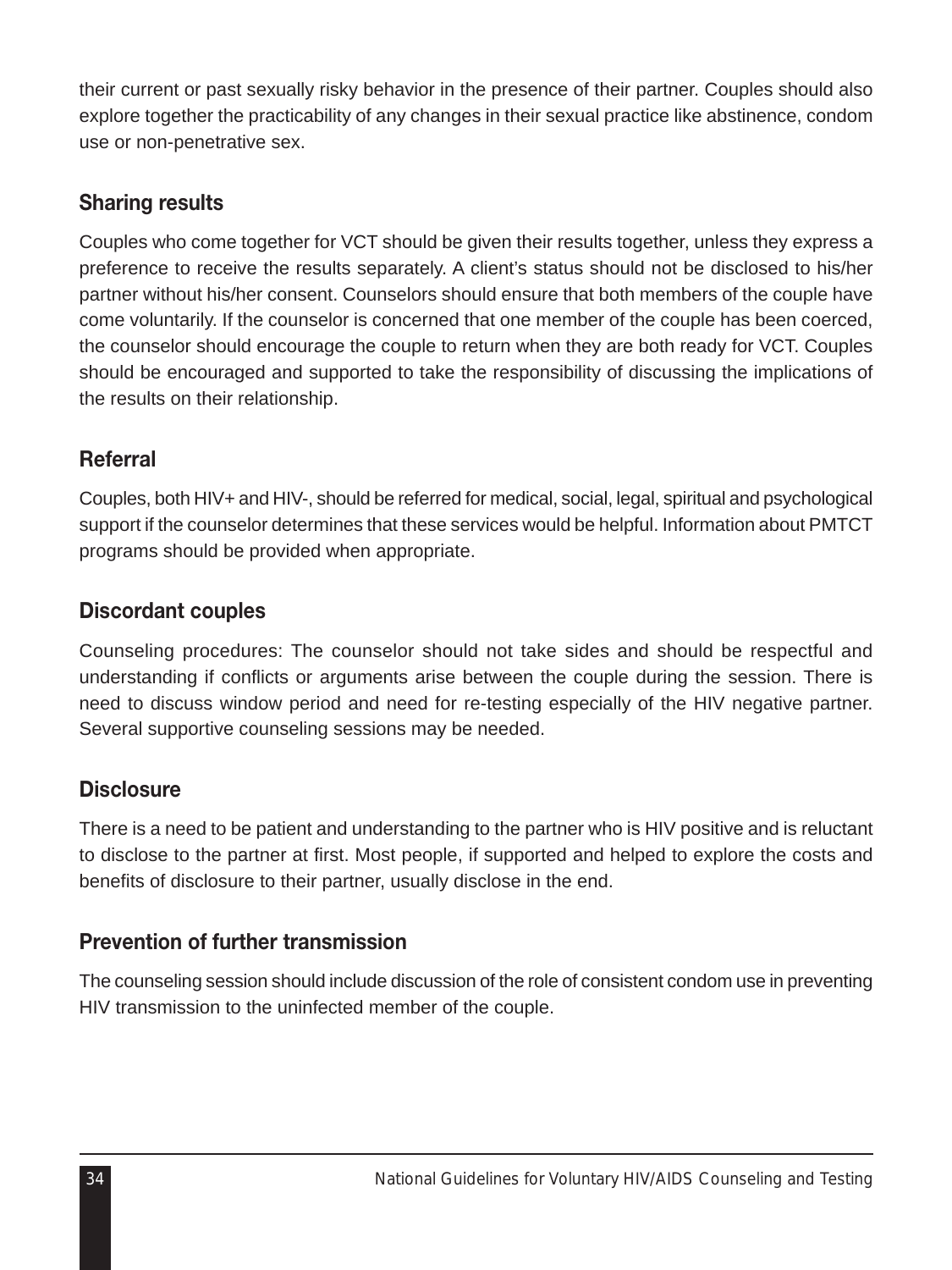### **2. Testing during pregnancy and for the prevention of mother to child transmission of HIV**

To be able to make informed decisions about safe infant feeding and access to antiretroviral (ARV) therapy, a pregnant women needs to know and understand her HIV status. Infants who acquire HIV infection from their mothers do so during pregnancy, during labor and delivery and after birth through breastfeeding. The risk of infection is now thought to be 5–10 percent during pregnancy, 10–20 percent during labor and delivery and 10–20 percent during breast feeding.

It is, therefore, important that even in settings where ARV interventions are not available for pregnant women, but where women have access to VCT, that women are counseled about locally appropriate replacement feeding options.

Although pregnant women will require the same information as other people in pre- and post-test counseling sessions, the following subjects must be discussed:

### **Disclosure**

Sharing results with the baby's father/her partner and close family members requires sensitive counseling as interventions to reduce mother to child transmission may involve decisions to change infant feeding methods and taking ARVs, which will make it difficult to conceal a seropositive status. **Sharing results during pregnancy should be encouraged only if the woman has adequate emotional support and is not at risk of harm or social ostracism/exclusion through disclosure**.

#### **Reinforcing safer sex messages to all women and their partners**

It is important to use this opportunity to reinforce safe sex messages. A woman who becomes infected with HIV during pregnancy or during breastfeeding is at increased risk of transmitting HIV to her baby due to the high viral load associated with acute infection

### **Promotion of couple counseling and testing**

If women are tested alone, or their partners refuse to be involved in the VCT process, or if they feel unable to disclose their status to their sexual partner, it is difficult for women to take full advantage of the benefits of VCT. They will have difficulties in making decisions about using safer sex practices, planning for their and their families' future, accessing care and support, and making infant feeding choices. Testing a woman individually should be the exception (at the woman's request) and not the rule.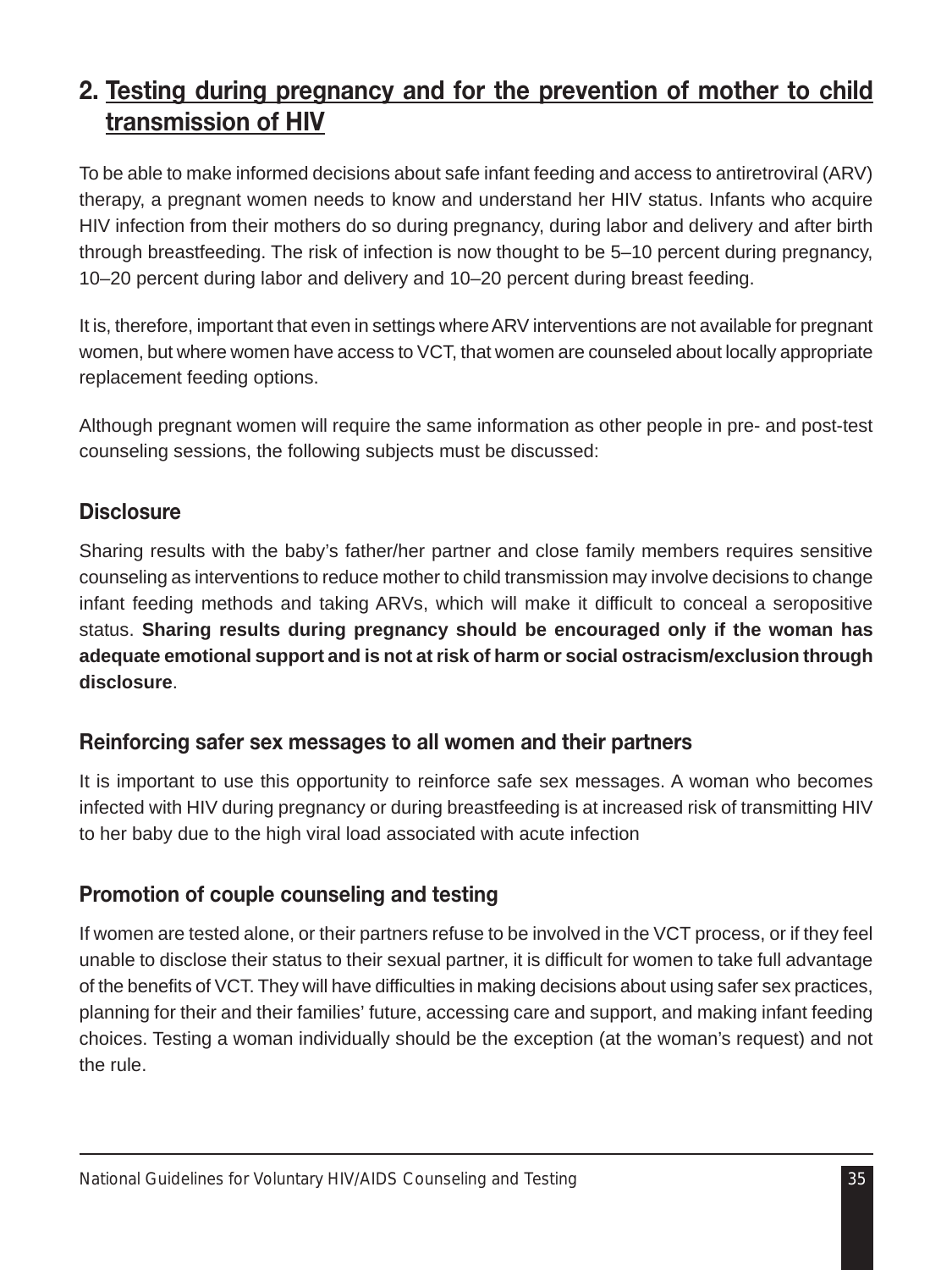## **3. Vulnerable groups**

Although vulnerable groups in Nepal will require the same information as other people, there are special considerations and challenges for VCT services. Some of these are outlined below.

| Group | <b>Special considerations</b>                                                                                                                                                                                                                                                                            | <b>Challenges for VCT service</b>                                                                                                                                                                                                                                                                                                                                                                                                                                                                                                                                                                                                                                                                                                                                                                                                                                                                                                                                            |  |  |
|-------|----------------------------------------------------------------------------------------------------------------------------------------------------------------------------------------------------------------------------------------------------------------------------------------------------------|------------------------------------------------------------------------------------------------------------------------------------------------------------------------------------------------------------------------------------------------------------------------------------------------------------------------------------------------------------------------------------------------------------------------------------------------------------------------------------------------------------------------------------------------------------------------------------------------------------------------------------------------------------------------------------------------------------------------------------------------------------------------------------------------------------------------------------------------------------------------------------------------------------------------------------------------------------------------------|--|--|
| Youth | Experimenting<br>and<br>$\bullet$<br>sexually active<br>High risk behaviors often<br>associated with drugs and<br>alcohol<br>Peer pressure<br>Vulnerable<br>period<br>$\bullet$<br>(dependent on others)<br>Unemployment<br>$\bullet$<br><b>Broken families</b><br>$\bullet$<br>Homeless street children | Disclosure (to parent, guardian, family, partners).<br>Although there are benefits of disclosure youth<br>may be reluctant to disclose to parents and may<br>be unsupported<br>Consent (legal and ethical considerations). When<br>is it legal/acceptable to be tested without parents<br>consent?<br>Adequate support for vulnerable youth (orphans,<br>street kids, children-headed households). Many<br>children may not have adequate social and<br>emotional support from families/communities<br>Lack of support groups/services available for<br>youth<br>Need to make VCT available outside formal<br>health settings<br>Collaboration with Peer Educators. Young<br>women, in particular, are vulnerable and may face<br>difficulties when they insist on condom use or<br>make changes in sexual behavior following VCT.<br>VCT is often of no benefit in such cases. Sex<br>and gender awareness in schools and in<br>association with VCT needs to be considered |  |  |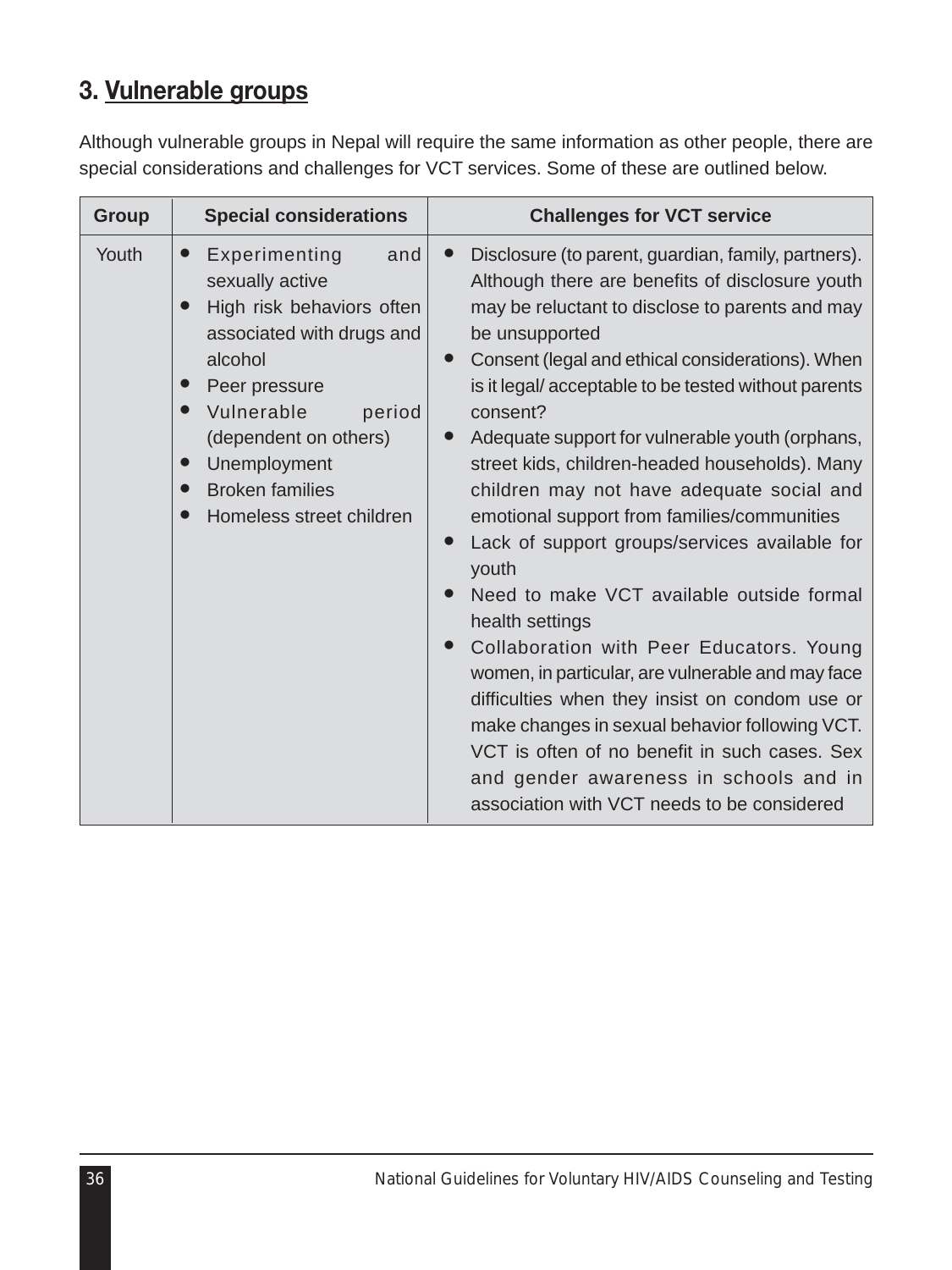| <b>Group</b>                              | <b>Special considerations</b>                                                                                                                                                                                                                                                                                                                                                                                      | <b>Challenges for VCT service</b>                                                                                                                                                                                                                                                                                                                                                                                                                                                                                                 |  |  |  |
|-------------------------------------------|--------------------------------------------------------------------------------------------------------------------------------------------------------------------------------------------------------------------------------------------------------------------------------------------------------------------------------------------------------------------------------------------------------------------|-----------------------------------------------------------------------------------------------------------------------------------------------------------------------------------------------------------------------------------------------------------------------------------------------------------------------------------------------------------------------------------------------------------------------------------------------------------------------------------------------------------------------------------|--|--|--|
| Female Sex<br>workers                     | • Pressure to have<br>unprotected sex<br>$\bullet$ No<br>female<br>access<br>to<br>condoms<br>· Discrimination i.e., when<br>carrying condoms<br>· Difficult to reach preventive<br>services<br>• Low awareness of safe sex<br>• Often have undiagnosed STIs<br>• Regarded<br>socially<br>as<br>unacceptable, immoral<br>• FSWs often subject to police<br>harassment<br>(although<br>prostitution is not illegal) | Target clients of FSW (including uniformed services)<br>Important to avoid blame and stigma<br>Need to offer comprehensive STI, condoms and<br>family planning services<br>Access to services - inconvenient locations and<br>opening hours.<br>Ongoing support for HIV positive FSW should be<br>ensured<br>Different strategies are needed to address different<br>needs of FSWs (students, housewives, bar girls)<br>FSWs may have multiple risk factors (drug and<br>alcohol use, mental health, coercive unprotected<br>sex) |  |  |  |
| Group                                     | <b>Special considerations</b>                                                                                                                                                                                                                                                                                                                                                                                      | <b>Challenges for VCT service</b>                                                                                                                                                                                                                                                                                                                                                                                                                                                                                                 |  |  |  |
| <b>IDUs</b>                               | • Very high risk<br>• Needle sharing behaviours<br>• Stigma<br>· Often sex workers<br>. High risk of hepatitis B and C<br>· Illegality of possession of<br>drugs (drug use not illegal)<br>• Punitive rather than<br>prevention approach to IDU<br>· Mandatory testing before<br>medical and psychosocial<br>treatment or entry into prison.                                                                       | • Counseling on clean sterilized needles<br>• On decreased sharing of needles<br>• Oral substitution<br>• Safe sex<br>• Support groups<br>• Peer counselors<br>Hepatitis B and C counseling<br>• Rehabilitation/treatment counseling<br>Partner counseling<br>• Limited availability of care and support services for<br><b>IDUs with HIV</b>                                                                                                                                                                                     |  |  |  |
| Group                                     | <b>Special considerations</b>                                                                                                                                                                                                                                                                                                                                                                                      | <b>Challenges for VCT service</b>                                                                                                                                                                                                                                                                                                                                                                                                                                                                                                 |  |  |  |
| <b>MSM</b>                                | • Anal sex is particularly risky<br>· Many bisexual<br>· Often stigmatized                                                                                                                                                                                                                                                                                                                                         | Counseling on high risk behaviour<br>Safe sex practices for MSM<br>• Support groups<br>• Group counseling<br>• Peer support                                                                                                                                                                                                                                                                                                                                                                                                       |  |  |  |
| Group                                     | <b>Special considerations</b>                                                                                                                                                                                                                                                                                                                                                                                      | <b>Challenges for VCT service</b>                                                                                                                                                                                                                                                                                                                                                                                                                                                                                                 |  |  |  |
| Migrants<br>(Internal<br>and<br>external) | • Poor social support<br>• Difficult to provide continuity<br>of care<br>• Low awareness of HIV/AIDS<br>• Higher risk due to contact<br>with casual partners and<br>spouse and exposure                                                                                                                                                                                                                            | • Increase awareness of risk<br>• Consider pre-departure, destination, border<br>counseling<br>• Promote support groups<br>• Family counseling, prior to or when returning from<br>place of employment<br>Emphasis on STI counseling                                                                                                                                                                                                                                                                                              |  |  |  |

#### **Other vulnerable groups in Nepal**

STI clients, trekking porters, transport workers, prisoners, trekkers.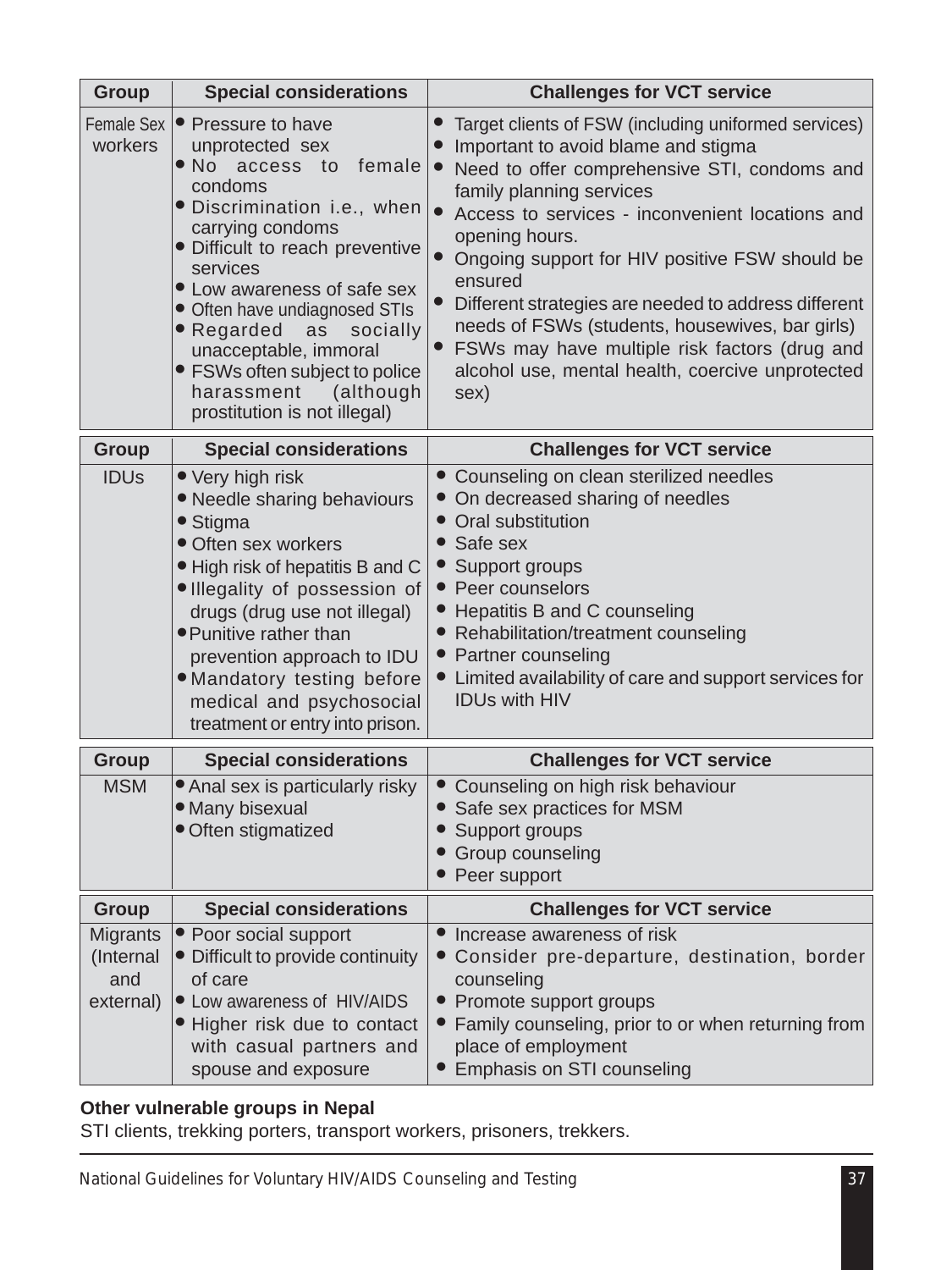### **4. Counseling without testing**

According to the national policy, HIV testing for diagnostic purposes should only be carried out where confirmation of the patient's HIV status **would clearly benefit the patient in terms of determining the best course of treatment and with informed consent**. Routine testing of a person for HIV infection for the perceived purpose of protecting a health care worker from infection is impermissible regardless of consent. (Ref. universal precautions, occupational exposure prophylaxis).

A definitive clinical diagnosis of HIV/AIDS (without testing) can be done based on standardized criteria (AIDS case definition, World Health Organization, Center for Disease Control). The Ministry of Health has developed a definition adapted to Nepal, and this should be utilized more by medical professionals.

In areas where testing is unavailable or where clinical diagnosis is preferred, counseling services should be developed for people with symptomatic HIV and their families, and those seeking HIV prevention counseling (such as counseling about safe sex in family planning clinics).

The counselor (health provider) should:

- Review knowledge of HIV, including transmission and prevention.
- Conduct a personal risk assessment with the client.
- Discuss the possibility of an HIV-related diagnosis combining risk profile, symptoms and clinical state.
- Review the client's understanding of HIV/AIDS.
- Discuss personal risk reduction.
- Discuss personal and family implications if infected.
- Discuss strategies/options for referral and testing and/or further care and support.
- Discuss condom use and other risk reducing strategies and demonstrate condoms and other risk reducing measures (proper handling of syringes and needle exchange).

## **F. Qualifications of counselors for VCT**

Counselors for VCT will be selected and recruited amongst health graduates including those in the fields of social work, psychology, nursing/paramedical, and amongst laboratory technicians (for sites where the technician will undertake a dual role).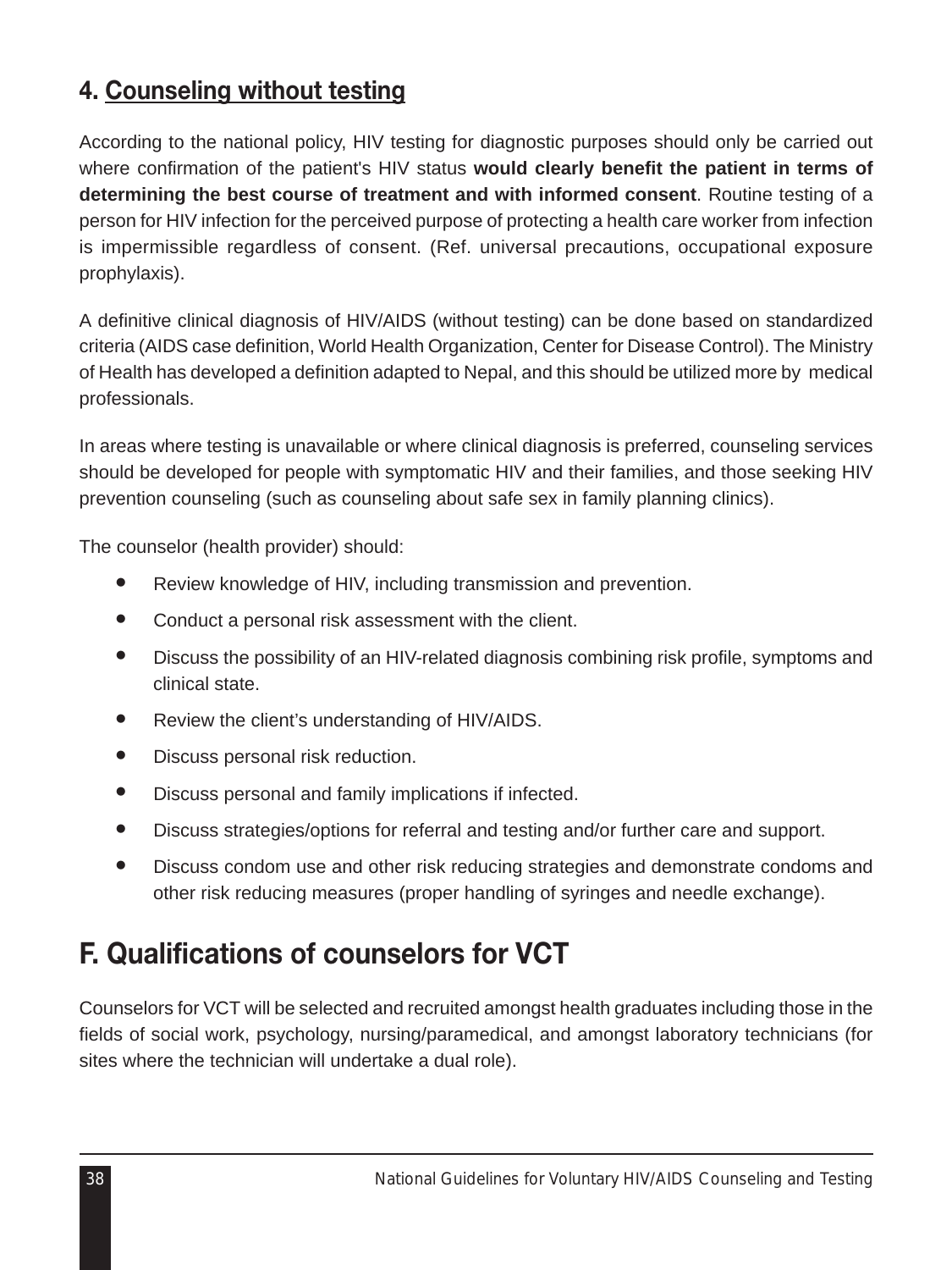Counselors may be recruited from the public, private or non-government sectors. Selection criteria should also include personal attributes conducive to HIV counseling including: capacity to be non judgmental; understanding; patient; comfortable speaking explicitly about "taboo topics" including explicit sexual practices, drug use, and sex work; comfortable demonstrating and discussing condom use; empathic; warm; and mature.

All recruited staff will be required to undergo a VCT counseling skills training program of no less than 12 days duration, as approved by the NCASC.

## **G. Quality assurance for counseling services**

All VCT sites and counseling services must ensure that the counseling provided to clients is of high quality. The following strategies should be applied at all VCT sites to maintain quality assurance:

- Foundation training, refresher training and training updates for counseling staff.
- Regular formalized supervision and support for counseling staff (by a psychologist or social worker). Supervision may include case presentations, observation of counseling sessions (with client consent), taped counseling sessions (with client consent) and application of quality assurance tools (checklists and reflection forms).
- Peer support between counselors as required.

Feedback from clients on their levels of satisfaction (for example, by using client exit interviews).

**Note:** NCASC is in the process of developing specific tools and methods to assess the quality of VCT counseling services, such as client exit interviews to assess client satisfaction, counselor self-assessment tools, outline of supervisory sessions. These tools, when available generally, should be used on a regular basis to assess and monitor the quality of counseling provided to VCT clients. (See also section on Record Keeping and Monitoring and Evaluation).

The VCT center coordinator shall be responsible for quality assurance of VCT services.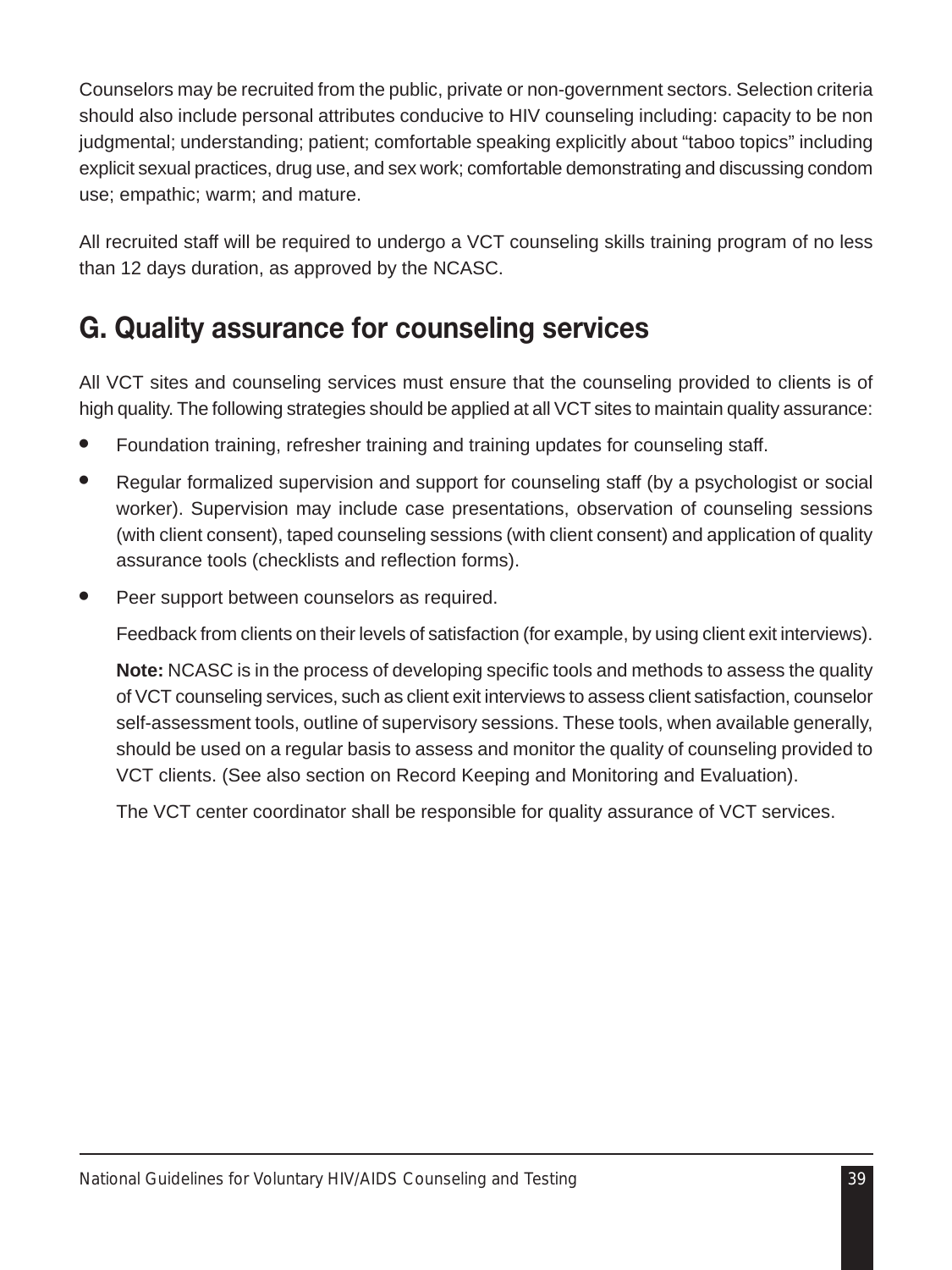# **8. Guidelines for HIV Testing**

## **A. HIV test assays**

The diagnosis of HIV has traditionally been made by detecting antibodies against HIV. A wide range of different HIV antibody tests are available including ELISA tests based on different principles and many newer simple and rapid HIV tests.

In most industrialized countries, current diagnostic testing procedures use an enzyme linked immunosorbent assays (ELISA) to screen a specimen, and if it is reactive, the result is confirmed by testing the specimen with a Western Blot.

However, studies have shown that the latest generation of ELISAs and rapid tests are as reliable for confirmation as Western Blots. In addition, compared with Western Blots, ELISAs and rapid tests are less expensive, do not require as high a level of technical expertise to perform and interpret, and produce fewer indeterminate results.

Therefore, UNAIDS and WHO recommend alternative testing strategies using combinations of ELISAs or rapid tests to confirm initial positive tests (UNAIDS 1997).

## **• ELISA testing**

ELISAs are best performed at a regional or national laboratory since they require well-trained and skilled laboratory technicians, technologically advanced equipment (incubators, washers, and spectrophotometers) that requires maintenance, and a constant source of electricity. ELISAs are most efficient for laboratories that process a large number of specimens (100 or more) daily. Because of test design, they are not suitable or cost-effective to run on a small number of specimens. Because laboratories often batch specimens and run them at one time, the time before results are available may be from days to 2 or 3 weeks after collection.

ELISAs may have limited application in rural settings where the laboratory infrastructure and equipment may be insufficient.

## **• Simple/rapid tests**

Interest in the development of HIV antibody tests that provide same-day results and do not require reagents or equipment not contained in the kit led to the currently available HIV rapid tests.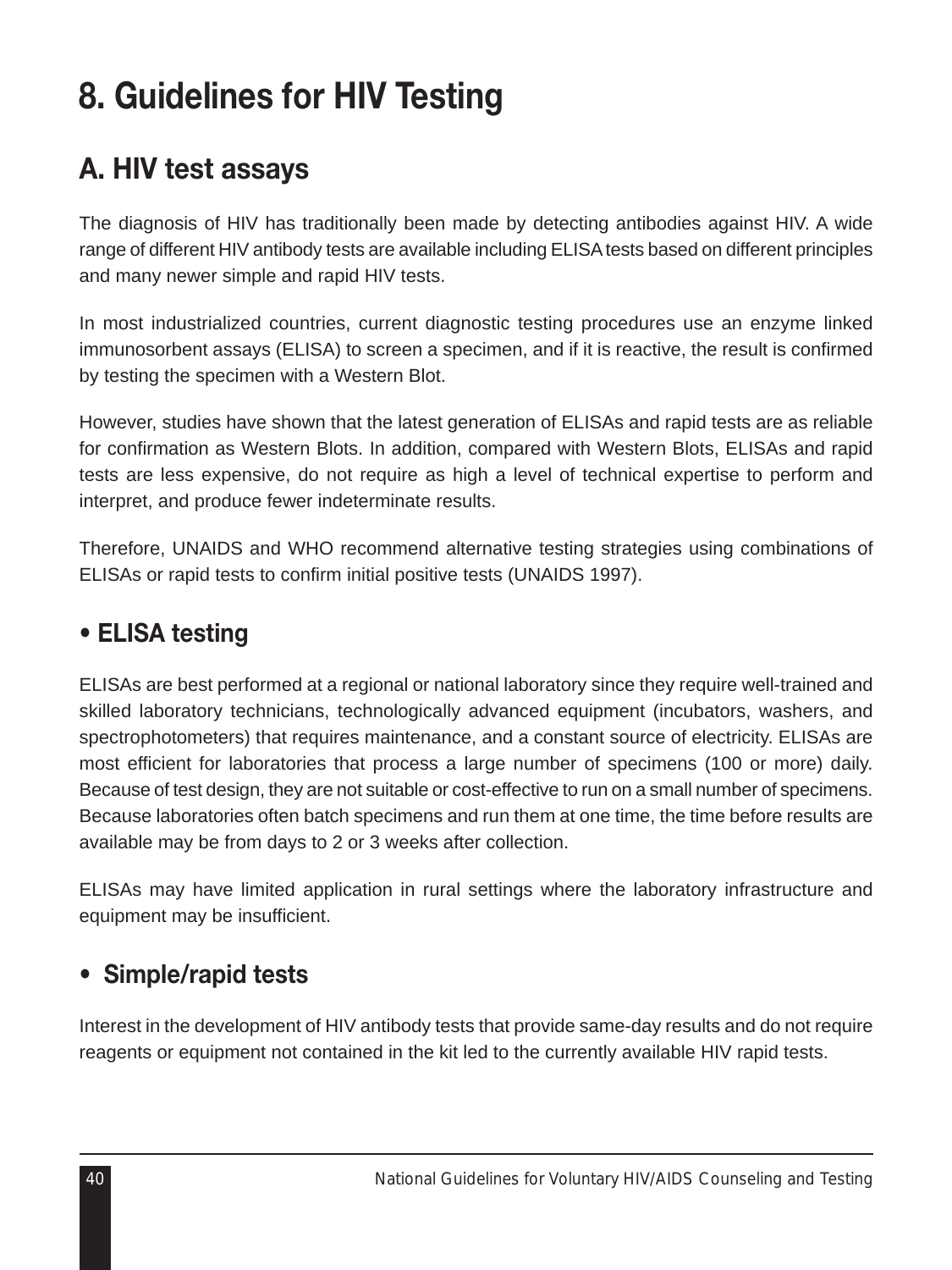Rapid tests are useful for VCT sites and small laboratories that routinely perform fewer than 100 HIV tests per day, for VCT sites and laboratories without electricity or equipment, and for geographic areas with limited laboratory infrastructure.

- They allow single tests to be performed at a time.
- $\bullet$  They give quick results  $( $20 \text{ m.}$ ).$
- As they are easy to use they can be carried out by staff with no formal laboratory training (health staff).
- They may be stored at room temperature.
- Their diagnostic performance is comparable with traditional ELISAs currently in widespread use.

A rapid test is particularly appropriate also for confidential testing among hard-to-reach populations (e.g., IDUs, FSWs) or geographically remote populations.

In these populations, opportunities for provision of results may be limited after the initial encounter (most often the case). Therefore, testing (screening and confirmatory) must be performed on site on the same day as specimen collection.

If HIV test results are to be returned to the person tested, a confirmatory test is required (using a rapid test).

Rapid tests generally cost between US Dollars 1-3, a slightly higher cost per test than an ELISA.

However, rapid tests may be more cost-effective than ELISAs if the additional costs of conducting an ELISA are considered (e.g., equipment, laboratory infrastructure, technician training).

As the simple/rapid tests are easy to perform and interpret, there is less chance of error when compared with the technically more difficult ELISA tests giving overall more accurate results. In addition, most rapid tests include an internal quality control.

Rapid tests are useful in settings where ELISAs are not feasible or practical and in geographic areas with limited laboratory infrastructure. Rapid tests may be appropriate for hard-to-reach populations (e.g., IDUs, FSWs) or geographically remote populations (migrants), for whom HIV test results may need to be provided on site on the same day as specimen collection.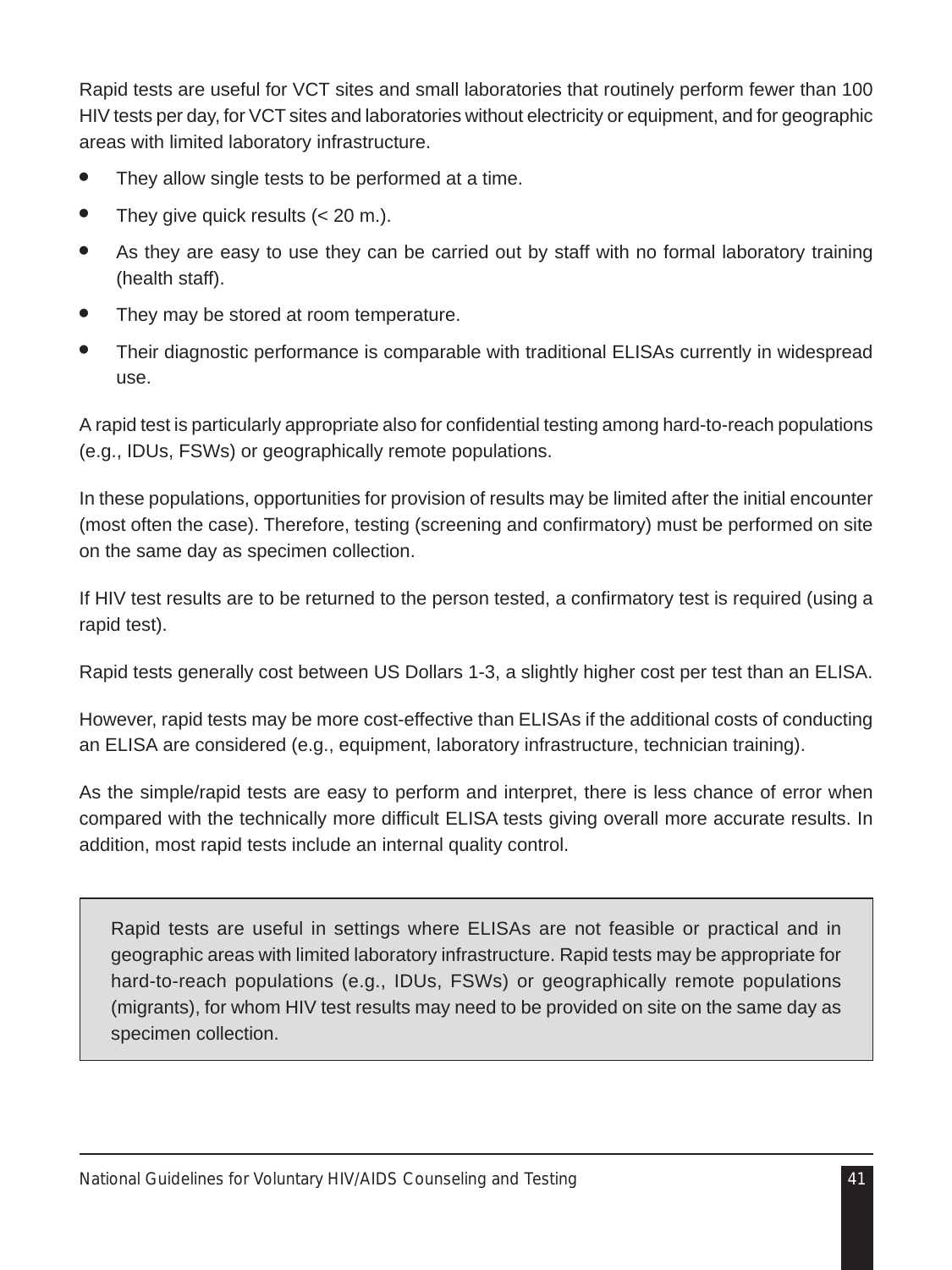## **B. Which test should be used ?**

The Ministry of Health regularly update a list of HIV test selected, tested and approved for use in VCT in Nepal. All VCT sites must use tests kits endorsed by the Ministry of Health or tested by WHO.

WHO comparative evaluation of HIV test kits can be found at the following web sites: http://www.who.int/pht/blood\_safety/hivtable1.html and http://www.who.int/phy/blood\_saftey/hivtable2.html and

http://www.who.int/pht/blood\_safety/hivkits.html.

## **C. Specimens used in HIV testing**

Recommended HIV test for diagnosis and for VCT: Use whole blood, plasma or serum. Tests based on urine and oral fluids are not allowed for VCT.

Some companies may market rapid HIV tests as 'home test kits' or 'self testing kits' to the public through pharmacies and other consumer outlets. **The use and availability of home test kits is not allowed for** several reasons:

Current regulations require that pre and post test counseling must accompany all HIV testing and this cannot be done at home. High illiteracy levels in many communities may lead to incorrect test administration and results. Some individuals may not understand the test and may misinterpret the results.

Until these and other issues are resolved, it is recommended **that rapid test kits are not made available to the public.**

|  | Tests kits recommended by the Public |  |  |
|--|--------------------------------------|--|--|
|  | <b>Health Laboratory, MoH</b>        |  |  |

| <b>Rapid Tests:</b>             |         |
|---------------------------------|---------|
| <b>Capillus/Trinity Biotech</b> | Ireland |
| Determine/Abbott                | USA     |
| Tridot                          | India   |
| Serodia                         | Japan   |
| Unigold/Trinity Biotech         | Ireland |
|                                 |         |
| <b>ELISA:</b>                   |         |
| Generic Biologic Corporation    | Korea   |
| Human                           | Germany |
| Bio Tech                        | Italy   |
| Dade Behring                    | Germany |
|                                 |         |
| <b>Western Blot</b>             |         |

Genelab

## **D. Collecting, processing, and storing blood specimens**

#### **Whole Blood, Serum, and Plasma**

Blood needed for an HIV test can be collected either by venipuncture (whole blood, serum, plasma) or by finger stick (whole blood).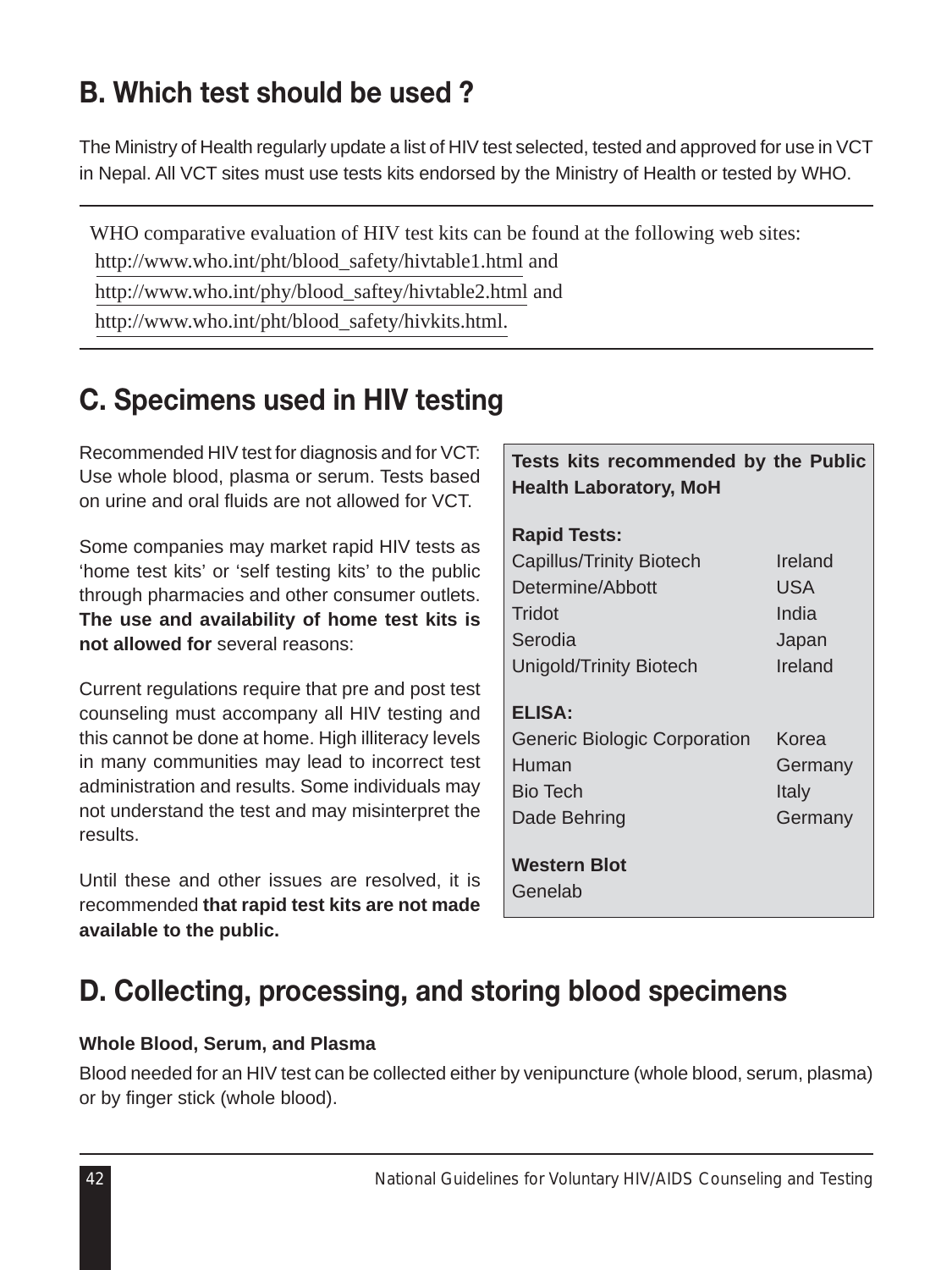#### **a) Processing Blood Collected by Venipuncture**

To collect blood by venipuncture, follow local clinical or laboratory procedures.

#### **b) Collecting Blood by Finger Stick**

Blood collected by finger stick or ear-lobe stick can be used to perform a rapid test. The specimen is placed directly on the rapid test apparatus.

Blood collected by finger stick or ear-lobe stick can also be used to make a dried blood spot on filter paper. Dried blood spots allow for:

- i. Storage at high temperatures for up to 2 years.
- ii. Easy transport, for example by mail to a central laboratory.
- iii. The central laboratory can perform a confirmatory tests (ELISA or Western Blot) based on the dried blood.
- iv. The central laboratory can perform quality assurance of the local laboratory based on the dried blood. For procedures for finger prick and filter paper (see Appendix 9).

## **E. HIV test algorithms for Nepal**

After assessing the current situation in the country regarding the technical and logistic problems of ELISA machines and kits, **the use of two or more rapid tests based on different test principles (antigen) is recommended as the minimum standard HIV test algorithm to be followed at all levels of health care delivery system (hospitals, health centers, clinics, etc.) in government, private and NGO settings.**

Rapid tests to detect antibodies to HIV can enable providers to supply definitive negative and positive results to patients at the time of testing. Rapid testing can increase the number of people undergoing HIV testing to know their results. Most people receiving rapid HIV test results can receive counseling and learn their HIV status in a single visit. Rapid testing may also assist in facilitating the diagnosis of HIV infection, improving HIV testing capabilities in facilities without access to laboratories, and facilitating post exposure prophylaxis in health workers following occupational exposure to blood and body fluids.

Rapid tests have important implications for HIV counseling procedures and will allow the involvement of health providers in HIV testing after adequate training.

## **F. National standard HIV testing strategy**

All HIV testing should consist of an initial screening test and then retest with another test, when the first test result is positive in order to confirm the result. Those testing negative by the second test (but positive by the first test) shall be subjected to a third test (a tie breaker. A third different rapid test (or an ELISA) can be utilized).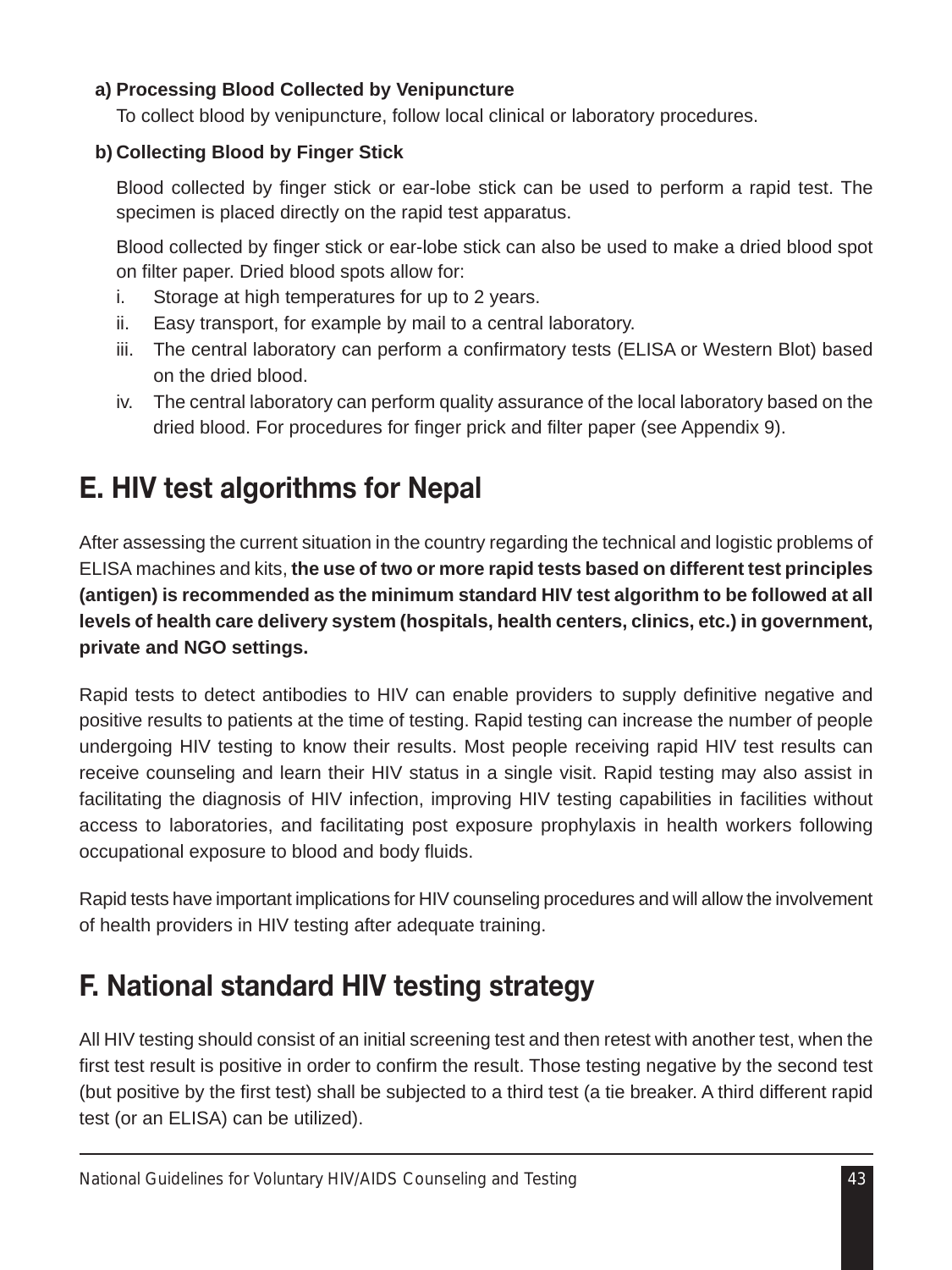The first test (screening test) should be highly sensitive to provide reliable detection of antibodies in a specimen. The second test (confirmatory test) should be highly specific to confirm that the specimen truly contains antibodies specific to HIV. (Refer to Appendix 10 for information on sensitivity and specificity of rapid test.

### **Minimum standard:**

The use of two or three rapid tests based on different test principles (antigen) is the minimum standard HIV test algorithm to be followed at all levels of health care, delivery system (hospitals, health centers, clinics etc.) in government, private, and NGO settings.

## *1. Strategy 1*

**Interpretation of HIV test results (Test Algorithm) A** refers to **Assay (HIV test)**. Negative/Positive indicate whether report should be negative or positive. See explanation on next page.

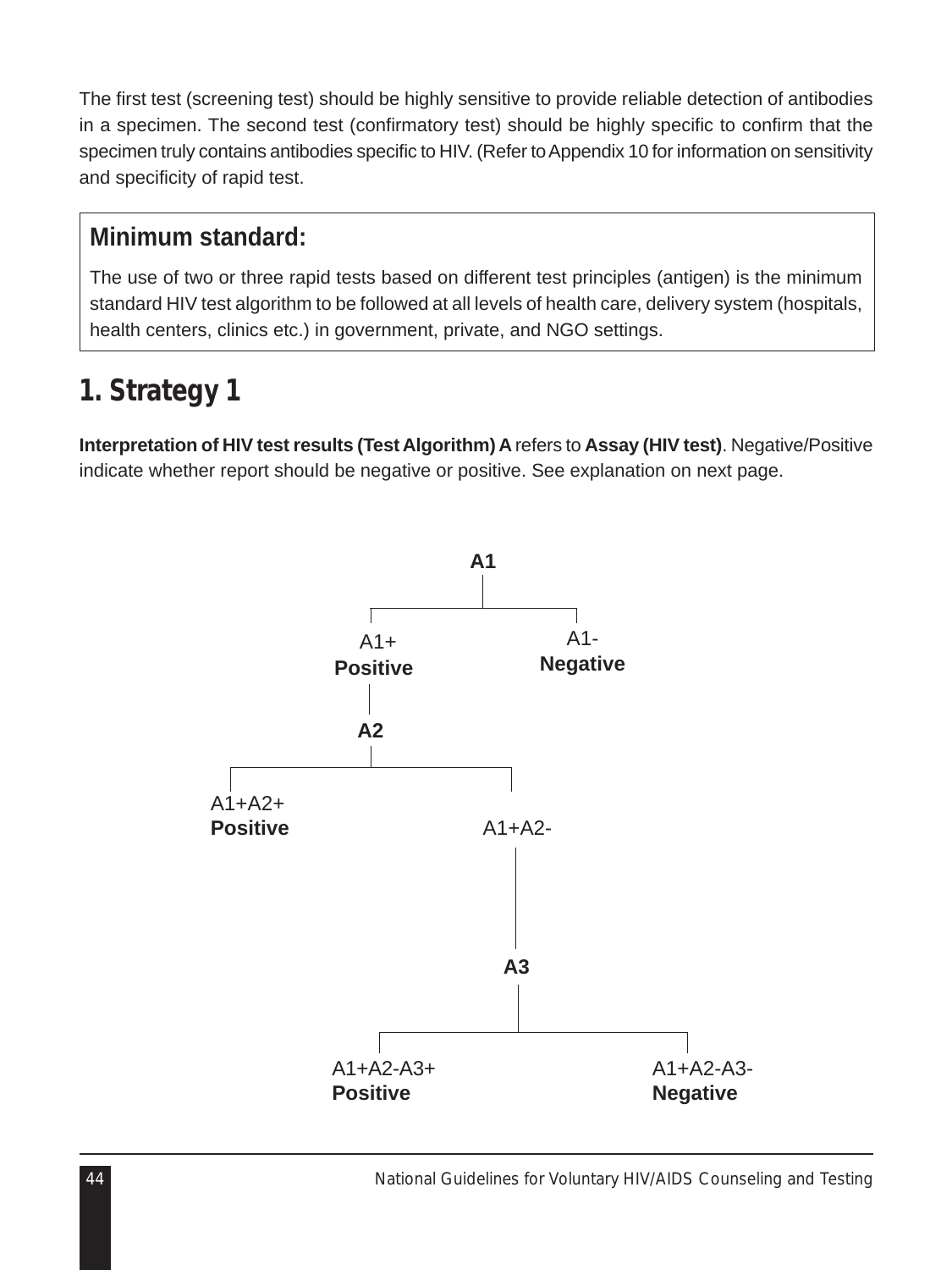## *Strategy 1 (Venous blood sample)*

For testing facilities, where tiebreaker tests are not available, it is recommended that a new specimen of blood is collected on filter paper. The dried blood spot is then mailed to a regional or central laboratory, where a tiebreaker test is performed (ELISA).

- 1. All serum/plasma is first tested with one rapid assay, which is **highly sensitive (A1).**
- 2. Serum that is non-reactive on the first test is considered HIV antibody **negative (A1-).**
- 3. Any serum found reactive on the first assay is retested with a second **highly specific** rapid assay based on a different antigen and/or different test principle.
- 4. Serum that is reactive on both tests is considered HIV antibody **positive (A1+ A2+)**.
- 5. Any serum that is reactive on the first test but non-reactive on the second test should be retested with a third different rapid test/ tiebreaker test **or** ELISA at a central laboratory.

If the result is reactive then it should be considered HIV antibody **positive (A1+.A2-A3+).** The reactive result at the first test was probably a laboratory error.

Any serum that is non reactive on the third test must be reported as **negative (A1+ A2-A3-)**.

The tiebreaker test kits will be needed in a limited number of cases (1 %).

Therefore, for economic reasons, some testing facilities will not have a tiebreaker test available.

## *2. Strategy 2*

Rapid testing on whole blood directly from the subject. (Finger prick, earlobe prick) **A** refers to Assay (HIV test). (A1, A2, A3)

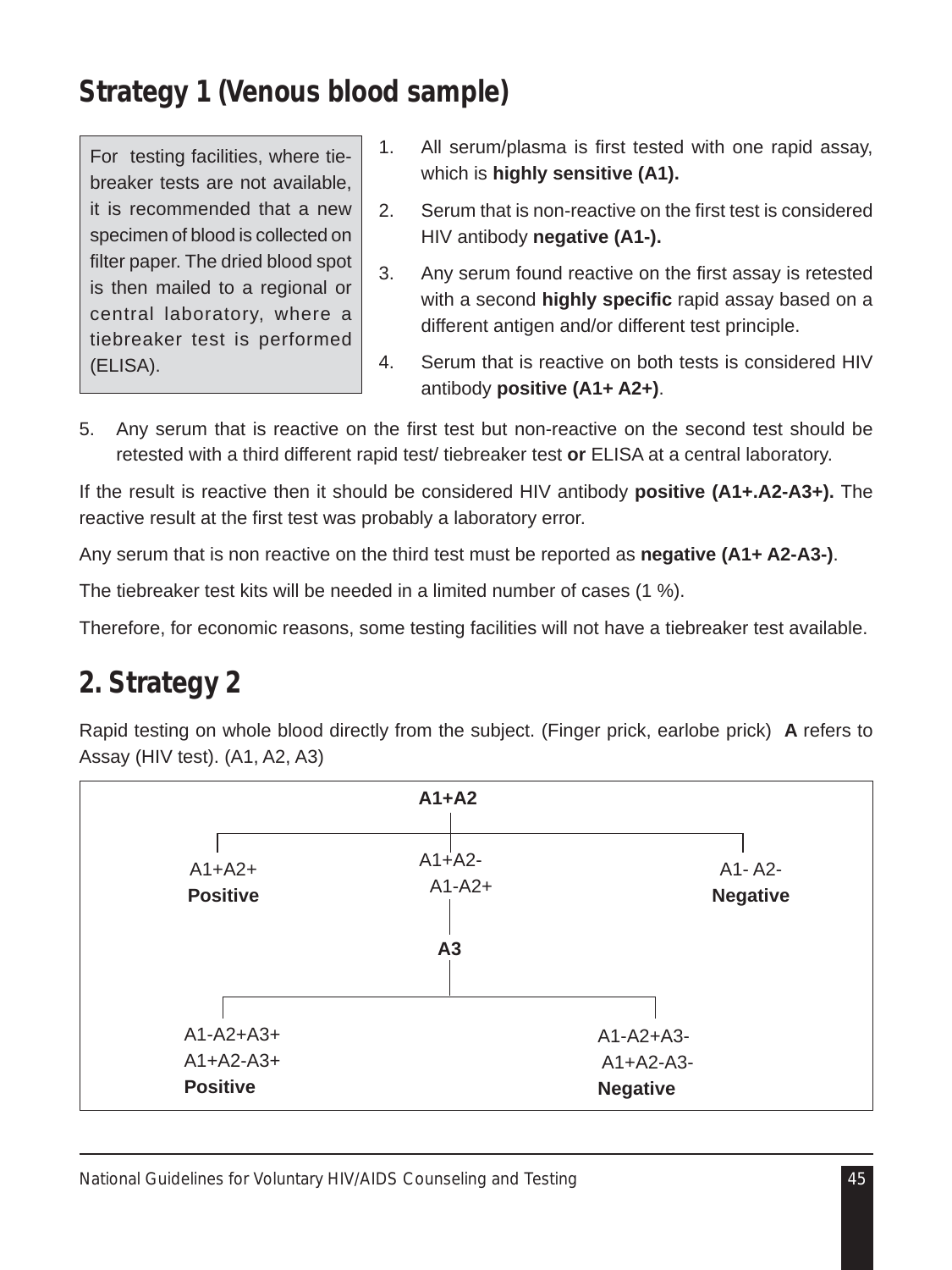Evidence and experience indicate that clients and counselors have high levels of satisfaction with a VCT service that provide on site same hour/day results. For difficult to reach populations such as sex workers, their clients, drug users and migrants, this service is also important.

Strategy 2 offers same hour test results without the need for the client to return. (And a high drop out rate).

- 1. All blood collected by finger prick or ear lobe prick is directly applied to the 2 different tests at the same time.
- 2. Blood is also applied to filter paper for a) quality control at a regional or central laboratory and b) a third tiebreaker test (ELISA).
- 3. Blood that is reactive on both tests are considered **positive (A1+A2+)**. Blood that is non reactive on both tests are reported as **negative (A1- A2-)**.
- 4. Blood that is reactive on one test but non-reactive on the other test **(A1+ A2-)** or **( A1- A2+)** should be retested with a third different rapid test (or ELISA). If the result is reactive then it should be considered HIV antibody **positive (A1+A2-A3+) (A1- A2+ A3+).**
- 5. Any serum that is non-reactive on the third test must be reported as **negative (A1+ A2-A3-) (A1- A2+ A3-).**

The advantage of this procedure compared to strategy 1 is an easy client flow through the VCT center avoiding the need to obtain another sample if found positive in initial test in strategy 1. Drawing another sample could also lead others at the testing site to suspect that the individual is HIV+ potentially leading to stigma and jeopardizing the clients confidentiality and, thereby, the trust in the service.

### **Positive test result**

An HIV test should be considered positive only after screening and confirmatory tests are reactive. A confirmed positive test result indicates that a person has been infected with HIV. False-positive results when both screening and confirmatory tests are reactive are rare. However, the possibility of a mislabeled sample or laboratory error must be considered, especially for a client with no identifiable risk for HIV infection.

### **Negative test result**

Because a negative test result likely indicates absence of HIV infection (i.e., high negative predictive value), a negative test need not be repeated in clients with no new exposure in settings with low HIV prevalence.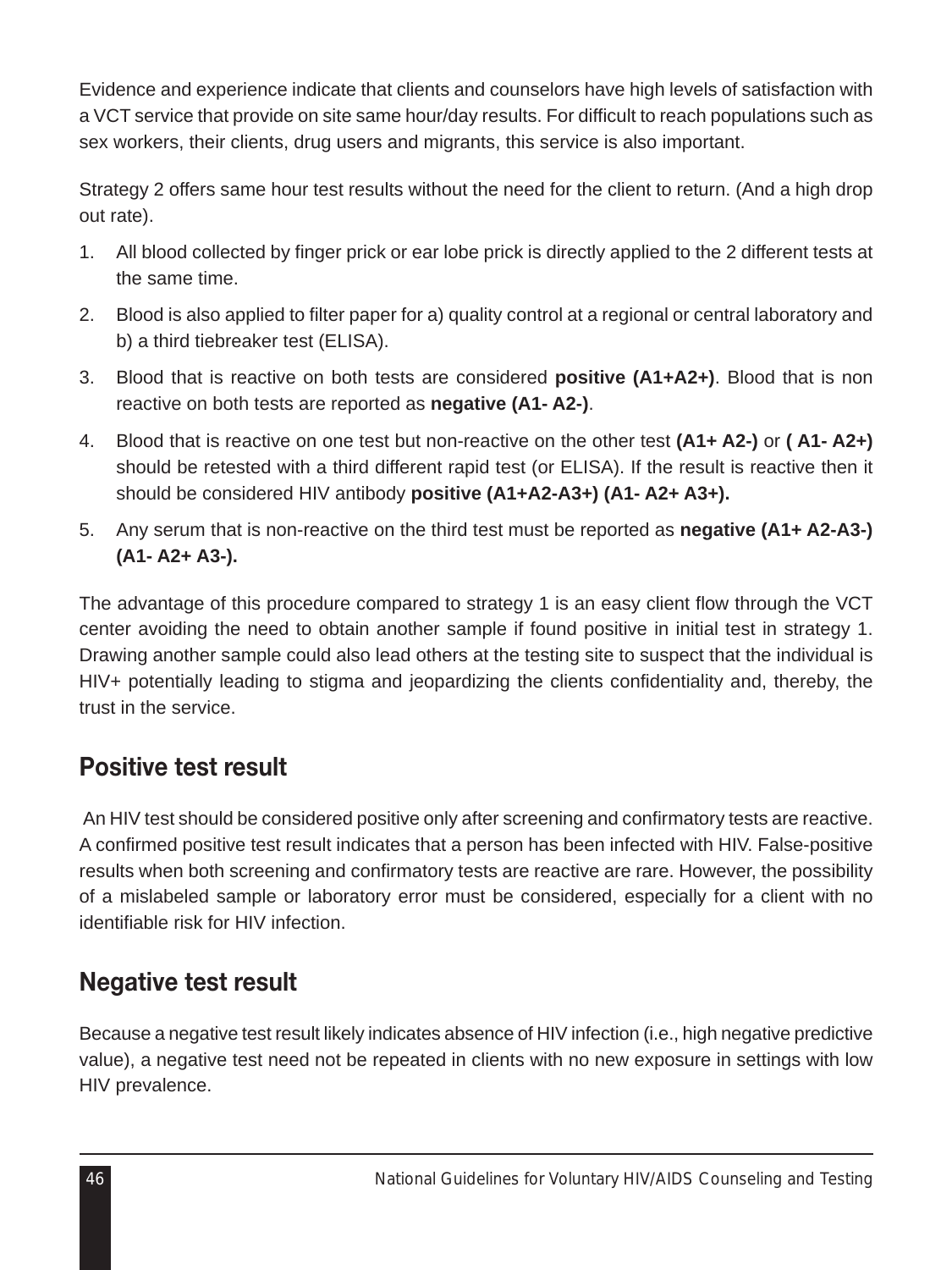For clients with a recent history of known or possible exposure to HIV who are tested before they could develop detectable antibodies, the possibility of HIV infection cannot be excluded without follow-up testing. It usually takes at least 3 months, for antibodies to develop, so the client should be advised to return for testing after this period (window period).

A false negative result also should be considered in persons with a negative HIV-1 test that have clinical symptoms suggesting HIV-1 infection or AIDS.

In rare instances additional testing for HIV-2 and HIV-1 group O infection might be appropriate for these persons.

## **G. Informing clients of test results**

Because low rates of return for test results occur in many settings offering HIV VCT, where a third tiebreaker test is not available, providers should work to ensure that clients tested for HIV infection receive their test results, particularly HIV-infected clients who might benefit from earlier entry into care and initiation of antiretroviral therapy.

Reducing barriers to testing can maximize the number and proportion of persons tested for HIV who receive their test results in a timely manner. Strict confidentiality of the receipt of the HIV test and the HIV test result must be maintained, regardless of the method used. Because knowledge of HIV status is a critical HIV prevention strategy and essential for entry into care, providers should stress to clients the importance of returning to receive their test results and establish a plan for doing so with the client. Reminder systems might be useful.

## **1. Where to test ?**

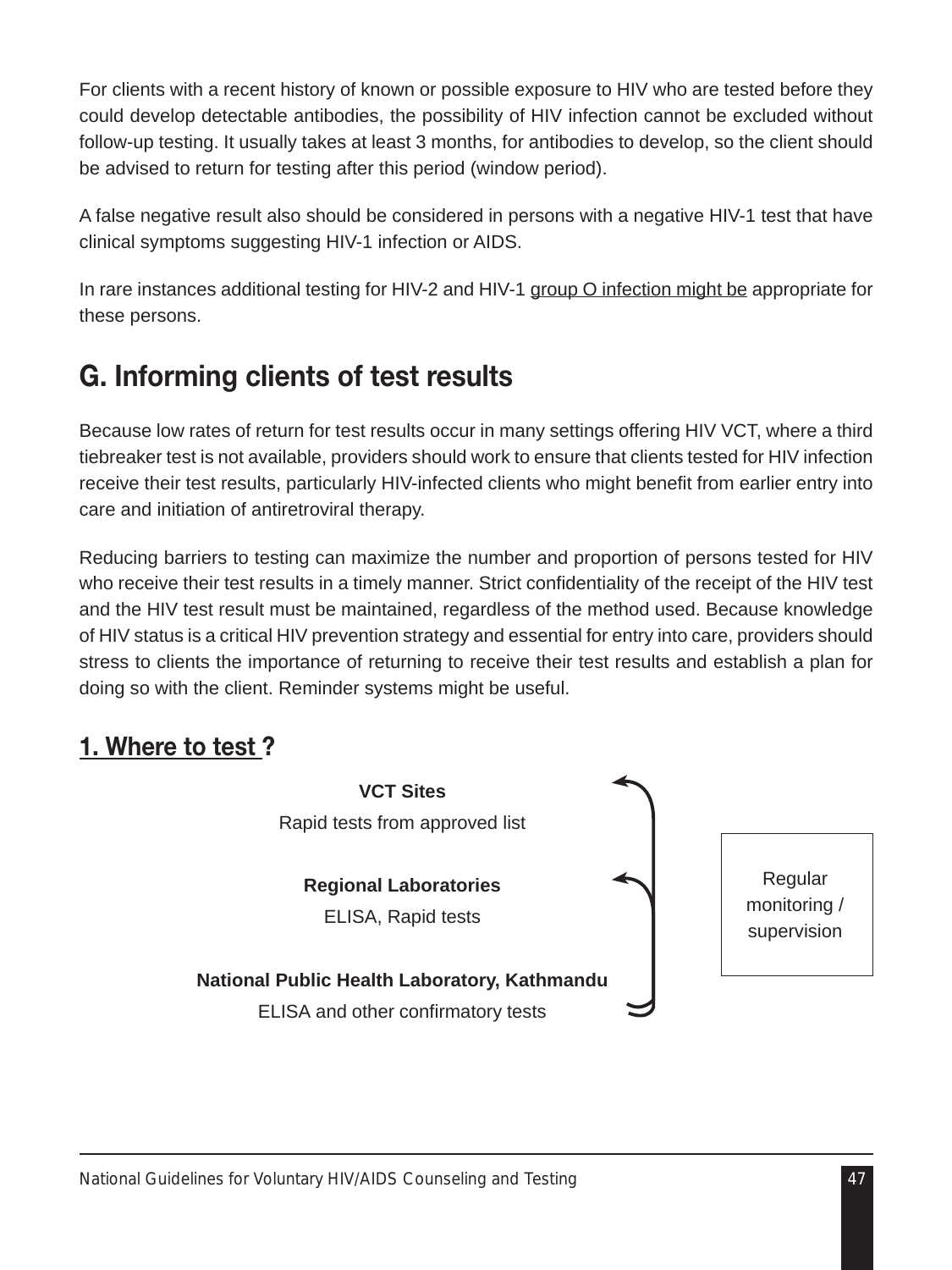The diagram shows the VCT sites as the first line testing and counseling site with rapid tests from the recommended list. Regional laboratories will be developed to undertake confirmation with ELISA or rapid tests. (Samples collcted on Filter paper)

The National HIV Reference Center, Kathmandu, is the third line testing center and responsible for quality assurance. (Samples collcted on Filter paper)

Adequate reporting mechanisms will be established by the Ministry of Health and national and regional laboratories will provide regular monitoring, supervision and evaluation according to set standards.

## **2. Who should be involved in HIV testing ?**

Providing a rapid on the spot HIV test service depends on the test being carried out by staff based in the VCT site. It is not practical or efficient to have a laboratory technologist at each site.

In order to expand the availability and accessibility of VCT services, various health care staff (doctors, nurses, laboratory technicians and other qualified professional staff) could potentially become involved in HIV testing procedures using rapid assays. In order to qualify for testing personnel must undergo a standardized training course on the testing procedures approved by the Ministry of Health.

#### **Currently, the minimal requirement for approval to perform HIV testing is basic training as a Laboratory Assistant/ Laboratory Technician.**

The participation of other medical personnel and trained non-medical personnel in providing testing in VCT projects is currently being piloted and assessed by the Ministry of Health, The National Public Health Laboratory, Kathmandu, has developed a curriculum and training course for such staff.

## **H. Ensuring high quality testing**

The Ministry of Health requires that laboratories at all levels (e.g., HIV laboratories in hospitals, blood transfusion services, and private HIV laboratories and VCT sites) participate in a national external quality assurance of their performance.

The Ministry of Health requires that laboratories at all levels (e.g., HIV laboratories in hospitals, blood transfusion services, and private HIV laboratories and VCT sites) participate in a national external quality assurance of their performance.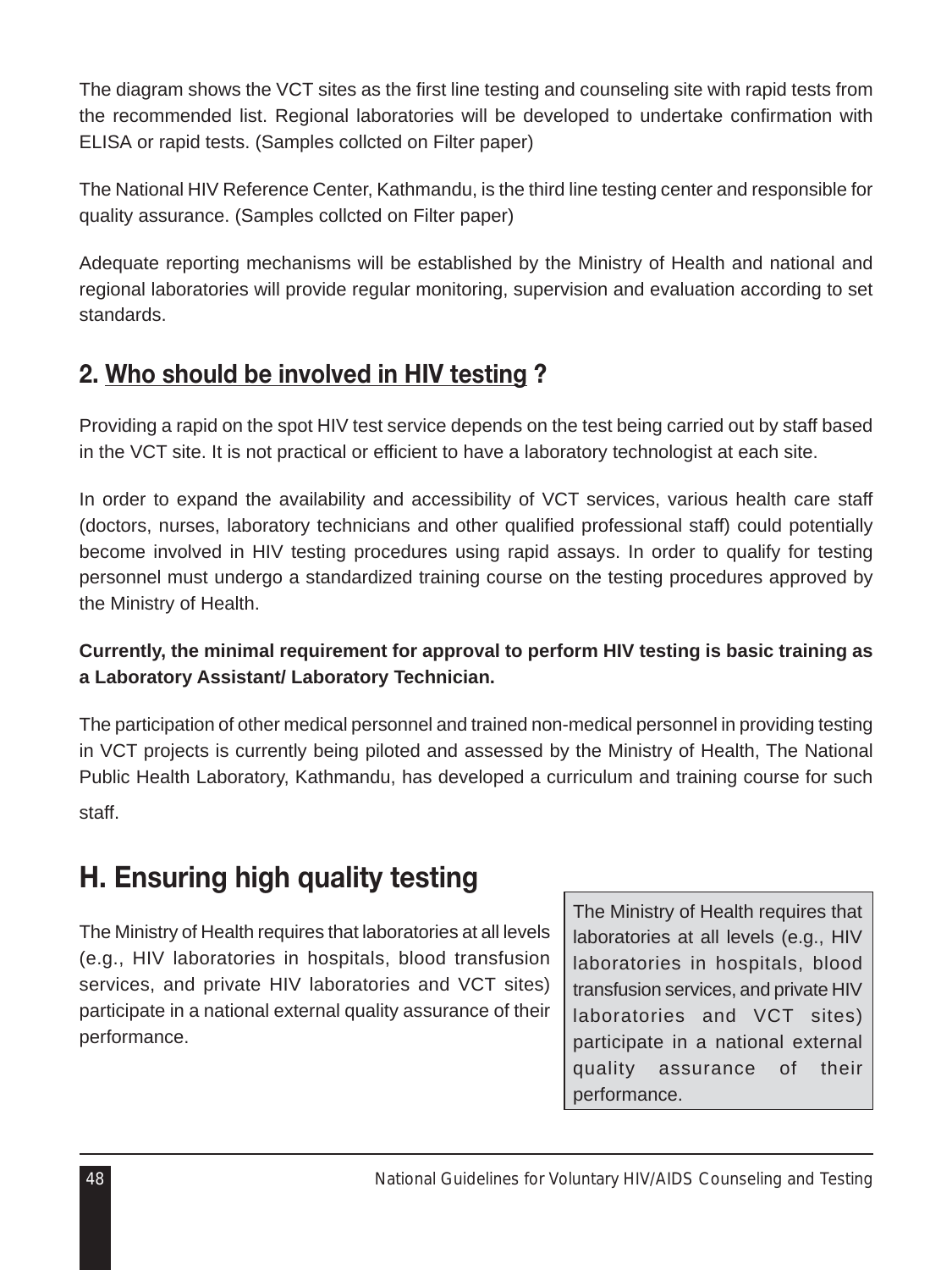Having highly accurate HIV tests does not necessarily guarantee reliable laboratory results. Many processes take place from the time the specimen arrives in the laboratory until the results are recorded, during which time errors can occur. Therefore, the ongoing process of monitoring the laboratory system, both internally and externally, is essential.

Quality assurance is an ongoing process of monitoring a system for reliability and reproducibility of results. Monitoring includes corrective action when established criteria are not met.

The Ministry of Health has the responsibility to ensure quality for all HIV testing services in the public and private sector.

### **1. National Quality Assurance**

The NCASC, MoH therefore requires that laboratories at all levels (e.g., HIV laboratories in hospitals, blood transfusion services, and private HIV laboratories and VCT sites) participate in a national external quality assurance of their performance. The National Public Health Laboratory, in collaboration with the national AIDS program, will monitor the effectiveness of the participating laboratories' quality assurance systems to identify any laboratory that might require further training or other required action.

The most common method for external quality assurance of a laboratory's performance is proficiency

testing. The national HIV reference laboratory will send to all participating laboratories a proficiency panel of approximately six specimens to identify as HIV positive or HIV negative and report back on their local results.

The Ministry of Health will also require all private and public laboratories performing HIV test to participate in further quality control. Private and public laboratories will send 3 out of every 10 positive samples and one out of every 10 negative samples to a reference laboratory for quality assurance on quarterly basis. Either this will be a venous sample or a sample collected using a filter paper method.

#### **Providers must assure the quality of testing by:**

- Assessing the efficiency of the staff involved in terms of competence to do the testing as well as making the results ready on time.
- Maintaining the standards of universal precautions.
- Assessing record keeping procedures and procedures for maintaining confidentiality.
- Ensuring good networking with care and support organizations.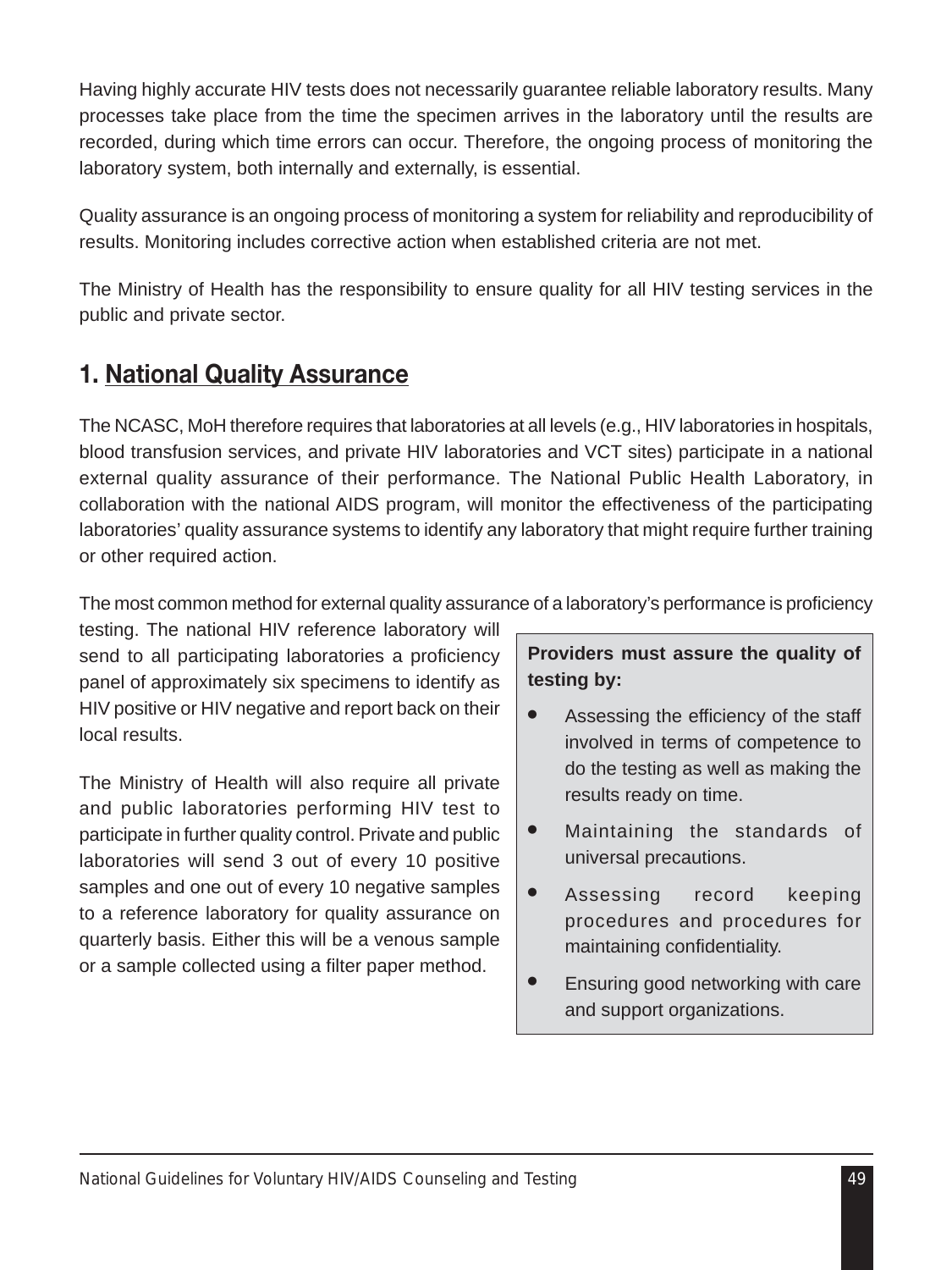### **2. Laboratory Quality Assurance**

Laboratories at all levels (national, regional, and local) that conduct HIV testing must have a functioning internal quality assurance program. Each laboratory conducting HIV testing should routinely monitor and assess the quality in the preanalytical, analytical, and postanalytical phases of the testing process.

**Laboratory errors most often occur in the preanalytic (i.e., specimen collection, labeling, transporting, processing, and storing) and postanalytic steps of testing (i.e., results validation and reporting) rather than during the test itself.**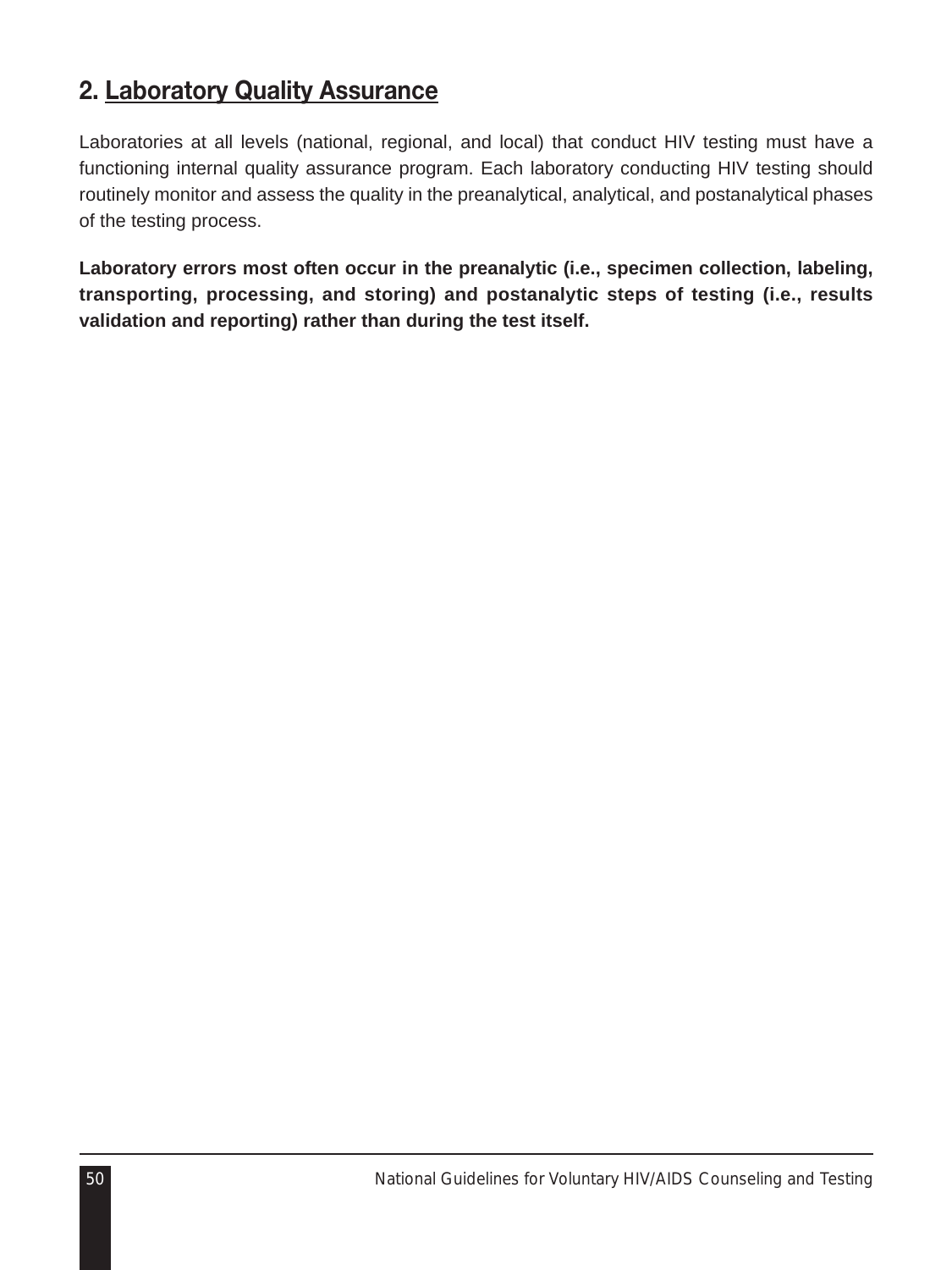# **9. Guidelines for Referral**

Referral is a key component of comprehensive HIV prevention and care services because not all providers can address the variety of medical, prevention, and psychosocial and legal issues that influence a person's ability to initiate and sustain the long-term behavioral changes needed to reduce the risk of acquiring or transmitting HIV.

The goal of HIV referral is to ensure that HIV infected persons and *persons at increased risk for* have access to appropriate medical, prevention, psychosocial support services and faith-based services.

Referral is the process by which client needs are assessed and prioritized and clients are provided with assistance (e.g., appointments, transportation) in accessing services. Referral should also include follow-up efforts necessary to facilitatel contact with care and support service providers.

Referral does not include ongoing long-term support or management of the referral or case management (for example a plan to address needs and obtain services).

Referral is a two way process.

For the client, voluntary HIV testing and counseling services are often the entry point to services. Knowledge of available support services is essential for successful referrals. It is, therefore, a key responsibility for the counselor at the VCT center to actively develop and maintain a network of referral services. When referral resources are not available locally providers should identify appropriate resources available in their communities and link clients with them.

### **Confidential referrals**

Regardless of whether a code number or the actual name is given to the referral service, the same standards of confidentiality must be maintained. Clients should be given the opportunity to decline a referral if they do not wish their name and status to be disclosed.

## **A. Referral needs**

Clients have various needs for referrals to other services. Typical needs are for treatment, prophylaxis of opportunistic infections, TB, STI and hepatitis, partner counseling, reproductive health services, mental health, social welfare and legal services.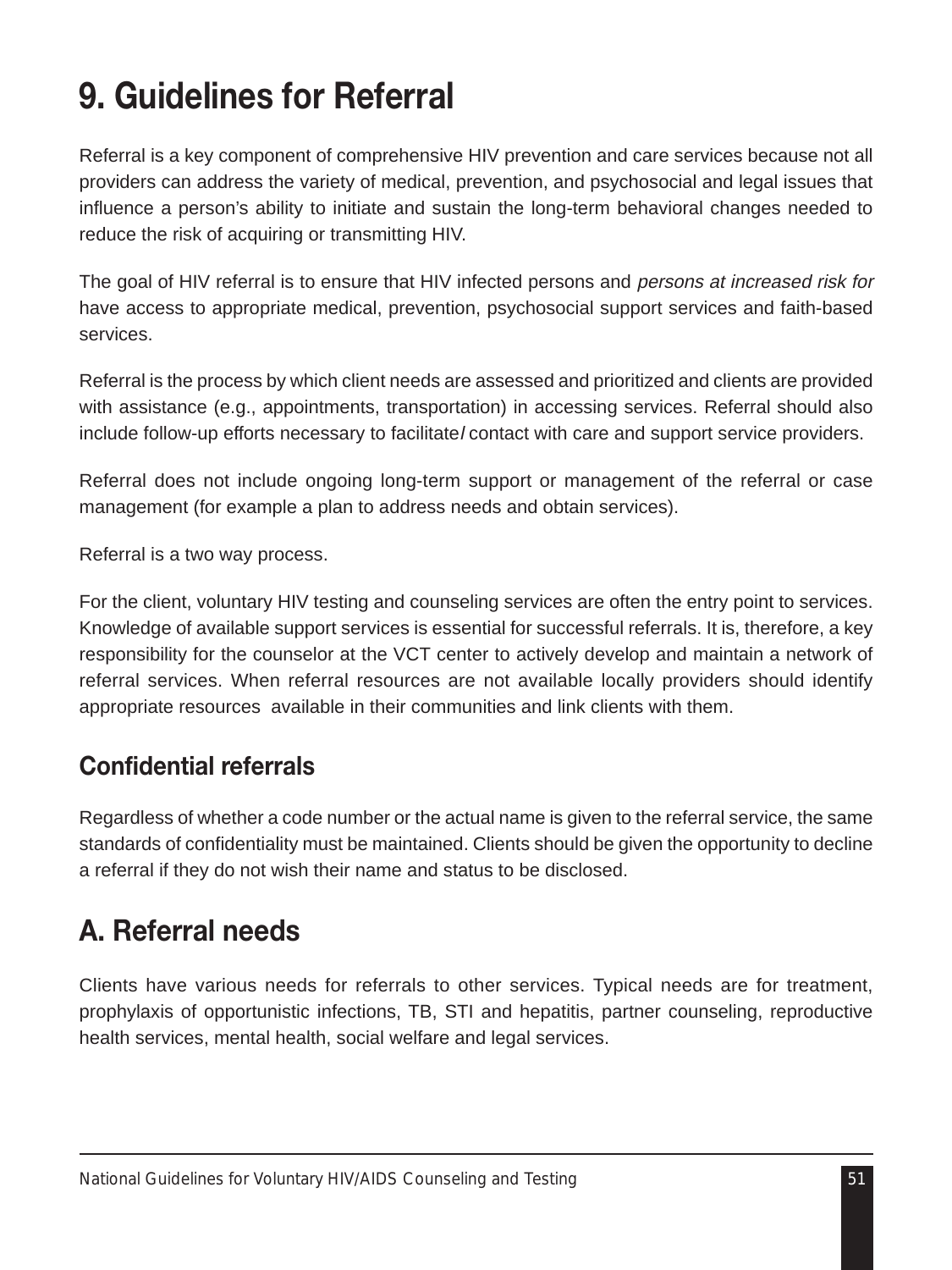**Detection and treatment of other STIs**: The VCT center should take an active role in the detection and treatment of other sexually transmitted infections and diseases. STI screening should be offered to all VCT clients.

**Tuberculosis screening and referral:** All HIV+ VCT clients should receive counseling and health education about the risks of TB. TB screening should be provided in the hospital outpatient department for HIV+ VCT clients who may have TB.

**Family planning services:** Basic family planning information should be incorporated into all VCT counseling sessions, both for HIV+ and HIV- clients. Especially for HIV+ women, the risks of mother-to-child transmission should be explained and the benefits of family planning also should be explained. VCT clients should be referred for family planning services at the health centers.

**Treatment and preventive therapy for opportunistic infections:** For example, cotrimozazole for lungs and stomach infection and the isoniazid for TB and ARV when available.

**Networks of referral agencies and support services:** The VCT center staff should actively work to develop a network of relevant services to ensure that VCT clients can receive on-going supportive services, e.g., the treatment of drug dependency, mental health services, religious institutions and legal assistance. Some VCT clients, especially those who are HIV+, may also benefit from ongoing group or individual therapy, and other services, such as supportive counseling, nutritional education and food supplementation. A two way referral system with agencies providing these services should be encouraged between the VCT center and existing PLWA support groups in the VCT site catchment area.

## **B. Implementing and managing referral services**

The following should be considered key elements in the development and delivery of referral services:

**Assessing client referral needs**

**Planning the referral**

#### **Facilitating client access to referral services**

Clients should be provided with information necessary to enable them to successfully access the referral service (e.g., contact name, eligibility requirements, location, hours of operation, telephone number).

#### **Documenting referral and follow-up**

Providers should assess and document whether the client received the recommended referral services.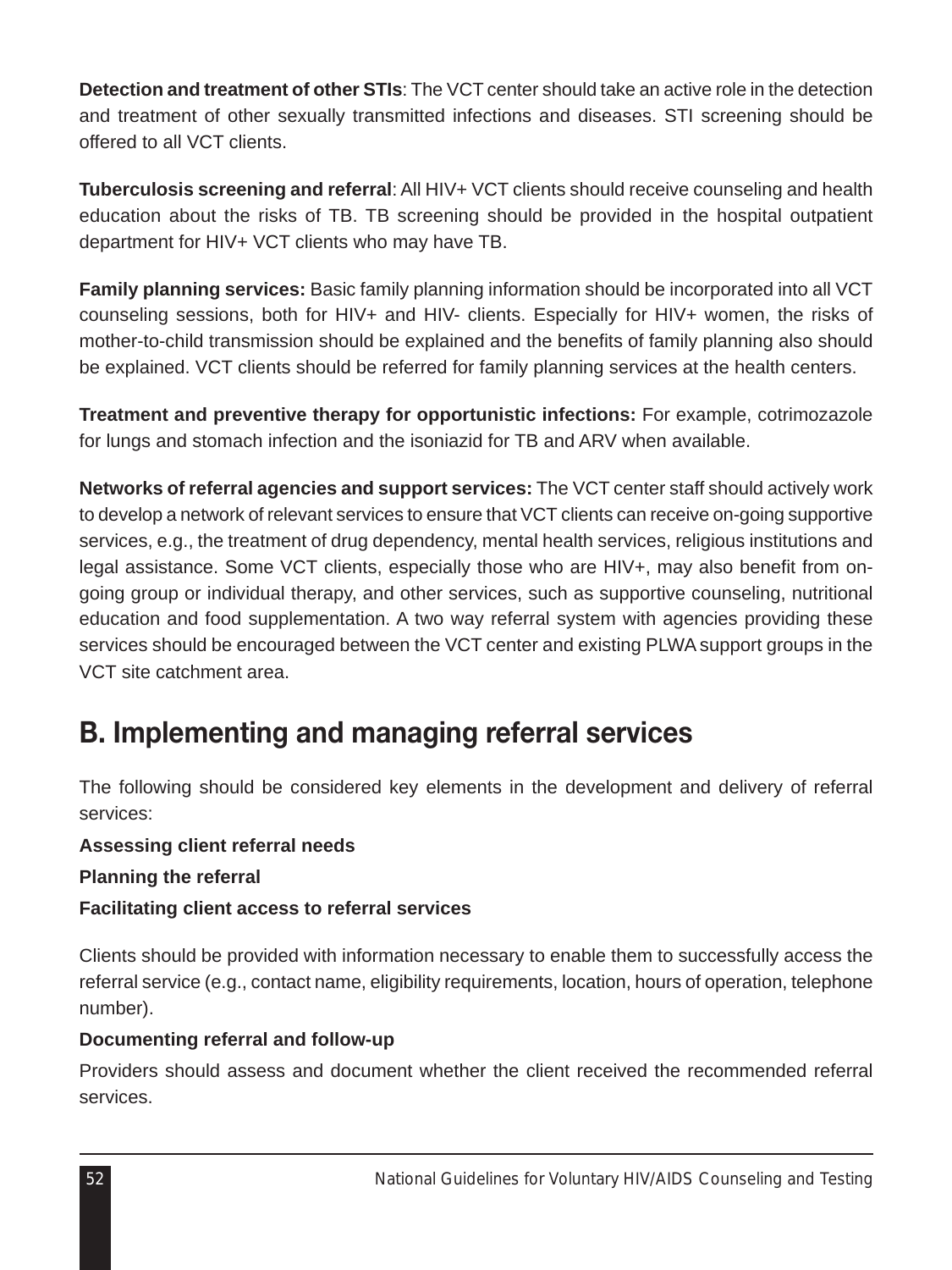## **C. Referral Resources**

Providers of HIV prevention counseling and testing services should maintain accurate and current information regarding referral services.

A resource guide should be developed and maintained to assist staff in making appropriate referrals, for each service specifying, for example, opening hours, location, cost, range of services, etc.

## **D. Ensuring high-quality referral services**

Providers of referral services should know and understand the service needs of their clients and be aware of available community resources.

#### **Education and support of staff**

Providers should ensure that staff receives adequate training and continuing education to develop and maintain knowledge, skills, abilities essential to implement and manage referrals.

#### **Authority**

Staff members providing referrals must have the authority necessary to accomplish a referral. Supervisors must ensure that staff members understand referral policy and protocol and have the necessary support to provide referrals. This requires the authority of one provider to refer to another (e.g., through memoranda of agreement) or to obtain client consent for release of medical or other personal information.

#### **Provider coordination and collaboratio**n

Providers should develop and maintain strong working relationships with other providers and agencies that may be able to provide needed services. Such coordination and collaboration promotes a shared understanding of the specific medical and psychosocial needs of target populations, current resources available to address these needs, and gaps in resources.

Memoranda of agreement are useful in outlining provider/agency relationships and delineating roles and responsibilities of collaborating providers in managing referrals.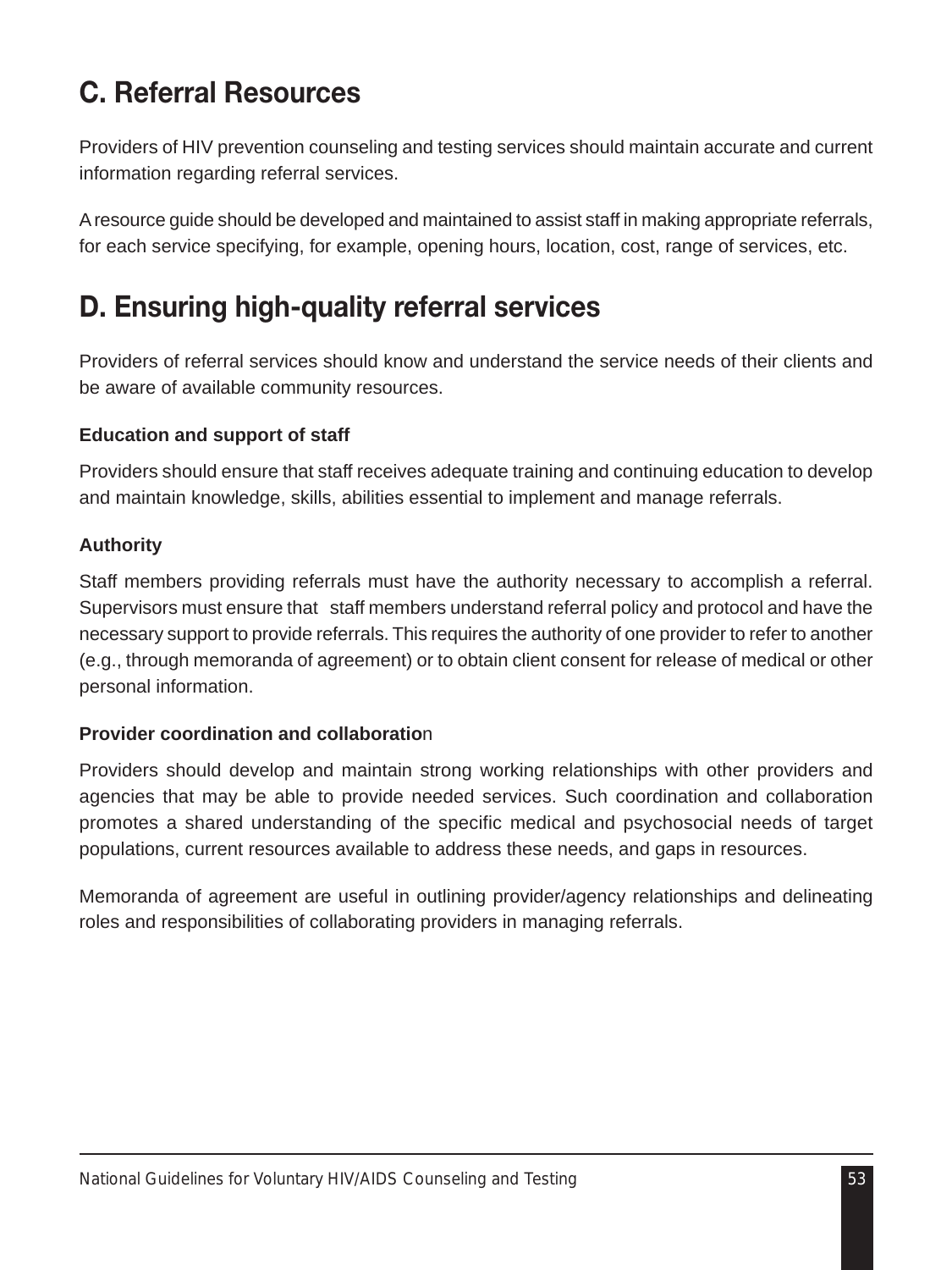# **10. Standards for Implementation of Services**

## **Record Keeping**

Record Keeping is an important part of VCT service delivery because:

- Records provide vital information in relation to service operation.
- Records are used to collate statistics, which help to determine if the service is meeting its clients needs and if the service is having an impact.
- Records assist in revealing gaps in service provision.
- Records can be revisited as required to strengthen service provision.
- Records may be required as legal documents.
- Records play a role in referral of clients.
- Records play an important role in quality assurance.

Supervisors and counselors should ensure availability of standard record keeping formats (refer to Annexes). Annexed forms can be adjusted for individual sites if additional information specific to a site is required. However, the standard information required should be retained. These records play a crucial role in assisting the Government in monitoring the nature of the HIV/AIDS epidemic in Nepal and tailoring programs to more adequately address emerging prevention and care priorities.

Client records must be confidential and stored in a secured area (e.g. locked drawers/ cabinets). At a minimum, recorded information should include:

- Client code
- **Client demographics**
- Reasons for seeking VCT
- Client risk behaviour or exposure
- Date of pre test counseling
- Laboratory result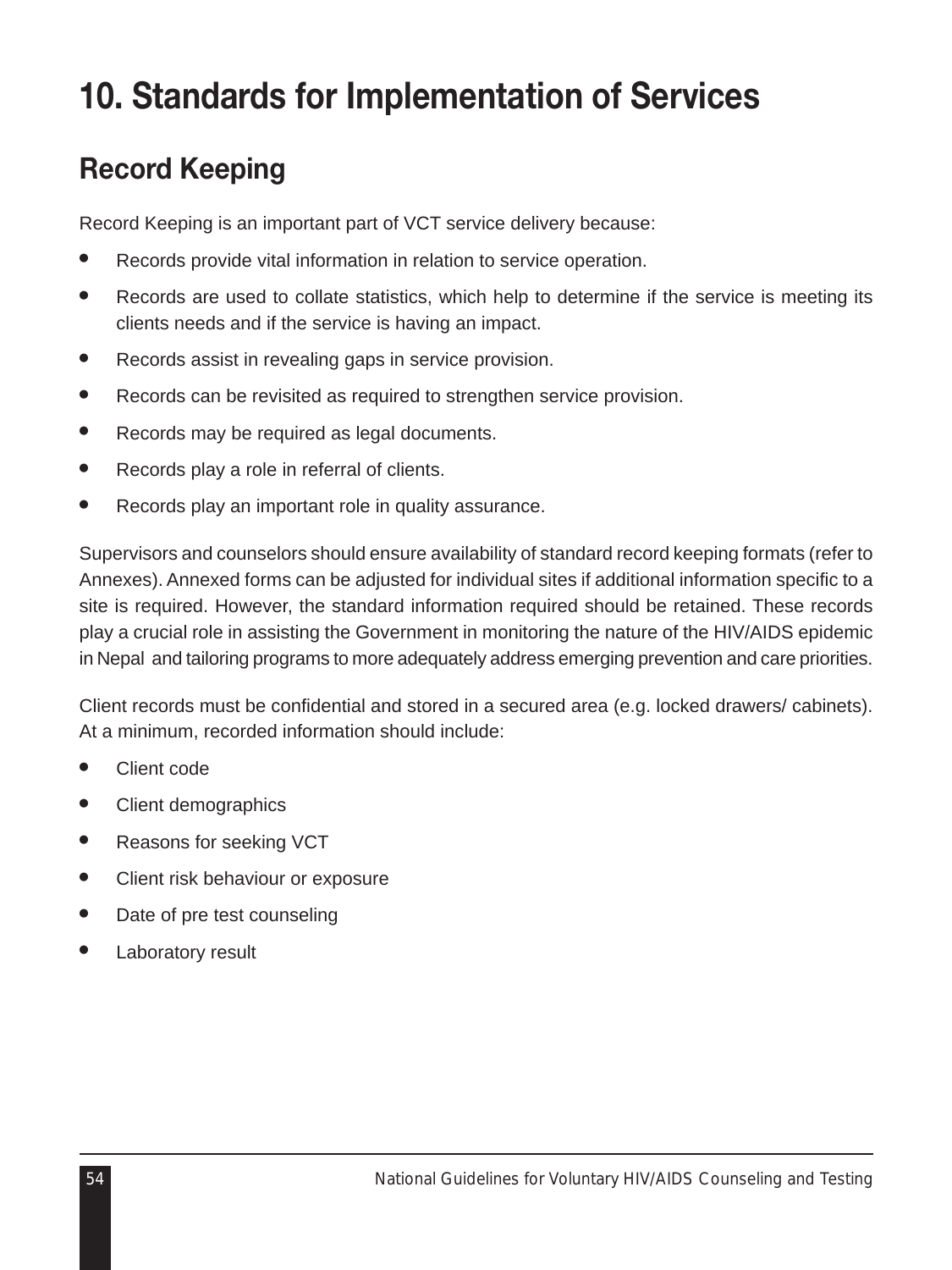- Date of Post Test Counseling and result notification
- Any referral and follow up provided

NCASC/MoH requires each site to keep ordered records of each client according to standards set by the Ministry. The MoH, NCASC will require all providers to report on a regular basis.

NCASC is in the process of developing the following specific procedures, instructions, tools and methods to assist VCT providers in implementation.

#### **Record keeping formats for VCT include:**

- Client Intake Form (an example is given in Appendix 11)
- Client Register Book
- Coding System**:** A standardized system of assigning codes to ensure clients confidentiality yet allowing for identification
- Reporting Form for NCASC and Regional Health Directorate (quarterly)
- Informed Consent Form
- **HIV Test Request Form**
- Referral Form (an example is given in Appendix 13)
- Quality Assurance Checklists (Counselors Self Evaluation Form, Site Checklist)
- Counselor QA Assessment forms, Forms for QA of Testing)

#### **In addition, the following will soon be available:**

- A national standard training curriculum, accompanying training manuals and training plans for counselors
- Counselors' checklists, counselors' pocket guide
- Curriculum and short course for health staff in HIV testing
- National standard operating procedures for counseling and testing for site level
- Confidentiality protocols
- Care and support referral protocols
- Monitoring and evaluation protocols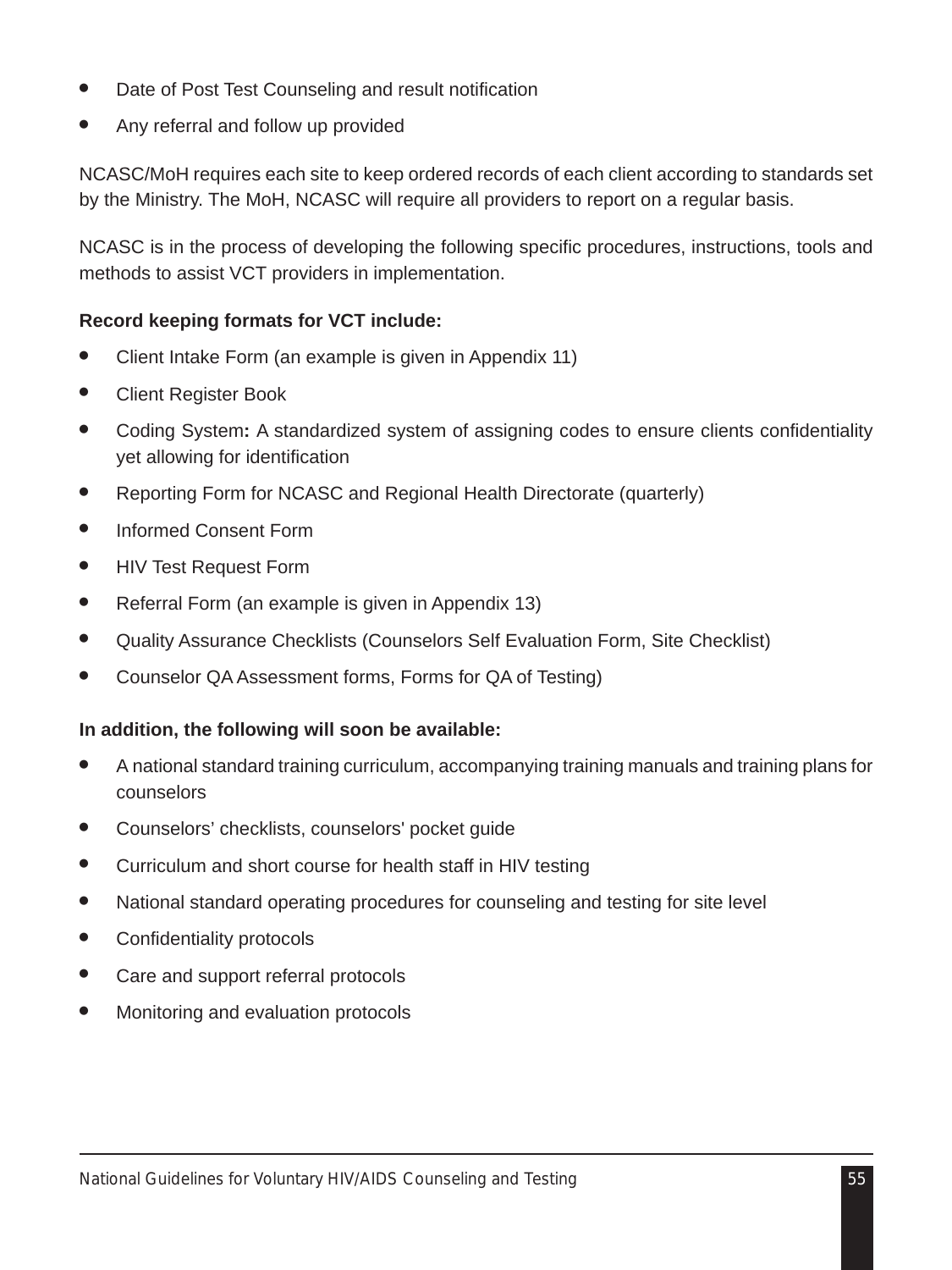# **11. Notification of positive cases to the National Center for AIDS and STD Control Kathmandu and to the Director, Regional Health Services**

HIV/AIDS is a notifiable infectious disease. All HIV testing sites are required to submit demographic data on all new HIV positive cases (that have not previously tested positive) to the NCASC, Kathmandu and to The Director, Regional Health Directorate. (See quarterly voluntary counseling and testing form and quartely report form of HIV positive antibody tests (Appendix 17-18).

The data to be collected should include (but is not limited to):

- Age
- **Gender**
- **Marital Status**
- Educational Level
- Province/Region
- Mode of HIV transmission, if known
- Reason for testing
- Symptomatic/asymptomatic
- ID code number
- Total number of tested individuals  $(+/-)$

No identifying information will be required beyond case reporting of demographic information. The purpose of such case reporting is to monitor the trends of HIV infection and to assess the impact of prevention and control interventions over time in line with the mandate of the National HIV/AIDS Program.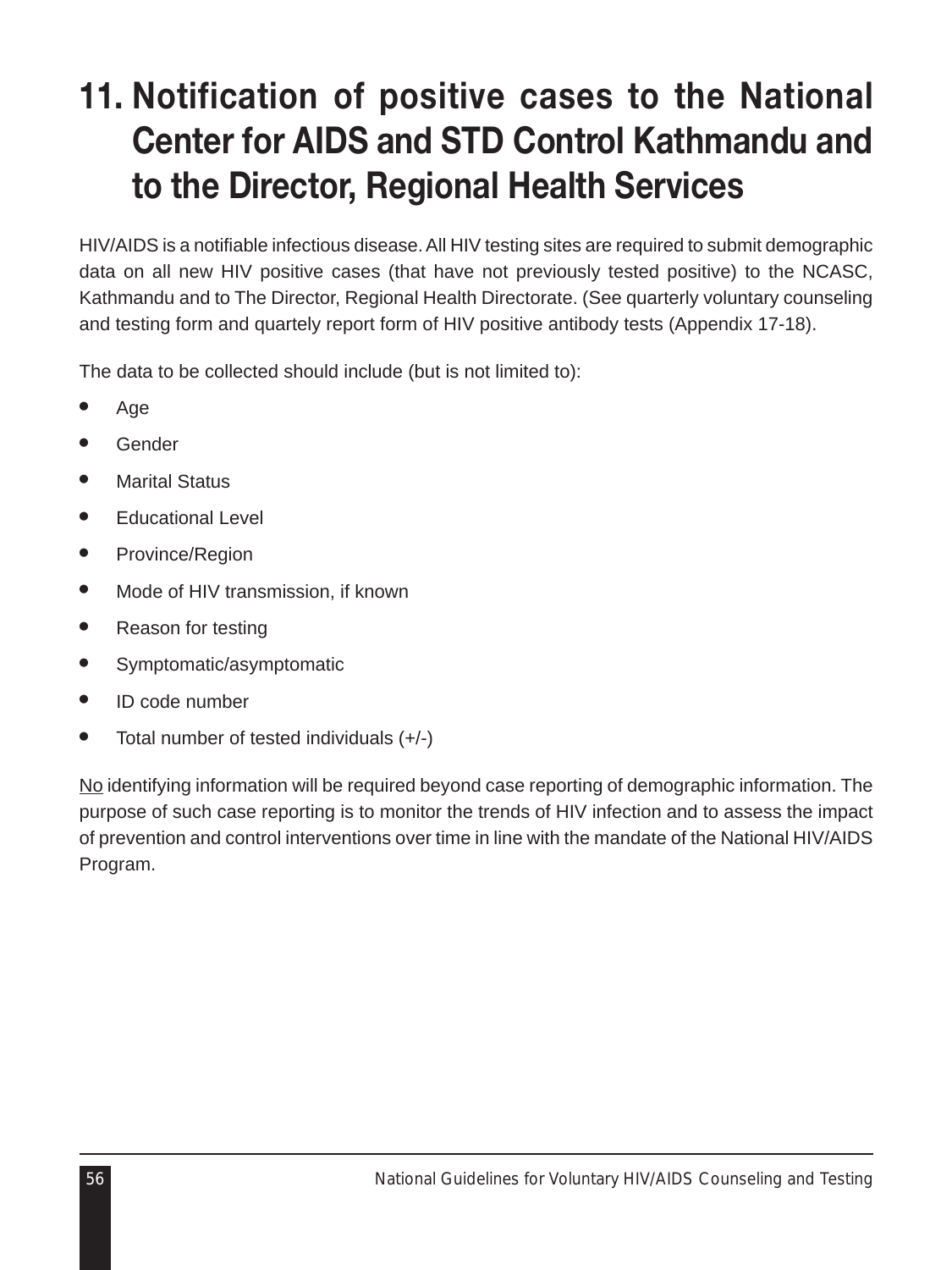# **12. Monitoring and Evaluation**

Monitoring and evaluation are critical components for the successful implementation of VCT services. Well designed and conducted monitoring and evaluation of VCT will help to identify and correct potential problems on an ongoing basis and provide feedback in the process of planning, designing and implementing of programs.

#### **Monitoring and evaluation activities should address:**

- Service delivery how well VCT is provided, for example, uptake and acceptability of VCT, quality and content of counseling, reliability of HIV testing strategy (including external quality control), uptake of interventions, stress and burnout among counselors/health care workers).
- Program effectiveness the outcomes and long term impact that VCT may have on the populations receiving the service. For example, coping, safe sex practices, use of family planning methods/services, and morbidity and mortality.

#### **Site supervisors or managers should accomplish the following:**

- Ensure that VCT sites operate during hours suitable to their clientele and with minimal delay in providing services.
- Ensure adequate stocks of authorized materials and equipment are available on site (test kits, gloves, written materials, condoms etc.).
- Establish and monitor frequently systems to ensure that confidentiality is maintained for all VCT clients.
- Target VCT to persons who may engage in high risk behaviours.
- New counselors should be observed during counseling (with the client's consent) by a trained "clinical" supervisor, until proficiency is assured.
- Ensure that counseling is tailored to the individual or couple's needs, and involves clients in identifying their own risk behaviours.
- Ensure that there is regular quality control for counseling and testing.
- Ensure training and re-training of counselors and laboratory staff as required.
- Ensure appropriate written materials are available and distributed to clients.
- Ensure condoms are available and distributed as appropriate to clients.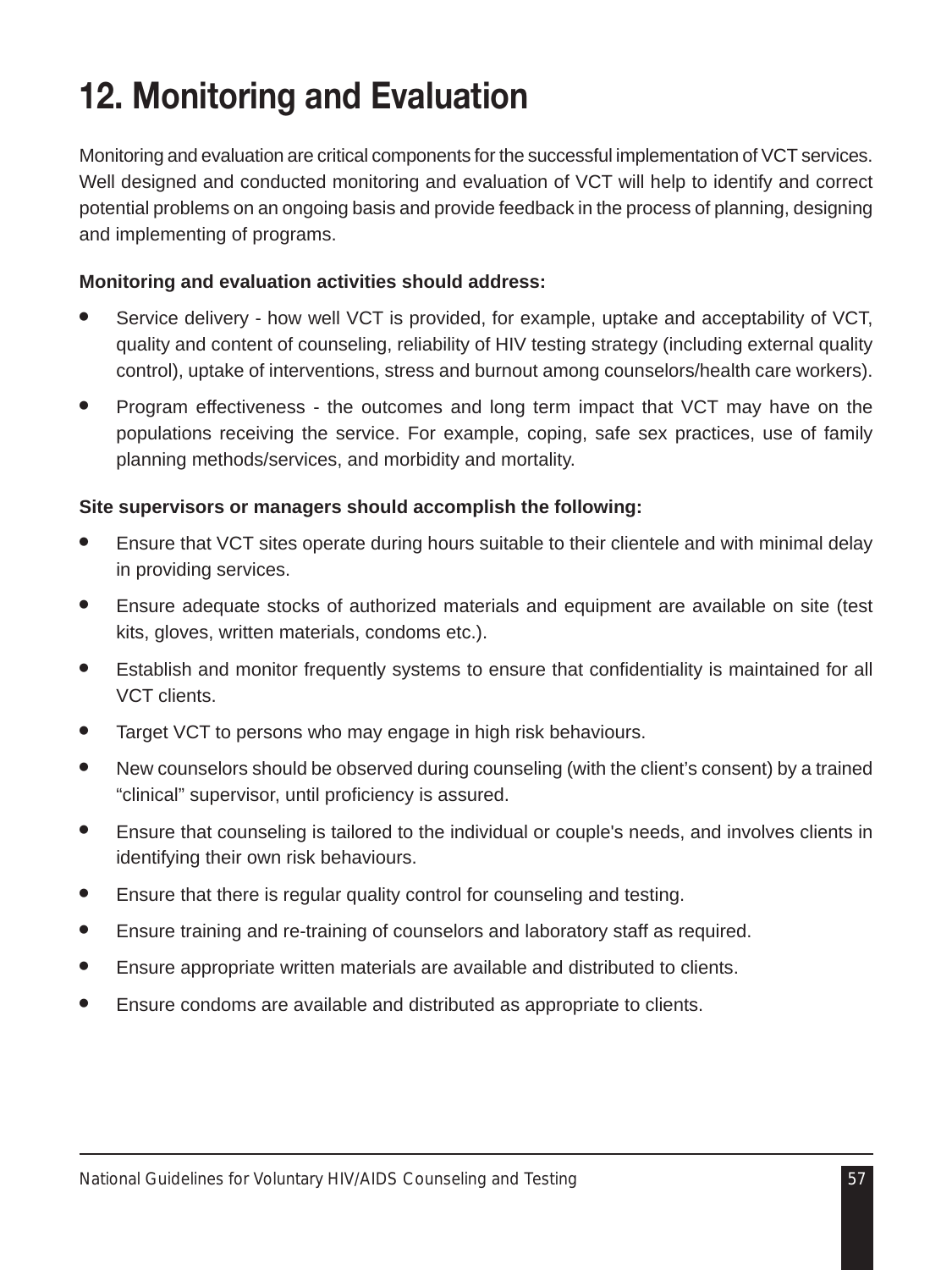### **Some Illustrative indicators:**

### **Process indicators, service delivery/program output:**

- Proportion of people in the community/vulnerable groups who know about the HIV VCT disaggregated by risk groups services.
- Number of people counseled and tested at the VCT site (per month).
- Proportion of people counseled and tested for who have returned to receive their test result.
- Proportion of people testing HIV positive who have been referred to appropriate care and support services.
- Proportion of people counseled and tested, who state that they intend to inform their partners.
- Proportion of people counseled and tested who have informed their partners (partner notification).

### **Effectiveness indicators:**

- Changes in HIV/STI-related risk behaviors among HIV VCT clients and their partners.
- Changes in behavior among people stating that they know their sero status.
- Changes in STI trends in sub-populations reached by the program.
- Increased community support for people living with HIV/AIDS.

#### **A series of tools has been developed by UNAIDS to monitor the quality and content of counseling services at the level of countries, VCT services, individual VCT sites, counselors and clients:**

- Counselor's needs and satisfaction
- Tool for evaluation of counselor selection, training and support
- Tool for VCT site evaluation (logistic considerations and coverage)
- Counseling evaluation
- Tool for evaluation of counseling skills
- Tool for evaluation of counseling content. Pre-test, Post-test, counseling about HIV diagnosis
- Client satisfaction
- Tool for evaluation of client satisfaction
- Cost effectiveness
- Tool for estimating cost and evaluation of cost effectiveness of VCT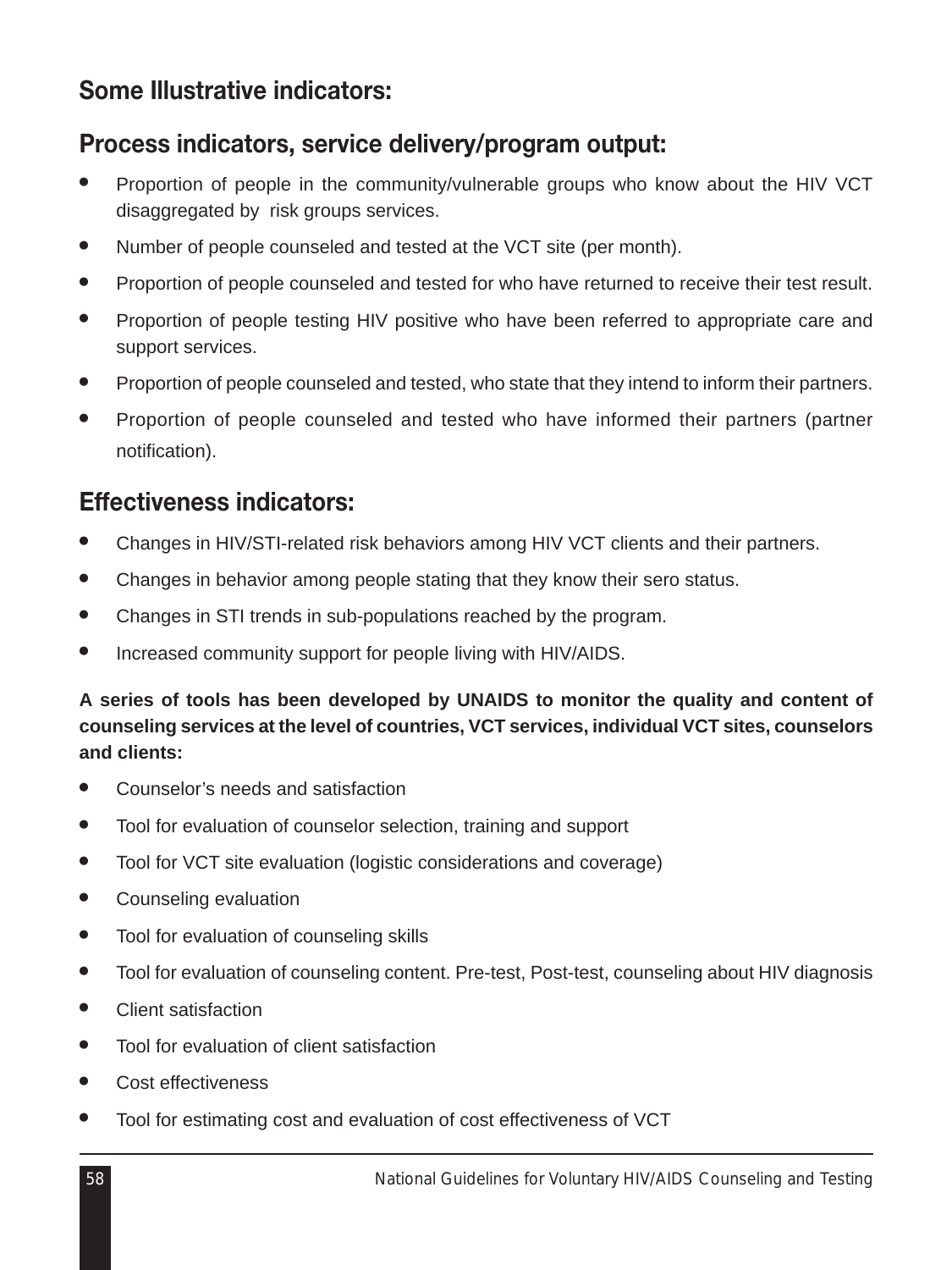# **Appendices**

### **Appendix 1**

## **Disadvantages of mandatory HIV testing**

- Mandatory testing without informed consent or counseling does not help people change their sexual behavior to reduce HIV transmission to others.
- Testing without counseling and follow up support can be devastating for those who test seropositive. It may lead to depression and irresponsible actions, including violence to self and others.
- Mandatory testing may lead to a false sense of security. For example, it is illogical to require mandatory testing of surgical patients to "protect" health care staff, as universal precautions should be applied to all patients. In addition, **patients who test seronegative may be in the window period**.
- Insisting on testing new employees or military recruits will not ensure that they are HIV free, as they may acquire HIV infection during their employment or military service. It would be better to use resources to offer care and support to those with HIV and provide comprehensive HIV prevention and education programs for employees.
- The need to provide evidence of a negative test result has led to anecdotal reports of health workers selling negative certificates to untested people.
- Mandatory testing in health care settings (such as antenatal clinics) may lead to mistrust by clients and discourage them from seeking health care.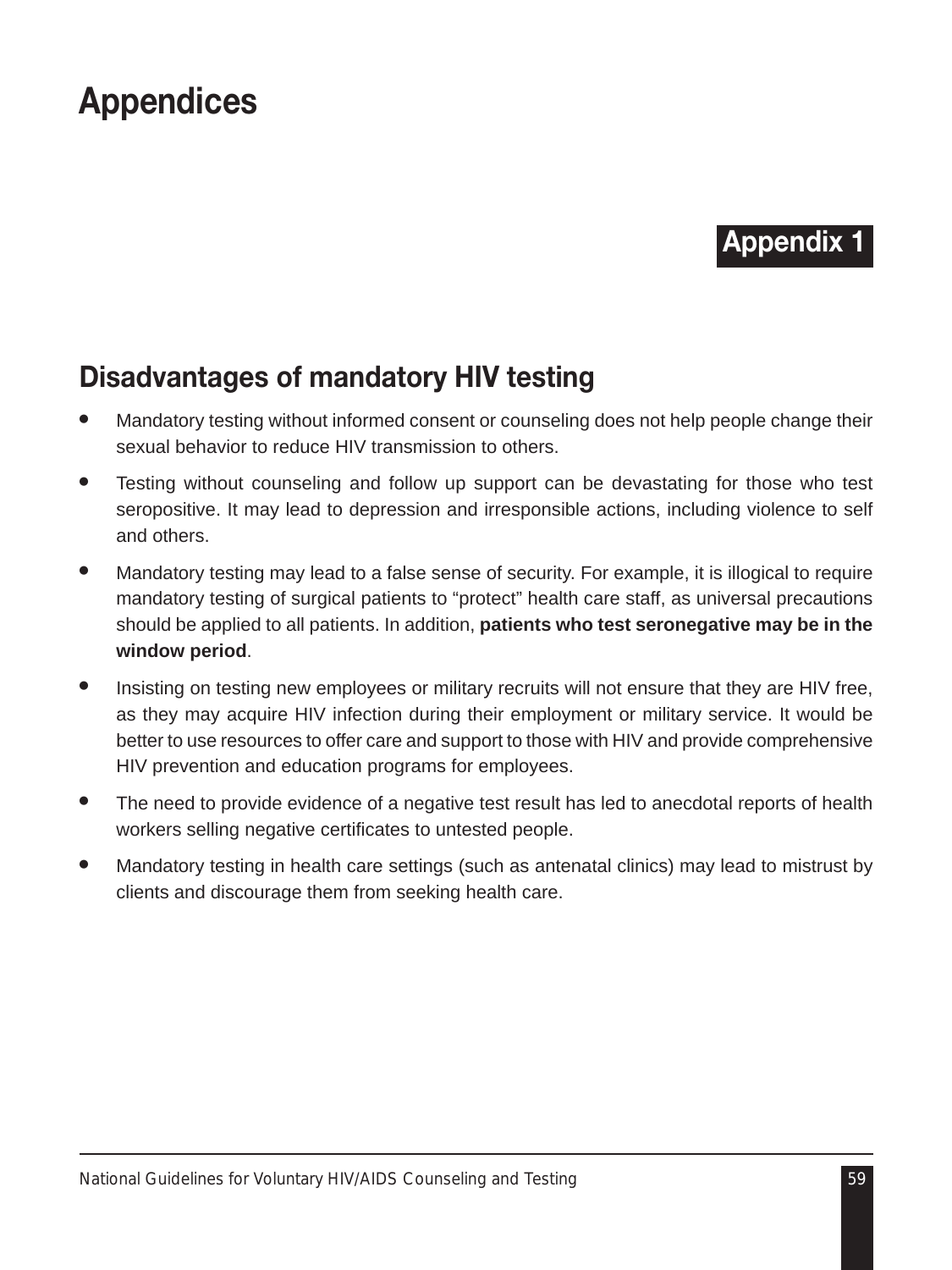## **Code of conduct**

#### **Purpose of code of conduct**

1.To establish and maintain standards for counselors.

2.To inform and protect members of the public seeking and using VCT counseling services.

#### **The Nature of Counseling**

The overall aim is to provide an opportunity for the client/s to work towards living in a more satisfying and resourceful way.

The objectives of each counseling relationship depends on the client's needs. The client may be concerned with:

- developmental issues
- addressing and resolving specific problems
- making decisions
- coping with crises
- developing personal insight and knowledge
- working through feelings of conflict
- improving relationships with others

The counselor's role is to facilitate the client to work in ways which respect the client's values, personal resources and capacity for self-determination. In counseling, both the counselor and client explicitly agree to enter into a counseling relationship. What distinguishes counseling from the use of counseling skills is the users intentions. Counseling skills are used to enhance the performance of one's functional role, as line manager, nurse, tutor, social worker, personnel officer, voluntary worker, etc. The recipient will in turn perceive them in that role.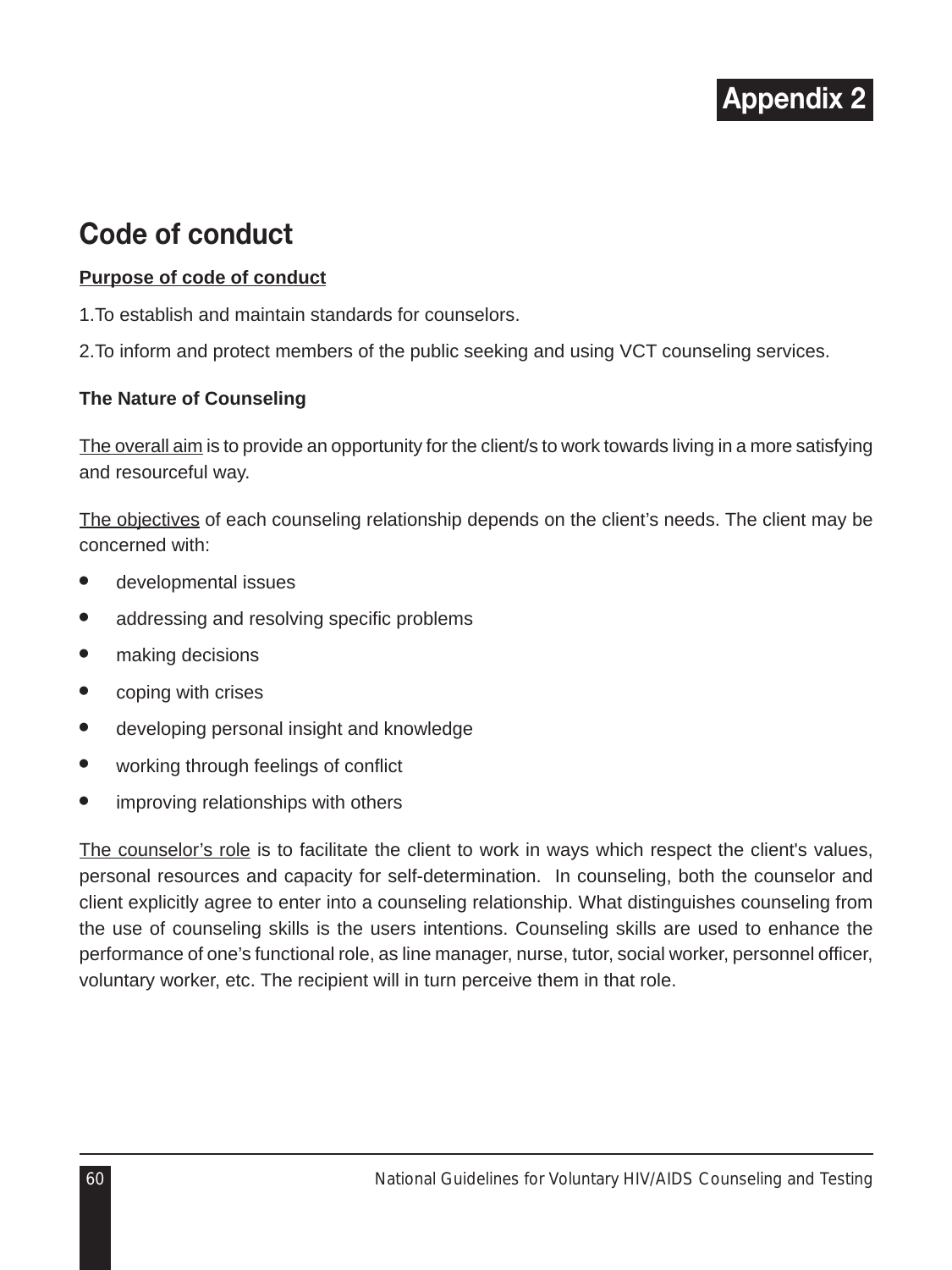## **Code of ethics and practice**

Counselors uphold the basic values of integrity, impartiality and respect and apply the principles of autonomy, beneficence, avoidance of harm, justice and fidelity to specific situations. They have a responsibility to the clients, to themselves, their colleagues, the profession, members of other caring professions, to the wider community and the law.

#### **Ethical Guidelines for Counselors**

- 1. Counselors need to be aware of what their needs are, what they are getting from their work, and how their needs and behaviors influence their clients. It is essential the counselor's own needs not be met at the client's expense.
- 2. Counselors should have the training and experience necessary for the assessments they make and the interventions they attempt.
- 3. Counselors need to become aware of the boundaries of their competence, and they seek qualified supervision or refer clients to other professionals when they recognize that they have reached their limit with a given client. They should make themselves familiar with the resources in the community so that they can make appropriate referrals.
- 4. Although practitioners know the ethical standards of their professional organizations, they are also aware that they must exercise their own judgments in applying these principles to particular cases. They realize that many problems have no clear-cut answers, and they accept the responsibility of searching for appropriate solutions.
- 5. It is important for counselors to have some theoretical framework of behavior change to guide them in their practice.
- 6. Counselors need to recognize the importance of finding ways to update their knowledge and skills through various forms of continuing education.
- 7. Counselors should avoid any relationships with clients that are clearly a threat to therapy.
- 8. It is imperative that counselors be aware of their own values and attitudes, recognize the role that their belief system plays in their relationships with their clients, and avoid imposing their beliefs, either subtly or directly.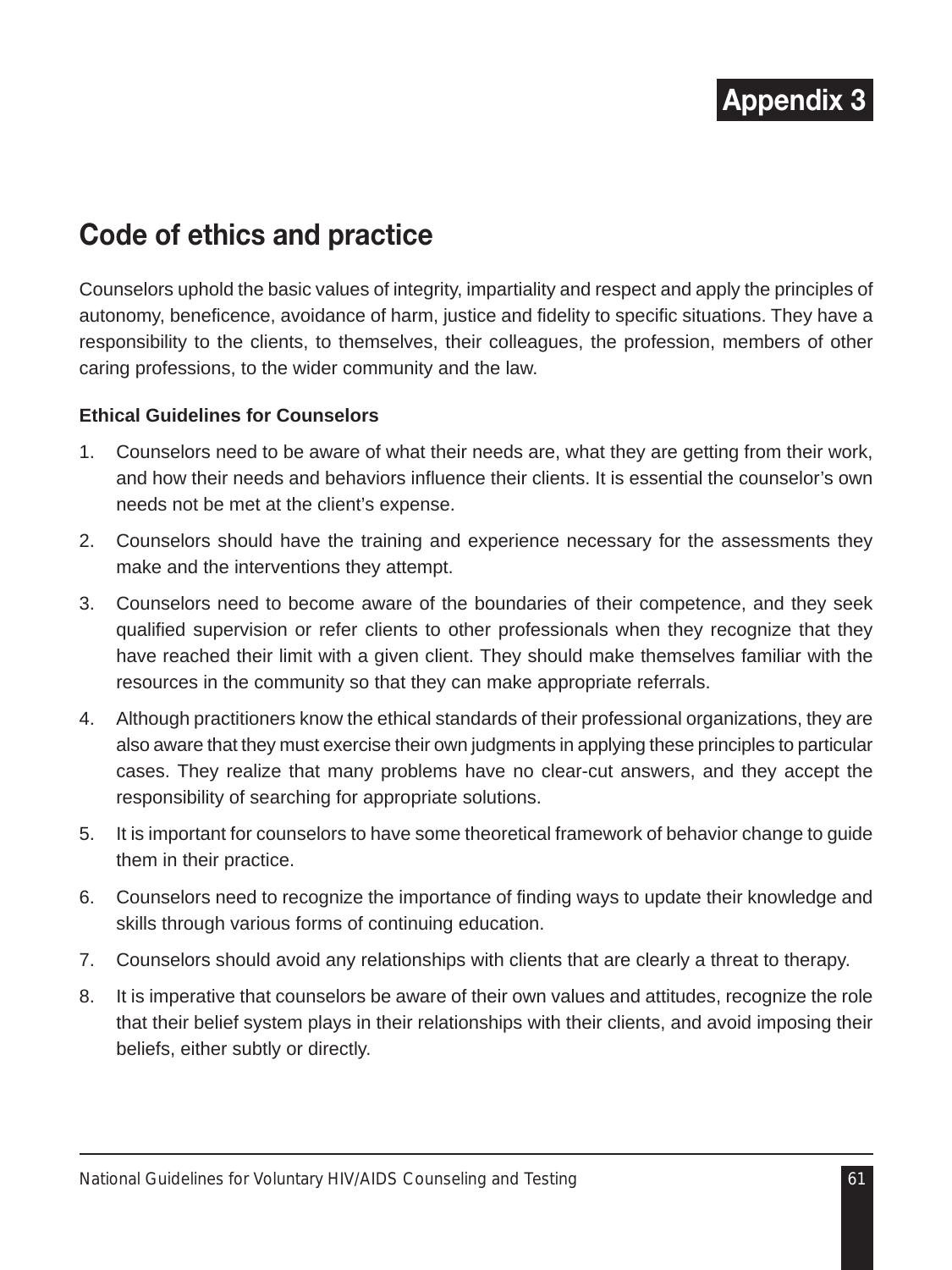## **Guidelines on prevention of further sexual transmission of HIV**

The following general guidelines are aimed at individuals or groups directly affected by an HIV positive result. Counselors can share them with the clients and their partners or give them as a hand-out for them to read and keep.

### **Recommendations to HIV infected persons**

- Inform former and current sexual partners and/or injecting partners, about your HIV status and recommend that they visit a VCT center or health care provider for counseling and testing. If you are unable or unwilling to notify former and current sexual partners personally, request health workers or public health agencies to notify or help with notifying such partners.
- Inform potential sexual partners about your HIV status and either decide to avoid sexual intercourse, rigorously restricting sexual contact to accepted activities (e.g., hugging, caressing) that do not involve sharing of semen, vaginal and cervical secretions, or blood. Also discuss the precautions that need to be taken to minimize the risk of HIV transmission from sexual activity i.e., **the use of condoms.**
- If you both decide to engage in penetrative sexual intercourse, learn how to use condoms correctly, as consistent correct use will reduce the risk of HIV transmission.
- Strictly avoid sexual intercourse when you or your sexual partner has an infection or lesion in the genital, anal, or oral area and during menstruation.
- Avoid pregnancy. HIV infected women who are pregnant should know about the great health risk to their unborn children and the potential health hazard to themselves, and be provided with counseling services. HIV infected men should discuss the hazard of pregnancy with their partners.
- Do not share syringes, needles or other skin piercing instruments.
- Do not donate blood, plasma, body organs, or other tissues.
- HIV positive mothers are advised to continue to breast-feed, if no alternative exists.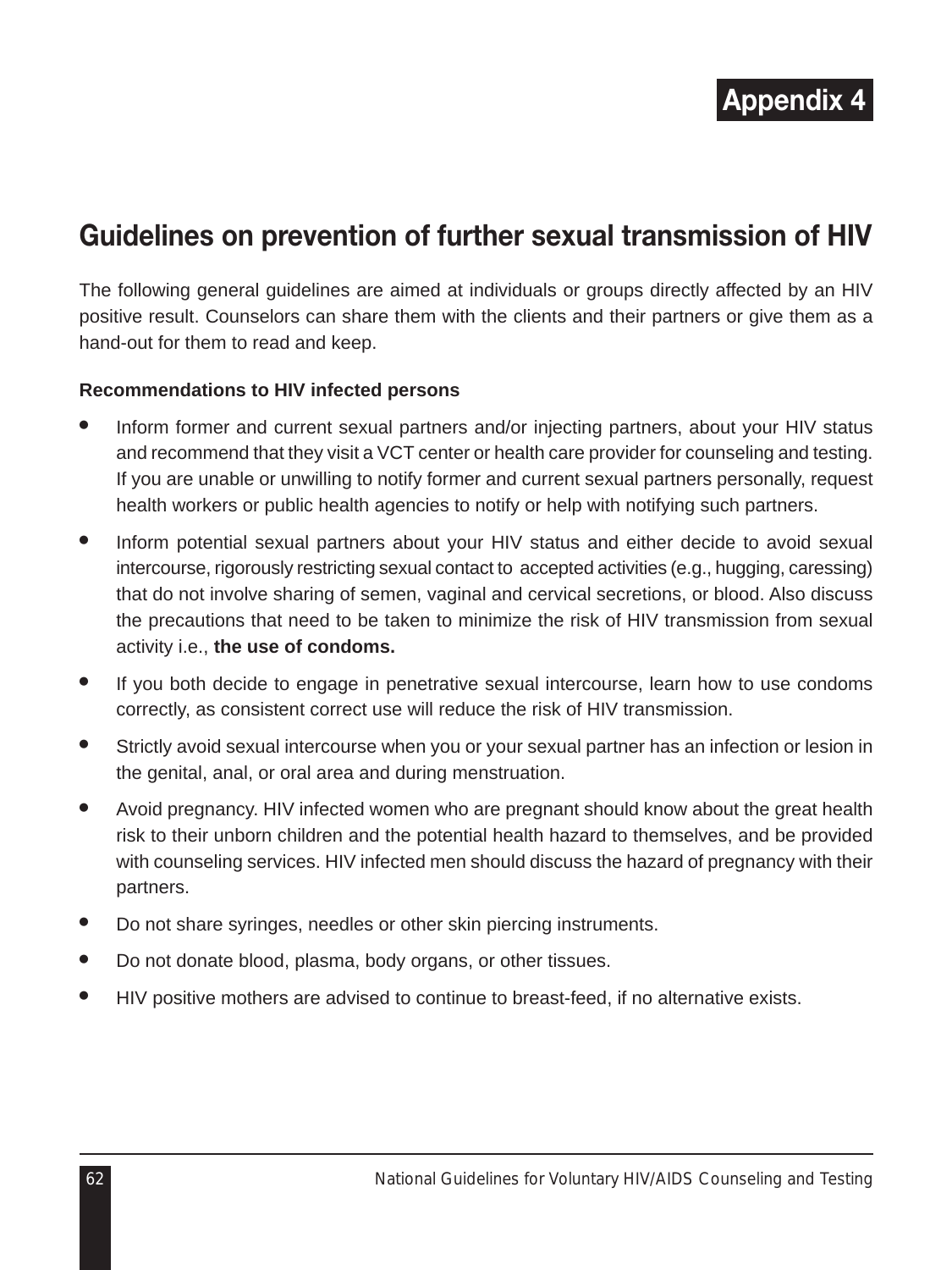## **Guidelines to sexual partners of known HIV infected persons**

- Contact a health-care provider for counseling and evaluation (including serological testing). If the HIV test is negative and you are clinically healthy, and if the last unprotected sexual or needle-sharing exposure to your infected partner was six or more months ago, it can generally be assumed that you have not acquired HIV infection from the sex contact. If your last exposure was less than six months ago, or if you continue to have sexual intercourse without condom with your infected partner, *repeat tests will be necessary to determine whether infection has occurred.* If you were negative on initial serological testing, see the recommendations below.
- Be aware that avoiding sexual intercourse with an HIV infected person or rigorously restricting sexual contact to activities that do not involve sharing of semen, vaginal and cervical secretions, or blood (e.g., hugging, caressing) is the only way of eliminating the risk of acquiring HIV infection from that person. If this is not acceptable, use of a condom is an alternative. Although the precise effectiveness of condoms in preventing HIV infection is unknown, their correct and consistent use will significantly reduce the risk of transmission.
- Avoid all sexual intercourse when either you or your sexual partner has an infection or lesion in the genital, anal, or oral area and during menstruation.
- If you are pregnant, find out and seek counseling about HIV antibody testing. If you are tested and found to be sero-positive, find out and seek counseling about the significant health risk to your unborn child and the potential risk to yourself.
- Do not donate blood, plasma, semen, breast milk, body organs, or other tissues.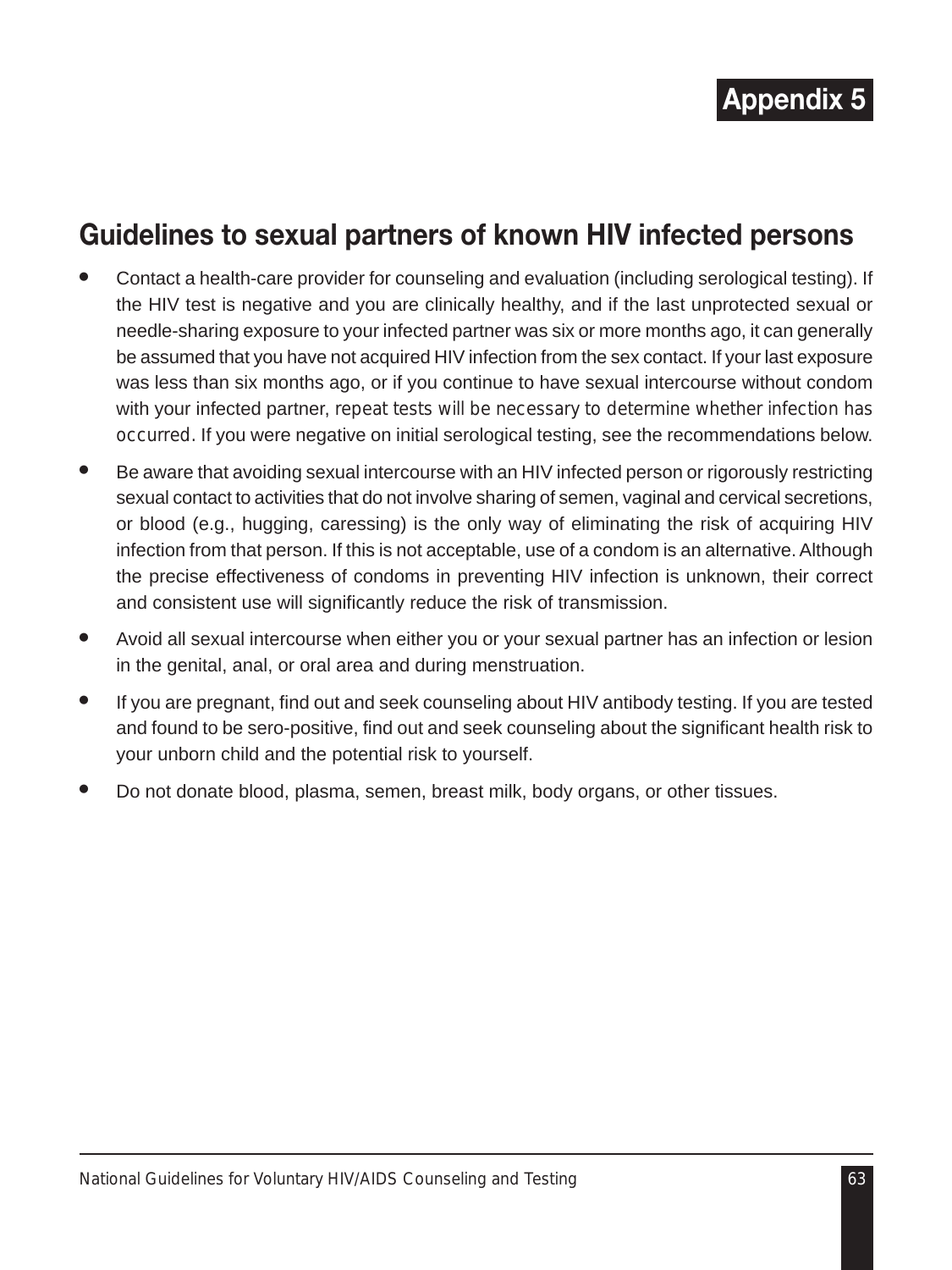

## **Practical information for people with HIV infection**

- HIV infection is *not* the same as AIDS. People with AIDS have HIV infection, but only a proportion of those with HIV have AIDS.
- Sexual intercourse, whether heterosexual or homosexual, is the major route of transmission of HIV. The virus can be transmitted by any penetrative sexual act in which HIV infected semen, vaginal/cervical secretions, or blood is exchanged. HIV infection can be prevented. During each act of sexual intercourse, men should always use a condom, from start to finish. Women should make sure that their partners use a new condom for each act of sexual intercourse.
- Condoms, when carefully and consistently used, provide effective protection against HIV transmission. Latex condoms lubricated with a silicone or water-based lubricant are recommended. When additional lubrication is desired to reduce the risk of condom breakage, only water-based not oil-based, lubricants should be used. Animal membrane (e.g., lambskin) condoms are not believed to be as effective as latex condoms, as a barrier against HIV and are therefore not recommended.
- Non-barrier contraceptives such as intrauterine devices (IUDs) have no protective effect against HIV transmission. It is not clear whether oral and injectable contraceptives affect the risk of HIV transmission. Coordination between AIDS control and family planning services is clearly essential.
- Certain health conditions, especially other STIs may accelerate the progression of HIV infection to AIDS. Guidelines for avoiding STIs should be followed by people with HIV as well as by those without. This type of information must be clearly explained to the client and, with the explicit agreement of the client, his/her sex partner, if that person is known and accessible.
- It is not yet clear whether pregnancy accelerates the progression of HIV infection to AIDS. The uncertainties about this must be carefully explained to infected women of childbearing age. The risk of transmission to the fetus is 16-39%. If a woman has AIDS she is much more likely to have problems with the pregnancy. If HIV-infected women want to avoid pregnancy, advice about contraceptives should be given to them and to their sex partners. Access to safe and reliable contraceptive methods must be ensured.
- With regard to immunization, studies have demonstrated that the use of the following vaccines is safe in children suspected of being infected with HIV: BCG, DTP, OPV, TB, measles vaccine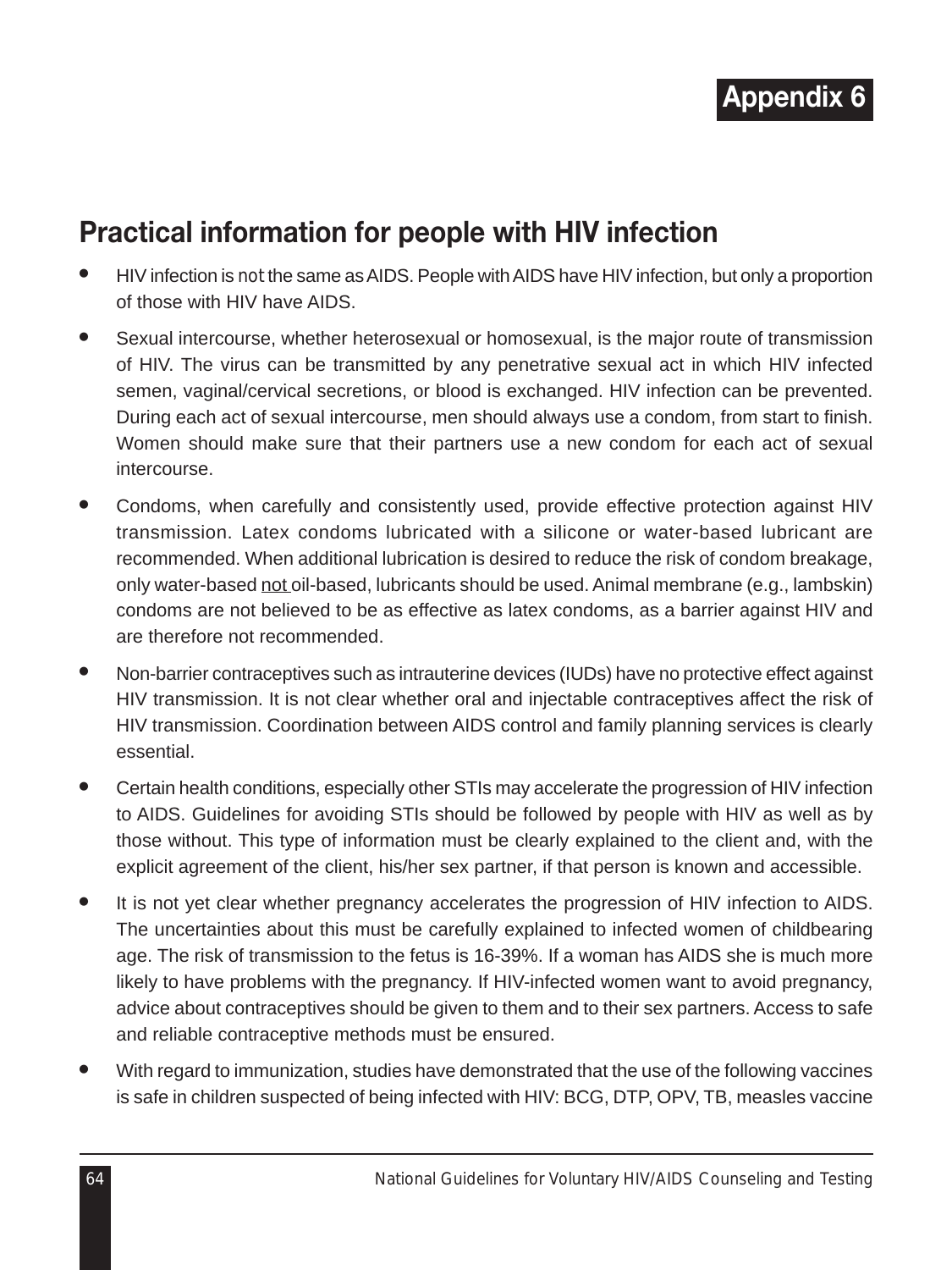and tetanus toxoid (all the standard vaccines recommended for children). However, BCG should not be used if a child has symptoms of any HIV related disease.

- Persons with HIV infection should never donate body fluids, such as blood, semen, and breast milk, or body organs.
- If blood from a person infected with HIV is spilt in the home or workplace, it should be cleaned up with an absorbent material (such as a cloth, rag, paper towel, or sawdust), while avoiding direct skin contact with it. The blood-soaked absorbent material should then be immediately burned or washed with a disinfectant (preferably sodium hypochlorite, or household bleach, diluted 1:10 with water) to clean up any excess blood. Household (rubber) gloves should be worn, if available, when cleaning up blood spills. If gloves are not available, another barrier such as a large wad of paper towels should be used to protect against direct skin contact with the blood. Hands should always be washed with soap and water after cleaning up blood or other body fluid.
- Clothes or cloths that are visibly contaminated with blood should be handled as little as possible. Household (rubber) gloves should be worn, if available, and the clothes or cloths placed and transported in leak-proof bags. Such items should be washed with detergent and hot water at minimum 71º C for 25 minutes, or if in colder water (with a detergent suitable for cold-water washing). Disposable sanitary towels and tampons, on which menstrual blood has been spilt, should be disposed of immediately after use. Bandages and other dressings soiled with HIV infected blood should be similarly disposed of. If they cannot be placed in tied plastic bags, they should be burned or buried. If cloth or material is used for menstrual blood, these should be wrapped in plastic or paper until laundered as other clothes.
- People with HIV infection must not share syringes, needles, or other skin-piercing instruments, e.g., in drug injection, as this adds the risk of transmission of HIV and other pathogens to the existing risk of such practices. People with HIV should avoid being tattooed or having any other invasive procedure unless sterilization of the instruments can be ensured before and after the procedure.
- People with HIV infection should not share toothbrushes, blade razors or other instruments that could become contaminated with blood (even though the risk of HIV transmission from these devices is extremely low).
- A person with HIV infection or disease usually seeks or requests information about treatment and possible cures. It is therefore important for counselors to receive regular and *reliable* updates as to the progress of research, together with information about the availability and effectiveness of specific drugs or therapies for HIV-related conditions. While there is as yet no cure for HIV infection or for AIDS, some therapies have been found to be effective in treating opportunistic infections arising from immunodeficiency.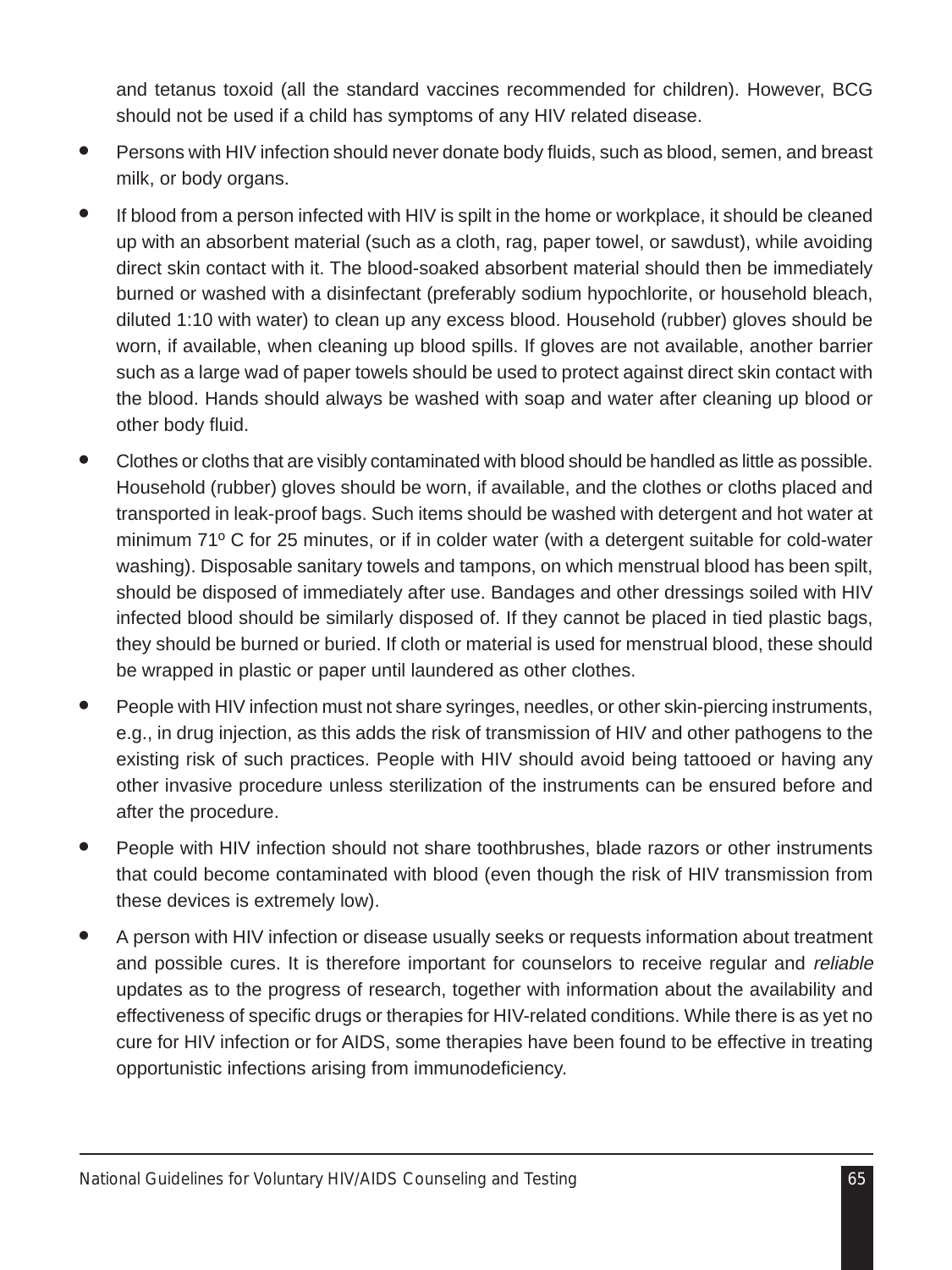- It is also important to recognize that many people may mistake expensive treatment or care for good treatment. Counselors should be aware of this and help patients make decisions on the advantages and disadvantages of different therapies and interventions.
- Counseling should also emphasize socially constructive behaviors and activities that do involve a risk of HIV transmission. Casual social contact, sharing crockery and cutlery, being in the same room, sharing swimming pools and lavatories do not pose a risk to anyone and help to maintain a feeling of social cohesion.
- Drug injectors who are unable to stop using drugs should be told where they could obtain sterile needles and syringes (if this is possible) or how to disinfect, with bleach, equipment used for injection. Some cities in Nepal have needle and syringe exchange programs. Drug use is always expensive, and some drug injectors may engage in prostitution to obtain the money they need for drugs. Combining drug use with prostitution is particularly dangerous for both the prostitute and the client. Special care is needed in counseling those thought to be doing this, in regularly providing condoms, and in encouraging them to insist on their use.
- Sex partners of drug injectors may be at risk of acquiring HIV infection and other diseases if sexual intercourse occurs without the use of condoms. Counseling and information should always be provided for the sex partners of drug injectors on how to avoid possible HIV infection by the adoption of safer sexual practices.
- Positive health behaviors need to be actively encouraged.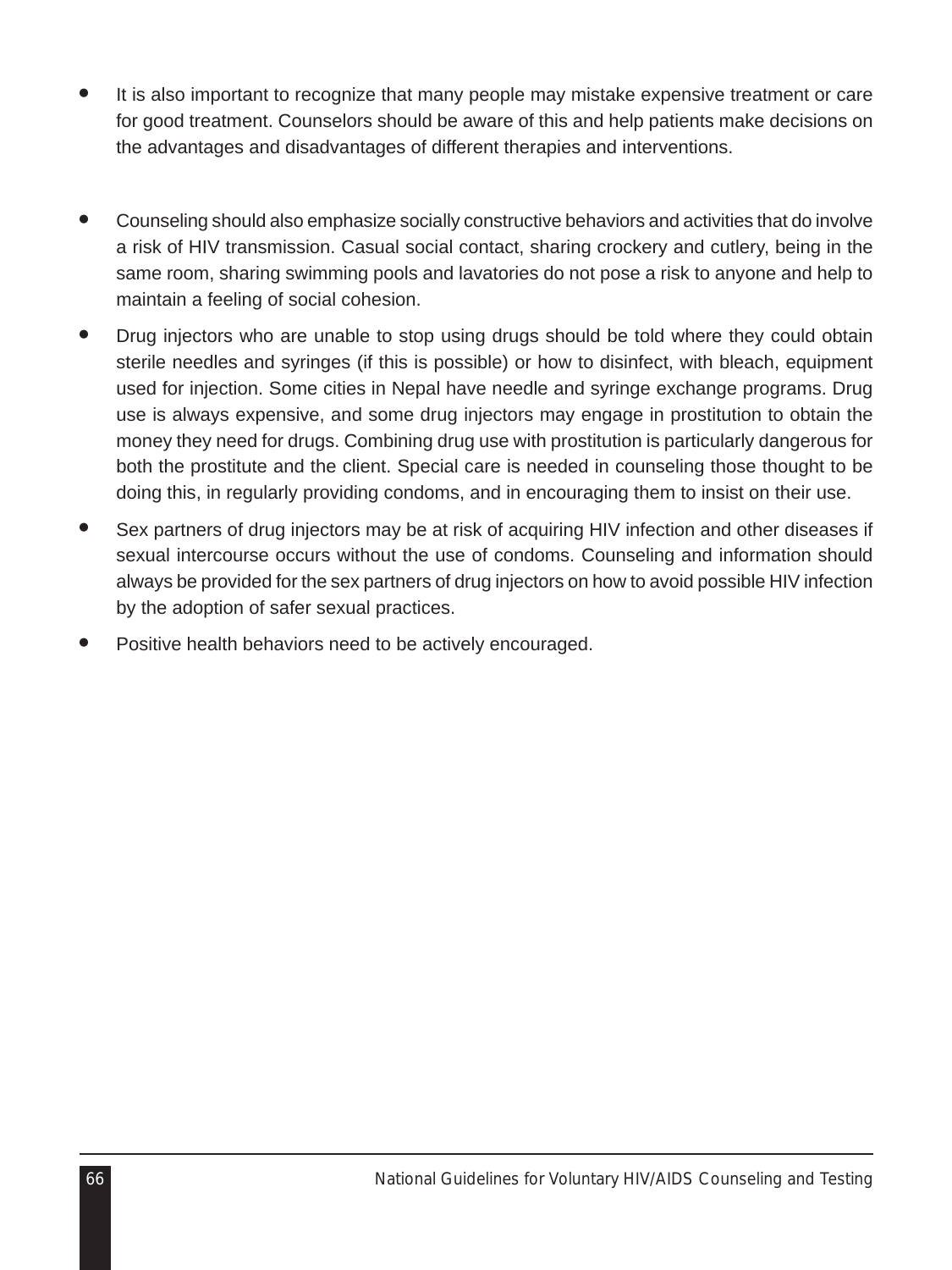## **Basic counseling skills**

- Active listening (nodding, reflecting)
- Encouraging ("yes, please continue...")
- Recognizing ("that must be very difficult to accept...")
- Acknowledging ("I understand this is not easy for you...")
- Effective questioning, ("Please tell me exactly what you know...
- Empathizing ("I can see you're feeling very anxious ... ")
- Respecting (paying attention while the client talks)
- Paraphrasing ("So you're saying that...")
- Challenging ("Is this what you really want to do ... ")
- Repeating ("You felt happy to have a girlfriend ... ")
- Emphasizing ("Can I just emphasize the following points ... ")
- Structuring ("There are three main issues we are facing ... )
- Summarizing ("To summarize then, these are the issues...")

## **Counseling discussion is:**

- **Specific**
- **Focused**
- Serving a purpose

## **Accordingly, counseling:**

- Clarifies and addresses problems
- Provides information on alternative options and resources
- **Enables selection of realistic alternatives**
- Stimulates motivation and decision-making

### **Common features and requirements of counseling:**

- 1. Time
- 2. Acceptance and respect
- 3. Accessibility
- 4. Consistency and accuracy
- 5. Honesty
- 6. Tactfulness
- 7. Confidentiality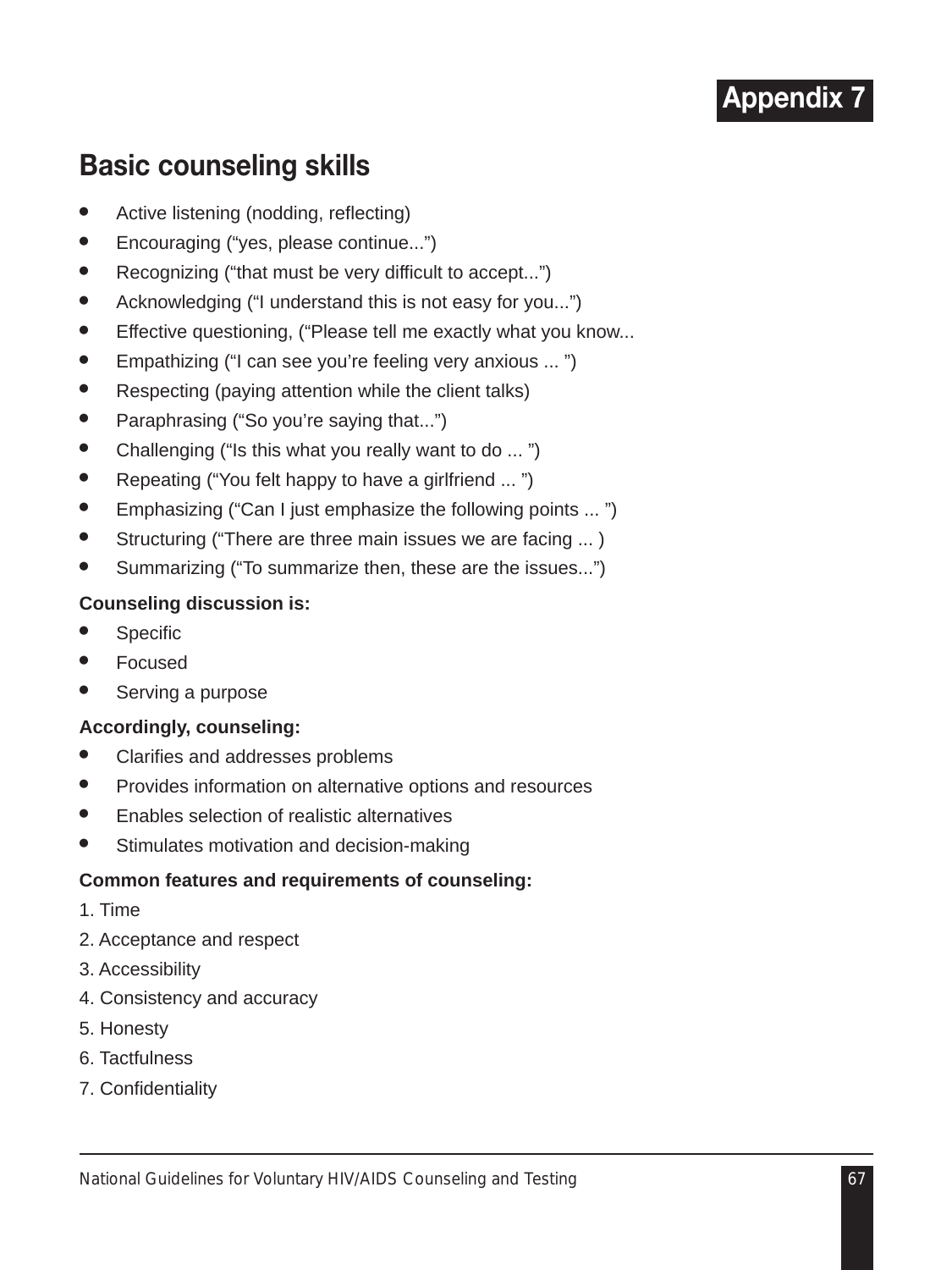

## **Guidelines for finger prick blood sampling**

- Ask the client to wash hands with warm water first.
- Ask the client to rub hands together if cold, to improve skin circulation.
- Sterilize site with an alcohol wipe.
- Use 2nd, 3rd or 4th finger, avoiding calloused finger-tips.
- The correct site for skin puncture is off-center on the finger-tip.
- Hold the client's finger firmly during puncture.
- Position finger below elbow level and gently massage the finger base until a blood drop forms.
- Touch capillary tube to the blood drop, ensuring air bubbles are not introduced.
- Collect enough blood.
- Apply your fingertip to other end of tube while transferring sample. (to form a vacuum).
- Allow blood drop to fall onto test pad of the test.

Blood collected by finger stick or ear-lobe stick can also be used to perform a rapid test or make a dried blood spot on filter paper (quality control and confirmatory ELISA), if needed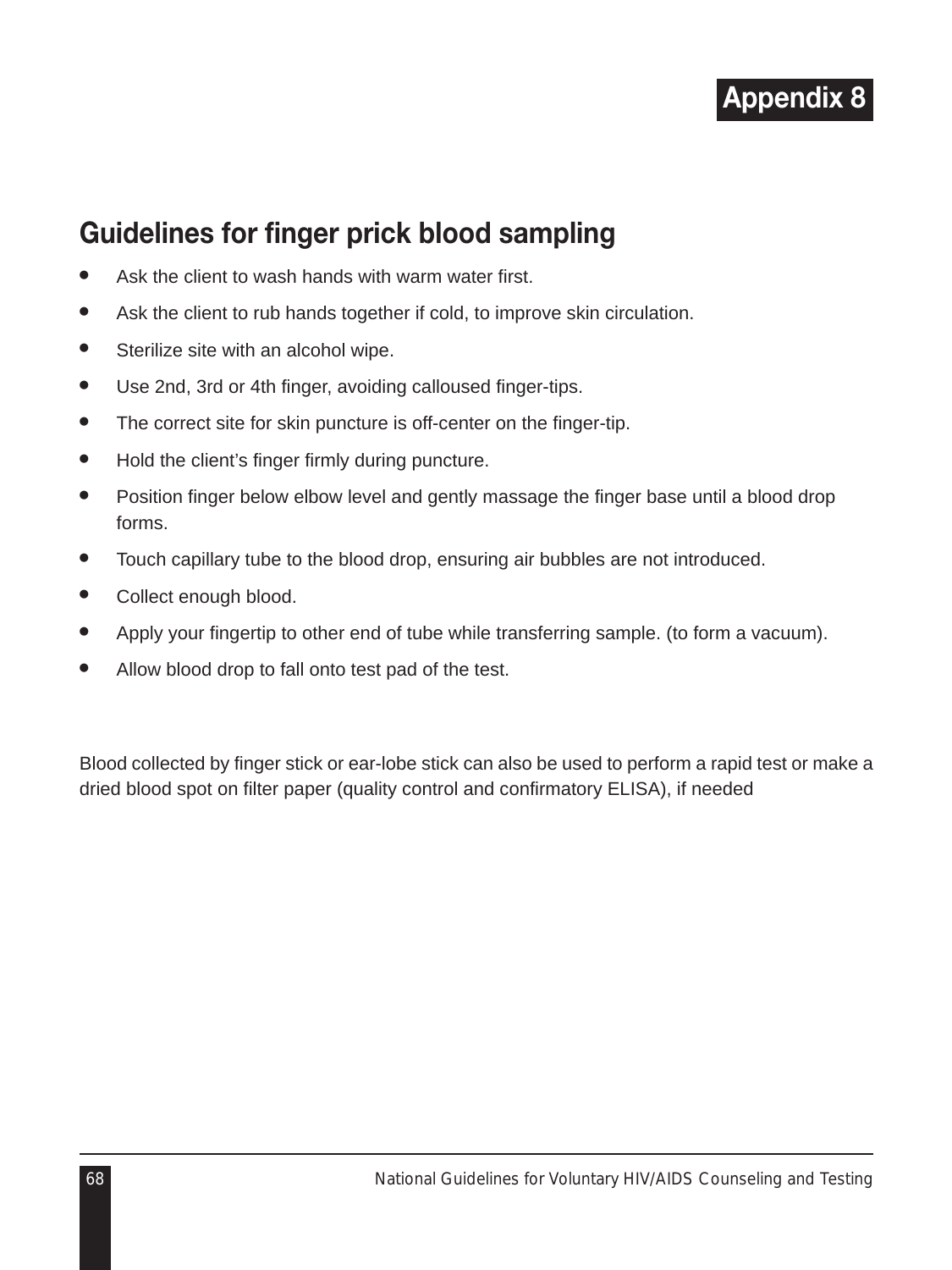## **Preparing and storing a dried blood spot for an HIV test**

Blood from a finger or ear lobe stick can be used to make dried blood spots.

Although finger stick is the most typical method, dried blood spots can also be obtained by using blood collected in a tube with an anticoagulant. Dried blood spots have the advantage of being easily transported, without the need for a cold chain.

1. Apply blood directly from a finger or a pipette onto special filter paper (Schleicher and Schuell Grade 903 Filter Paper or Whatman BFC 180 paper). It is supplied by the National Public Health Laboratory at Teku, Kathmandu.

The paper may come with preprinted circles that will contain approximately 100-microL blood when completely filled.

If the paper does not have preprinted circles, place blood on the paper so that it makes a circle with a 1.5 cm diameter. Allow the blood to soak through and fill the entire circle.

Caution: If the blood does not saturate the filter paper, that paper should not be used.

- 2. Label the side of the filter paper with a code after the filter paper is saturated with blood (circle is filled).
- 3. Suspend filter paper strips containing the filled circles during the drying process to allow air to circulate around the paper. Stands for holding the strips are commercially available. However, strips may also be dried by placing them between two books (taping the edges of the strips to the books with sticky tape) on a table or a laboratory bench top so that the blood-containing part of the paper is not in contact with the surface of the table or laboratory bench top. Be sure not to get tape on the blood spot.
- 4. Let the blood spots air dry at room temperature for **at least 4 hours** (and for at least 24 hours in humid climates). Do not heat or stack blood spots, and do not allow them to touch other surfaces while they are drying.
- 5. After blood spots have been adequately dried, wrap the strip in one sheet of glassine paper or plastic to prevent carryover of specimen from one sheet to another.
- 6. Place the wrapped strips in a gas-impermeable bag with desiccant. Approximately 20 strips may be placed in each bag. Bags may be kept at room temperature for up to 30 days and then stored at  $4^{\circ}$ C for up to 90 days. If the dried blood spots in their plastic bags are to be stored longer than 90 days, they should be maintained at -20°C. Properly stored dried blood spots have been shown to be stable for at least 2 years. The bags should be placed in a sturdy envelope for shipment.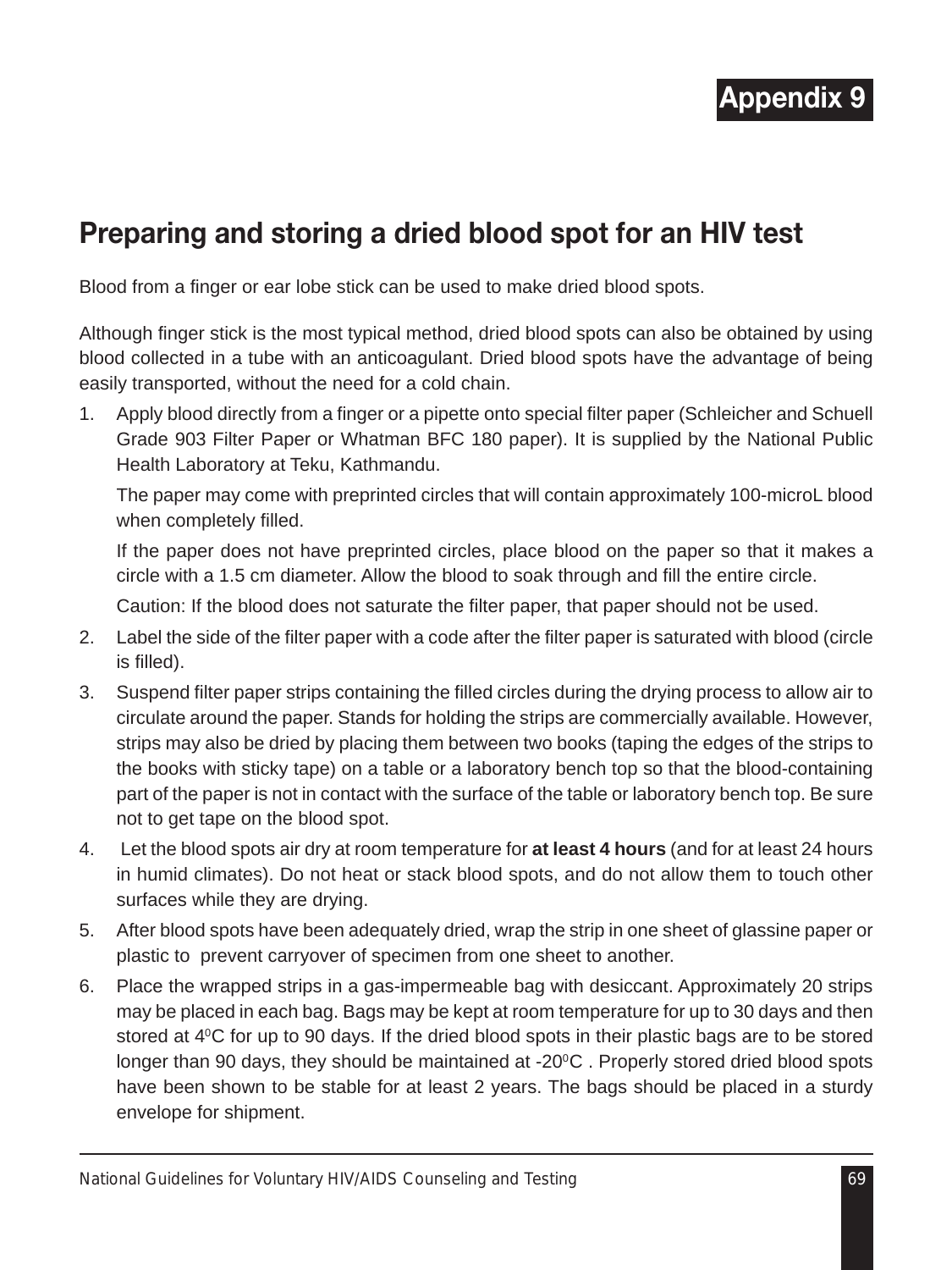## **Sensitivity and specificity of some rapid tests**

Sensitivity and specificity of approved rapid tests

| <b>Rapid Tests</b>       | Sensitivity | <b>Specificity</b> | <b>Specimen</b>          |
|--------------------------|-------------|--------------------|--------------------------|
| Capillus/Trinity Biotech | 100         | 98.8               | Serum/plasma/whole blood |
| Determine/Abbott         | 100         | 99.4               | Serum/plasma/whole blood |
| Tridot/J Mitra & Co      | 99.6        | 99.7               | Serum/plasma             |
| Serodia/Fujirebio        | 100         | 100                | Serum/plasma             |
| Unigold/Trinity Biotech  | 100         | 100                | Serum/plasma/whole blood |

\*WHO/UNAIDS 2002. HIV simple/rapid assays: Operational characteristics (phase 1)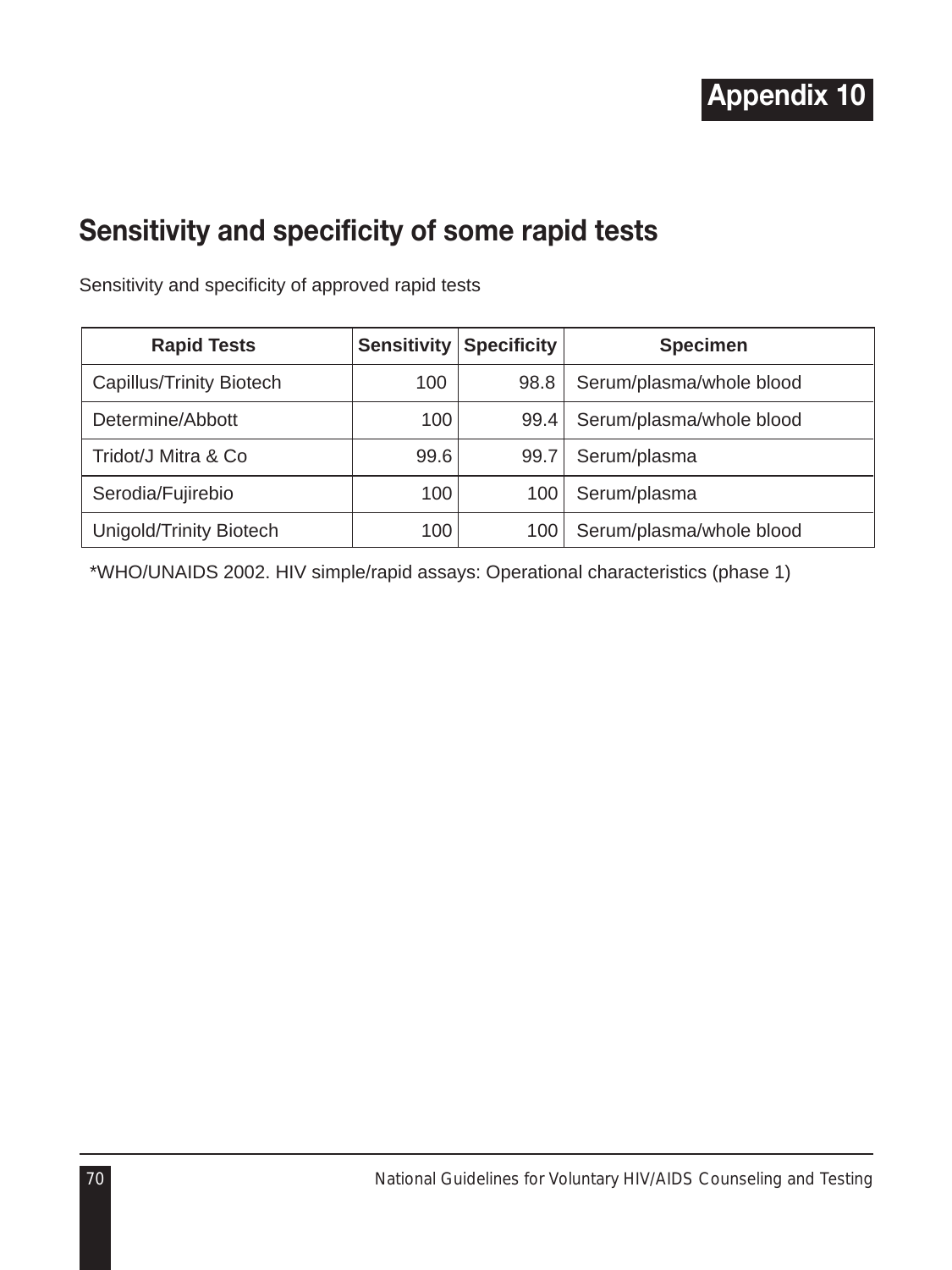## **National voluntary HIV/AIDS counseling and testing client intake record**

| Date:                                                                                                                                                                                                                                                                                                                                                                                                                                                                                                                                                                                                                                                                                                                                                                                                                                                                                                                                                                                                                                                                                                     | Name & Address of Institution (VCT Center)                                                                                                                                                                                                                                                                                                                                                                                                                                                                                                                                                                                                                                                                                                                                                                                                                                                                                                                                                                                                                                                                                                                                          |                                                                                                                                                                                                                                                                                                                                                                                                                                                                                                                                                                                                                                                                                                                                                                                                                                                                                                                                                                                                                                                                                                                                                                                                                                                                                                                                                                                 |                                                                                                                                                                                                                                                                                                                                                                                                                                                                                                                                                                                                                                                                                                                                                                                                                                                                                                                                                                                                                                     |
|-----------------------------------------------------------------------------------------------------------------------------------------------------------------------------------------------------------------------------------------------------------------------------------------------------------------------------------------------------------------------------------------------------------------------------------------------------------------------------------------------------------------------------------------------------------------------------------------------------------------------------------------------------------------------------------------------------------------------------------------------------------------------------------------------------------------------------------------------------------------------------------------------------------------------------------------------------------------------------------------------------------------------------------------------------------------------------------------------------------|-------------------------------------------------------------------------------------------------------------------------------------------------------------------------------------------------------------------------------------------------------------------------------------------------------------------------------------------------------------------------------------------------------------------------------------------------------------------------------------------------------------------------------------------------------------------------------------------------------------------------------------------------------------------------------------------------------------------------------------------------------------------------------------------------------------------------------------------------------------------------------------------------------------------------------------------------------------------------------------------------------------------------------------------------------------------------------------------------------------------------------------------------------------------------------------|---------------------------------------------------------------------------------------------------------------------------------------------------------------------------------------------------------------------------------------------------------------------------------------------------------------------------------------------------------------------------------------------------------------------------------------------------------------------------------------------------------------------------------------------------------------------------------------------------------------------------------------------------------------------------------------------------------------------------------------------------------------------------------------------------------------------------------------------------------------------------------------------------------------------------------------------------------------------------------------------------------------------------------------------------------------------------------------------------------------------------------------------------------------------------------------------------------------------------------------------------------------------------------------------------------------------------------------------------------------------------------|-------------------------------------------------------------------------------------------------------------------------------------------------------------------------------------------------------------------------------------------------------------------------------------------------------------------------------------------------------------------------------------------------------------------------------------------------------------------------------------------------------------------------------------------------------------------------------------------------------------------------------------------------------------------------------------------------------------------------------------------------------------------------------------------------------------------------------------------------------------------------------------------------------------------------------------------------------------------------------------------------------------------------------------|
| Name:                                                                                                                                                                                                                                                                                                                                                                                                                                                                                                                                                                                                                                                                                                                                                                                                                                                                                                                                                                                                                                                                                                     | <b>Permanent Address of Client</b>                                                                                                                                                                                                                                                                                                                                                                                                                                                                                                                                                                                                                                                                                                                                                                                                                                                                                                                                                                                                                                                                                                                                                  | District:                                                                                                                                                                                                                                                                                                                                                                                                                                                                                                                                                                                                                                                                                                                                                                                                                                                                                                                                                                                                                                                                                                                                                                                                                                                                                                                                                                       | <b>VDC</b>                                                                                                                                                                                                                                                                                                                                                                                                                                                                                                                                                                                                                                                                                                                                                                                                                                                                                                                                                                                                                          |
| Return Visit ? Yes:     No:                                                                                                                                                                                                                                                                                                                                                                                                                                                                                                                                                                                                                                                                                                                                                                                                                                                                                                                                                                                                                                                                               | New Code ? Yes:                                                                                                                                                                                                                                                                                                                                                                                                                                                                                                                                                                                                                                                                                                                                                                                                                                                                                                                                                                                                                                                                                                                                                                     | No:<br>Client Code:                                                                                                                                                                                                                                                                                                                                                                                                                                                                                                                                                                                                                                                                                                                                                                                                                                                                                                                                                                                                                                                                                                                                                                                                                                                                                                                                                             | Partner Code:                                                                                                                                                                                                                                                                                                                                                                                                                                                                                                                                                                                                                                                                                                                                                                                                                                                                                                                                                                                                                       |
| 1. Age: [<br>$\overline{\phantom{0}}$ yrs<br>2. Sex: (Tick one)<br>Male<br>1. $\Box$<br>2. $\Box$<br>Female<br><b>Occupation:</b> (Tick one)<br>$3. \Box$<br>1. $\Box$<br>None<br>2. T<br>Unskilled<br><b>Skilled</b><br>3. I I<br>4. T<br>Professional<br>5. LI<br>Student<br>Other Specify:<br>Education: (Tick one)<br>4. II<br>None<br>1. $\Box$<br>Primary<br>$2. \Box$<br>$3. \Box$<br>Secondary<br>Post Secondary<br>4. T<br>5. Marital Status: (Tick one)<br>1. $\Box$<br>Unmarried<br>Steady partner, not living<br>$2. \Box$<br>together<br>Steady partner, living<br>$3. \mid$<br>together<br>Married, monogamous<br>4. ⊓<br>Married, polygamous<br>5. $\Box$<br>Widowed<br>6. $\Box$<br>Separated/divorced<br>$7. \Box$<br>6. Client Counseled as:<br>(Tick one)<br>1. $\Box$ Individual<br>2. $\Box$ Couple<br>$3. \Box$ Group<br>7. Pregnancy Status:<br>(Tick one)<br>No<br>1. $\Box$<br>Yes<br>2. II<br>Don't know<br>$3. \Box$<br>4. $\Box$<br>N/A<br>8. Service Required:<br>(Tick one)<br>1. $\vert$ Information only<br>$2. \Box$<br>Counseling only<br>Full VCT service<br>$3. \Box$ | 9. Why here today: (Reasons)<br>(Tick all that apply)<br>1. $\Box$ Plan to get married<br>2. $\Box$ Plan to get pregnant<br>Plan for the future<br>$3. \Box$<br>4.<br>Client risk behavior<br>5.<br>Fт<br>Partner risk behavior<br>6<br>$\Box$<br>Feel unwell<br>$\overline{7}$<br>Had blood transfusion<br>8<br>П.<br>Pregnant<br>9<br>Reunion with spouse<br>$\Box$<br>10   Referred by other client<br>11   Referred by health<br>worker<br>$12 \Box$ HIV positive child<br>13 □ Partner ill/died<br>$14 \Box$ New sexual partner<br>15   Tested elsewhere<br>16 After window period<br>17 Exchanged sex for<br>money/favors<br>18   Intravenous drug use<br>Other-Please specify:<br>$19\Box$<br>10 How did client learn<br>about this service:<br>(Tick all that apply)<br>1. $\Box$ Television<br>$\overline{2}$<br>$\Box$ Radio<br>3<br>П<br>Newspaper<br>$\overline{4}$<br>Poster/sign post<br>П<br>5<br>Pamphlets<br>6<br>Relative/friend<br>$\overline{7}$<br>Sex partner/spouse<br>ГΤ<br>8<br>П.<br>Another VCT client<br>9<br>Health facility/worker<br>10 Other-please specify<br><b>Member of Sex partners</b><br>11<br>in last 12 months:<br><b>Homo</b><br>Hetero [ | 12 Condom use in last 12<br>months:<br>(Tick one per partner)<br>Steady Partner:<br>$0$ $\Box$ Never<br>$\mathbf{1}$<br>Sometimes<br>$\Box$<br>$\overline{2}$<br>$\Box$<br>Always<br>Not sexually active in<br>9<br>$\Box$<br>last 12 months<br>Non-steady Partner:<br>0<br>Never<br>$\mathbf{1}$<br>Sometimes<br>1<br>П<br>$\overline{2}$<br>Always<br>П<br>9<br>Not sexually active in<br>П<br>last 12 months<br>13. Used condom during last<br>sex: (Tick one)<br><b>No</b><br>0<br>$\mathbf{1}$<br>Yes<br>$\overline{2}$<br>Yes, but condom broke<br>П<br>3<br>Not sexually active in<br>$\Box$<br>last 12 months<br>$\perp$<br>Never had sex<br>4<br>14 If not tested, why not:<br>(Tick one)<br>Changed mind<br>1<br>$\overline{2}$<br>Want to test later<br>П<br>3<br>Want to test with partner<br>П<br>4<br>No test kits available<br>п<br>5<br>Not satisfied with quality<br>of the service<br>Declined to answer<br>6<br>9<br>N/A<br>Other - Please specify:<br>88 T<br>Has client had an HIV<br>15.<br>test before? (Tick one)<br>1<br>No<br>$\Box$<br>$2 \square$<br>Yes, negative<br>3<br>Yes, positive<br>П<br>Yes, do not know result<br>4<br>П<br>16 HIV Result today:<br>(Tick one per test)<br><b>Screening Test:</b><br>Negative<br>$0$ $\Box$<br>$\mathbf{1}$<br>П<br>Positive<br>$\overline{2}$<br>Inconclusive<br>$\Box$<br>9<br>Not done<br>$\mathsf{L}$ | Confirmatory Test<br>Negative<br>0<br>$\mathbf{1}$<br>Positive<br>2<br>Inconclusive<br>9<br>Not done<br>Tie breaker:<br>0<br>Negative<br>1<br>Positive<br>9<br>Not done<br>1<br>Positive<br>9<br>Not done<br>17 Couple Discordant:<br>(Tick one)<br>0<br><b>No</b><br>$\Box$<br>Yes<br>1<br>9<br>N/A<br>ПI<br>18 Condoms given:<br>(Tick one)<br>$0 \Box$ No<br>1 Yes-How many:<br>2<br>Refused<br>3<br>None available<br>19 Referred to:<br>(Tick all that apply)<br>Not referred<br>0<br>$\mathbf{1}$<br>HIV clinician<br>$\overline{2}$<br><b>STI</b> services<br>3<br>Inpatient services<br>$\overline{4}$<br><b>TB</b> services<br>5<br><b>PMTCT</b> services<br>6<br>Family planning<br>$\overline{7}$<br>Other outpatient services<br>Home based care<br>8<br>$9\,$<br>Post-test club<br>$10\Box$<br>Ongoing counseling<br>Spiritual support<br>$11$    <br>People living with AIDS<br>$12\Box$<br>groups<br>13 $\Box$<br>Legal services<br>Other-Please specify:<br>14 $\Box$<br>Other relevant<br>$20\Box$<br>information: |
|                                                                                                                                                                                                                                                                                                                                                                                                                                                                                                                                                                                                                                                                                                                                                                                                                                                                                                                                                                                                                                                                                                           |                                                                                                                                                                                                                                                                                                                                                                                                                                                                                                                                                                                                                                                                                                                                                                                                                                                                                                                                                                                                                                                                                                                                                                                     |                                                                                                                                                                                                                                                                                                                                                                                                                                                                                                                                                                                                                                                                                                                                                                                                                                                                                                                                                                                                                                                                                                                                                                                                                                                                                                                                                                                 |                                                                                                                                                                                                                                                                                                                                                                                                                                                                                                                                                                                                                                                                                                                                                                                                                                                                                                                                                                                                                                     |

**Note:** For code number, use district name first then of institute name (initials), VCT number and date of first contact for counseling eg. Kath/NCASC-200/29-6-2003

Initials of Counselor:

Signature and Date: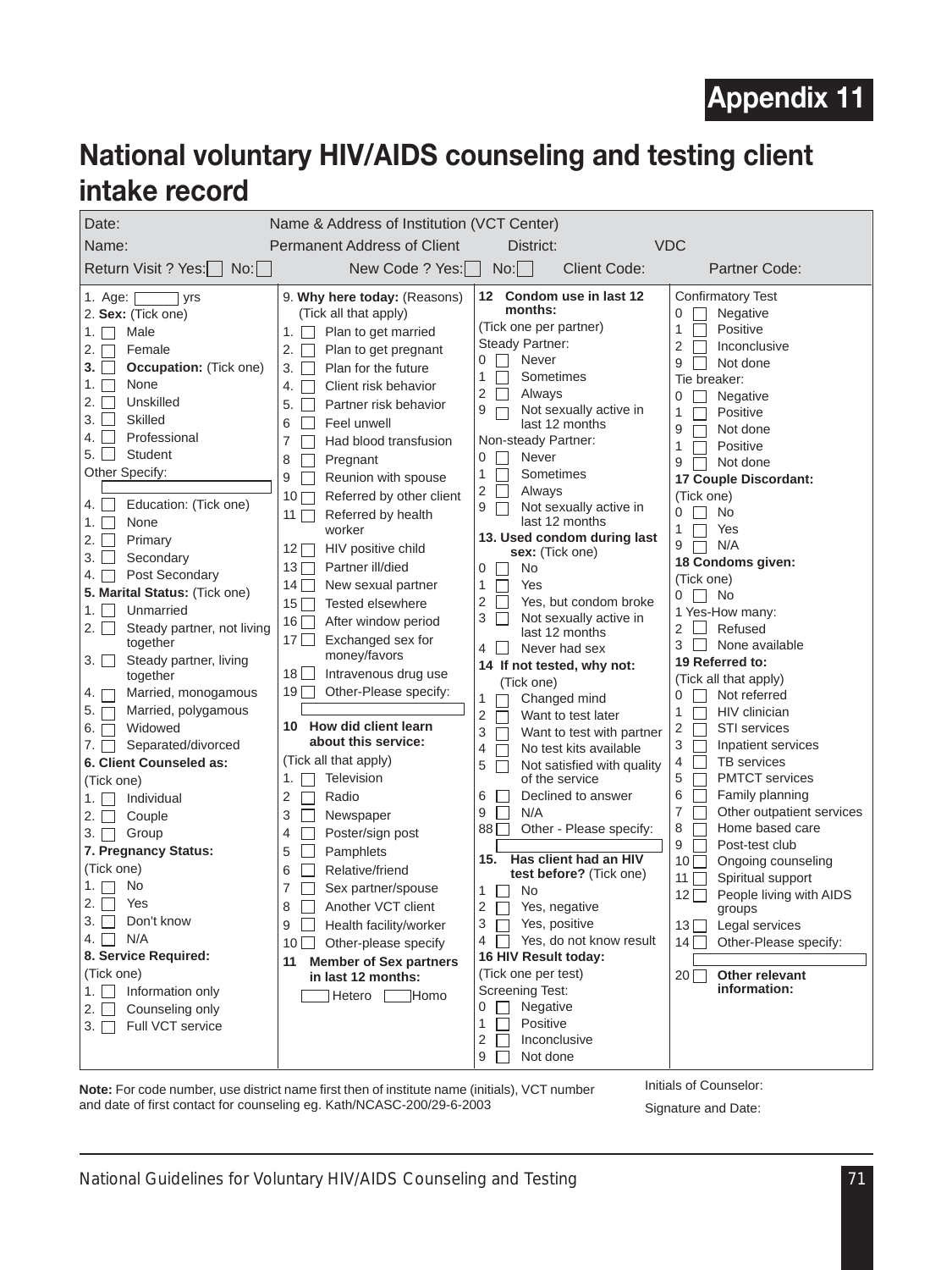

## **Informed consent form**

## **Consent Form for HIV Testing**

This is to state that I have been counseled about the HIV test to be conducted on me and have been explained about the implications of the test result. All details pertaining to HIV, its transmission, testing procedure, its limitations and interpretation of results have been explained to me in a manner that I can understand. I have been given the return date for my test results (if not same day service). I also understand that I am free to refuse the test and still get the help I need from this Center without being discriminated against.

I hereby give my consent for the test to be conducted in order for me to know my HIV status.

| Signature of Client: |  |
|----------------------|--|
|                      |  |

Date: \_\_\_\_\_\_\_\_\_\_\_\_\_\_\_

Counselor's Name and Signature: \_\_\_\_\_\_\_\_\_\_\_\_\_\_\_\_\_\_ Seal or Stamp of institution

Institution:

Address:\_\_\_\_\_\_\_\_\_\_\_\_\_\_\_\_\_\_\_\_\_\_\_\_\_\_\_\_\_\_\_\_\_\_\_\_\_\_

## **THIS DOCUMENT IS CONFIDENTIAL**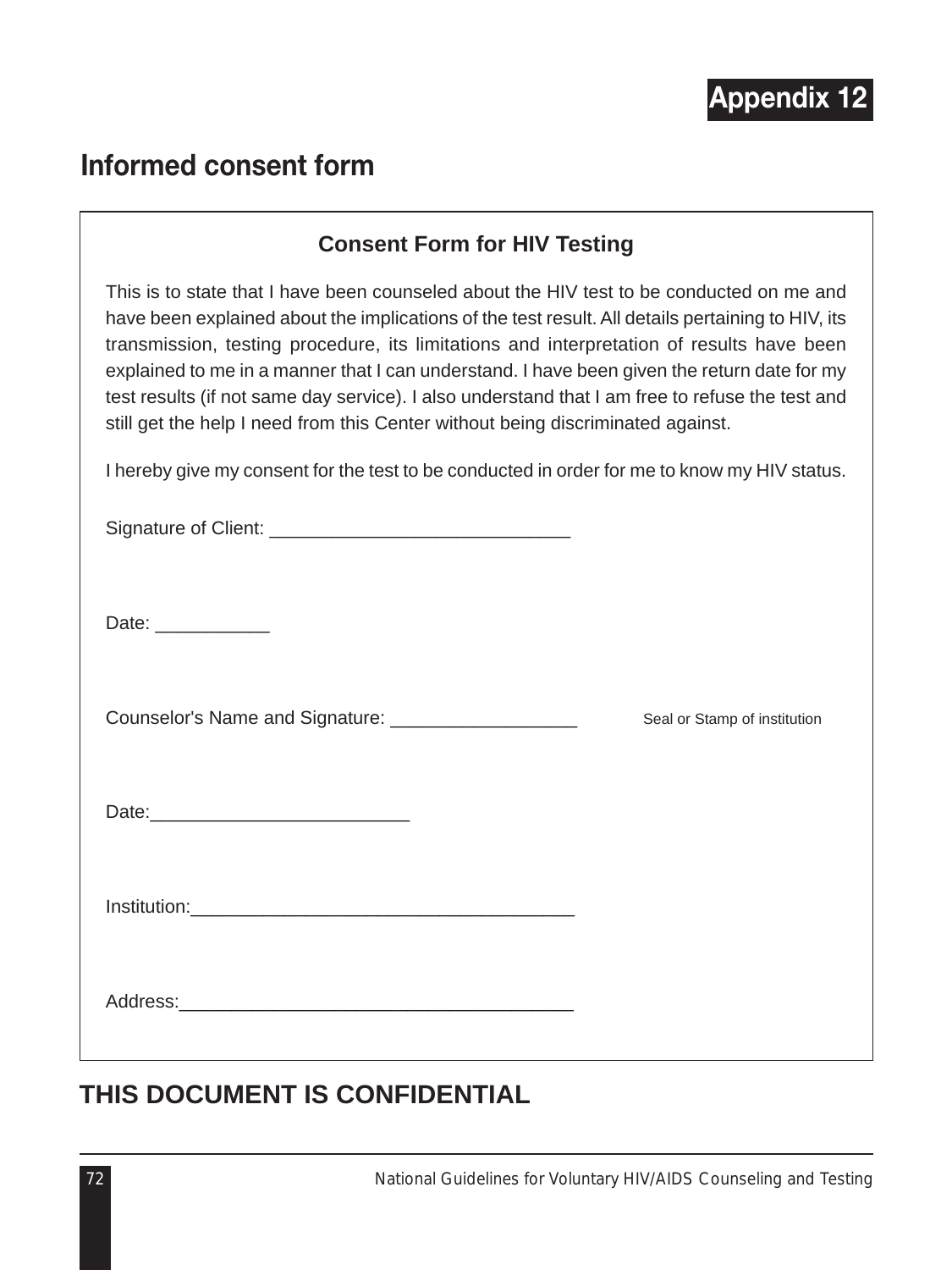

## **Referral form**

Name of Institution:

Address: Date:

| <b>VCT SERVICE REQUEST FOR REFERRAL</b>       |
|-----------------------------------------------|
| 1. CODE NUMBER OF CLIENT                      |
| 2. DATE OF FIRST ATTENDANCE TO THE VCT CENTER |
| 3. REFERRAL DATE                              |
| 4. REASON FOR REFERRAL (Please tick)          |
| a. Medical Services                           |
| b. Social Services                            |
| c. Legal Services                             |
| d. Orphan Services                            |
| e. Family planning Services                   |
| f. STI Services                               |
| g. Other support services (specify)           |
| 5. Referred to (Name of Institution)          |
| 6. Referred by Counselor (Name):              |
| 7. Organization:                              |
| 8. Stamp                                      |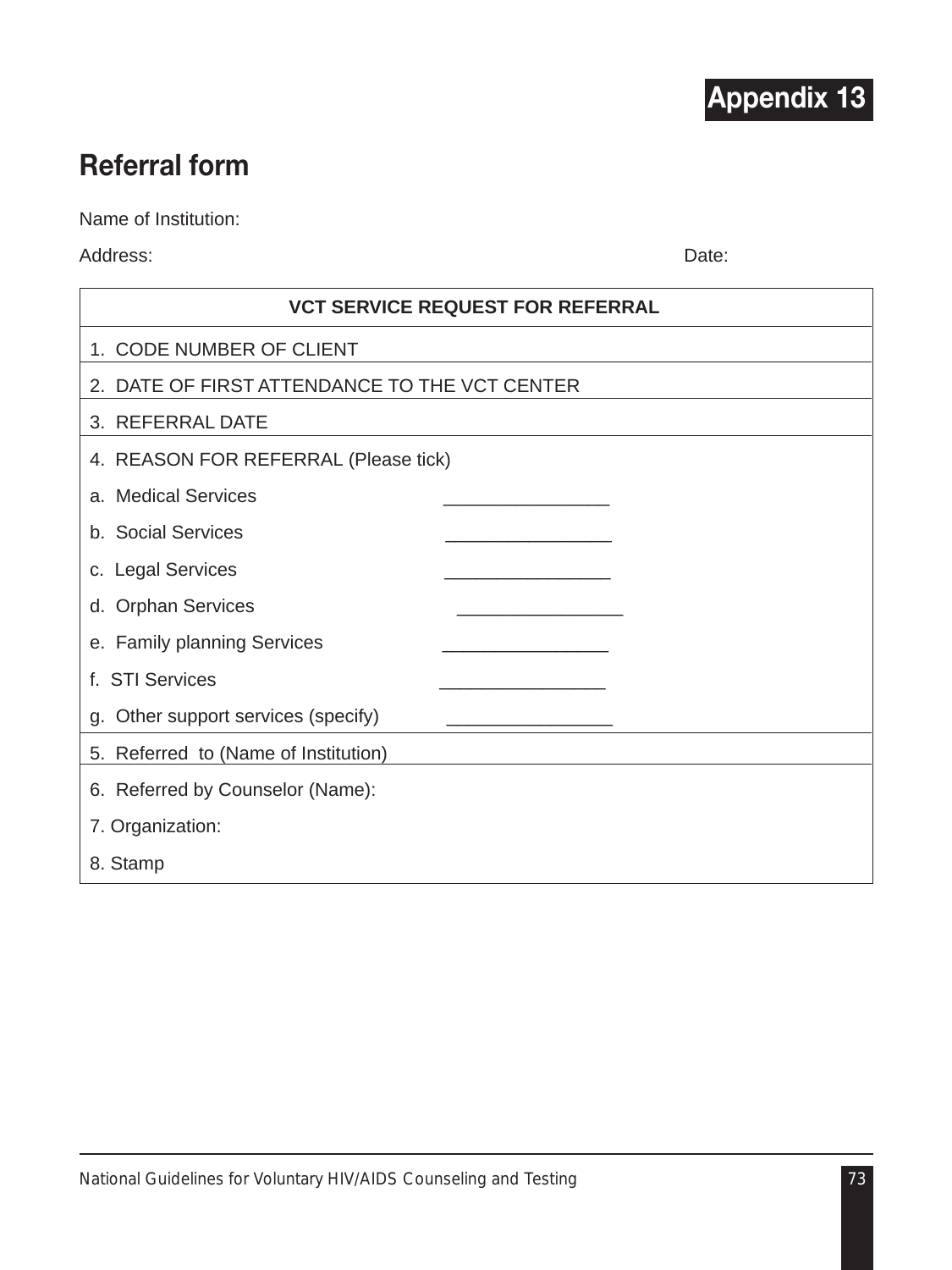## **HIV laboratory request form**

| S.N. | <b>Client's</b><br><b>Code Number</b> | Age Sex | <b>Client's</b><br>permanet<br>address/district | Initial/<br>Confirmatory/<br><b>Tie breaker</b> | <b>Result</b> | <b>Remarks</b> |
|------|---------------------------------------|---------|-------------------------------------------------|-------------------------------------------------|---------------|----------------|
|      |                                       |         |                                                 |                                                 |               |                |
|      |                                       |         |                                                 |                                                 |               |                |
|      |                                       |         |                                                 |                                                 |               |                |
|      |                                       |         |                                                 |                                                 |               |                |
|      |                                       |         |                                                 |                                                 |               |                |
|      |                                       |         |                                                 |                                                 |               |                |
|      |                                       |         |                                                 |                                                 |               |                |
|      |                                       |         |                                                 |                                                 |               |                |
|      |                                       |         |                                                 |                                                 |               |                |
|      |                                       |         |                                                 |                                                 |               |                |
|      |                                       |         |                                                 |                                                 |               |                |
|      |                                       |         |                                                 |                                                 |               |                |
|      |                                       |         |                                                 |                                                 |               |                |

Name of Counselor: Signature: Signature: Date:

Stamp: Name of Institution and Address:

Name of Laboratory Technician : Signature: Signature:

Date:

Stamp: Name of Institution and Address:

**Note:** For code number, use district name first then of institute name (initials), VCT number and date of first contact for counseling eg. Kath/NCASC-200/29-6-2003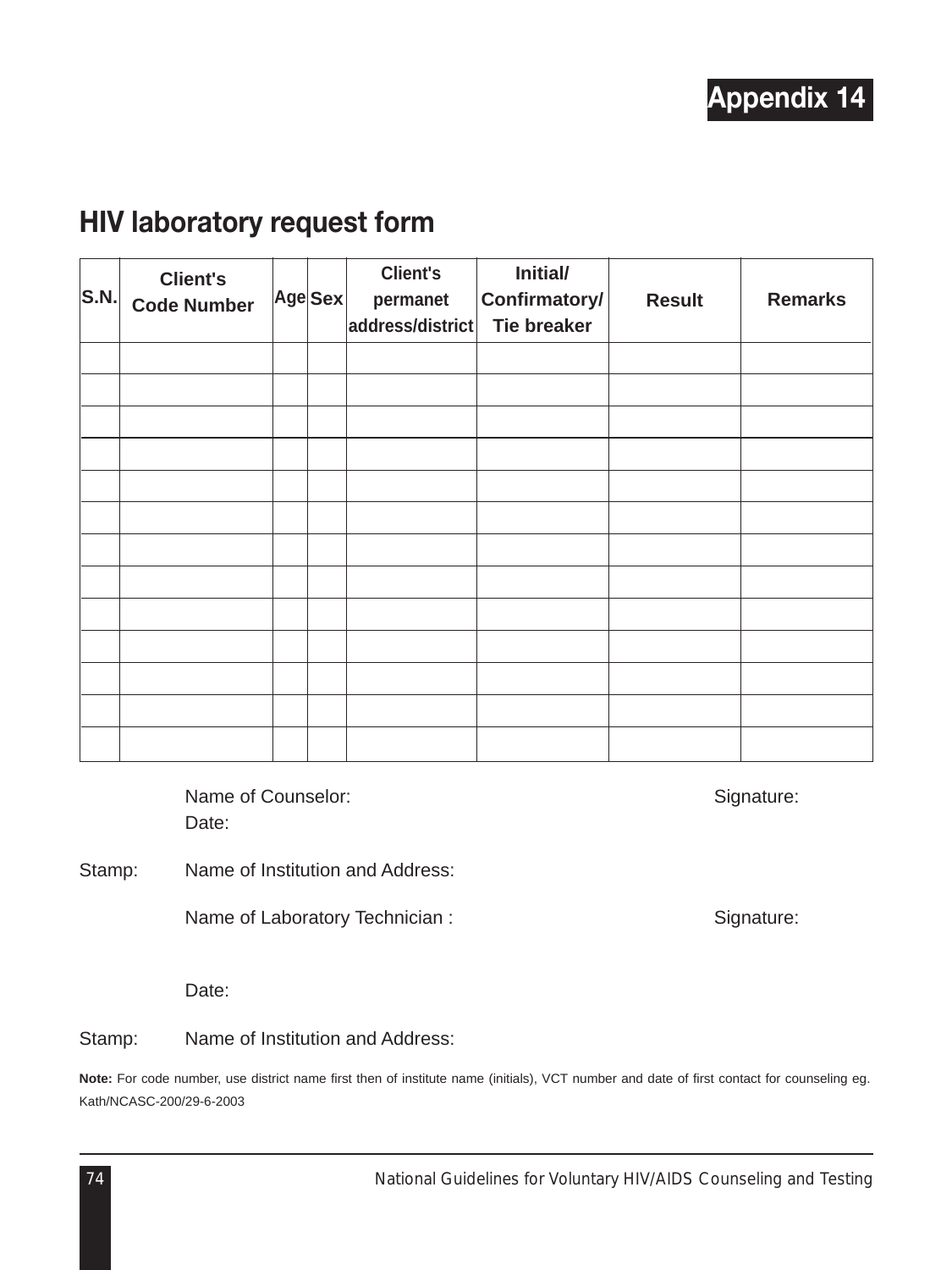## **Counselor reflection form**

(For counselor/s and/or supervisor after sessions as a quality assurance measure)

| <b>Counselor Reflection Form</b>                                 |     |                     |     |  |
|------------------------------------------------------------------|-----|---------------------|-----|--|
| <b>COUNSELOR CODE:</b>                                           |     | <b>CLIENT CODE:</b> |     |  |
|                                                                  | Yes | <b>No</b>           | N/A |  |
| Did I conduct a client Centered session?                         |     |                     |     |  |
| Did I provide too much technical information?                    |     |                     |     |  |
| Did the client speak as much or more than I did?                 |     |                     |     |  |
| Did I perform a risk assessment?                                 |     |                     |     |  |
| Did I attain a risk reduction plan?                              |     |                     |     |  |
| Did the client understand the meaning of the test<br>results?    |     |                     |     |  |
| Did I assess the availability of the client's social<br>support? |     |                     |     |  |
| Did I discuss referral options with the client?                  |     |                     |     |  |
| Did I discuss disclosure of test results with the<br>client?     |     |                     |     |  |
| Did the client determine an immediate plan of<br>action?         |     |                     |     |  |
| Did I deal with the client's and my own emotional<br>reactions?  |     |                     |     |  |
|                                                                  |     |                     |     |  |
|                                                                  |     |                     |     |  |
|                                                                  |     |                     |     |  |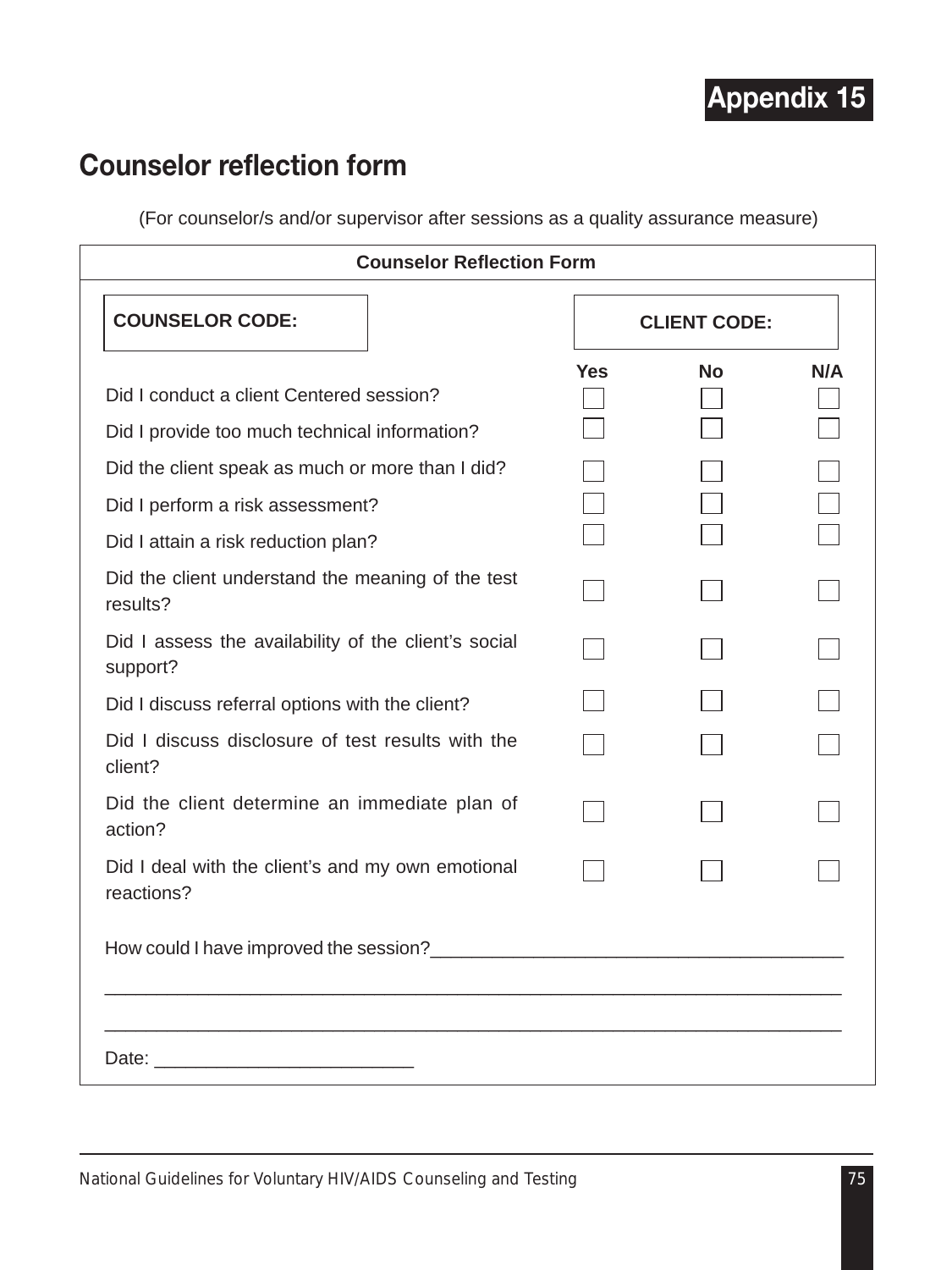# **VCT client exit survey form**

**Date:** \_\_\_\_\_/\_\_\_\_\_/\_\_\_\_\_

| Type of visit:                              | <b>Initial</b>    | Follow up $\Box$ |
|---------------------------------------------|-------------------|------------------|
| If survey declined, reason for declination: |                   |                  |
| Type of session:                            | <b>Individual</b> | Couple           |

## **Indicate your answer by circling the appropriate answer to the following statements:**

|     |                                                             | $Yes=1$ | $No = 2$       |
|-----|-------------------------------------------------------------|---------|----------------|
| 1.  | Overall, the services I received at the VCT center were     |         |                |
|     | satisfactory.                                               |         | 2              |
| 2.  | A staff member greeted me within 15 minutes of my arrival.  |         | $\overline{2}$ |
| 3.  | I had a place to sit while I was waiting.                   |         | $\overline{2}$ |
| 4.  | The staff were helpful and supportive to me.                |         | $\overline{2}$ |
| 5.  | I felt comfortable asking the Counselor questions.          |         | $\overline{2}$ |
| 6.  | I felt the Counselor answered my questions fully.           |         | $\overline{2}$ |
| 7.  | I felt comfortable as my blood samples were taken.          |         | $\overline{2}$ |
| 8.  | The Counselor made me comfortable talking to him/her.       |         | $\mathcal{P}$  |
| 9.  | The Counselor displayed good skills in his/her counseling   |         |                |
|     | session.                                                    |         | 2              |
| 10. | I was given the information I needed about HIV/AIDS.        |         | $\overline{2}$ |
| 11. | I felt I learned something from the video playing in the    |         |                |
|     | waiting room ( if applicable).                              |         | $\overline{2}$ |
| 12. | The information given makes/made me feel confident to       |         |                |
|     | receive my results.                                         |         | 2              |
| 13. | I intend to tell others about this service.                 |         | $\overline{2}$ |
| 14. | I intend to discuss the results of my test with my partner. |         | 2              |
| 15. | I intend to change my behaviour as a result of this visit.  |         | $\overline{2}$ |

Additional Comments:

Form Filled by: Name:

Institution:

Date: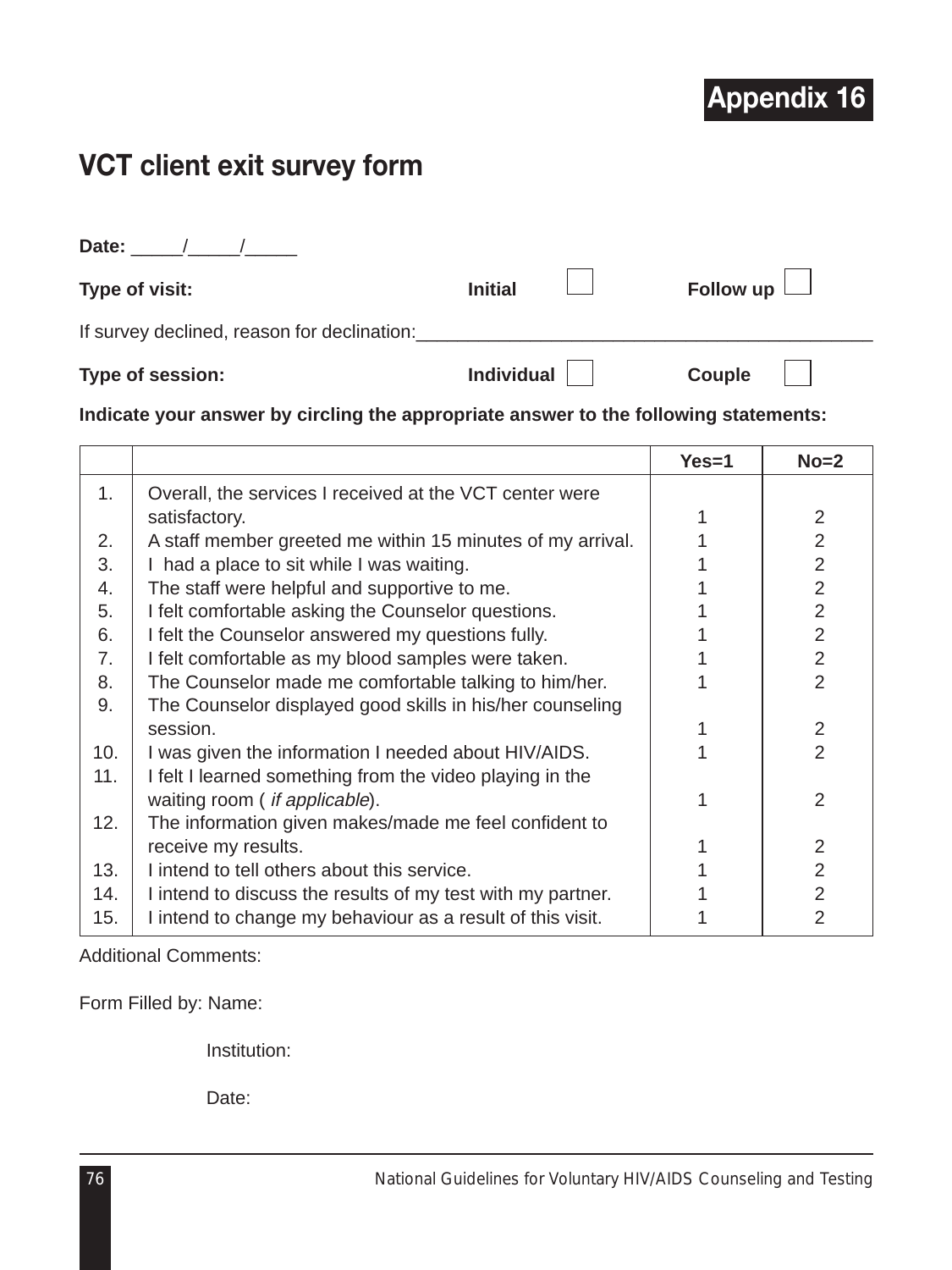## **Quarterly Voluntary Counseling and Testing Report Form**

Name of Reporting Institution:\_\_\_\_\_\_\_\_\_\_\_\_\_\_\_\_\_\_\_\_\_ Reporting Period:\_\_\_\_\_\_\_\_\_\_\_\_\_\_\_\_

|           |                                           |                        |               | Address:      |        |              |                |
|-----------|-------------------------------------------|------------------------|---------------|---------------|--------|--------------|----------------|
|           |                                           |                        | <b>Single</b> | <b>Single</b> |        |              |                |
|           |                                           |                        | <b>Male</b>   | <b>Female</b> | Couple | <b>Total</b> | <b>Remarks</b> |
|           | A. Total Number                           |                        |               |               |        |              |                |
|           | Number of New Clients                     |                        |               |               |        |              |                |
|           | Number of Repeated Clients                |                        |               |               |        |              |                |
|           | B. Total Number of HIV Testing            |                        |               |               |        |              |                |
|           | Total HIV (-) Negative Result             |                        |               |               |        |              |                |
|           | Total HIV (+) Positive Result             |                        |               |               |        |              |                |
|           | Undecided/not tested                      |                        |               |               |        |              |                |
|           | C. Reasons for seeking counseling/testing |                        |               |               |        |              |                |
| $\bullet$ | Unwell                                    |                        |               |               |        |              |                |
| $\bullet$ | worried                                   |                        |               |               |        |              |                |
| $\bullet$ | Partner high risk sexual behaviour        |                        |               |               |        |              |                |
| $\bullet$ | Referred by health worker                 |                        |               |               |        |              |                |
| $\bullet$ | Reconfirm                                 |                        |               |               |        |              |                |
| $\bullet$ | Injecting drug use                        |                        |               |               |        |              |                |
| $\bullet$ | New sexual Relationship                   |                        |               |               |        |              |                |
| $\bullet$ | Going abroad                              |                        |               |               |        |              |                |
| $\bullet$ | Plan to marry                             |                        |               |               |        |              |                |
| $\bullet$ | Other                                     |                        |               |               |        |              |                |
| $\bullet$ | Other                                     |                        |               |               |        |              |                |
| $\bullet$ | Other                                     |                        |               |               |        |              |                |
|           | D Age group                               |                        |               |               |        |              |                |
|           | $<$ 14 yrs                                |                        |               |               |        |              |                |
|           | 14-24 yrs                                 |                        |               |               |        |              |                |
|           | 25-49 yrs                                 |                        |               |               |        |              |                |
|           | $50 + yrs$                                |                        |               |               |        |              |                |
|           | E Marital Status of counseled new clients |                        |               |               |        |              |                |
|           | Married                                   |                        |               |               |        |              |                |
|           | Unmarried                                 |                        |               |               |        |              |                |
|           | Widow/Divoced                             |                        |               |               |        |              |                |
|           | Other                                     |                        |               |               |        |              |                |
| F.        | Total Number refd to get services         |                        |               |               |        |              |                |
|           | Refd for                                  | - STI Services         |               |               |        |              |                |
|           |                                           | - Social/psychological |               |               |        |              |                |
|           | Rehab./Care                               | - Medical Services     |               |               |        |              |                |
|           |                                           | - Other                |               |               |        |              |                |

**Note:** 1. Please send this report every quarter confidentially to National Center for AIDS and STD Control, Teku, Kathmandu.

2. For HIV positive cases please use another form; which is used to report HIV cases (Appendix 18)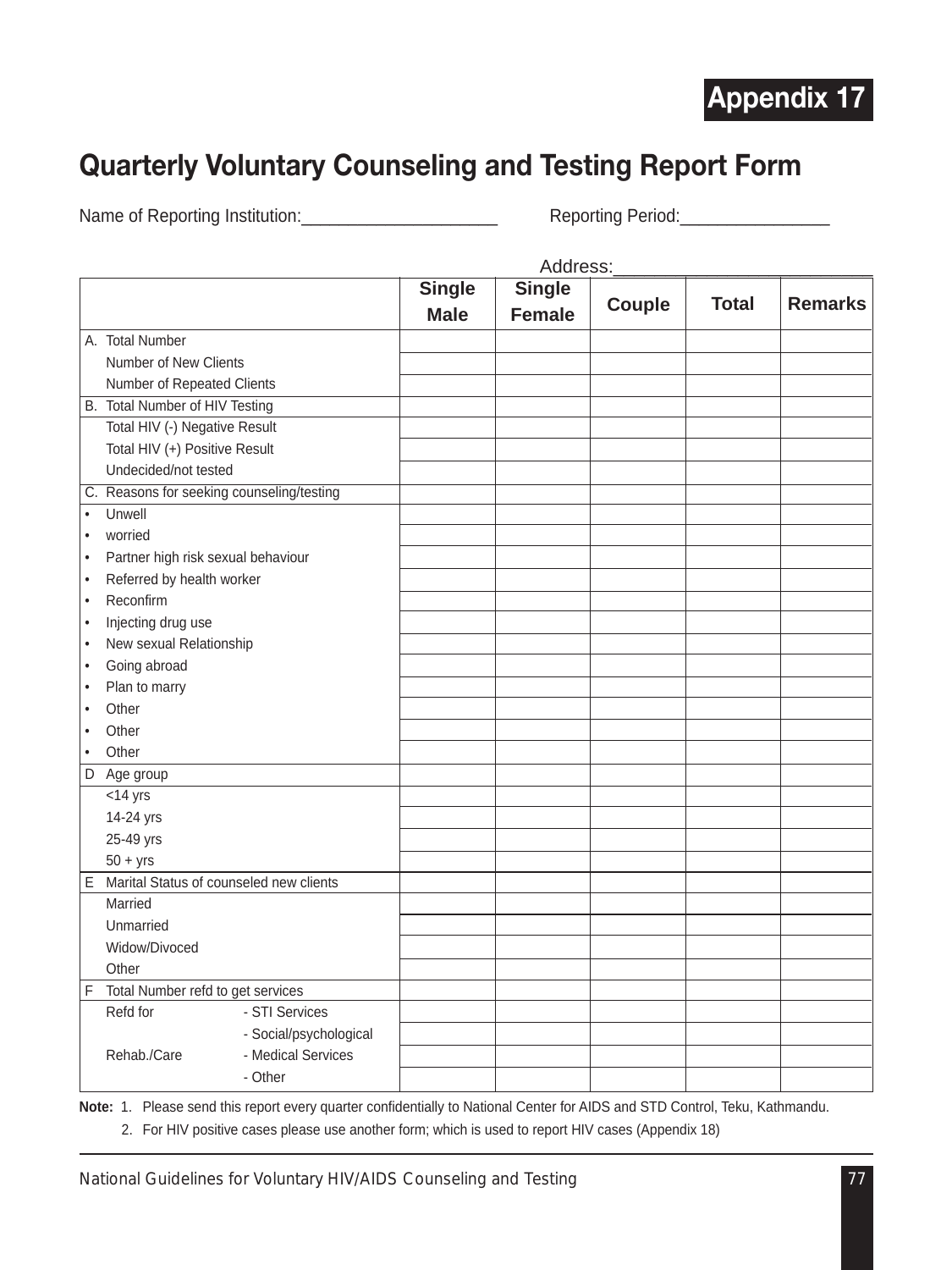Monthly Report Form of HIV Antibody Test **Monthly Report Form of HIV Antibody Test**

**Appendix 18**

**Appendix 18** 

Name of Reporting Institution: Name of Reporting Institution:

Reported by:

Reporting Period: Reported by: Reporting Period:

| SN    | Code No.     | Reg. Date | Age | Sex | Occupation | <b>District</b> | <b>Risk Group</b>    | Referred by | Lab | Type of<br>Test | Result                                                                                      | Counseling | Remarks |
|-------|--------------|-----------|-----|-----|------------|-----------------|----------------------|-------------|-----|-----------------|---------------------------------------------------------------------------------------------|------------|---------|
|       |              |           |     |     |            |                 |                      |             |     |                 |                                                                                             |            |         |
|       |              |           |     |     |            |                 |                      |             |     |                 |                                                                                             |            |         |
|       |              |           |     |     |            |                 |                      |             |     |                 |                                                                                             |            |         |
|       |              |           |     |     |            |                 |                      |             |     |                 |                                                                                             |            |         |
|       |              |           |     |     |            |                 |                      |             |     |                 |                                                                                             |            |         |
|       |              |           |     |     |            |                 |                      |             |     |                 |                                                                                             |            |         |
|       |              |           |     |     |            |                 |                      |             |     |                 |                                                                                             |            |         |
|       |              |           |     |     |            |                 |                      |             |     |                 |                                                                                             |            |         |
|       |              |           |     |     |            |                 |                      |             |     |                 |                                                                                             |            |         |
|       |              |           |     |     |            |                 |                      |             |     |                 |                                                                                             |            |         |
|       |              |           |     |     |            |                 |                      |             |     |                 |                                                                                             |            |         |
|       |              |           |     |     |            |                 |                      |             |     |                 |                                                                                             |            |         |
|       |              |           |     |     |            |                 |                      |             |     |                 |                                                                                             |            |         |
|       |              |           |     |     |            |                 |                      |             |     |                 |                                                                                             |            |         |
|       |              |           |     |     |            |                 |                      |             |     |                 |                                                                                             |            |         |
|       |              |           |     |     |            |                 |                      |             |     |                 |                                                                                             |            |         |
| Date: | Prepared by: |           |     |     |            |                 | Stamp of Institution |             |     |                 | Total HIV Positive Cases (during this period):<br>Total Sample Tested (during this period): |            |         |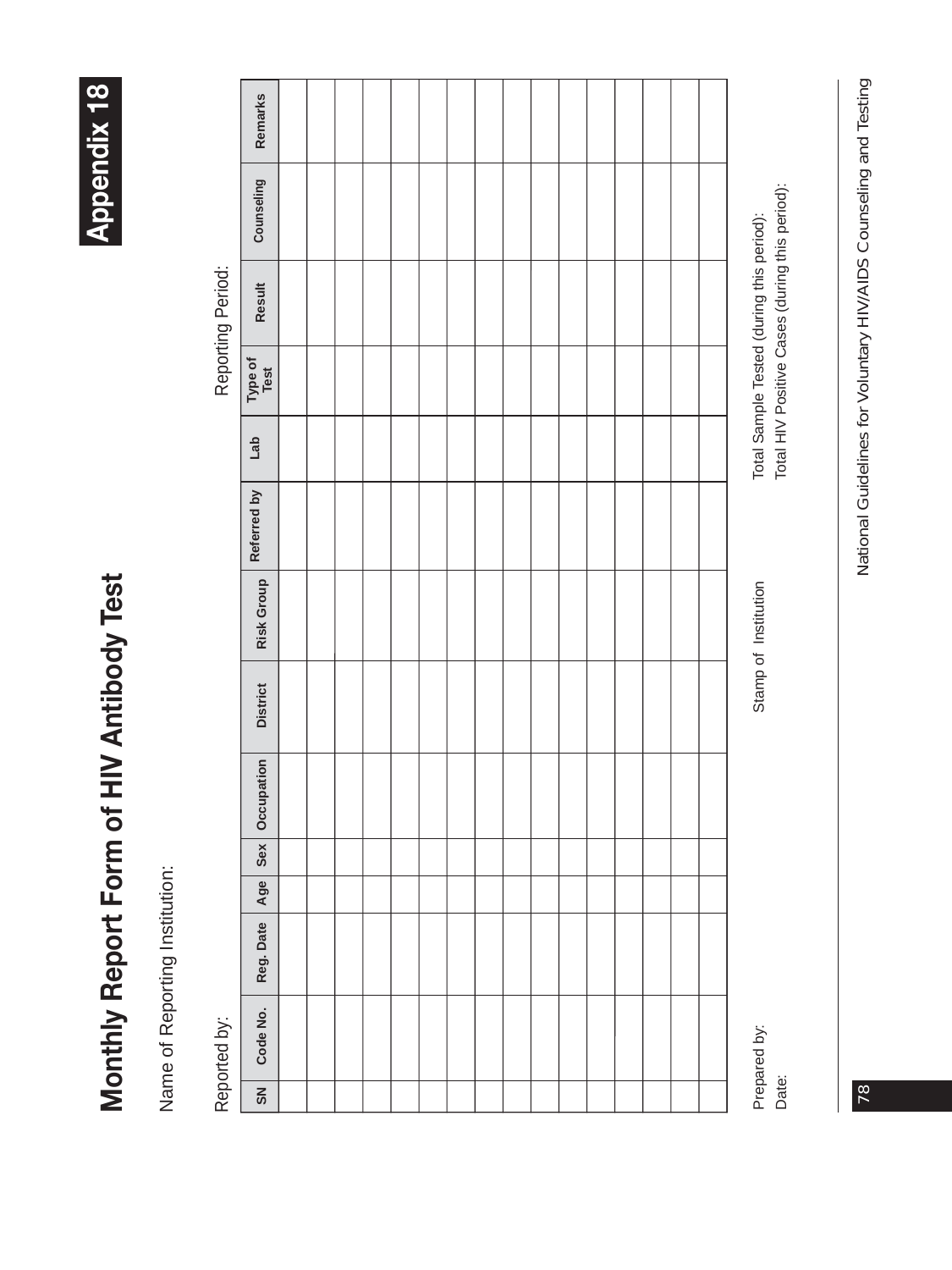## **National working group on VCT**

## **List of participants**

- 1. Dr. Bal Krishna Suvedi, Director, National Center for AIDS and STD Control
- 2. Dr. S.S. Mishra, Former Director, National Center for AIDS and STD Control
- 3. Dr. D.V. Rana, Senior Medical Officer, National Center for AIDS and STD Control
- 4. Dr. Ram Charitra Shah, National Center for AIDS and STD Control
- 5. Dr. Malcolm Steinberg, Consultant, National Center for AIDS and STD Control
- 6. Dr Susmita Bhandari, National Center for AIDS and STD Control
- 7. Ms. Bina Pokhrel, National Center for AIDS and STD Control
- 8. Ms. Usha Bhatta, National Center for AIDS and STD Control
- 9. Ms. Saraswati Shrestha, National Center for AIDS and STD Control
- 10. Ms. Urmila Khadka, National Center for AIDS and STD Control
- 11. Mr. Nirmal Rizal, National Center for AIDS and STD Control
- 12. Mr. Purushotam Poudyal, Lab Technologist, NPHL
- 13. Dr. Baburam Marasani, NHTC
- 14. Dr. Piyush Rajendra, Teku Hospital
- 15. Mr. Batu Krishna Sharma, SACTS
- 16. Ms. Shanta Maya Gurung, HIV/AIDS Specialist, USAID
- 17. Dr. John Dickinson, Director HIVand AIDS Sakriya Unit, United Mission to Nepal
- 18. Ms. Bishnu Ghimire, United Mission to Nepal
- 19. Mr. Chunna Prasad Gyawali, United Mission to Nepal
- 20. Ms. Jamuna Sangraula, Supervisor, Tribhuvan University Teaching Hospital
- 21. Ms. Apsara Prasai, GWP
- 22. Mr. Sashank Sing Basnet, Blue Diamond Society
- 23. Mr. Umesh Pandey, Blue Diamond Society
- 24. Mr. Budhi Bal Ramtel, Counselor, International Nepal Fellowship
- 25. Mr. Bishwa Rai, AIDS Care Officer, International Nepal Fellowship
- 26. Mr. Anjan Amatya, Life saving and Life Giving Society
- 27. Dr. Bhoj Raj Pokhrel, Senior Resident Advisor, Policy Project
- 28. Ms. Kamala Moktan, Program Officer, Family Health International
- 29. Dr. John MacNeil, Senior Technical Officer, Family Health International, Regional Office, Bankok.
- 30. Dr. Jesper Svendsen, Senior Technical Officer, Family Health International, Nepal Office.
- 31. Mr. Bharat Mani Pant, Program Officer, Family Health International
- 32. Ms. Chandeshori Tamrakar, ADRA Nepal
- 33. Mr. Julian Archer, ADRA Nepal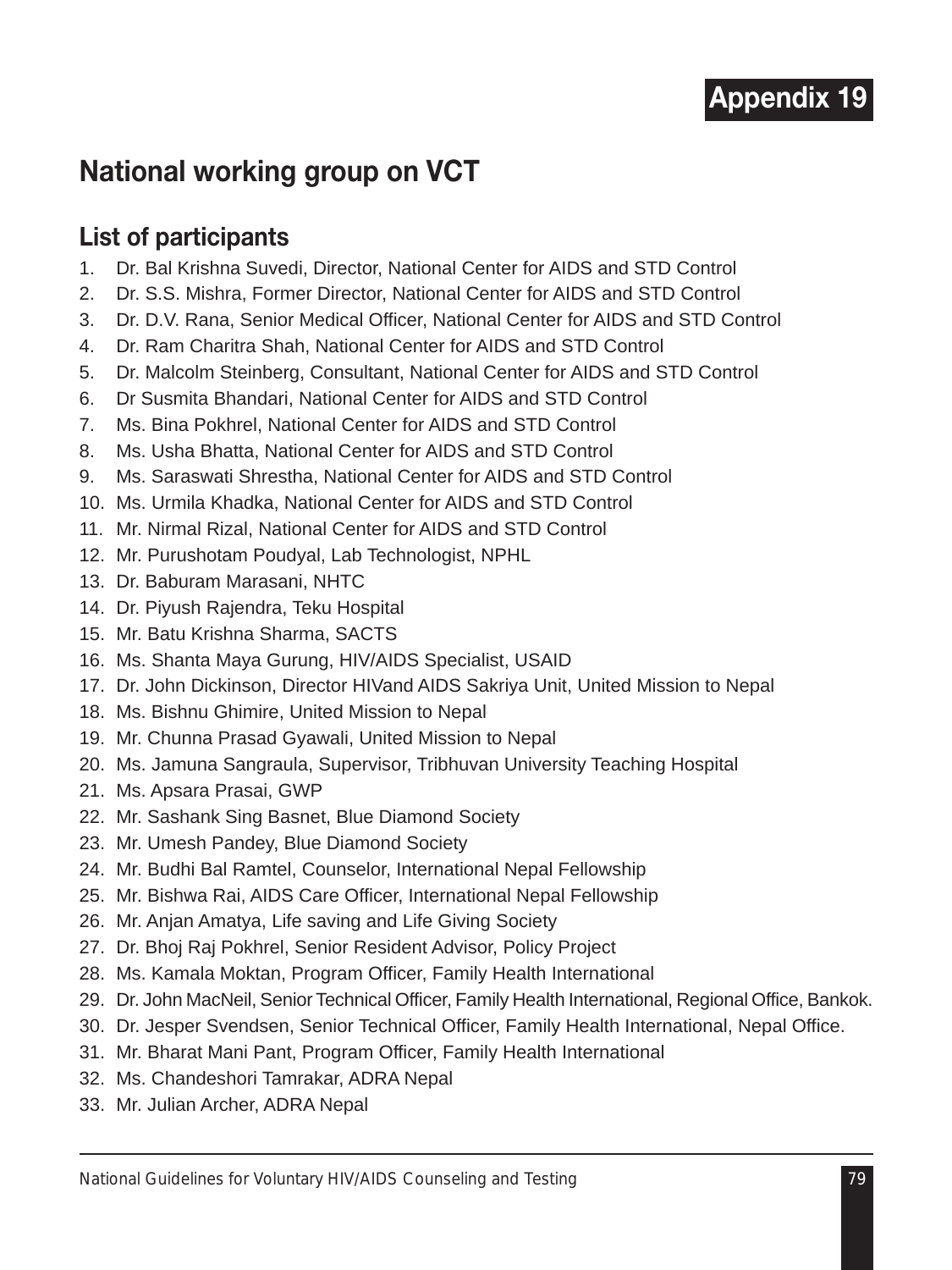# शब्दावली/GLOSSARY

| Acceptance and respect    | स्वीकार र आदर                                                                                              |
|---------------------------|------------------------------------------------------------------------------------------------------------|
| Access                    | पहुँच                                                                                                      |
| Acknowledging             | स्वीकार गर्नु                                                                                              |
| Active listening          | सक्रिय सुनाई (ग्राहकको कुरालाई ध्यानपूर्वक र अर्थपूर्वक रुपमा सुन्दै<br>बेला बेलॉमा उसलाई उत्प्रेरित गर्न) |
| Affected                  | प्रभावित                                                                                                   |
| Algorithms                | चरणबद्ध रूपमा काम गर्ने                                                                                    |
| Anonymous                 | नचिनेको ∕ गुमनाम                                                                                           |
| Antenatal clinics         | पूर्व प्रसुति क्लिनिक                                                                                      |
| Antibodies                | प्रतिरक्षात्मक वस्त्                                                                                       |
| Availability              | उपलव्धता                                                                                                   |
| Bandage                   | पट्टी (घाउ छोप्न प्रयोग गरिने)                                                                             |
| Beneficial disclosure     | उपयोगी भनाई ∕ फाईदाजनक जानकारी                                                                             |
| <b>Bisexual</b>           | द्विलिङ्गि ∕ स्त्री र पुरुष दुवैसंग यौन सम्बन्ध राख्ने व्यक्ति                                             |
| <b>Blood Transfusion</b>  | रक्त संचार                                                                                                 |
| Challenging               | चनौतीपूर्ण करा गर्न्                                                                                       |
| Coerced                   | दण्ड ∕ प्रताडना                                                                                            |
| Conceive                  | गर्भधारण                                                                                                   |
| Confidential              | गोपनीय ∕ गोप्य                                                                                             |
| Confirmatory              | सुनिश्चित                                                                                                  |
| Consistency and accuracy  | निरन्तरता र ठीक                                                                                            |
| Contaminated              | फोहर ∕ द्षित                                                                                               |
| Convey                    | क्नै क्रा प्ऱ्याउन्∕भन्न्                                                                                  |
| <b>Couple Counselling</b> | श्रीमान् ∕श्रीमती दुवैलाई गरिने परामर्श                                                                    |
| Creasing                  | माया गर्न् र सुमसुम्याउनु                                                                                  |
| Deemed                    | क्नै विषयमा आफ्नो खास मत राख्न्                                                                            |
| Delineation               | प्रष्ट वा विस्तृत रुपमा विषय छट्याउन्                                                                      |
| Diagnostic                | क्नै रोग पत्ता लगाउन् वा खुट्याउन्, निदान गर्न्                                                            |
| <b>Disclosure</b>         | भन्नु, खुलासा गर्नं                                                                                        |
| Discordant couples        | अमिल्दो जोडी (जस्तै:- एक जना HIV + अर्को HIV-)                                                             |
| <b>Discrete</b>           | विभिन्न ∕ अमिल्दो                                                                                          |
| Divulge                   | प्रकाश पार्न्                                                                                              |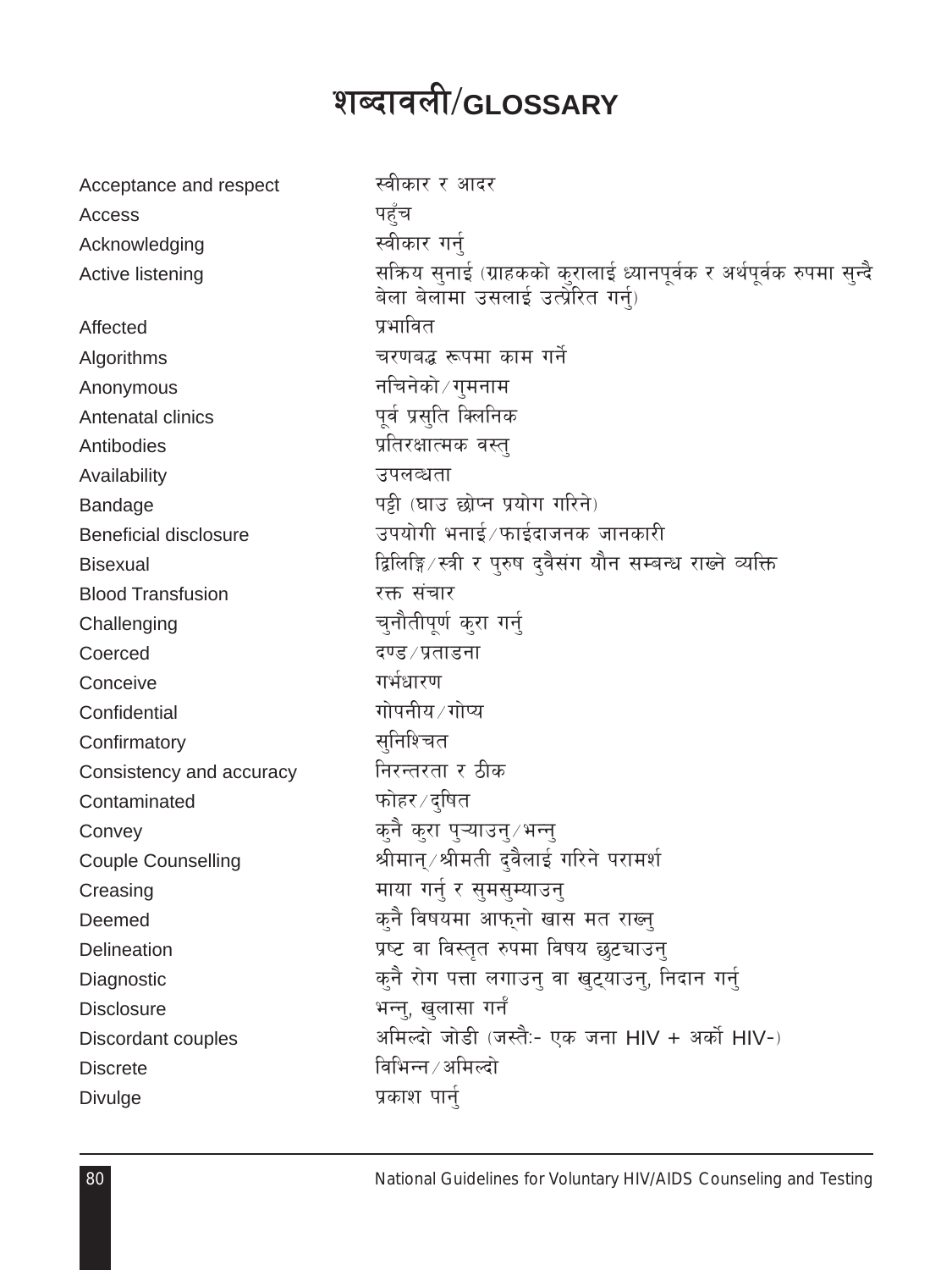| Effective questioning         | प्रभावकारी रुपमा प्रश्न गर्न्                              |
|-------------------------------|------------------------------------------------------------|
| Eligibility                   | योग्यता पुगेको                                             |
| Empathizing                   | सहानुभूति गर्नु                                            |
| Emphasizing                   | बल ∕ जोड दिन                                               |
| Encouraging                   | उत्प्रेरित गर्ने                                           |
| Ensuring                      | सुनिश्चित                                                  |
| Epidemic                      | महामारी ∕ विगविगि ∕ रोग ब्यापक रूपमा देखिन्                |
| <b>Ethics</b>                 | नीतिशास्त्र                                                |
| Fidelity                      | इमान्दार ∕ विश्वासिलो                                      |
| Hazard                        | खतरा                                                       |
| Heterosexual                  | विपरित लिङ्गी (स्त्री र पुरुष वीच हुने यौन सम्बन्ध)        |
| High risk communities         | अति जोखिमपूर्ण समुदाय                                      |
| High risk group               | अति जोखिममा परेको समूह                                     |
| Homosexual                    | समलिङ्गी                                                   |
| Honesty                       | इमान्दारिता                                                |
| Hugging                       | अँगालो हाल्न्                                              |
| Inconsequential               | कुनै असर नदेखाउनु                                          |
| Infected                      | संक्रमित                                                   |
| Informed consent              | सुसूचित, अनुमति, पाएको मंजूरी                              |
| Informed decisions            | सुसूचित निर्णय                                             |
| Instruments                   | उपकरण∕ औजार                                                |
| Invincibility                 | अजेय                                                       |
| Laundered                     | धोइएको                                                     |
| Legal advice                  | कानूनी सल्लाह                                              |
| Mandatory testing             | वाध्यात्मक परीक्षण                                         |
| Men having sex with men (MSM) | समलिङ्गी (पुरुष र पुरुष बीच यौन सम्बन्ध राख्ने व्यक्तिहरू) |
| <b>Minors</b>                 | आश्रित व्यक्तिहरू, बच्चाहरू                                |
| Mitigation                    | साम्य पार्न्∕नोक्सान घटाउन्∕कम गर्न्                       |
| Morbidity                     | रोगको प्रकोपबाट मर्न्                                      |
| Mortality                     | मृत्युदर                                                   |
| <b>Mystery Client</b>         | अचम्मको ⁄ रहस्यमय ग्राहक                                   |
| Non-penetrative sex           | योनीमा लिङ्ग नपसाइकन गरिने यौन सम्पर्क                     |
| <b>Nutrition</b>              | पोषणयुक्त                                                  |
| Operational                   | कार्यात्मक र काम सम्बन्धी                                  |
| Para phrasing                 | वाक्यलाई पूनर्कथन गर्नु                                    |
|                               |                                                            |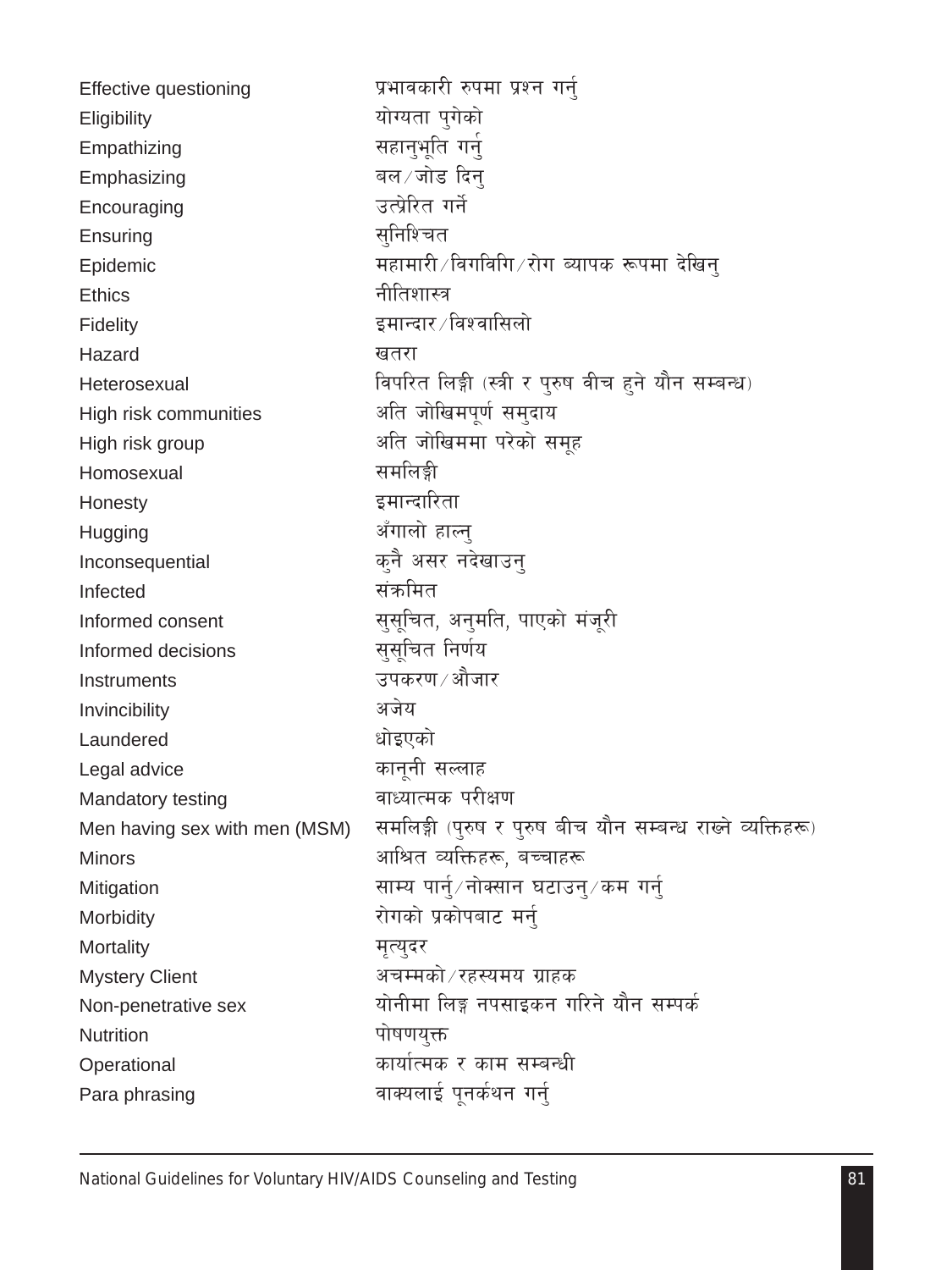| Pediatric confidentiality        | यदि बच्चाको रगत जाँच गर्दा एच. आई. भी. देखिएमा उसका बाबु<br>आमा वा अभिभावक वाहेक अरूलाई सो वारे जानकारी गोप्य राख्न |
|----------------------------------|---------------------------------------------------------------------------------------------------------------------|
| Penis                            | लिङ्ग                                                                                                               |
| Phased                           | चरण / अवस्था                                                                                                        |
| Plasma                           | रगतमा रहने रंगहिन भोल पदार्थ                                                                                        |
| Post-test counseling             | परीक्षण पछि गरिने परामर्श                                                                                           |
| Pre- test counseling             | परीक्षण भन्दा पहिले गरिने परामर्श                                                                                   |
| Prevention counseling            | बचाउ परामर्श                                                                                                        |
| Prophylaxis                      | बचावट∠रोकथाम                                                                                                        |
| Psychosocial                     | मनोसामाजिक                                                                                                          |
| Recognizing                      | पहिचान गर्न्                                                                                                        |
| Referral                         | रेफरल (सम्बन्धित ठाँउमा पठाउन्)                                                                                     |
| Repeating                        | दोहोऱ्याउन्                                                                                                         |
| Respecting                       | आदर गर्न्                                                                                                           |
| Rigorously                       | कठोरतापूर्वक                                                                                                        |
| Robust                           | दरो ∕ बलियो                                                                                                         |
| Scarification                    | छालामा छेड्नु वा काटनु                                                                                              |
| Sero-Positive                    | रगत परीक्षण गर्दा एच. आई. भी. भेटिएको                                                                               |
| Sexual intercourse               | यौन किडा ∕ यौन सम्पर्क                                                                                              |
| Shared confidentiality           | आफ्ना नजिकका नातेदार वा विश्वसनिय मित्रहरूसंग गोप्य कुराहरू खोल्न्                                                  |
| Specimen                         | नमूना                                                                                                               |
| Statutory                        | कानूनी ∕ऐनले तोकेको                                                                                                 |
| Sterilized                       | निर्मलीकरण                                                                                                          |
| <b>Stress</b>                    | तनाव                                                                                                                |
| Structuring                      | संरचना गर्न्                                                                                                        |
| Summarizing                      | सारांश खिच्नु ∕ संक्षेपीकरण                                                                                         |
| Surveillance                     | निगरानी                                                                                                             |
| Taboo                            | सांस्कृतिक वा धार्मिक रूपमा प्रतिबन्धित व्यवहार ।                                                                   |
| <b>Tactfulness</b>               | बुद्धिमत्तापूर्ण                                                                                                    |
| Tattooing                        | छालामा बुट्टा भर्ने काम                                                                                             |
| Trauma                           | आघात ⁄ चोटपटक                                                                                                       |
| Vaginal and cervical secretions  | योनी र पाठेघरको मुखबाट निस्कने श्राव                                                                                |
| Voluntary counseling and testing | स्वेच्छिक परामर्श र परीक्षण                                                                                         |
| Voluntary                        | ऐेच्छिक⁄ स्वेच्छापुर्वक                                                                                             |
| Vulnerable group                 | जोखिममा पर्न सक्ने समूह                                                                                             |